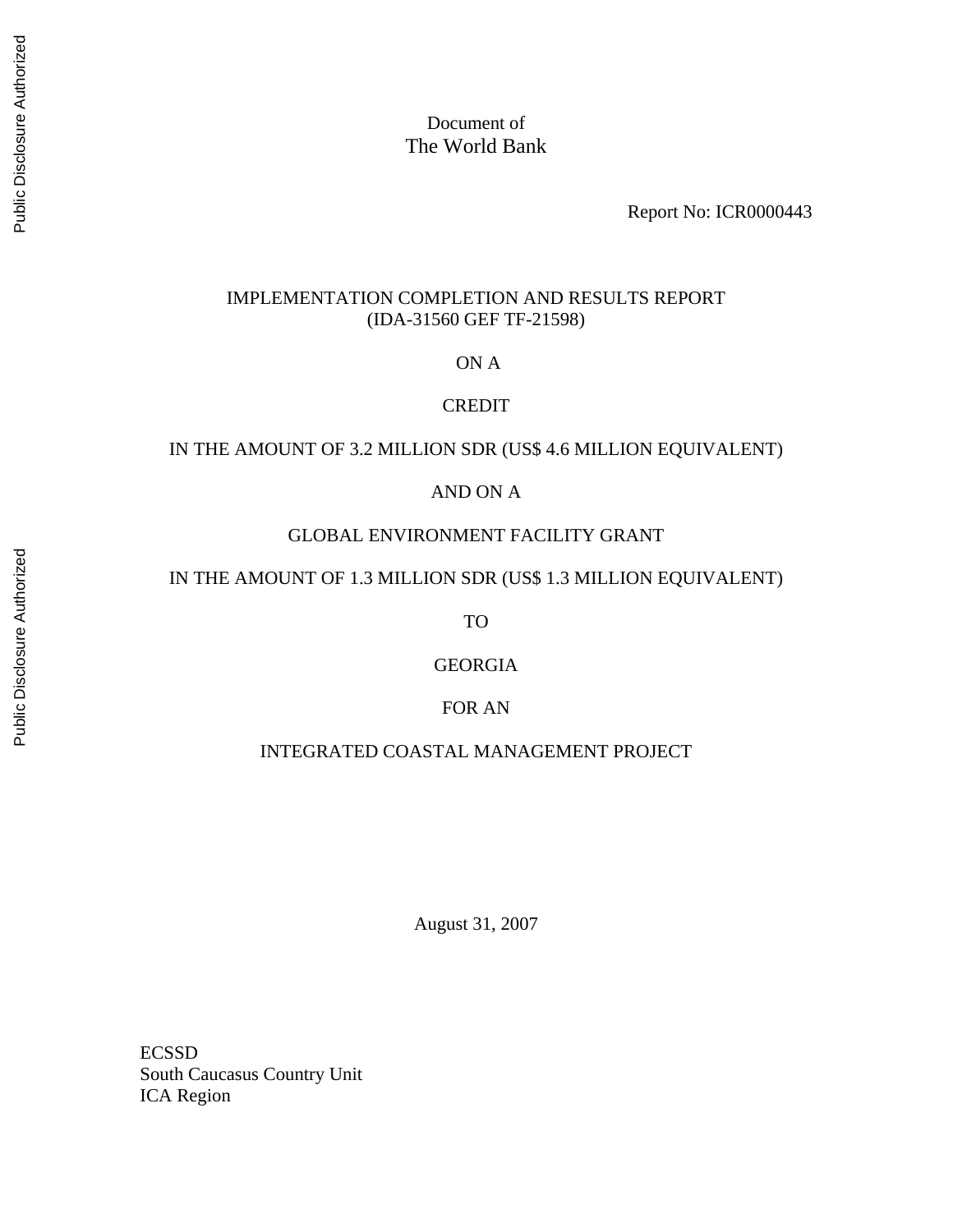# CURRENCY EQUIVALENTS

(Exchange Rate Effective December 31, 2007)

Currency Unit = GEL GEL  $1.00 = US$$  1.72  $US$ 1.00 = GEL 0.58$ 

#### FISCAL YEAR

#### January 1 – December 31

# ABBREVIATIONS AND ACRONYMS

| <b>BSEP</b>                             | <b>Black Sea Environmental Program</b>                              |  |
|-----------------------------------------|---------------------------------------------------------------------|--|
| CAS                                     | <b>Country Assistance Strategy</b>                                  |  |
| <b>CPS</b>                              | <b>Country Partnership Strategy</b>                                 |  |
| <b>DPA</b>                              | Department of Protected Areas of Georgia                            |  |
| <b>ETIB</b> Project                     | <b>Energy Transit Institution Building Project</b>                  |  |
| <b>EU TACIS</b>                         | European Union Technical Assistance to the CIS                      |  |
| <b>FMS</b>                              | <b>Financial Management System</b>                                  |  |
| <b>GEF</b>                              | <b>Global Environment Facility</b>                                  |  |
| <b>GEO</b>                              | Global Environment Objective                                        |  |
| <b>GICM</b> Project                     | Georgia Integrated Coastal Management Project                       |  |
| <b>GIS</b>                              | Geographic Information System                                       |  |
| <b>ICZM</b>                             | <b>Integrated Coastal Zone Management</b>                           |  |
| <b>IDA</b>                              | <b>International Development Association</b>                        |  |
| <b>ISR</b>                              | <b>Implementation Status and Results</b>                            |  |
| <b>KNP</b>                              | Kolkheti National Park                                              |  |
| <b>KNR</b>                              | Kobuleti State Nature Reserve                                       |  |
| <b>MoEPNR</b>                           | Ministry of Environment Protection and Natural Resources of Georgia |  |
| <b>MTR</b>                              | Mid Term Review                                                     |  |
| <b>NEAP</b>                             | National Environmental Action Plan                                  |  |
| NGO                                     | Non Governmental Organization                                       |  |
| OD                                      | <b>Operational Directive</b>                                        |  |
| <b>OP</b>                               | <b>Operational Policy</b>                                           |  |
| <b>PDO</b>                              | Project Development Objective                                       |  |
| PIU                                     | Project Implementation Unit                                         |  |
| <b>PMR</b>                              | Project Management Report                                           |  |
| TA                                      | <b>Technical Assistance</b>                                         |  |
| <b>TF</b>                               | <b>Trust Fund</b>                                                   |  |
| <b>WWF</b>                              | World Wildlife Fund                                                 |  |
|                                         | Vice President: Shigeo Katsu                                        |  |
| Country Director: Donna Dowsett-Coirolo |                                                                     |  |
|                                         | Sector Manager: Juergen Voegele                                     |  |
|                                         | Project Team Leader: Darejan Kapanadze                              |  |
| ICR Team Leader: Darejan Kapanadze      |                                                                     |  |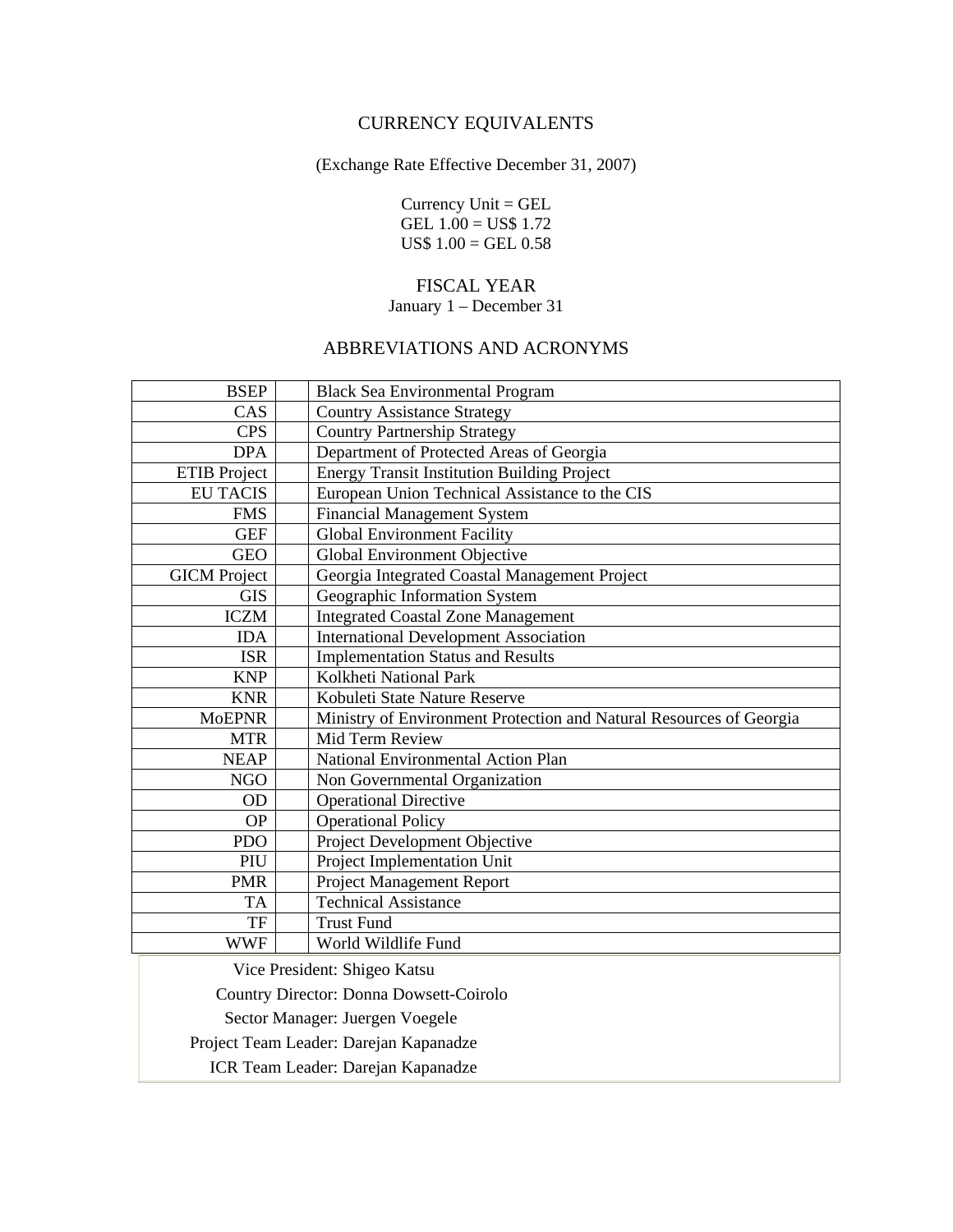## **GEORGIA Integrated Coastal Management Project**

# **CONTENTS**

Data Sheet

A. Basic Information

- B. Key Dates
- C. Ratings Summary
- D. Sector and Theme Codes
- E. Bank Staff
- F. Results Framework Analysis
- G. Ratings of Project Performance in ISRs
- H. Restructuring
- I. Disbursement Graph

| 1. Project Context, Development and Global Environment Objectives Design 1     |  |
|--------------------------------------------------------------------------------|--|
|                                                                                |  |
|                                                                                |  |
| 4. Assessment of Risk to Development Outcome and Global Environmet Outcome  18 |  |
|                                                                                |  |
|                                                                                |  |
| 7. Comments on Issues Raised by Borrower/Implementing Agencies/Partners25      |  |
|                                                                                |  |
|                                                                                |  |
|                                                                                |  |
| Annex 4. Bank Lending and Implementation Support/Supervision Processes 35      |  |
|                                                                                |  |
|                                                                                |  |
| Annex 7. Summary of Borrower's ICR and /or Comments on Draft ICR46             |  |
|                                                                                |  |
|                                                                                |  |
| <b>MAP</b>                                                                     |  |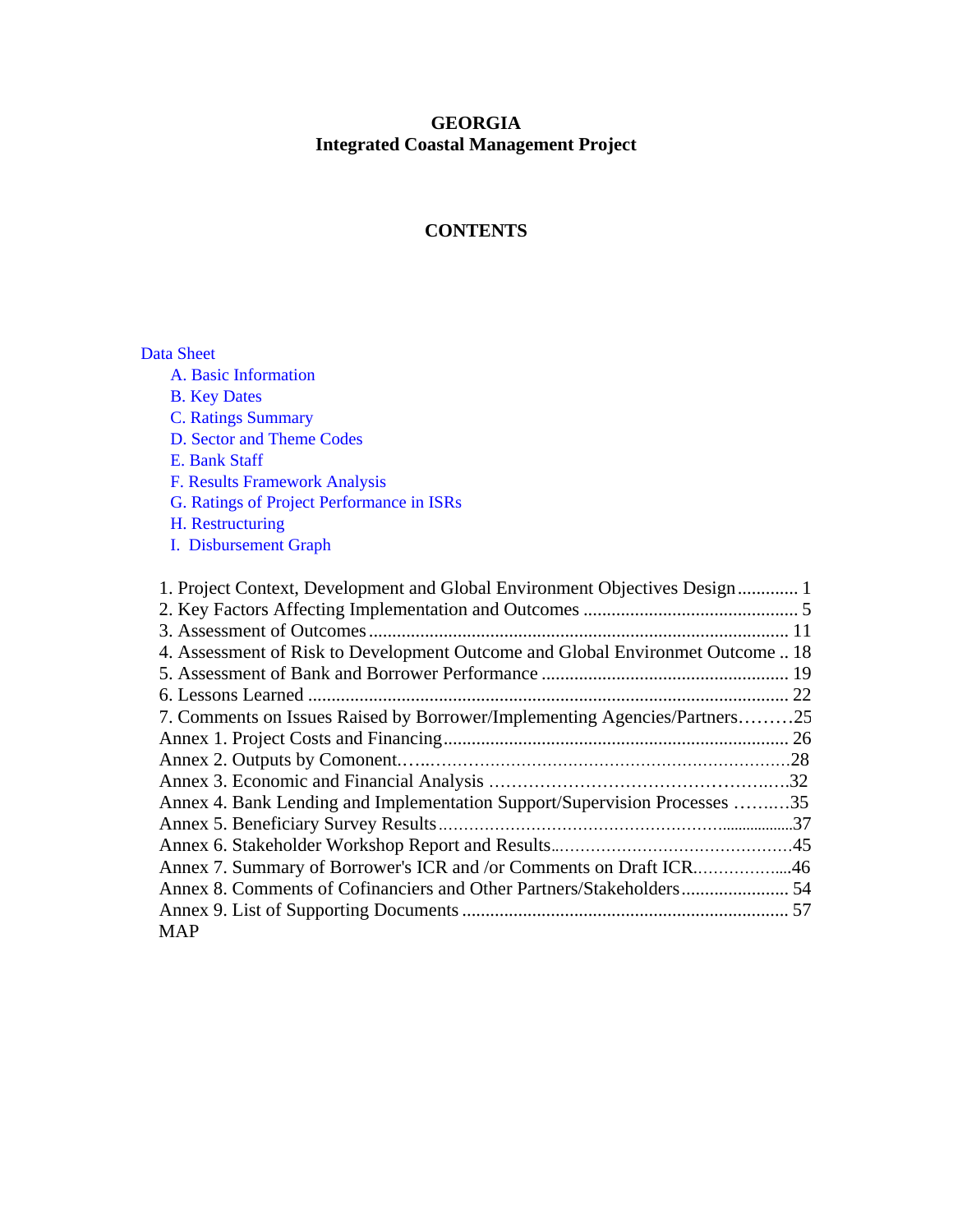| <b>A. Basic Information</b>                                |                                      |                     |                                                        |  |  |
|------------------------------------------------------------|--------------------------------------|---------------------|--------------------------------------------------------|--|--|
| Country:                                                   | Georgia                              | Project Name:       | <b>Integrated Coastal</b><br><b>Management Project</b> |  |  |
| Project ID:                                                | P050911,P060009                      | $L/C/TF$ Number(s): | IDA-31560,JPN-<br>50946, WBTF-21598                    |  |  |
| <b>ICR</b> Date:                                           | 11/29/2007                           | <b>ICR</b> Type:    | Core ICR                                               |  |  |
| Lending Instrument:                                        | <b>SIL,SIL</b>                       | Borrower:           | <b>REPUBLIC OF</b><br><b>GEORGIA</b>                   |  |  |
| Original Total<br>Commitment:                              | XDR 3.2M, USD 1.3M Disbursed Amount: |                     | XDR 3.2M, USD 1.3M                                     |  |  |
| <b>Focal Area: B</b><br><b>Environmental Category: B,B</b> |                                      |                     |                                                        |  |  |
| <b>Implementing Agencies:</b>                              |                                      |                     |                                                        |  |  |
| Ministry of Environment Protection and Natural Resources   |                                      |                     |                                                        |  |  |
| <b>Cofinanciers and Other External Partners:</b>           |                                      |                     |                                                        |  |  |
| Senter, the Agency of the Ministry of Economic Affairs     |                                      |                     |                                                        |  |  |

| <b>B.</b> Key Dates                                    |            |                   |                      |                                    |  |
|--------------------------------------------------------|------------|-------------------|----------------------|------------------------------------|--|
| <b>Integrated Coastal Management Project - P050911</b> |            |                   |                      |                                    |  |
| <b>Process</b>                                         | Date       | <b>Process</b>    | <b>Original Date</b> | <b>Revised / Actual</b><br>Date(s) |  |
| Concept Review:                                        | 04/10/1997 | Effectiveness:    | 05/21/1999           | 05/21/1999                         |  |
| Appraisal:                                             | 05/18/1998 | Restructuring(s): |                      | 12/26/2002                         |  |
| Approval:                                              | 12/17/1998 | Mid-term Review:  |                      | 12/26/2002                         |  |
|                                                        |            | Closing:          | 12/31/2004           | 02/28/2007                         |  |

| <b>Integrated Coastal Management (GEF) Project - P060009</b> |            |                   |                      |                                    |  |
|--------------------------------------------------------------|------------|-------------------|----------------------|------------------------------------|--|
| <b>Process</b>                                               | Date       | <b>Process</b>    | <b>Original Date</b> | <b>Revised / Actual</b><br>Date(s) |  |
| Concept Review:                                              | 05/01/1998 | Effectiveness:    | 05/21/1999           | 05/21/1999                         |  |
| Appraisal:                                                   | 05/18/1998 | Restructuring(s): |                      | 12/26/2002                         |  |
| Approval:                                                    | 12/17/1998 | Mid-term Review:  |                      | 12/26/2002                         |  |
|                                                              |            | $\text{Closing:}$ | 12/31/2004           | 10/31/2006                         |  |

| <b>C. Ratings Summary</b>            |                           |  |
|--------------------------------------|---------------------------|--|
| <b>C.1 Performance Rating by ICR</b> |                           |  |
| Outcomes                             | Moderately Unsatisfactory |  |
| GEO Outcomes                         | Satisfactory              |  |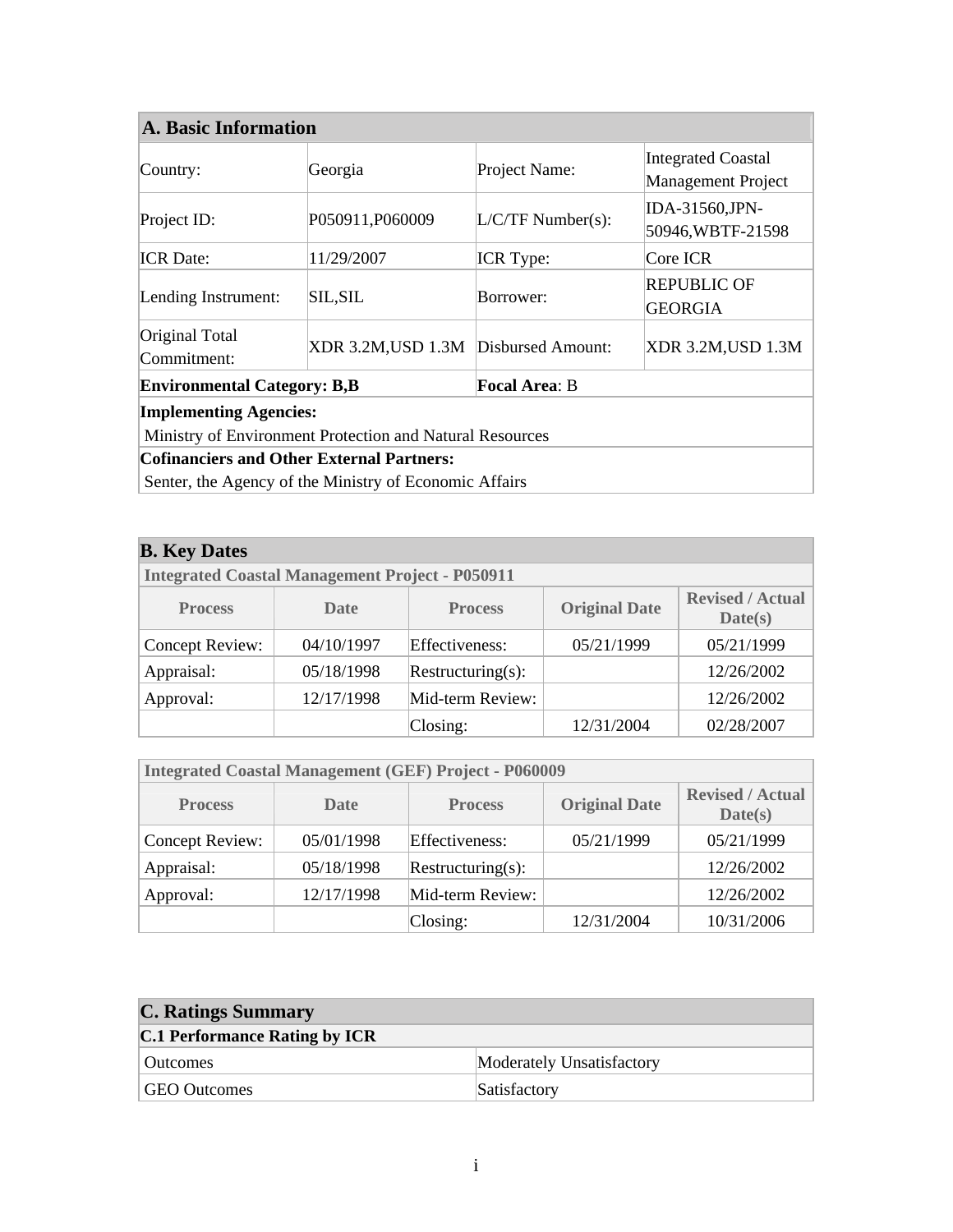| <b>Risk to Development Outcome</b> | Substantial               |
|------------------------------------|---------------------------|
| Risk to GEO Outcome                | Low or Negligible         |
| <b>Bank Performance</b>            | Moderately Satisfactory   |
| <b>Borrower Performance</b>        | Moderately Unsatisfactory |

| C.2 Detailed Ratings of Bank and Borrower Performance (by ICR) |                                                                                  |                  |                              |  |  |
|----------------------------------------------------------------|----------------------------------------------------------------------------------|------------------|------------------------------|--|--|
| <b>Bank</b>                                                    | <b>Ratings</b>                                                                   | <b>Borrower</b>  | <b>Ratings</b>               |  |  |
|                                                                | Satisfactory                                                                     |                  | Moderately                   |  |  |
| <b>Quality at Entry</b>                                        |                                                                                  | Government:      | Unsatisfactory               |  |  |
|                                                                | Quality of Supervision: Moderately Satisfactory Implementing<br>Agency/Agencies: |                  | Moderately Satisfactory      |  |  |
| Overall Bank<br>Performance                                    | Moderately Satisfactory Performance                                              | Overall Borrower | Moderately<br>Unsatisfactory |  |  |

#### **C.3 Quality at Entry and Implementation Performance Indicators**

| THE PRODUCED LOANS IN THE PRODUCT INTO THE PRODUCT PURSUAL |                            |                                    |                |  |  |
|------------------------------------------------------------|----------------------------|------------------------------------|----------------|--|--|
| Implementation<br><b>Performance</b>                       | <b>Indicators</b>          | <b>QAG</b> Assessments<br>(if any) | <b>Rating:</b> |  |  |
| Potential Problem Project<br>at any time (Yes/No):         | Yes                        | <b>Quality at Entry</b><br>(QEA)   | None           |  |  |
| Problem Project at any<br>time (Yes/No):                   | Yes                        | Quality of<br>Supervision (QSA)    | None           |  |  |
| DO rating before<br>Closing/Inactive status                | Moderately<br>Satisfactory |                                    |                |  |  |

 **Integrated Coastal Management Project - P050911** 

| <b>Integrated Coastal Management (GEF) Project - P060009</b> |                   |                                    |                |
|--------------------------------------------------------------|-------------------|------------------------------------|----------------|
| <b>Implementation</b><br><b>Performance</b>                  | <b>Indicators</b> | <b>QAG</b> Assessments<br>(if any) | <b>Rating:</b> |
| Potential Problem Project<br>at any time (Yes/No):           | N <sub>0</sub>    | <b>Quality at Entry</b><br>(QEA)   | None           |
| Problem Project at any<br>time (Yes/No):                     | N <sub>0</sub>    | Quality of<br>Supervision (QSA)    | None           |
| GEO rating before<br><b>Closing/Inactive Status</b>          | Satisfactory      |                                    |                |

| <b>D. Sector and Theme Codes</b>                       |          |        |
|--------------------------------------------------------|----------|--------|
| <b>Integrated Coastal Management Project - P050911</b> |          |        |
|                                                        | Original | Actual |
| Sector Code (as % of total Bank financing)             |          |        |
| Central government administration                      | 50       | 50     |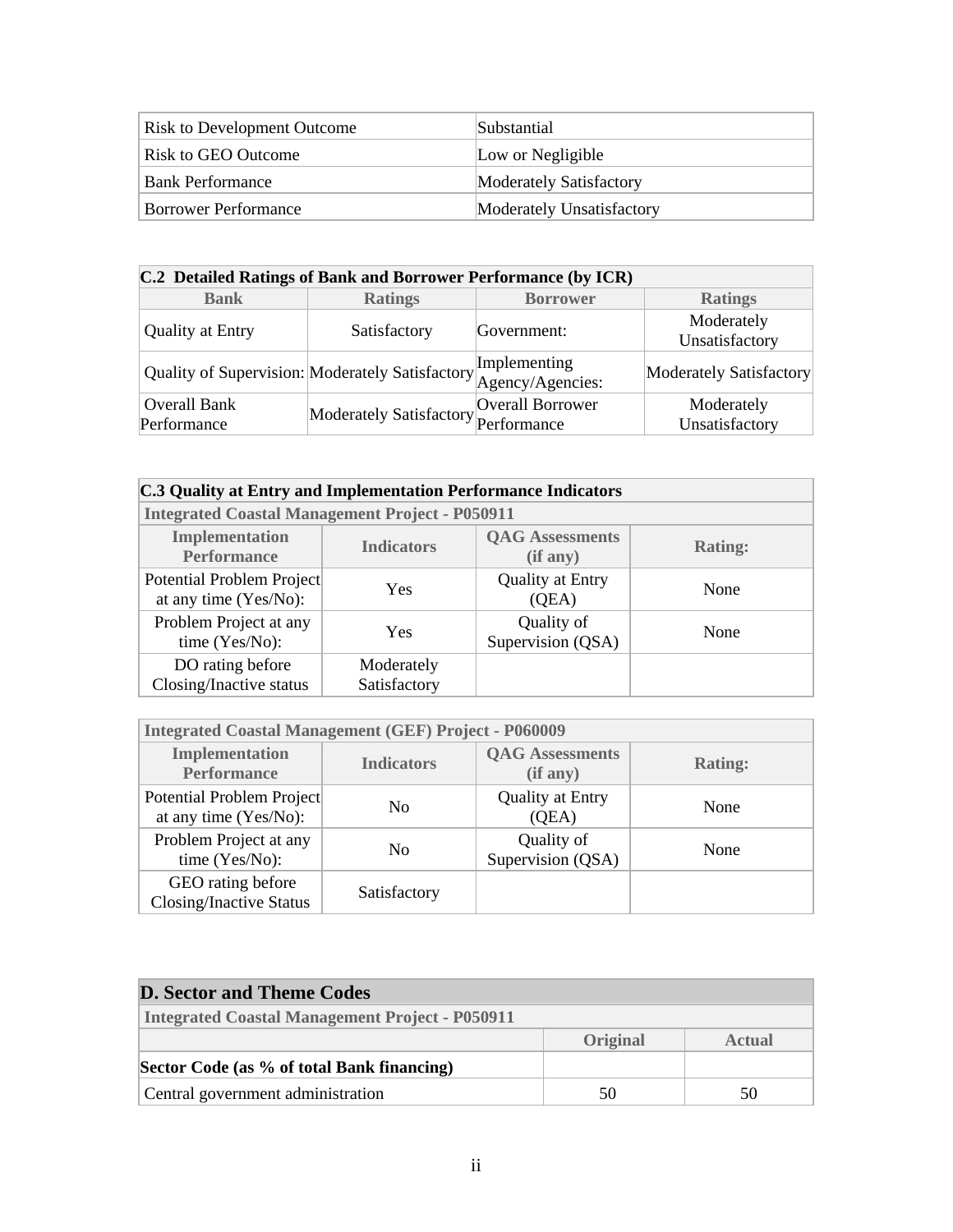| General agriculture, fishing and forestry sector | 32        | 44        |
|--------------------------------------------------|-----------|-----------|
| Other social services                            | 9         | 3         |
| Sub-national government administration           | 9         | 3         |
|                                                  |           |           |
| <b>Theme Code (Primary/Secondary)</b>            |           |           |
| Biodiversity                                     | Primary   | Primary   |
| Environmental policies and institutions          | Primary   | Primary   |
| Participation and civic engagement               | Secondary | Secondary |
| Pollution management and environmental health    | Primary   | Primary   |
| Water resource management                        | Primary   | Primary   |

| <b>Integrated Coastal Management (GEF) Project - P060009</b> |                 |               |  |  |  |
|--------------------------------------------------------------|-----------------|---------------|--|--|--|
|                                                              | <b>Original</b> | <b>Actual</b> |  |  |  |
| Sector Code (as % of total Bank financing)                   |                 |               |  |  |  |
| Central government administration                            | 3               | 10            |  |  |  |
| General agriculture, fishing and forestry sector             | 91              | 84            |  |  |  |
| Other social services                                        | $\mathcal{R}$   | 3             |  |  |  |
| Sub-national government administration                       | 3               | 3             |  |  |  |
|                                                              |                 |               |  |  |  |
| <b>Theme Code (Primary/Secondary)</b>                        |                 |               |  |  |  |
| Biodiversity                                                 | Primary         | Primary       |  |  |  |
| Environmental policies and institutions                      | Primary         | Primary       |  |  |  |
| Participation and civic engagement                           | Secondary       | Secondary     |  |  |  |
| Pollution management and environmental health                | Primary         | Primary       |  |  |  |
| Water resource management                                    | Primary         | Primary       |  |  |  |

# **E. Bank Staff**

| <b>Integrated Coastal Management Project - P050911</b> |                       |                      |  |  |  |
|--------------------------------------------------------|-----------------------|----------------------|--|--|--|
| <b>Positions</b>                                       | <b>At ICR</b>         | <b>At Approval</b>   |  |  |  |
| Vice President:                                        | Shigeo Katsu          | Johannes F. Linn     |  |  |  |
| <b>Country Director:</b>                               | D-M Dowsett-Coirolo   | Judy M. O'Connor     |  |  |  |
| Sector Manager:                                        | Juergen Voegele       | Michele E. de Nevers |  |  |  |
| Project Team Leader:                                   | Darejan Kapanadze     | Rita E. Cestti       |  |  |  |
| <b>ICR</b> Team Leader:                                | Darejan Kapanadze     |                      |  |  |  |
| <b>ICR Primary Author:</b>                             | <b>Ulrich Zeidler</b> |                      |  |  |  |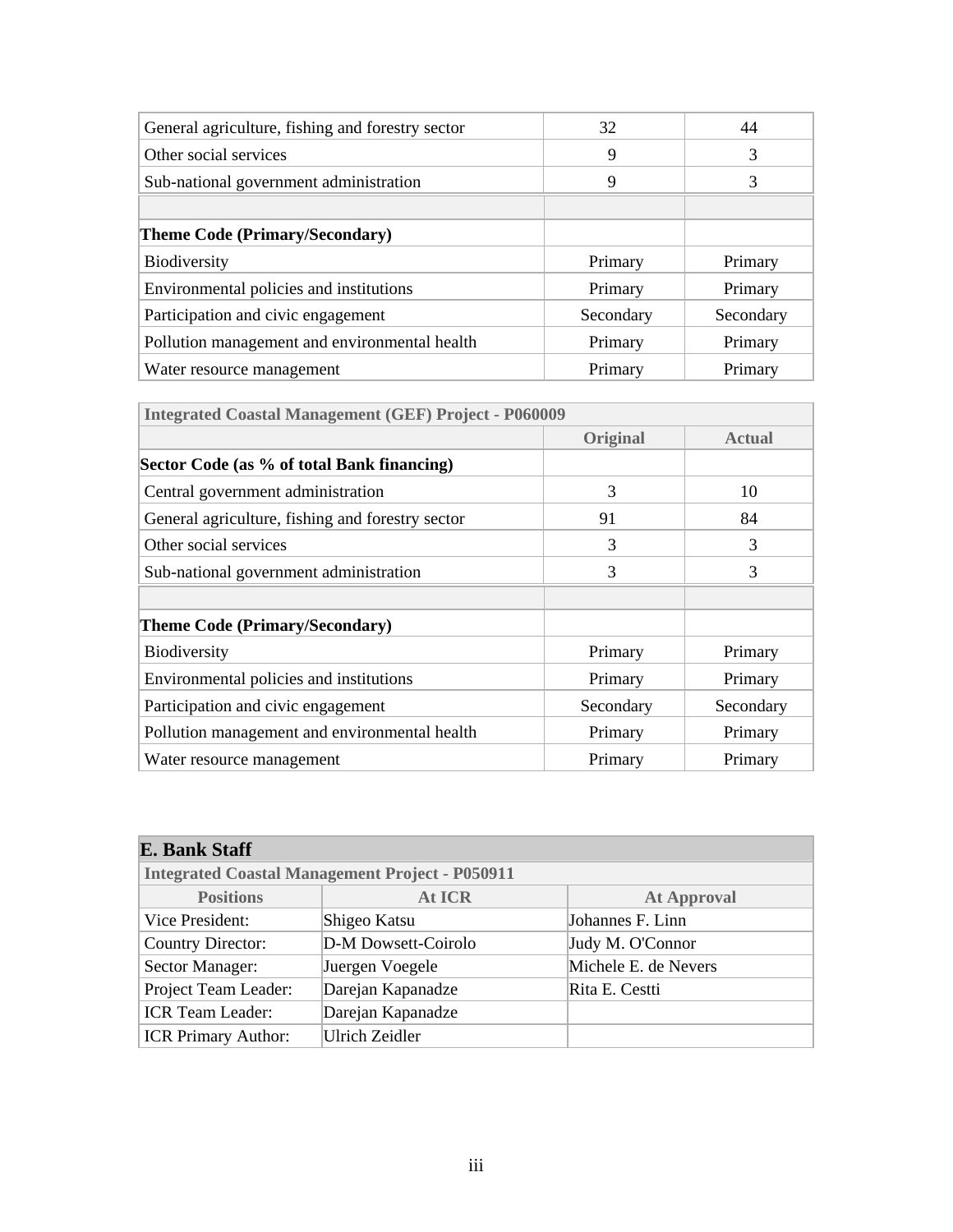| <b>Integrated Coastal Management (GEF) Project - P060009</b> |                     |                      |  |  |  |
|--------------------------------------------------------------|---------------------|----------------------|--|--|--|
| <b>Positions</b>                                             | <b>At ICR</b>       | <b>At Approval</b>   |  |  |  |
| Vice President:                                              | Shigeo Katsu        | Johannes F. Linn     |  |  |  |
| <b>Country Director:</b>                                     | D-M Dowsett-Coirolo | Judy M. O'Connor     |  |  |  |
| Sector Manager:                                              | Juergen Voegele     | Michele E. de Nevers |  |  |  |
| Project Team Leader:                                         | Darejan Kapanadze   | Rita E. Cestti       |  |  |  |
| <b>ICR</b> Team Leader:                                      | Darejan Kapanadze   |                      |  |  |  |
| <b>ICR Primary Author:</b>                                   | Ulrich Zeidler      |                      |  |  |  |

# **F. Results Framework Analysis**

#### **Project Development Objectives** (from Project Appraisal Document)

 The project aims to strengthen institutions in Georgia to manage the coastal resources of the Black Sea by developing, testing and evaluating methods to effectively integrate environmental concerns into sustainable coastal development planning at the national, regional, and local levels.

**Revised Project Development Objectives** (as approved by original approving authority)

#### **Global Environment Objectives** (from Project Appraisal Document)

 The project aims to assist Georgia in meeting its international commitments under the Black Sea Environmental Program (BSEP) and to implement priority actions outlined in the Georgia Biodiversity Strategy/Action Plan. These priorities include conservation of biodiversity at sites of international significance on Georgia's Black Sea coast, such as the Kolkheti and Kobuleti wetland Ramsar sites; restoration of degraded habitats and resources within the Black Sea Large Marine Ecosystem; and participation in regional efforts to manage and sustain public goods of a transnational character.

## **Revised Global Environment Objectives** (as approved by original approving authority

|                                           |                                                                                                                                     | <b>Original Target</b><br><b>Values (from</b>            | <b>Formally</b><br><b>Revised</b> | <b>Actual Value</b><br><b>Achieved at</b>                                                    |  |
|-------------------------------------------|-------------------------------------------------------------------------------------------------------------------------------------|----------------------------------------------------------|-----------------------------------|----------------------------------------------------------------------------------------------|--|
| <b>Indicator</b>                          | <b>Baseline Value</b>                                                                                                               | approval<br><b>Target</b><br>documents)<br><b>Values</b> |                                   | <b>Completion or</b><br><b>Target Years</b>                                                  |  |
| <b>Indicator 1:</b>                       | Coordination mechanism for intersectoral planning and management of coastal<br>resources established at national and local level s. |                                                          |                                   |                                                                                              |  |
| Value<br>(quantitative or<br>Qualitative) | No formal mechanism in level coordination<br>place                                                                                  | National and local<br>mechanisms<br>established          |                                   | <b>ICZM</b> unit of the<br>Monitoring and<br><b>Forecasting Center</b><br>under the Ministry |  |

#### **(a) PDO Indicator(s)**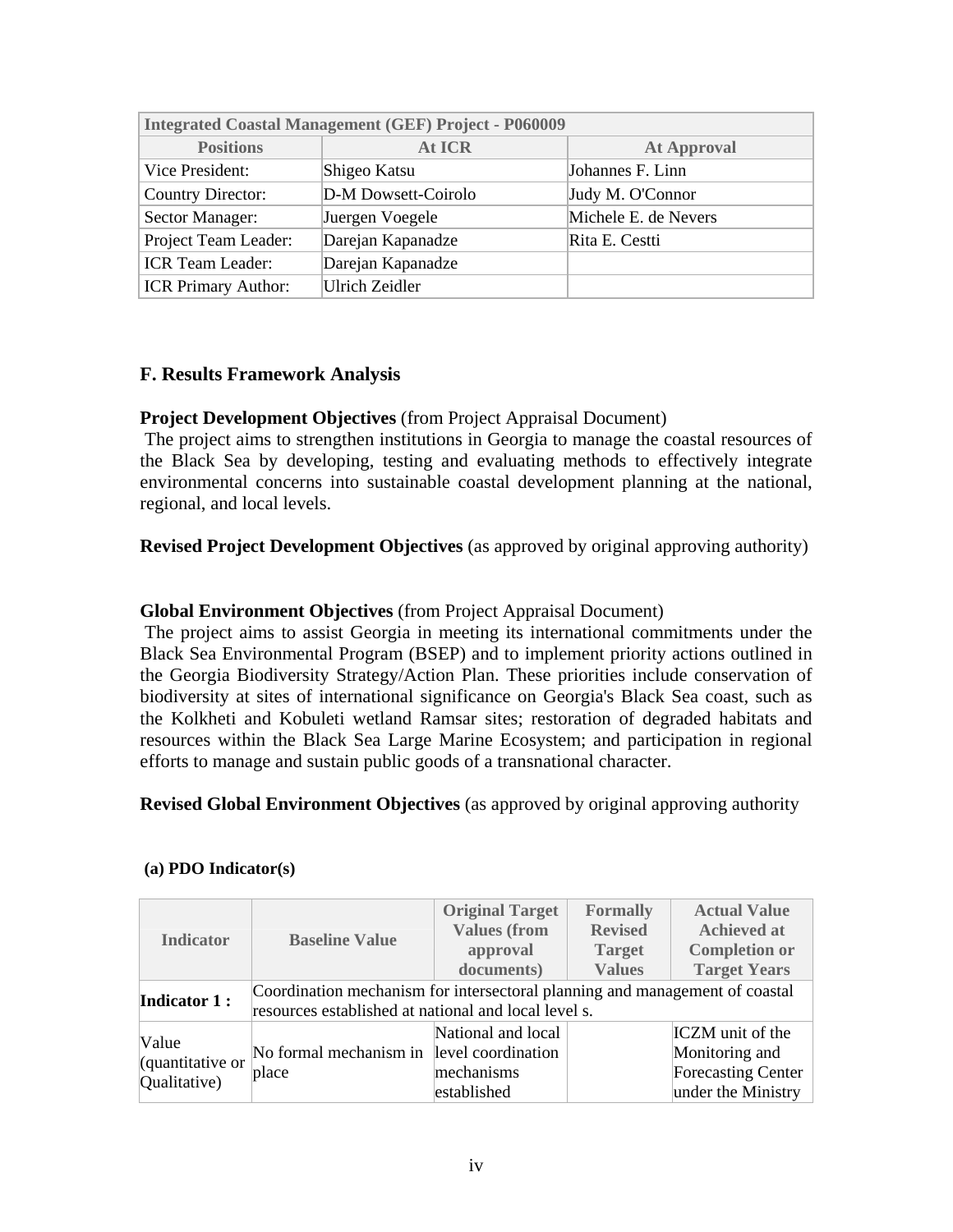|                                                             |                                                                                                                                                                                                                                                                      | through legislation                                                                                                               |  | of Environment<br>established as an<br>information and<br>knowle dge base for<br>integrated planning<br>and management of<br>coastal resources. |  |  |  |  |
|-------------------------------------------------------------|----------------------------------------------------------------------------------------------------------------------------------------------------------------------------------------------------------------------------------------------------------------------|-----------------------------------------------------------------------------------------------------------------------------------|--|-------------------------------------------------------------------------------------------------------------------------------------------------|--|--|--|--|
| Date achieved                                               | 05/21/1999                                                                                                                                                                                                                                                           | 06/30/2006                                                                                                                        |  | 02/28/2007                                                                                                                                      |  |  |  |  |
| Comments<br>(incl. %<br>achievement)                        | 30% achieved. No local coordination mechanisms were established and the<br>central ICZM unit is not a representative body manda ted to reconcile multiple<br>interests, but rather a ministerial division to advise Government on coastal<br>planning and management |                                                                                                                                   |  |                                                                                                                                                 |  |  |  |  |
| <b>Indicator 2:</b>                                         | Local stakeholder participation facilitated in coastal development management<br>decisions                                                                                                                                                                           |                                                                                                                                   |  |                                                                                                                                                 |  |  |  |  |
| Value<br>(quantitative or<br>Qualitative)                   | No precedents of local<br>stakeholders' true<br>involvement in decision-<br>making on coastal<br>development                                                                                                                                                         | Involvement of<br>stakeholders in<br>decision-making<br>on coastal matters<br>facilitated by<br>national and local<br>authorities |  | Involvement of<br>stakeholders in<br>decision-making on<br>coastal resource use<br>matters by<br>administrations of<br>protected areas          |  |  |  |  |
| Date achieved                                               | 05/21/1999                                                                                                                                                                                                                                                           | 06/30/2006                                                                                                                        |  | 02/28/2007                                                                                                                                      |  |  |  |  |
| Comments<br>(incl. %<br>achievement)                        | 30% achieved. An organized and meaningful involvement of stakeholders by the<br>national and local authorities has not become a common pattern, but rather<br>happens occasionally and mostly if demanded by international development<br>institutions/donors.       |                                                                                                                                   |  |                                                                                                                                                 |  |  |  |  |
| <b>Indicator 3:</b>                                         | Specialists trained in coastal resource planning and management tools and<br>environmental education.                                                                                                                                                                |                                                                                                                                   |  |                                                                                                                                                 |  |  |  |  |
| Value<br>(quantitative or $\vert 0 \vert$ )<br>Qualitative) |                                                                                                                                                                                                                                                                      | 35                                                                                                                                |  | 48                                                                                                                                              |  |  |  |  |
| Date achieved                                               | 05/21/1999                                                                                                                                                                                                                                                           | 06/30/2006<br>02/28/2007                                                                                                          |  |                                                                                                                                                 |  |  |  |  |
| Comments<br>(incl. %<br>achievement)                        | 100% achieved.                                                                                                                                                                                                                                                       |                                                                                                                                   |  |                                                                                                                                                 |  |  |  |  |

# **(b) GEO Indicator(s)**

| <b>Indicator</b>      | <b>Baseline Value</b>                                                                                      | <b>Original Target</b><br><b>Values (from</b><br>approval        | <b>Formally</b><br><b>Revised</b><br><b>Target</b> | <b>Actual Value</b><br><b>Achieved at</b><br><b>Completion or</b>        |  |
|-----------------------|------------------------------------------------------------------------------------------------------------|------------------------------------------------------------------|----------------------------------------------------|--------------------------------------------------------------------------|--|
|                       |                                                                                                            | documents)                                                       | <b>Values</b>                                      | <b>Target Years</b>                                                      |  |
| <b>Indicator 1:</b>   | Information node for Black Sea regional coastal environmental monitoring<br>network established in Georgia |                                                                  |                                                    |                                                                          |  |
| Value<br>Qualitative) | (quantitative or No node in place)                                                                         | The national<br>information<br>network put in<br>place, database |                                                    | The information<br>node for coastal<br>environment<br>monitoring network |  |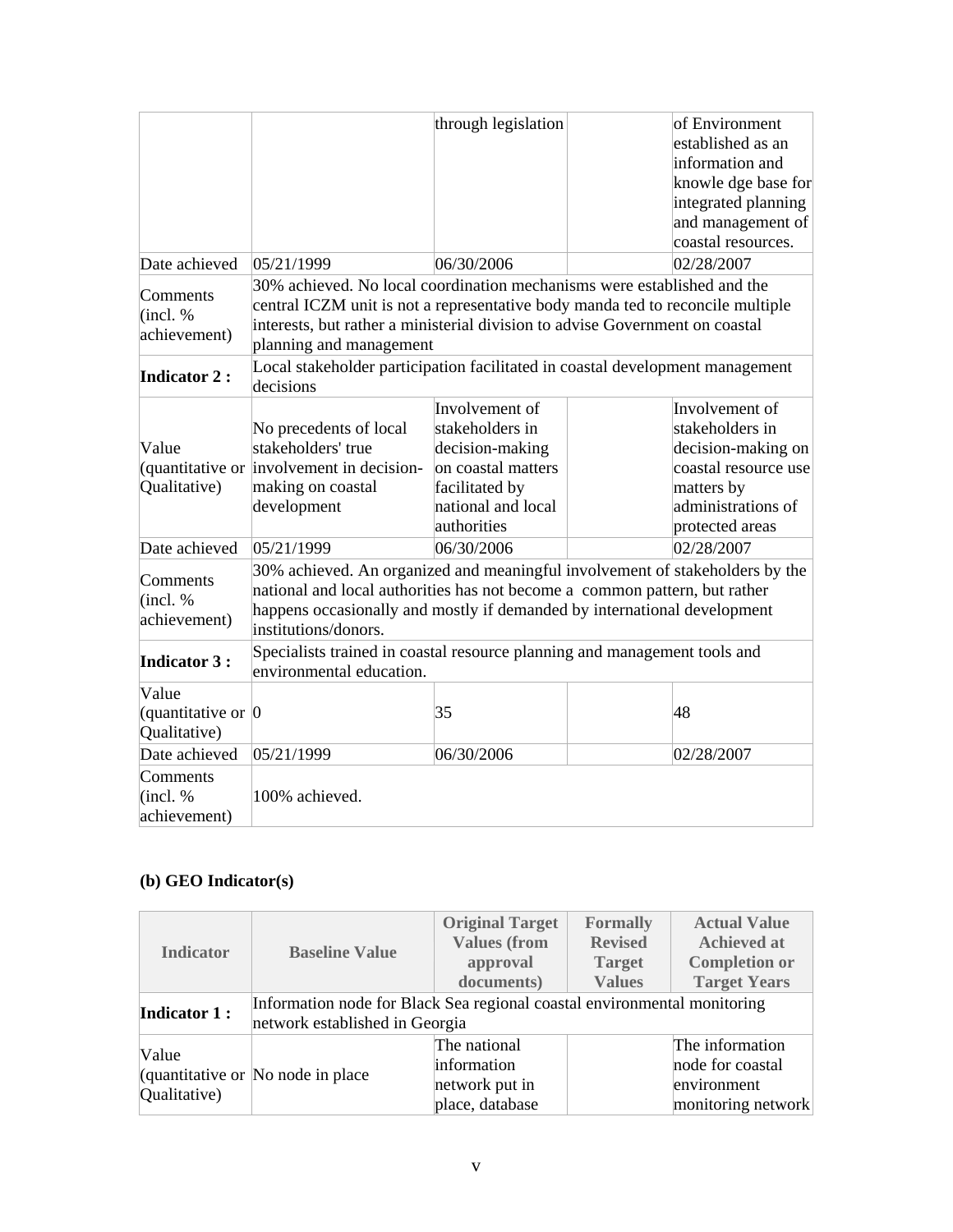|                                    |                                                                           | created, and      | established under                                                             |
|------------------------------------|---------------------------------------------------------------------------|-------------------|-------------------------------------------------------------------------------|
|                                    |                                                                           | connection with   | the Ministry of                                                               |
|                                    |                                                                           | the regional      | Environment:                                                                  |
|                                    |                                                                           | network           | connection with                                                               |
|                                    |                                                                           | established       | regional points of                                                            |
|                                    |                                                                           |                   | data entry                                                                    |
|                                    |                                                                           |                   | established;                                                                  |
|                                    |                                                                           |                   | databases designed                                                            |
|                                    |                                                                           |                   | and available data                                                            |
|                                    |                                                                           |                   | entered.                                                                      |
| Date achieved                      | 05/21/1999                                                                | 06/30/2006        | 02/28/2007                                                                    |
| Comments                           |                                                                           |                   | 80% achieved. Institutions, hardware, and software are all in place. With     |
| (incl. %                           |                                                                           |                   | arrangements have been made and some restructuring still ongoing, the network |
| achievement)                       | is just starting operation. The information flow is not well established. |                   |                                                                               |
| <b>Indicator 2:</b>                |                                                                           |                   | Provision made for introducing and retaining user fees for protected areas    |
|                                    |                                                                           |                   | Legislation                                                                   |
|                                    |                                                                           |                   | providing for                                                                 |
|                                    |                                                                           |                   | generation,                                                                   |
|                                    |                                                                           |                   | retention, and                                                                |
| Value                              |                                                                           | Provision enacted | reinvestment of                                                               |
|                                    | quantitative or No provision in place                                     | through adopted   | revenues (including                                                           |
| Qualitative)                       |                                                                           | legislation       | user fees) by                                                                 |
|                                    |                                                                           |                   | protected areas                                                               |
|                                    |                                                                           |                   | adopte d and                                                                  |
|                                    |                                                                           |                   | arrangements made                                                             |
|                                    |                                                                           |                   | for its enforcement.                                                          |
| Date achieved                      | 05/21/1999                                                                | 06/30/2006        | 02/28/2007                                                                    |
| Comments                           |                                                                           |                   |                                                                               |
| (incl. %                           | 100% achieved                                                             |                   |                                                                               |
| achievement)                       |                                                                           |                   |                                                                               |
| <b>Indicator 3:</b>                | National park staff trained                                               |                   |                                                                               |
| Value                              |                                                                           |                   |                                                                               |
|                                    |                                                                           | 20                | 21                                                                            |
| (quantitative or $\vert 0 \vert$ ) |                                                                           |                   |                                                                               |
| Qualitative)                       |                                                                           |                   |                                                                               |
| Date achieved                      | 05/21/1999                                                                | 06/30/2006        | 02/02/2007                                                                    |
| Comments                           |                                                                           |                   |                                                                               |
| (incl. %                           | 100% achieved                                                             |                   |                                                                               |
| achievement)                       |                                                                           |                   |                                                                               |

# **(c) Intermediate Outcome Indicator(s)**

| <b>Indicator</b>    | <b>Baseline Value</b>                                                                                                                                | <b>Original Target</b><br><b>Values (from</b><br>approval<br>documents) | <b>Formally</b><br><b>Revised</b><br><b>Target Values</b> | <b>Actual Value</b><br><b>Achieved at</b><br><b>Completion or</b><br><b>Target Years</b> |  |  |
|---------------------|------------------------------------------------------------------------------------------------------------------------------------------------------|-------------------------------------------------------------------------|-----------------------------------------------------------|------------------------------------------------------------------------------------------|--|--|
| <b>Indicator 1:</b> | The first elements of a cohesive institutional and legislative framework in place;<br>consultative commissions in place and func tioning effectively |                                                                         |                                                           |                                                                                          |  |  |
| Value               | No institutional and legal Interim                                                                                                                   |                                                                         |                                                           | <b>ICZM</b> unit created                                                                 |  |  |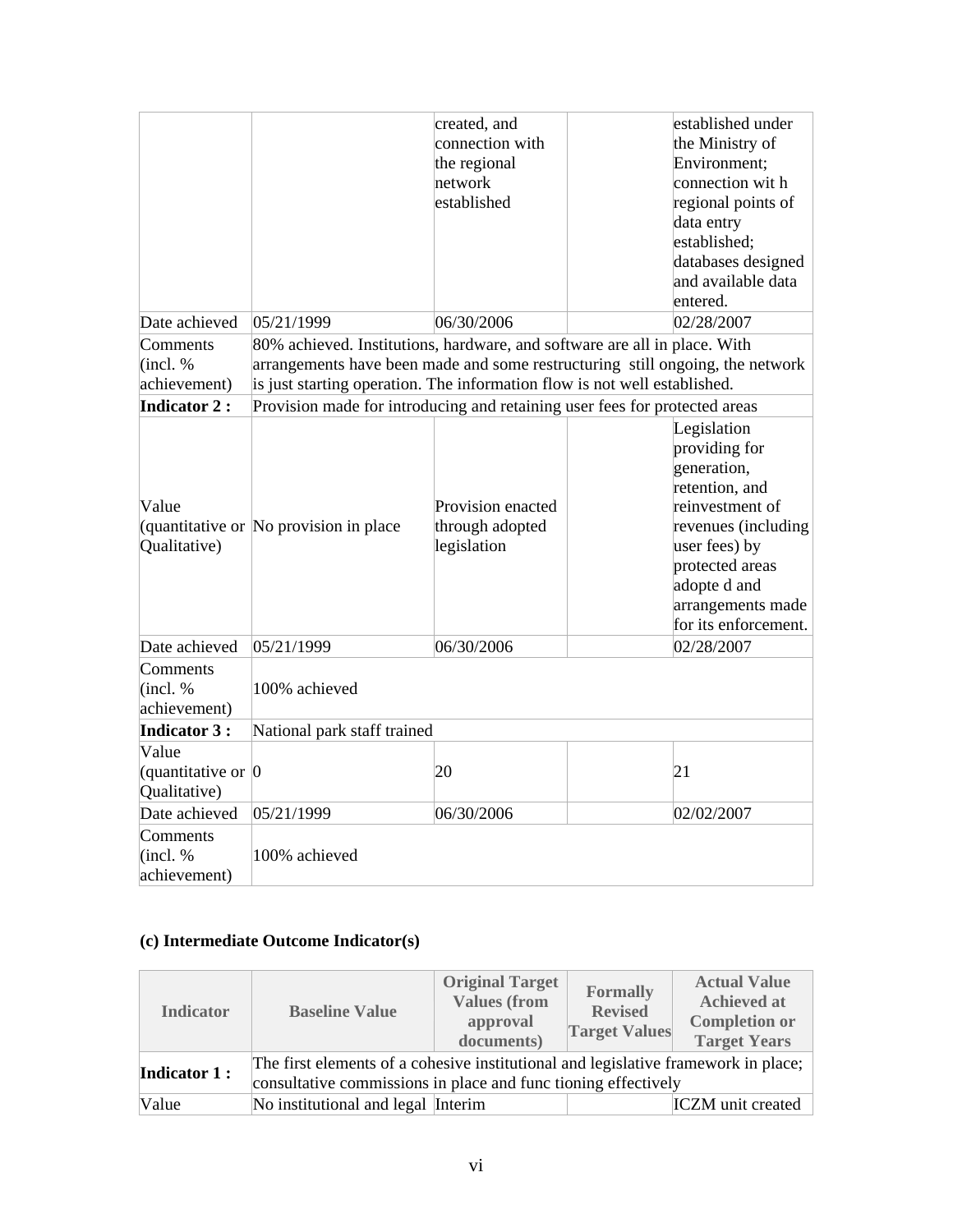|                      | quantitative or framework in place                                              | consultative                 | within the                                                                         |  |  |  |  |  |
|----------------------|---------------------------------------------------------------------------------|------------------------------|------------------------------------------------------------------------------------|--|--|--|--|--|
| Qualitative)         |                                                                                 | commissions in               | Monitoring and                                                                     |  |  |  |  |  |
|                      |                                                                                 | place; legislation           | <b>Forecasting Center</b>                                                          |  |  |  |  |  |
|                      |                                                                                 | drafted and passed           | under the Ministry                                                                 |  |  |  |  |  |
|                      |                                                                                 | on to the                    | of Environment.                                                                    |  |  |  |  |  |
|                      |                                                                                 | Parliament for               | <b>ICZM</b> Guidelines                                                             |  |  |  |  |  |
|                      |                                                                                 | approval                     | issued by the                                                                      |  |  |  |  |  |
|                      |                                                                                 |                              | Ministry of                                                                        |  |  |  |  |  |
|                      |                                                                                 |                              | Environment.                                                                       |  |  |  |  |  |
| Date achieved        | 05/21/1999                                                                      | 12/31/2005                   | 02/28/2007                                                                         |  |  |  |  |  |
|                      |                                                                                 |                              | 30% achieved. Permissive environment has been provided for ICZM though the         |  |  |  |  |  |
| Comments             |                                                                                 |                              | Law on Spatial Planning and Urbanization, though ICZM has not been made            |  |  |  |  |  |
| (incl. %             |                                                                                 |                              | mandatory. Consultative commissions recommended in the ICZM Guidelines,            |  |  |  |  |  |
| achievement)         | but not required or established.                                                |                              |                                                                                    |  |  |  |  |  |
| <b>Indicator 2:</b>  | Hardware and software effectively used in collaborating institutions; effective |                              |                                                                                    |  |  |  |  |  |
|                      |                                                                                 | warning systems implemented. |                                                                                    |  |  |  |  |  |
|                      |                                                                                 | Renovation of                |                                                                                    |  |  |  |  |  |
|                      | No adequate<br>IT/laboratory hardware<br>and software available in              | premises of                  |                                                                                    |  |  |  |  |  |
|                      |                                                                                 | collaborating                |                                                                                    |  |  |  |  |  |
|                      |                                                                                 | institutions                 | A full set of                                                                      |  |  |  |  |  |
|                      |                                                                                 | completed;                   | hardware and                                                                       |  |  |  |  |  |
| Value                |                                                                                 | IT/laboratory                | software installed in                                                              |  |  |  |  |  |
| (quantitative or     | collaborating institutions;                                                     | hardware and                 | laboratories and                                                                   |  |  |  |  |  |
| Qualitative)         | no warning systems                                                              | software supplied            | mostly functional.                                                                 |  |  |  |  |  |
|                      | implemented                                                                     | and being instal             | Warning systems                                                                    |  |  |  |  |  |
|                      |                                                                                 | led; warning                 | designed.                                                                          |  |  |  |  |  |
|                      |                                                                                 | systems designed             |                                                                                    |  |  |  |  |  |
|                      |                                                                                 | and ready for                |                                                                                    |  |  |  |  |  |
|                      |                                                                                 | launching in 2006            |                                                                                    |  |  |  |  |  |
| Date achieved        | 05/21/1999                                                                      | 12/31/2005                   | 02/28/2007                                                                         |  |  |  |  |  |
|                      |                                                                                 |                              | 60% completed. Out of 3 laboratories, 1 is fully operational, 1 is liquidated, and |  |  |  |  |  |
| Comments<br>(incl. % |                                                                                 |                              | 1 is operating below capacity due to lack of funding and continuous changes in     |  |  |  |  |  |
| achievement)         |                                                                                 |                              | management. The monitoring program is not fully operational due to scarce          |  |  |  |  |  |
|                      | funding.                                                                        |                              |                                                                                    |  |  |  |  |  |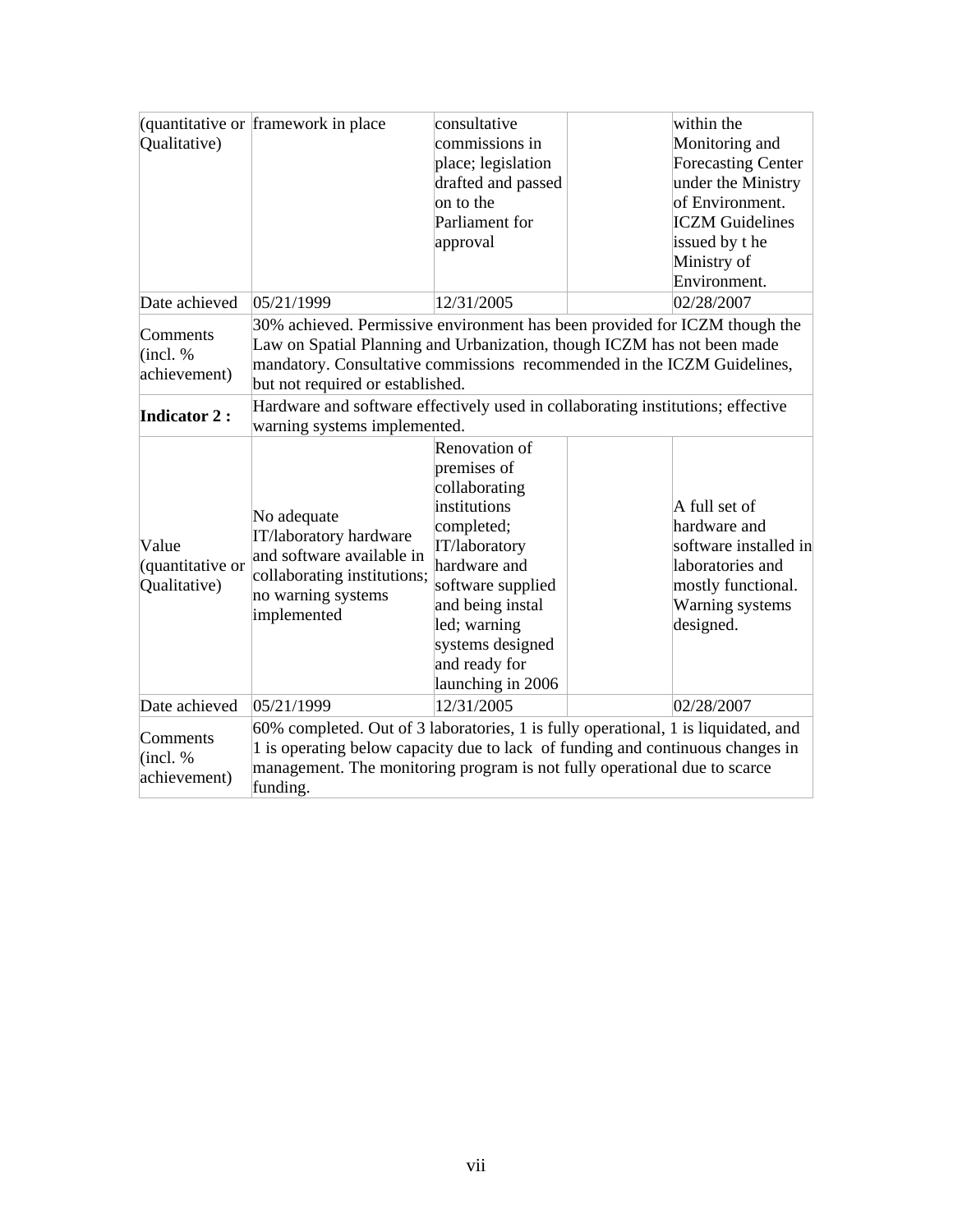| No.            | <b>Date ISR</b><br><b>Archived</b> | D <sub>O</sub> |             | IP          |      | <b>Actual</b><br><b>Disbursements</b><br>(USD millions) |  |  |  |
|----------------|------------------------------------|----------------|-------------|-------------|------|---------------------------------------------------------|--|--|--|
|                |                                    |                |             |             |      | Project 1 Project 2                                     |  |  |  |
| $\mathbf{1}$   | 02/01/1999                         | ${\bf S}$      | ${\bf S}$   | ${\bf S}$   | 0.00 | 0.00                                                    |  |  |  |
| $\overline{2}$ | 06/24/1999                         | S              | ${\bf S}$   | ${\bf S}$   | 0.00 | 0.00                                                    |  |  |  |
| 3              | 12/23/1999                         | ${\bf S}$      | ${\bf S}$   | ${\bf S}$   | 0.10 | 0.00                                                    |  |  |  |
| $\overline{4}$ | 12/30/1999                         | S              | S           | ${\bf S}$   | 0.10 | 0.00                                                    |  |  |  |
| 5              | 06/28/2000                         | S              | ${\bf S}$   | ${\bf S}$   | 0.38 | 0.09                                                    |  |  |  |
| 6              | 07/18/2000                         | ${\bf S}$      | S           | S           | 0.39 | 0.09                                                    |  |  |  |
| $\tau$         | 09/06/2000                         | ${\bf S}$      | ${\bf S}$   | ${\bf S}$   | 0.39 | 0.09                                                    |  |  |  |
| 8              | 01/03/2001                         | S              | S           | ${\bf S}$   | 0.39 | 0.09                                                    |  |  |  |
| 9              | 06/29/2001                         | ${\bf S}$      | ${\bf S}$   | ${\bf S}$   | 0.45 | 0.10                                                    |  |  |  |
| 10             | 12/17/2001                         | ${\bf S}$      | S           | ${\bf S}$   | 0.45 | 0.10                                                    |  |  |  |
| 11             | 01/18/2002                         | U              | $\mathbf U$ | $\mathbf U$ | 0.49 | 0.13                                                    |  |  |  |
| 12             | 08/09/2002                         | U              | $\mathbf U$ | U           | 0.69 | 0.13                                                    |  |  |  |
| 13             | 11/21/2002                         | U              | U           | S           | 0.76 | 0.14                                                    |  |  |  |
| 14             | 01/31/2003                         | ${\bf S}$      | $\mathbf U$ | S           | 0.98 | 0.22                                                    |  |  |  |
| 15             | 02/07/2003                         | S              | ${\bf S}$   | ${\bf S}$   | 0.98 | 0.22                                                    |  |  |  |
| 16             | 08/06/2003                         | ${\bf S}$      | ${\bf S}$   | ${\bf S}$   | 1.19 | 0.23                                                    |  |  |  |
| 17             | 03/04/2004                         | ${\bf S}$      | ${\bf S}$   | ${\bf S}$   | 1.60 | 0.28                                                    |  |  |  |
| 18             | 07/15/2004                         | S              | S           | ${\bf S}$   | 1.84 | 0.36                                                    |  |  |  |
| 19             | 08/25/2004                         | ${\bf S}$      | ${\bf S}$   | ${\bf S}$   | 1.91 | 0.38                                                    |  |  |  |
| 20             | 02/24/2005                         | MU             | <b>MS</b>   | MU          | 2.77 | 0.46                                                    |  |  |  |
| 21             | 06/28/2005                         | ${\bf S}$      | ${\bf S}$   | ${\bf S}$   | 2.92 | 0.52                                                    |  |  |  |
| 22             | 02/07/2006                         | MS             | S           | S           | 3.54 | 0.68                                                    |  |  |  |
| 23             | 02/22/2007                         | MS             | $\rm MS$    | ${\bf S}$   | 4.56 | 1.30                                                    |  |  |  |

# **G. Ratings of Project Performance in ISRs**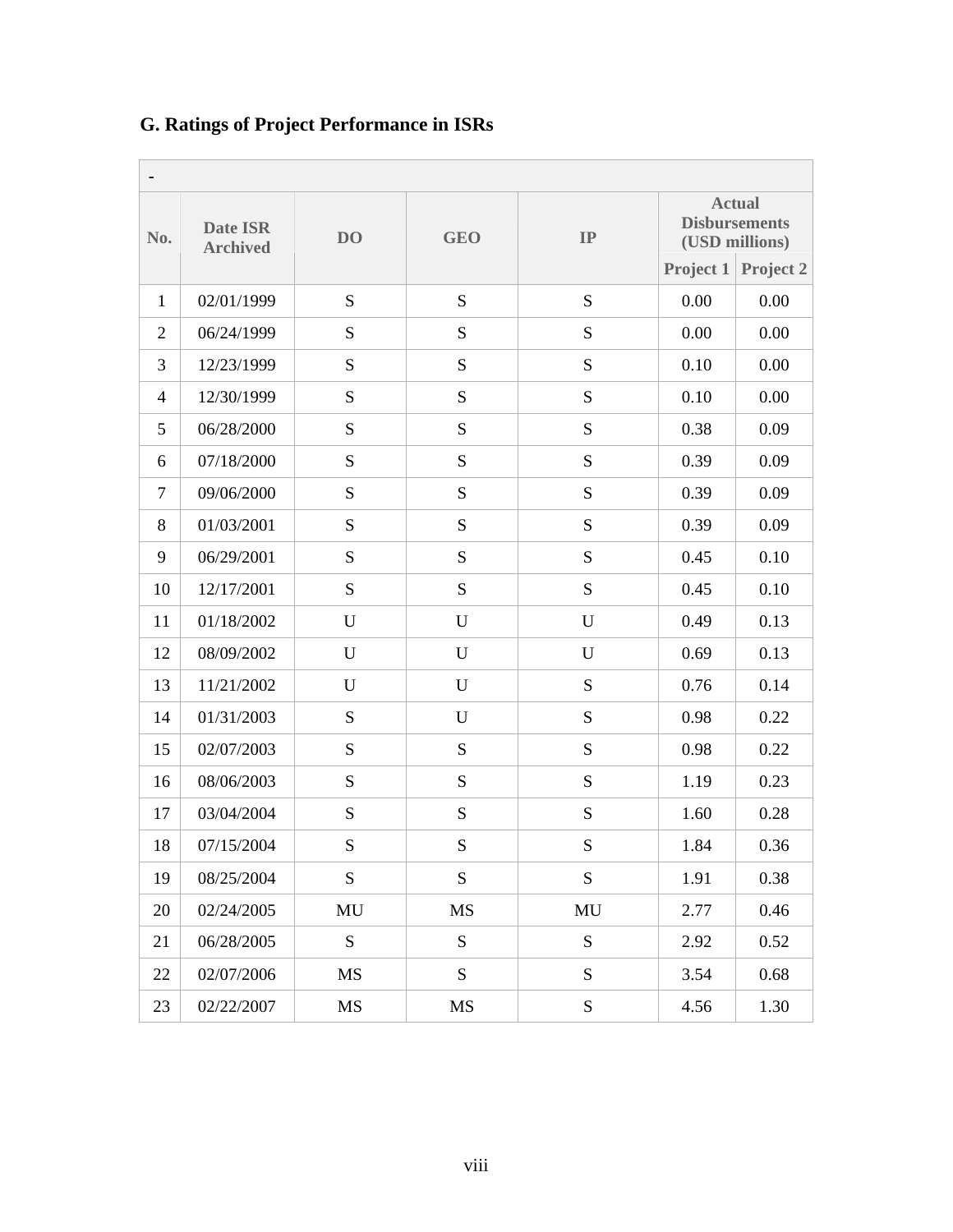# **H. Restructuring (if any)**

| <b>Restructuring</b><br>Date(s) |            | <b>Board Approved</b>              |    | <b>ISR Ratings at</b><br><b>Restructuring</b> |    | <b>Amount Disbursed</b><br>at Restructuring in<br><b>USD millions</b> |           | <b>Reason for</b><br><b>Restructuring &amp; Key</b>                                                                                                                                                                                                                                                                                                                                                                                                                                                                                                                                                                                                                                                                                                                                                                                                            |  |
|---------------------------------|------------|------------------------------------|----|-----------------------------------------------|----|-----------------------------------------------------------------------|-----------|----------------------------------------------------------------------------------------------------------------------------------------------------------------------------------------------------------------------------------------------------------------------------------------------------------------------------------------------------------------------------------------------------------------------------------------------------------------------------------------------------------------------------------------------------------------------------------------------------------------------------------------------------------------------------------------------------------------------------------------------------------------------------------------------------------------------------------------------------------------|--|
|                                 | <b>PDO</b> | <b>GEO</b><br><b>Change</b> Change | DO | <b>GEO</b>                                    | IP | Project1                                                              | Project 2 | <b>Changes Made</b>                                                                                                                                                                                                                                                                                                                                                                                                                                                                                                                                                                                                                                                                                                                                                                                                                                            |  |
| 12/26/2002                      | N          |                                    | U  |                                               | S  | 0.87                                                                  |           | A significant<br>conclusion made at<br>MTR was that the<br><b>Integrated Coastal</b><br>Management Project<br>had been mostly<br>directed from the cap<br>ital city of Georgia<br>located far outside the<br>coastal zone, and there<br>was little participation<br>in project<br>implementation at the<br>local level (rural<br>communities and<br>coastal municipalities).<br>The PDO did not<br>change at<br>restructuring. In<br>response to the above<br>finding, ho wever, an<br>additional output was<br>added to the project<br>design - the<br>development and<br>implementation of an<br>effective<br>communications str<br>ategy for integrating of<br>project components<br>and maximizing the<br>impact of its<br>deliverables. Six<br>performance indicators<br>were designed for<br>measuring progress in<br>achieving the<br>mentioned output. |  |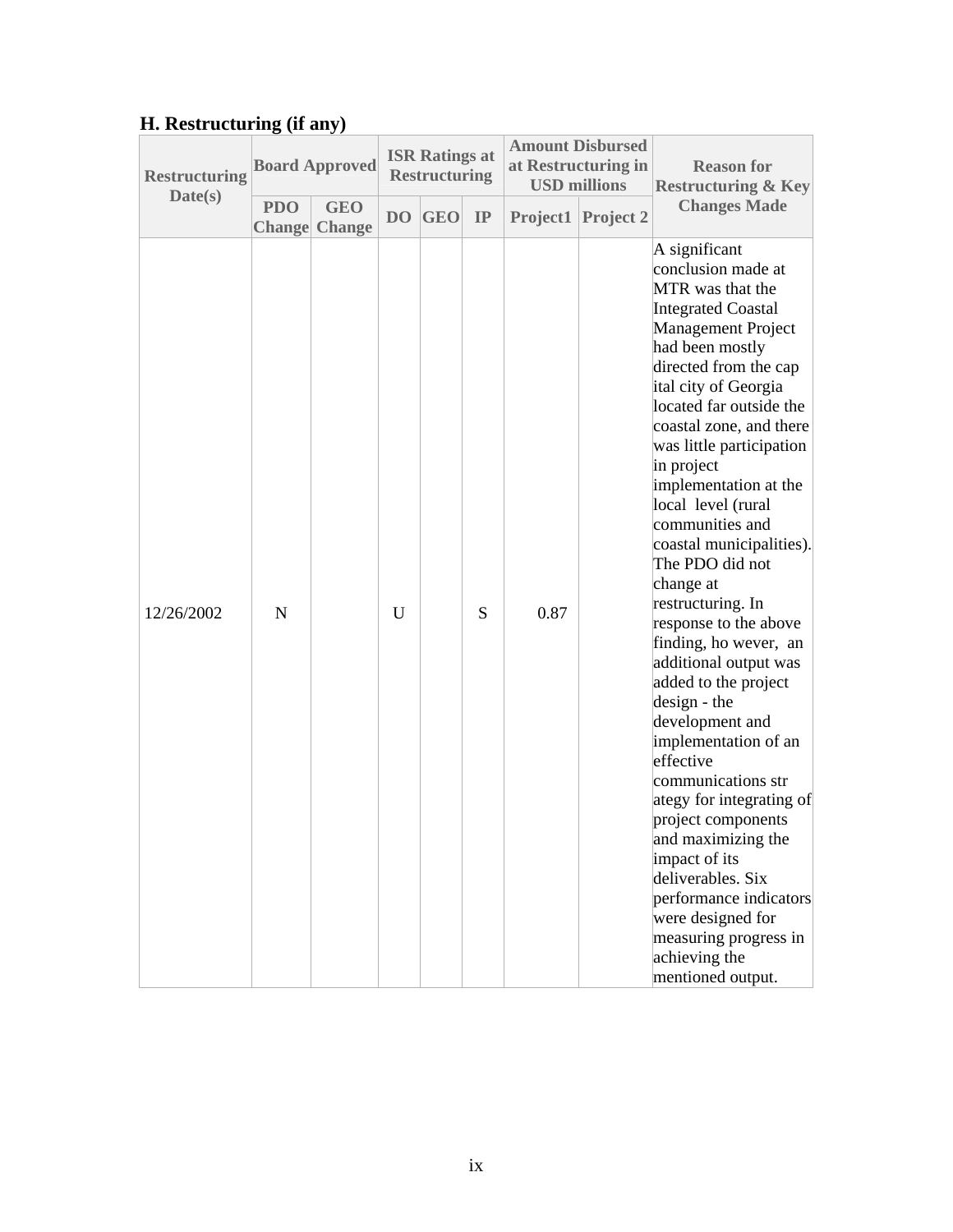| 12/26/2002 | N | $\overline{U}$ | 0.14 | An important lesson<br>learned at MTR was<br>that local communities<br>had been not<br>sufficiently involved<br>in the planning of<br>Kolkheti protected<br>areas and continued to<br>have little awareness<br>of their implications.<br>While the GEO had<br>not changed at<br>restructuring, the co<br>mponent output was<br>revised to include<br>presence of fully<br>operational protected<br>area management<br>plans. Also, the<br>previous single perf<br>ormance indicator was<br>replaced with six new<br>ones, all with<br>emphasis on<br>measuring progress in |
|------------|---|----------------|------|----------------------------------------------------------------------------------------------------------------------------------------------------------------------------------------------------------------------------------------------------------------------------------------------------------------------------------------------------------------------------------------------------------------------------------------------------------------------------------------------------------------------------------------------------------------------------|
|            |   |                |      | mainstreaming local<br>community participa<br>tion.                                                                                                                                                                                                                                                                                                                                                                                                                                                                                                                        |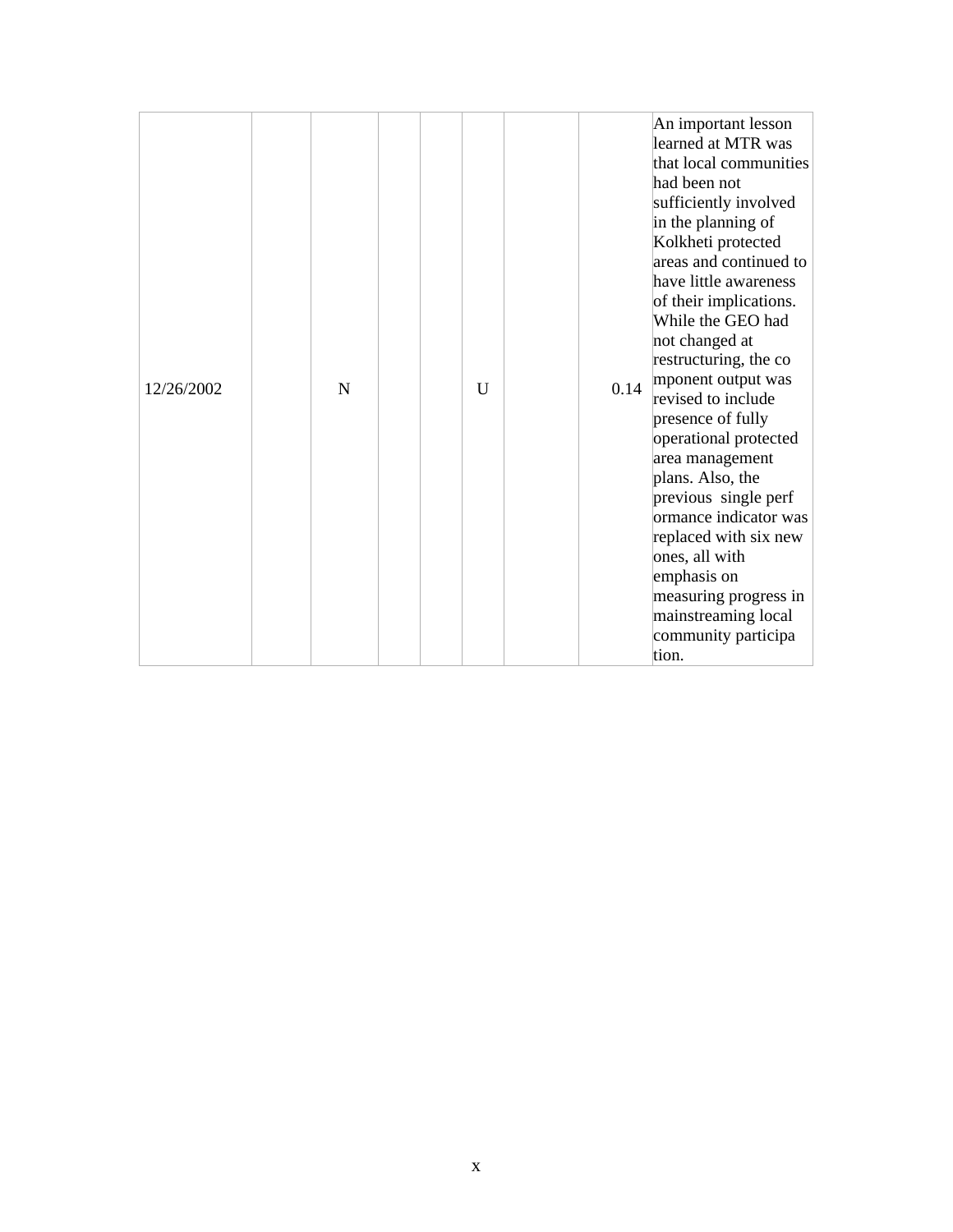# **I. Disbursement Profile**



P060009

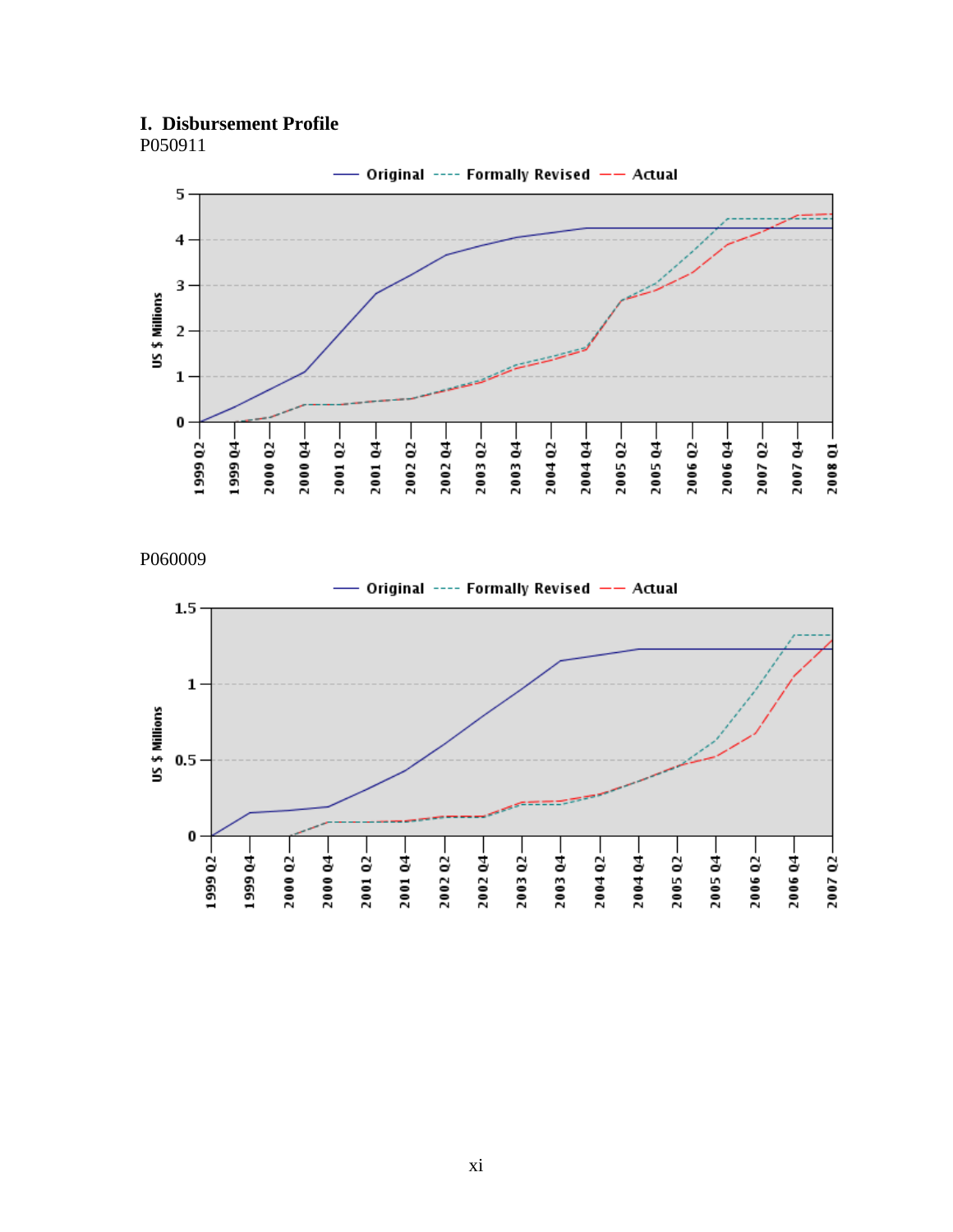## **1. Project Context, Development and Global Environment Objectives Design**

## **1.1 Context at Appraisal**

The Black Sea plays a crucial role in the welfare of Georgia's population. Not only does it provide essential goods and crucial links to markets for oil and other products, but it has intrinsic ecological value and deeply rooted cultural and historic significance. Over the past decades, uncontrolled pollution, coastal erosion intensified by human intervention, over-fishing, intervention of alien species, and off-shore dumping have devastated the Black Sea and its littoral zone. Ongoing economic development, including construction of oil terminals, creates a substantial new risk from oil spills to the wetlands and nearshore marine environment of Georgia.

With the change to a parliamentary democracy, Georgia has entered a new phase of environmental activism. The Ministry of Environment, responsible for coordinating government efforts to protect and conserve the country's environment, has made important progress toward strengthening legal and regulatory instruments for improved environmental management and produced major pieces of environmental legislation. Georgia has become a party to the Bucharest Convention for the Protection of the Black Sea Against Pollution (1992), Convention on Biological Diversity (1994), Ramsar Convention on the Wetlands of International Importance (1996), and signed the Strategic Action Plan for the Rehabilitation of Protection of the Black Sea (1996). The first National Environmental Action Plan (NEAP) was also prepared.

In line with the NEAP and the recent development in environmental legislation, the Georgia Integrated Coastal Management (GICM) project was designed to support the government's interests in strengthening institutional capacity for environmental management and ensuring that development along the Black Sea coast is consistent with principles of environmentally and socially sustainable development. An integrated approach to coastal management is essential for ensuring Georgia's biodiversity conservation. Increasing public awareness through information collection and dissemination, environmental education and participation of local communities and NGOs was an underlying theme in all components of the project, which was intended to increase project ownership by stakeholders and to improve prospects for sustainability of integrated coastal management beyond the life of the project.

## **1.2 Original Project Development Objectives (PDO) and Key Indicators (as approved)**

The project aimed to strengthen institutions in Georgia to manage the coastal resources of the Black Sea by developing, testing and evaluating methods to effectively integrate environmental concerns into sustainable coastal development planning at the national, regional and local levels.

Key performance indicators included: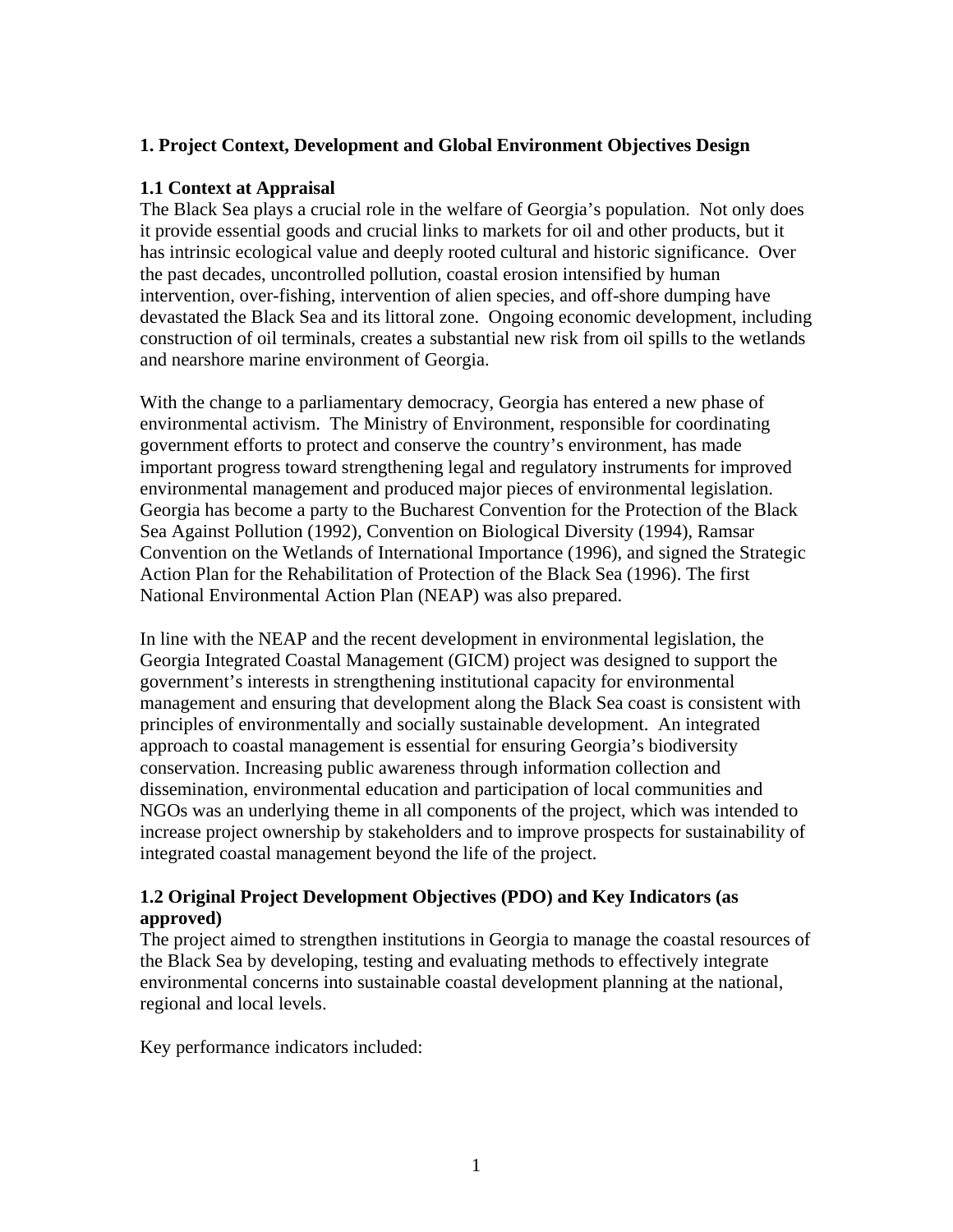- intersectoral consultative commissions for integrated coastal zone management (ICZM) established and functioning according to agreed objectives and procedures at national and local levels,
- Georgians trained in coastal resource planning and management tools and public awareness and conflict resolution techniques,
- draft legislation outlining mandate and responsibilities of a coastal authority and codes of conduct for coastal resource/landscape use prepared,
- oil spill contingency plan and financing plan developed and approved by the government,
- significant private sector involvement in oil pollution fund capitalization,
- cost-effective options to address coastal erosion and municipal water use priorities identified.

# **1.3 Original Global Environment Objectives (GEO) and Key Indicators (as approved)**

The project aimed to assist Georgia in meeting its international commitments under the Black Sea Environmental Program (BSEP) and to implement priority actions outlined in the Georgia Biodiversity Strategy/Action Plan. These priorities comprised conservation of biodiversity at sites of international significance on Georgia's Black Sea coast; restoration of degraded habitats and resources within the Black Sea Large Marine Ecosystem; and participation in regional efforts to manage and sustain public goods of a transnational character.

Key performance indicators included:

- establishment of legal status of the Kolkheti National Park (KNP) and Kobuleti State Nature Reserve (KNR) and demarcation of their boundaries,
- encroachment, illegal poaching and harvesting rates reduced over baseline conditions,
- information node for the Black Sea regional environmental monitoring network established in Georgia,
- computer links and information sub-nodes in collaborating institutions up and running.

# **1.4 Revised PDO (as approved by original approving authority) and Key Indicators, and reasons/justification**

The original development objectives were maintained throughout the project life.

Key indicators were slightly revised at the project mid term to better measure institutionalization of the ICZM principles and public outreach of the project.

## **1.5 Revised GEO (as approved by original approving authority) and Key Indicators, and reasons/justification**

The original global environmental objectives were maintained throughout the project life.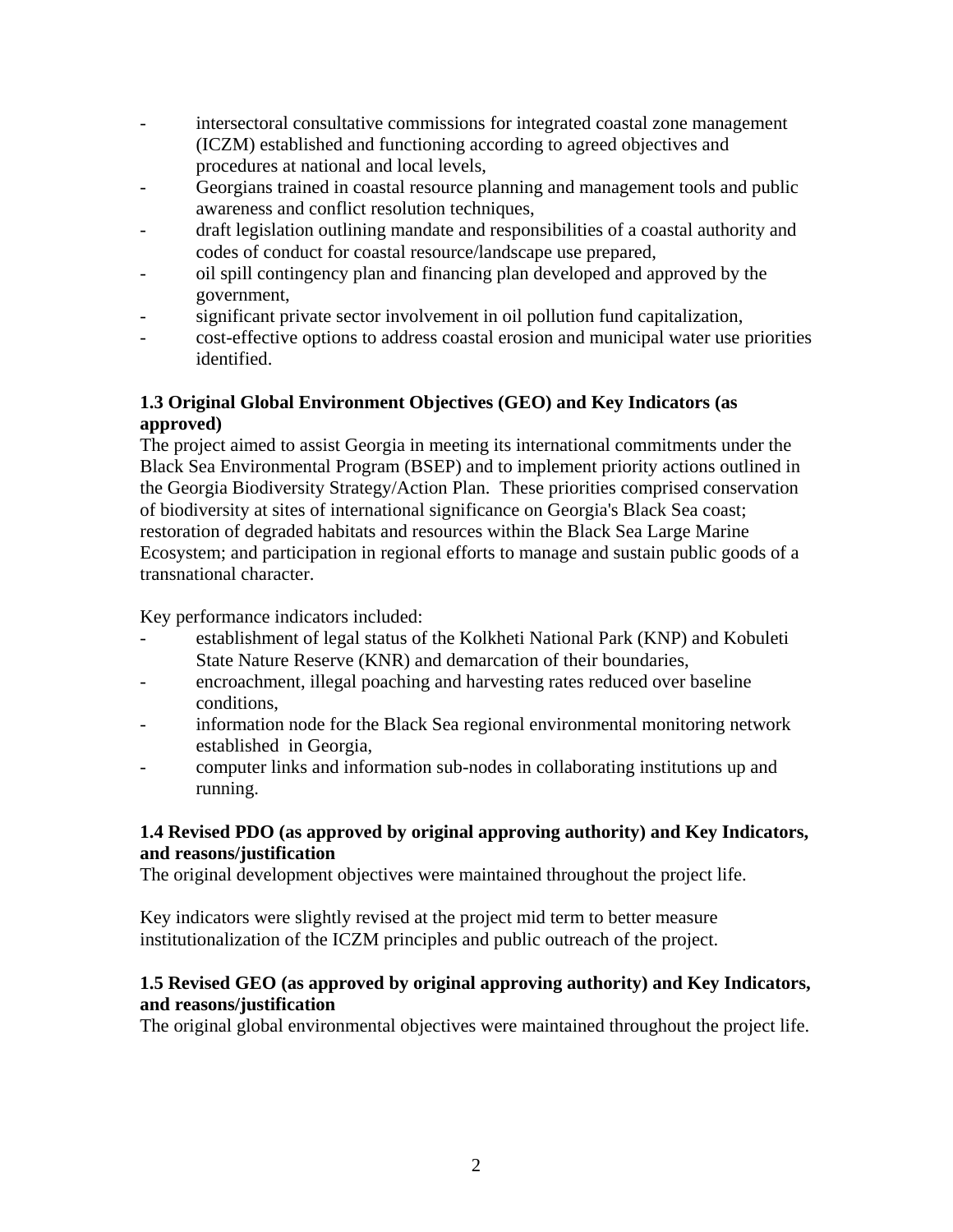Key indicators were revised at the project mid term to address concerns about postproject sustainability of the beneficiary protected areas and insufficient involvement of local communities in planning and managing the protected areas of Kolkheti.

## **1.6 Main Beneficiaries**

The primary target groups of project beneficiaries included the communities living within the coastal zone of Georgia, communities living in and around the protected areas of Kolkheti, and the communities located in the port cities of Poti and Batumi. In reaching these ultimate beneficiaries, the project delivered technical assistance to: (i) the laboratory for water quality monitoring of the Batumi Institute of Marine Ecology and Fisheries, now absorbed by the Monitoring and Forecasting Center under the Ministry of Environmental Protection and Natural Resources (MoEPNR); (ii) the Central Laboratory of the Ministry of Health of the Autonomous Republic of Achara; (iii) the laboratory for water quality monitoring under the Poti Municipality; (iv) the Coastal Dynamics Institute, now absorbed by the Monitoring and Forecasting Center under the MoEPNR; (v) the Integrated Coastal Zone Management Center, now absorbed by the Monitoring and Forecasting Center under the MoEPNR; (vi) the administrations of the Kolkheti protected areas under the Department of Protected Areas, MoEPNR; (vii) the Convention Inspection for the Protection of the Black Sea under the MoEPNR, and (viii) the Maritime Transport Administration and Marine Rescue and Coordination Center of the Ministry of Transport, now absorbed by the Ministry of Economic Development.

The coast-based laboratories would benefit from the increased capacity to monitor quality of drinking water, surface water in the sea, rivers, lakes and reservoirs, bathing water at beaches, marine water off-shore, as well as to track key marine biodiversity (Batumi lab). The Coastal Dynamics Institute would gain capacity to monitor, model and forecast coastal dynamics using coastline and river modeling software. The ICZM Center would accumulate a set of informative and reliable quantitative and qualitative information on the coastal zone, including reports, photos, satellite imagery, GIS database, maps, etc. Administrations of the Kolkheti protected areas would become sustainable, modern, and viable institutions with legally and administratively sound basis, capable of delivering mandated responsibilities for conservation and sustainable use of natural resources within these protected areas.

# **1.7 Original Components**

The overall program comprised five components. The World Bank financed the first and the third components and administered the GEF grant financing for the second component. The government of the Netherlands provided parallel financing for the fourth and fifth components of the project.

Component 1. Integrated Coastal Zone Management Institutional Capacity-Building. This component aimed to establish an institutional and legal framework for ICZM in Georgia through the development of institutional arrangement to facilitative intersectoral planning and the participation of key stakeholder groups in coastal resource decision making. This would be achieved through the creation of: (i) a State Consultative Commission for ICZM, (ii) the Working Group for the Advancement of ICZM; and (iii) three local ICZM Consultative Commissions along the Black Sea Coast.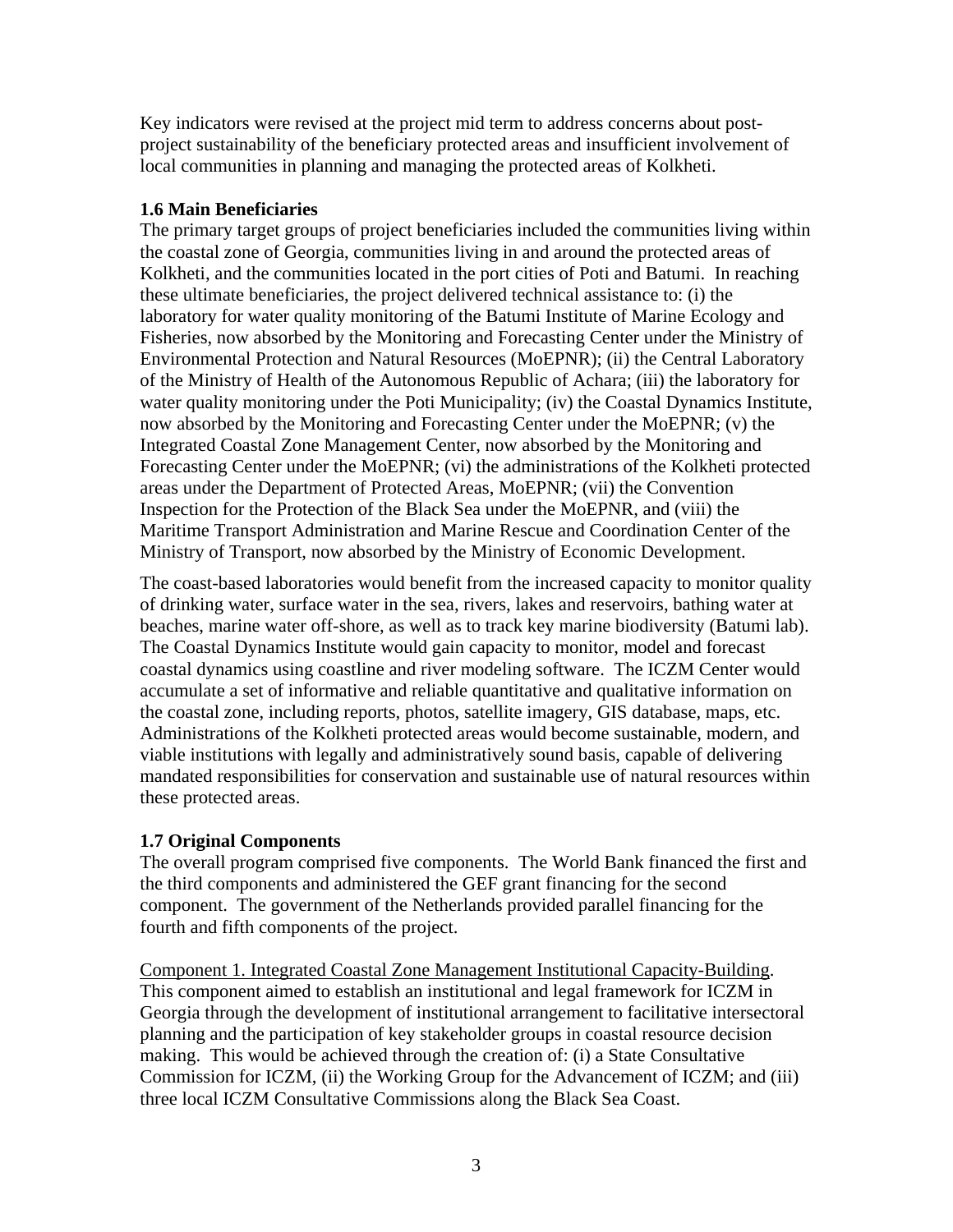Component 2**.** Establishment of Kolkheti National Park and Kobuleti Nature Reserve This component sought to improve the protection and management of threatened forest and wetland natural habitats within the Kolkheti coastal region through: (a) creation of the Kolkheti National Park and the Kobuleti Nature Reserve; (b) support to protected area administration and management; (c) establishment of infrastructure for improved biodiversity protection and development of nature-based tourism; and (d) improved monitoring and applied research on biodiversity and the effectiveness of conservation efforts.

## Component 3**.** Establishment of a Coastal Environmental Quality Monitoring and Information System.

This component was intended to facilitate establishment of an environmental quality monitoring system and information network through: (a) development of new monitoring standards and regulations; (b) delivery of necessary measurement, sampling, and analysis equipment to selected monitoring laboratories and agencies; (c) organization of training programs; and (d) building a system of coastal information exchange between the central ICZM node and collaborating institutions located in Tbilisi as well as in Kolkheti (Poti, Batumi, and Kobuleti).

## Component 4**.** Evaluation of Coastal Erosion and Municipal Water Use.

To assess the factors contributing to coastal erosion, particularly in the risk-exposed areas of Poti (Rioni River-Mouth) and Batumi (Chorokhi River-Mouth), this component was to finance comprehensive analysis of municipal water use and associated infrastructure in Poti and Batumi. Based on these studies a plan for integrated municipal water management would be developed for each locality, including analysis of cost effectiveness of interventions to control erosion, and feasibility of proposed options to sustainability address the most serious aspects of coastal erosion.

## Component 5. Development of a National Oil Spill Contingency and Marine Pollution Control Plan.

This component aimed to increase Georgia's capacity to implement the regional Black Sea Strategic Action Plan and to deal with existing and future risks of oil pollution through providing support in preparation, according to the International Maritime Organization's guidelines, of a national oil spill contingency plan and emergency response program. It would also facilitate identification of future investment opportunities for prevention and abatement of oil pollution through contingency and operational spills.

## **1.8 Revised Components**

There was no revision of the initial project components.

#### **1.9 Other significant changes**

At the project mid term revisions were made to the formulation of the expected outputs and key performance indicators. These changes introduced more emphasis on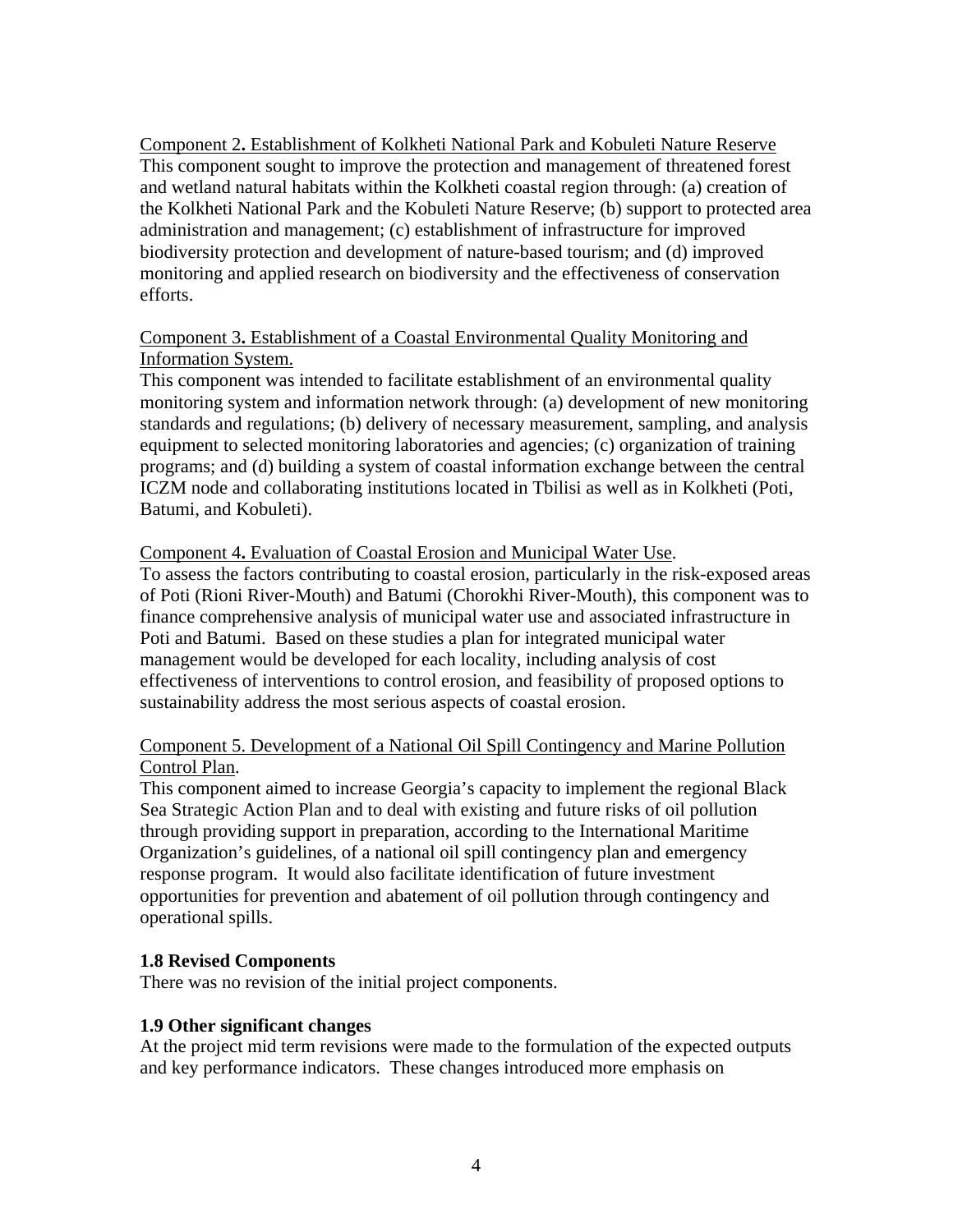communicating project objectives and activities to stakeholders and on mainstreaming the interests of local communities in the planning and management of protected areas.

During project implementation some reallocation of funds increased the amount of credit resources as well as government co-financing for components 1 and 3 to cover staff salaries and operating costs for two additional years of project implementation, to afford a fuller set of equipment for the project beneficiary laboratories, to renovate some office space of the MoEPNR (including space for PIU) after the Ministry's move to the new premises, and to address a few more minor needs that had emerged under these components during implementation.

The project required three extension of the closing date for the IDA Credit and two extensions of the closing date for the GEF TF Grant that moved these dates from the planned December 31, 2004, to October 31, 2006, and February 28, 2007, respectively. These extensions became necessary due to several reasons: project effectiveness 5 months past approval, poor government co-financing of the project at early stages of its implementation, little commitment to and slow action on the GEF-financed component at an earlier phase of project implementation, and persisting institutional changes in the administrations of all key involved institutions: the MoEPNR, the DPA, the KNP, coastbased laboratories, and the PIU.

## **2. Key Factors Affecting Implementation and Outcomes**

Quality at entry was satisfactory. The project was relevant, because it directly responded to the government's objective to protect the environment and support sustainable natural resource management through integrating environment into economic policies and strengthening institutional framework for mainstreaming of environmental planning and management into economic sectors.

The project idea was conceived during implementation of the GEF-financed component of an earlier Municipal Infrastructure Rehabilitation project, under which many of the key elements of the future GICM project were identified. For better formulation of needs, some participatory workshops and consultation were held with local authorities. The project component for the establishment of Kolkheti protected areas was designed in collaboration with regional support groups, facilitated by the conservation program of WWF in Georgia. A dozen NGOs, actively involved with environmental and social issues, were consulted to help shape the package of assistance to be delivered to the beneficiary protected areas and to plan activities in their support zones. While participatory processes at the project preparation stage looked adequate, difficulties encountered at the implementation phase revealed a deficiency in community outreach, because the local authorities, interest groups, and NGOs did not prove to be fully representative of the affected communities.

The project design was based on comprehensive analysis that included cost effectiveness, fiscal impact, technical, institutional, social, and environmental implications. Potential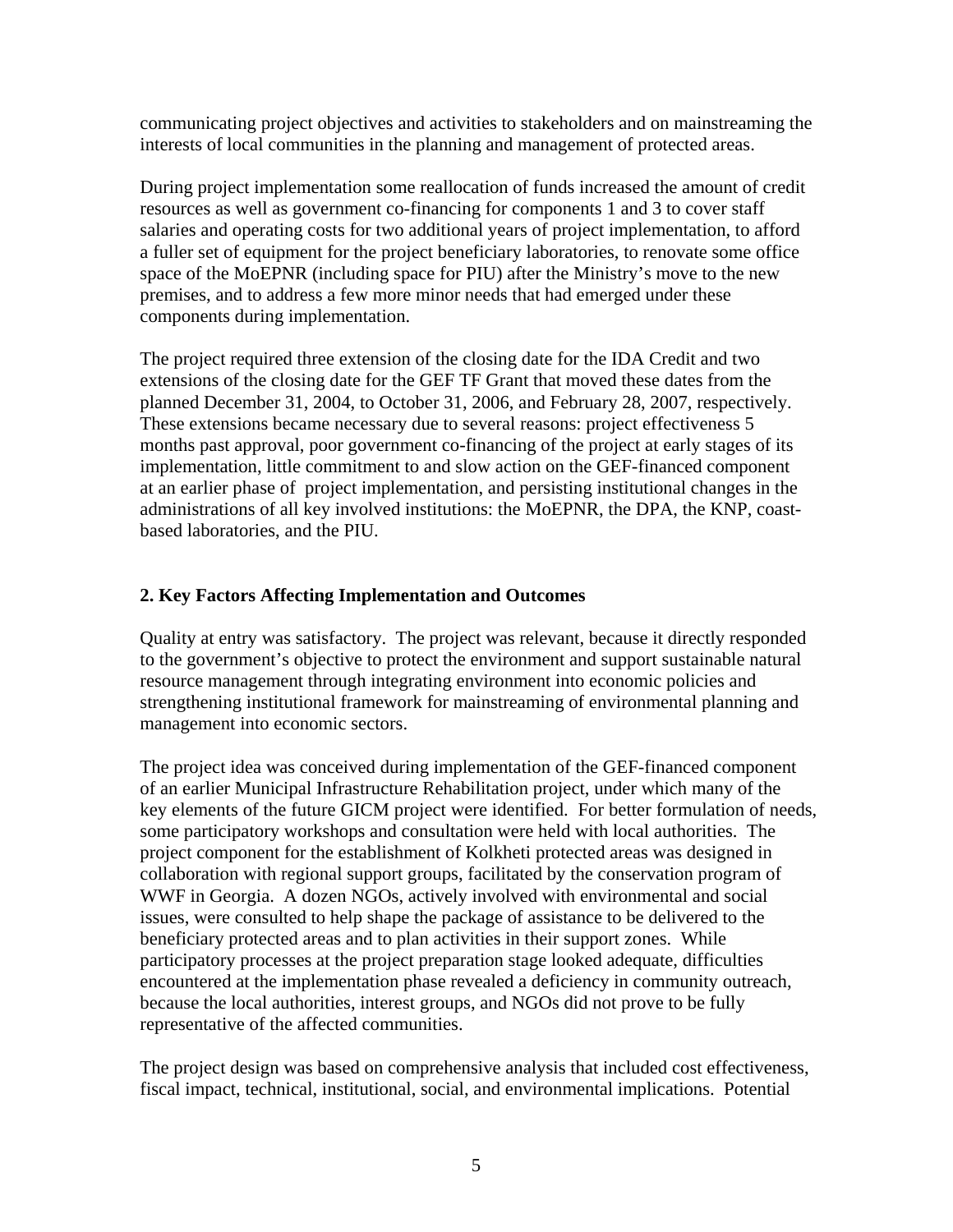risks and expected sustainability of the project outcomes were also considered. The overall rating of risks was modest and the identified potential threats included loss of the government's commitment, political instability, delay in adoption of the Kolkheti protected areas legislation, lack of incentives to encourage compliance with coastal zone management regulation, lack of cooperation between public and private sectors in development capacity to respond to oil spills, and inability to recruit and retain qualified staff for project implementation purposes. The risk analysis proved to be mostly realistic and the identified measures for risk minimization have been applied during the project implementation.

The lessons from other Bank projects in the region underscore the need to (i) obtain support at the highest levels to ensure commitment to project objectives and the necessary allocation of resources for the project; and (ii) focus on institutional strengthening and capacity building in the technical and policy areas (this is particularly true for integrated coastal zone management, which requires an interdisciplinary approach). Lessons also suggest that (iii) simple focused projects tend to be more successful than complex and comprehensive undertakings; and finally, (iv) building on existing PIUs to take advantage of knowledge and networks formed earlier can advance project design while institutionalizing expertise.

Other valuable lessons for establishing integrated coastal management in Georgia come from experience beyond the Black Sea, namely, from regional environmental programs in the Baltic and Mediterranean Seas. These include the need to integrate coastal management planning into national development plans; the need to build ownership of the project locally through public awareness and involvement in project design and implementation; and the need to focus on project sustainability and resource mobilization to ensure continuity beyond the project implementation period.

The GICM project design reflected these lessons in the project's incremental approach aimed at building a sound foundation for ICZM through institutional strengthening and local participation. However, the principles of ICZM do not allow a simple focus approach and, therefore, the risk of being dependant upon the support of many institutions could have not been significantly minimized.

#### **2.2 Implementation**

Implementation in general was moderately satisfactory. The project had been at risk at its mid term mostly due to failure of the government to manage conflicting interests of Kolkheti wetland protection and the development of a large scale oil terminal in the same area. After receiving strong signals from the Bank and whistleblower NGOs, the government took several remedial actions, the most important of which was the MoEPNR's engagement with the Ramsar Bureau for getting advice and guidance on approaches to compensation for the lost wetlands. In the course of this cooperation some 1,300 hectares of land have already been added to the park area. Significant delays in the implementation of the GEF-financed component around mid term of the project were caused by slow decision-making and processing of the transfer of user rights to a building allocated to host the administration of the KNP. Eventually this issue was resolved and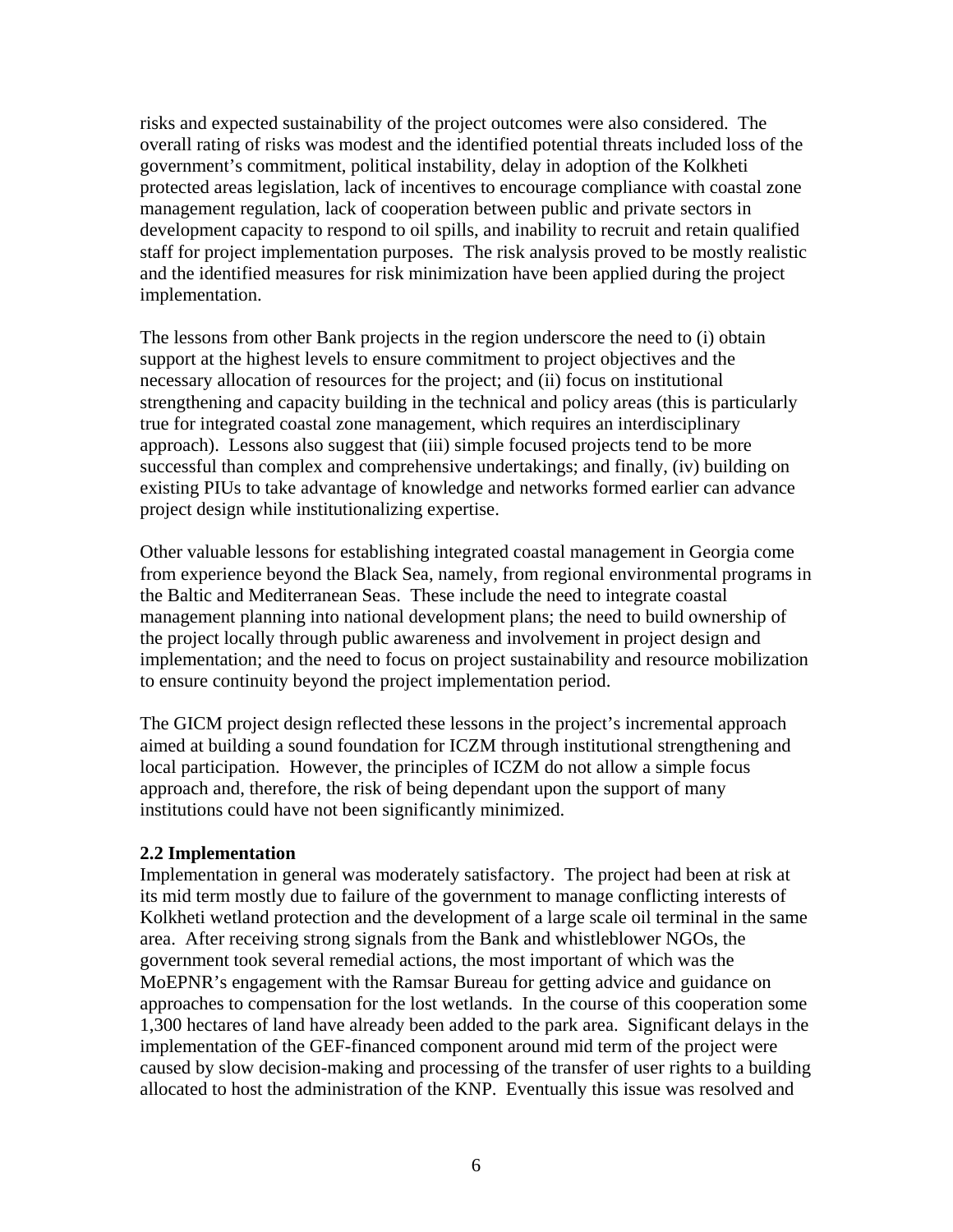fully adequate premises were delivered to the park administration. Government cofinancing had been poor at the earlier stage of implementation, but later improved and has not been an issue thereafter. Institutional arrangements for project administration were generally satisfactory. Estimates of project costs were reasonable.

#### Changes in country context and project clients/beneficiates

During the project life some major political, policy and administrative shifts occurred in Georgia, including the national Rose Revolution, revolution in the Autonomous Republic of Achara (that comprises a good part of Georgia's coastal zone), four changes in the Minister of Environment in charge of the project implementing agency, three changes in the head of the Department of Protected Areas, three changes in the director of the project beneficiary KNP, and a major restructuring of the project implementation unit within the MoEPNR, including a high rate of staff turnover. These events caused delays in project implementation due to changing political priorities, policy trends, institutional set-up, and staffing of key institutions involved, and also due to varying security situation and accessibility of some project implementation sites.

#### Altered political/policy framework

The ICZM capacity building component of the project is the one mostly influenced by the altered national policy trends. Although improvement of the coastal resource management remained high on the government's agenda, the national and local consultative bodies for ICZM were considered an additional institutional layer and their establishment found redundant in the context of the overwhelming trend of liberalization and de-regulation. A legal framework for ICZM is now established, though its mechanism is different from what had been initially conceived. The *Law of Georgia on Spatial Planning and Urban Development* was passed by the Parliament in 2005. It provides for integrated planning of development at the local, regional and national levels. The Law requires that planning is based on consideration of interests of the affected legal and physical bodies, local governing / self-governing bodies and the State, and also obligates that ecosystems as well as natural and cultural resources are sustained. With such Law in force, the government saw no need for specialized ICZM legislation. The draft ICZM law was, therefore, re-worked into the Guidelines for ICZM and issued by the MoEPNR as a supplement to the *Law on Spatial Planning and Urban Development.*  The Guidelines add some specific costal zone dimensions to this legislation.

An ICZM Center was established at the project start-up and it functioned as a PIU for several years. Later several PIUs under the MoEPNR were merged and the ICZM Center, as a self standing legal body, was abolished. A new institutional unit for ICZM was then created in January 2007 as a part of the Monitoring and Forecasting Center under the MoEPNR. This unit is not a consultative body representing various interest groups of the coastal zone - as originally envisaged - though it can contribute much to the improved planning and decision making on coastal matters while acting as an information and knowledge base. All studies, reports, maps, images, and databases accumulated during GICM project implementation are being transferred to the Monitoring and Forecasting Center. The ICZM unit of the Center is designated and equipped to accumulate the flows of monitoring data and other incoming information on the quality of coastal environment.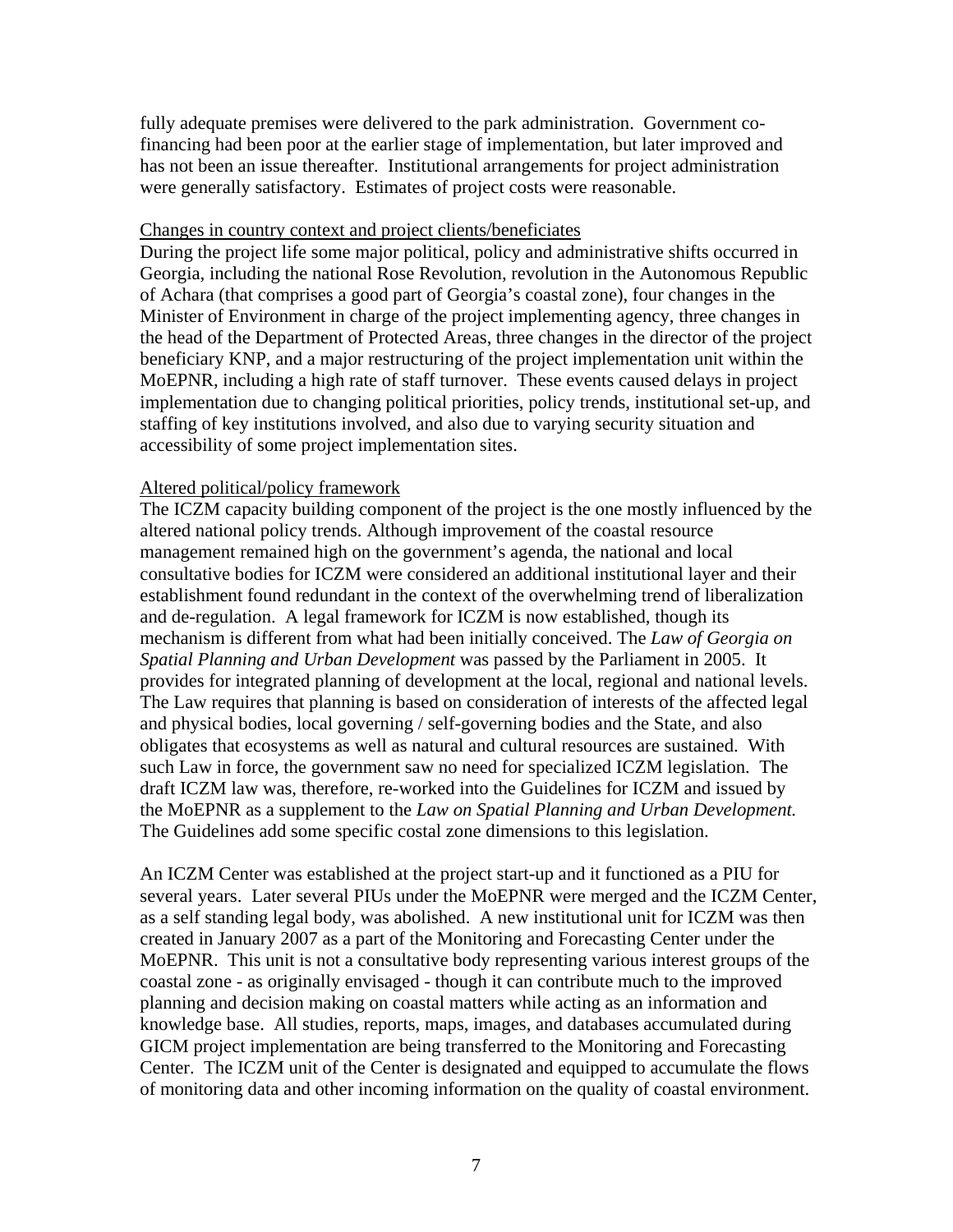Therefore, the Center has been given a mandate to facilitate ICZM process through provision of empirical data, professional judgment, and technical tools for planning, managing, and monitoring developments in the coastal zone. However, capacity of the young ICZM unit still needs to be built up to a point that is adequate to its role and responsibilities.

Overall, the institutional and legal framework for ICZM established as a result of the GICM project is weaker than targeted at the project design stage.

#### Kulevi oil terminal

The construction of the Kulevi Oil Terminal, causing a loss of 90 ha of wetlands protected under Ramsar Convention on the Protection of Wetlands, was on the Bank's radar screen throughout the project life for several reasons: (i) this large infrastructure project had major environmental and social impacts within the coastal zone; (ii) it had significant implications for the outcomes of the GEF-financed second component of the GICM project; and (iii) the Bank's top management was approached by international and Georgian environmental NGOs with a plea to exercise sanctions against Georgia due to negative global externalities of Kulevi oil terminal.

Kulevi oil terminal was declared to be of paramount economic and geopolitical importance by both pre- and post-revolution governments and the Bank has never disputed that. The Bank repeatedly flagged to the government its concerns about the non-compliance of Kulevi project with national legislation and the international Ramsar Convention, and emphasized the need to mitigate environmental impacts of the terminal. Construction commenced without an environmental permit and without formal de-listing of the construction site from the Ramsar Convention on the Protected of Wetlands of International Importance. Later the permit was issued contingent on meeting several requirements. At present they are met partially. The developer has produced an additional study on biodiversity (including a monitoring plan) and shared with the MoEPNR the first draft contingency action plan for addressing oil spills in the terminal, including its marine part and the railway access road. The Ministry's comments are now being incorporated. The developer, through a sub-contractor, has also produced a study with valuation of damage caused to the ecosystem due to construction and future operation of the terminal, along with a proposed compensation package. Communication with Ramsar Bureau on de-listing of the former site and allocating the new ones will be made by the MoEPNR once the compensation parcel is internally agreed upon.

Overall, commencement of the Kulevi oil terminal construction without addressing environmental issues was a bad environmental practice and inconsistent with the ICZM principles. Later the new government of Georgia took several steps towards restoring environmental compliance of the Kulevi project, including partial compensation of the loss through allocation of alternative wetland sites for restoration and conservation, and including them into the Kolkheti protected areas. At the same time, the operation of Kulevi oil terminal will require taking some area out of the marine part of the KNP, or at least re-alignment of its present boundaries.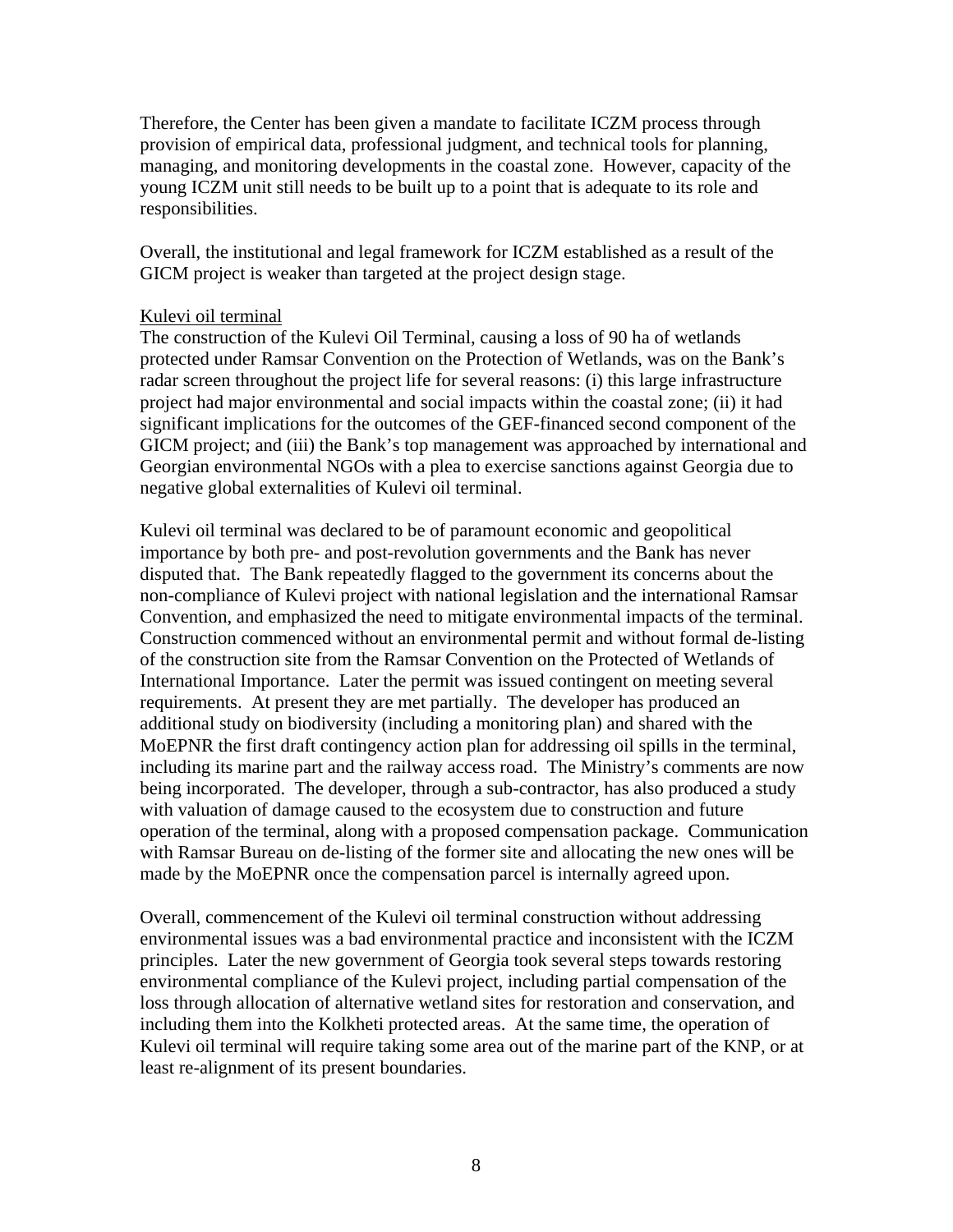Some environmental NGOs argued that the co-existence of the KNP and the Kulevi oil terminal was impossible and requested the Bank to terminate the GICM project financing unless the terminal construction was discontinued. It was evident that the possibility of project closure would not stop construction in Kulevi, but it might be interpreted as proof of the low importance of Kolkheti wetlands and bring about additional environmental damage. Furthermore, stopping project financing half way through would waste most of the investments already made. At the same time, continuing project implementation would be pointless if the construction in Kulevi could wipe out its outcomes. The decision to keep the project in the Bank's portfolio was made as a result of careful consideration of these factors. By the time of the present ICR, outcomes of the GEFfinanced component of the project prove that the wetland ecosystems of Kolkheti are far better off as a result of project implementation than they would have been otherwise and the project's environmental objective has been met.

#### Project outreach and local involvement

Stakeholder workshops during the MTR identified certain shortcomings in project outreach and communication at the local level. In particular the following deficiencies were noted: (i) a lack of information about the project for stakeholder communities, local government, and NGOs; (ii) weak public awareness and involvement in the project work; (iii) limited tangible positive impact of the project at the local level; and (iv) insufficient participation of local communities in the planning of protected areas' management.

The main message from the MTR mission was a call for shifting emphasis to the local level in all aspects: project administration, public outreach, community empowerment, stakeholder involvement, etc. In response to the mission's recommendations: (a) a communication strategy was developed and implemented in cooperation with the administrations of the project beneficiary protected areas;

(b) one PIU staff unit began to function as Public Relations Officer;

(c) one new PIU staff unit was created with a duty station in the coastal zone;

(d) additional funds were obtained from the Japanese Social Development Fund for the implementation of a Small Grants Program aiming Kolkheti lowland communities, (e) a number of key output indicators and PDO indicators were reformulated to measure progress in enhancement of the project work at local level.

## **2.3 Monitoring and Evaluation (M&E) Design, Implementation and Utilization**

Monitoring and evaluation of the project implementation progress was based on the logical framework provided in the PAD that carried a set of goals, objectives, outputs, and outcomes organized in a hierarchical order and the respective key performance indicators, as approved. The project outcome indicators included:

- Coordination mechanism for intersectoral planning and management of coastal resources established at national and local levels,
- Provision made for introducing and retaining user fees for protected areas,
- User based financing mechanism(s) for control of oil pollution piloted,
- Specialists trained in coastal resource planning and management tools and environmental education,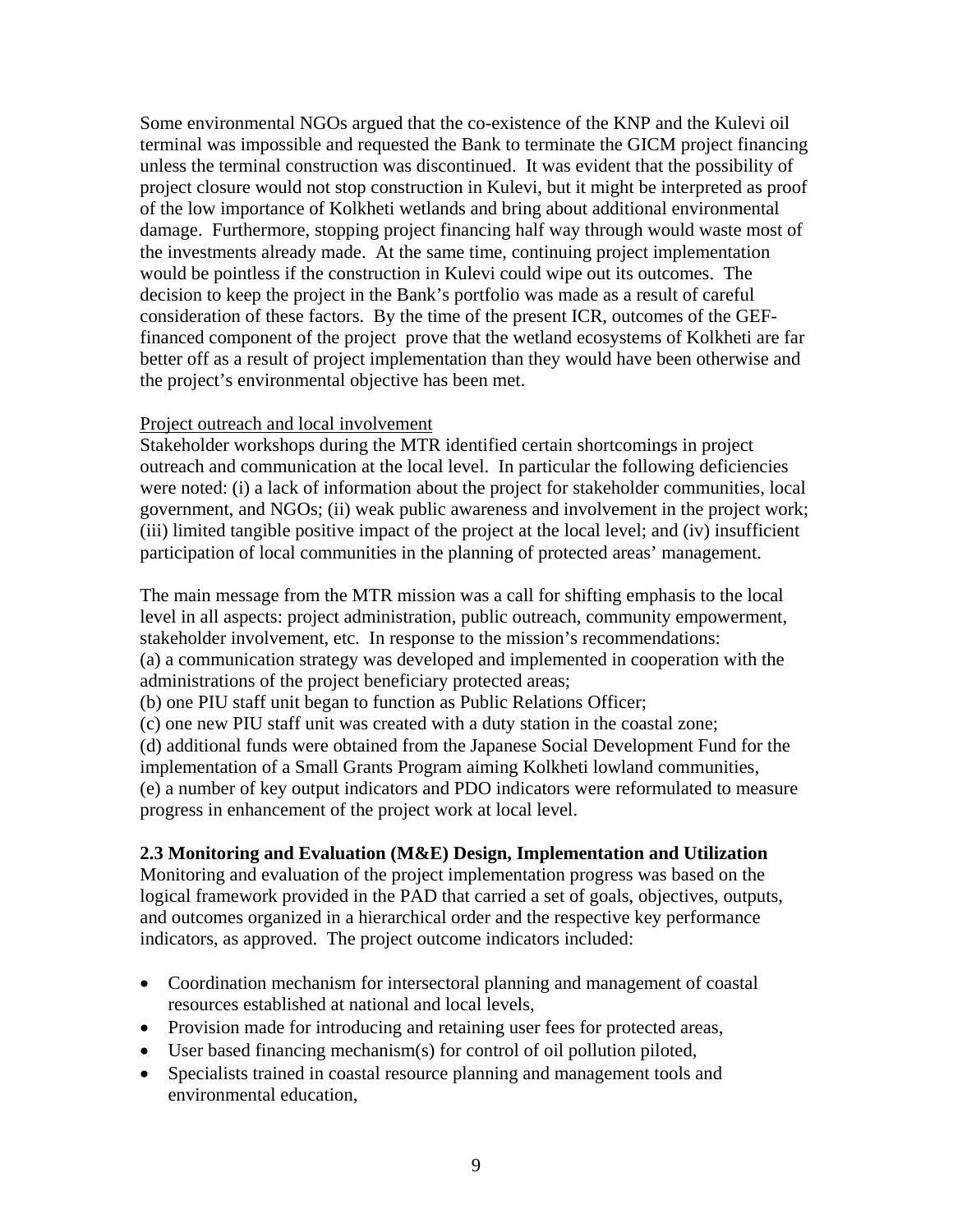- Information node for Black Sea regional coastal environmental monitoring network established,
- Black Sea environmental education materials developed for formal and informal sectors,
- National park staff trained,
- Local stakeholder participation facilitated in coastal development management decisions.

Some of these indicators, though, would have been more suitable to measure project outputs, rather than outcomes (especially, development of training materials and training of park staff).

During the MTR, the logical framework and key performance indicators were revised and upgraded to reflect some lessons learned and to strengthen the logical links between the project objectives, outputs, and monitoring indicators. Overall, the vast majority of performance indicators before as well as after revision at the MTR have been qualitative. A few quantitative indicators lacked baseline numerical data where no relevant monitoring had been carried out in the country prior to the project launch.

Several tracking tools were used to measure project progress against the established indicators. The World Bank's monitoring tool, applied regularly throughout the project life, was the conduct of bi-annual supervision missions of the task team, that included extensive field work in the project implementation sites, meetings with the project clients, beneficiaries, and stakeholders. Analysis of the missions' work was regularly documented in Aide Memoires and ISR Reports.

Advancement of project implementation was reported annually by the PIU through comprehensive progress reports. However, the PIU ceased submitting progress reports after the MTR, which created a gap in the borrower's reporting between the project MTR and completion. The PIU explained this by being overloaded with the government's frequent, multiple, and sometimes ad hoc requests to report on various project parameters in a variety of formats. While this argument was not groundless, general progress reporting to the Task Team should have not been compromised and more attention should have been paid to the improvement of time management and delegation of responsibilities within the PIU.

The development progress of the protected areas of Kolkheti was tracked by applying the WB/WWF Management Effectiveness Tracking Tool. Information obtained through application of this tracking tool contributed to monitoring of the outputs and outcomes of component 2 of the project and worked as an additional incentive for protected area administrations for improvement.

Tracking project-related developments of Georgia's national legislation was also an indicator for evaluating the project's progress in meeting its development and global objectives.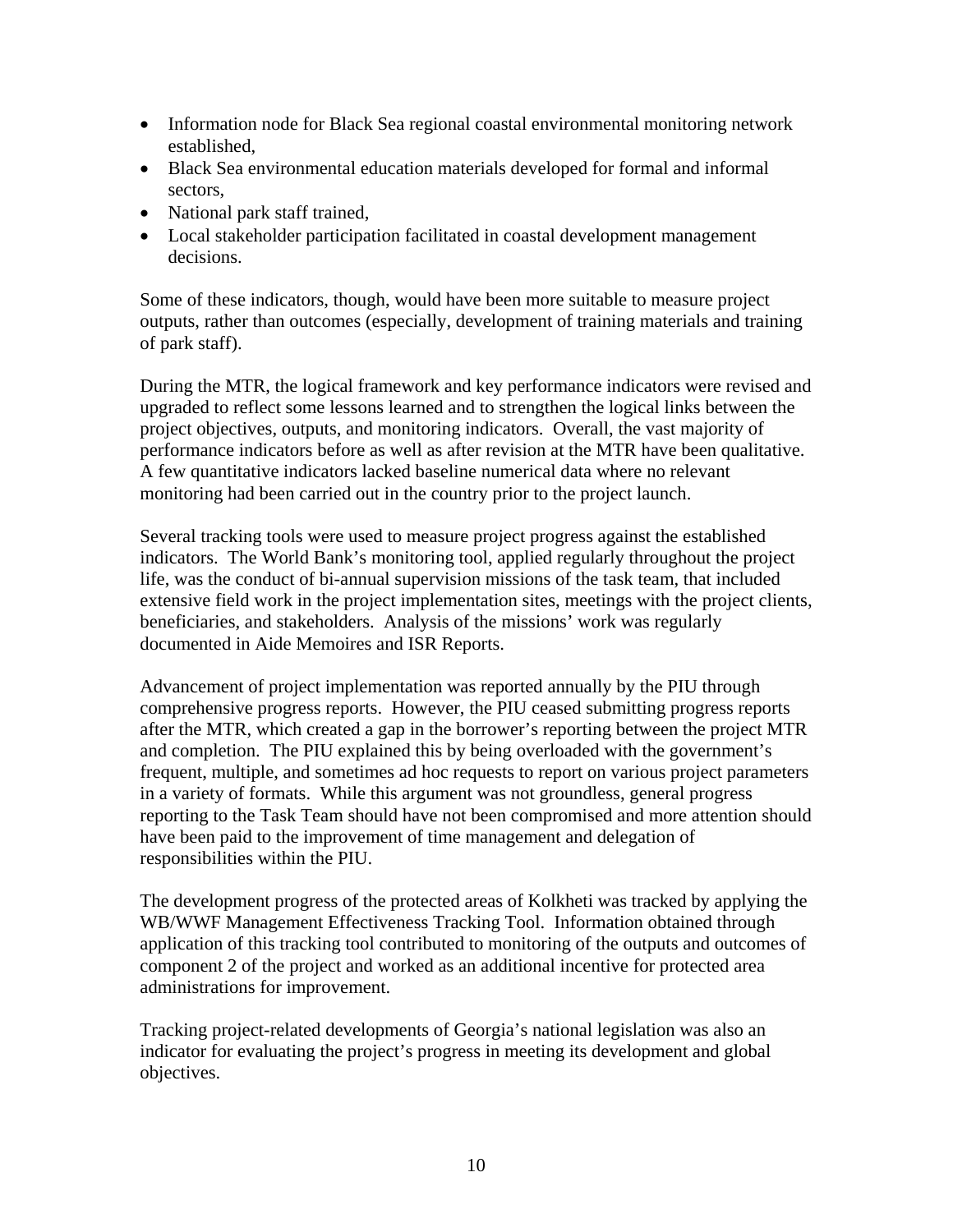Overall, the monitoring framework carried a decent mix of qualitative and quantitative indicators that were measured in the course of the project implementation.

## **2.4 Safeguard and Fiduciary Compliance**

Implementation of the project was monitored to track compliance with four triggered safeguards: Environmental Assessment (OD 4.01), Natural Habitats (OP 4.04), Forestry (OP 4.36), and Projects in International Waters (OP 7.60). Compliance with OP 4.36 and OP 7.60 has been satisfactory throughout the project life. Compliance with OD 4.01 and OP 4.04 was considered unsatisfactory during three years of project implementation (2002 through 2004). The rationale for that was the construction of Kulevi oil terminal in the wetland area protected under the Ramsar Convention and in immediate proximity to the KNP.

Later the task team reconsidered the rationale for reflecting activities not funded from the project proceeds in rating of the project's compliance with the safeguards and found it more relevant to apply ratings primarily with reference to the activities within the project scope. Therefore, compliance of project implementation with all triggered safeguards has been rated satisfactory since 2005.

Fiduciary compliance was monitored on a regular basis through financial management supervision. Findings and recommendations of supervision were documented in FMS reports.

The Borrower submitted to the Bank Project Management Reports (PMRs) on a quarterly basis, as well as annual independent audit reports on the project's books and accounts. No major issues have been encountered in the financial management of the project.

## **2.5 Post-completion Operation/Next Phase**

The government recently created a knowledge and information basis for ICZM by setting up the new ICZM unit within the Monitoring and Forecasting Center under the MoEPNR. It is now of the pivotal importance that this new unit is built up to be able to perform as a potent and viable national node of the coastal environment monitoring network where all existing studies, reports, maps, images, and databases are combined and all monitoring data from the coastal areas are further collected and evaluated.

The government of the Autonomous Republic of Achara has taken the first steps to integrate principles of ICZM into their coastal development plans. These include: (i) application for funds and TA for the development of landscape master plans for the territory of the Autonomous Republic, (ii) designation of a new National Park of Mount Mtirala and ongoing work to establish two more protected areas, including a transboundary one with Turkey, (iii) introduction of pollution hotspot monitoring along the coast, that implies tracking of point sources of industrial pollution, and (v) improvement of beach management practices utilizing good and bad experience from the pilot activity launched in Kobuleti under the GICM project. Successful implementation of these initiatives would result in a tangible and sustainable improvement of the quality of coastal environment in Achara.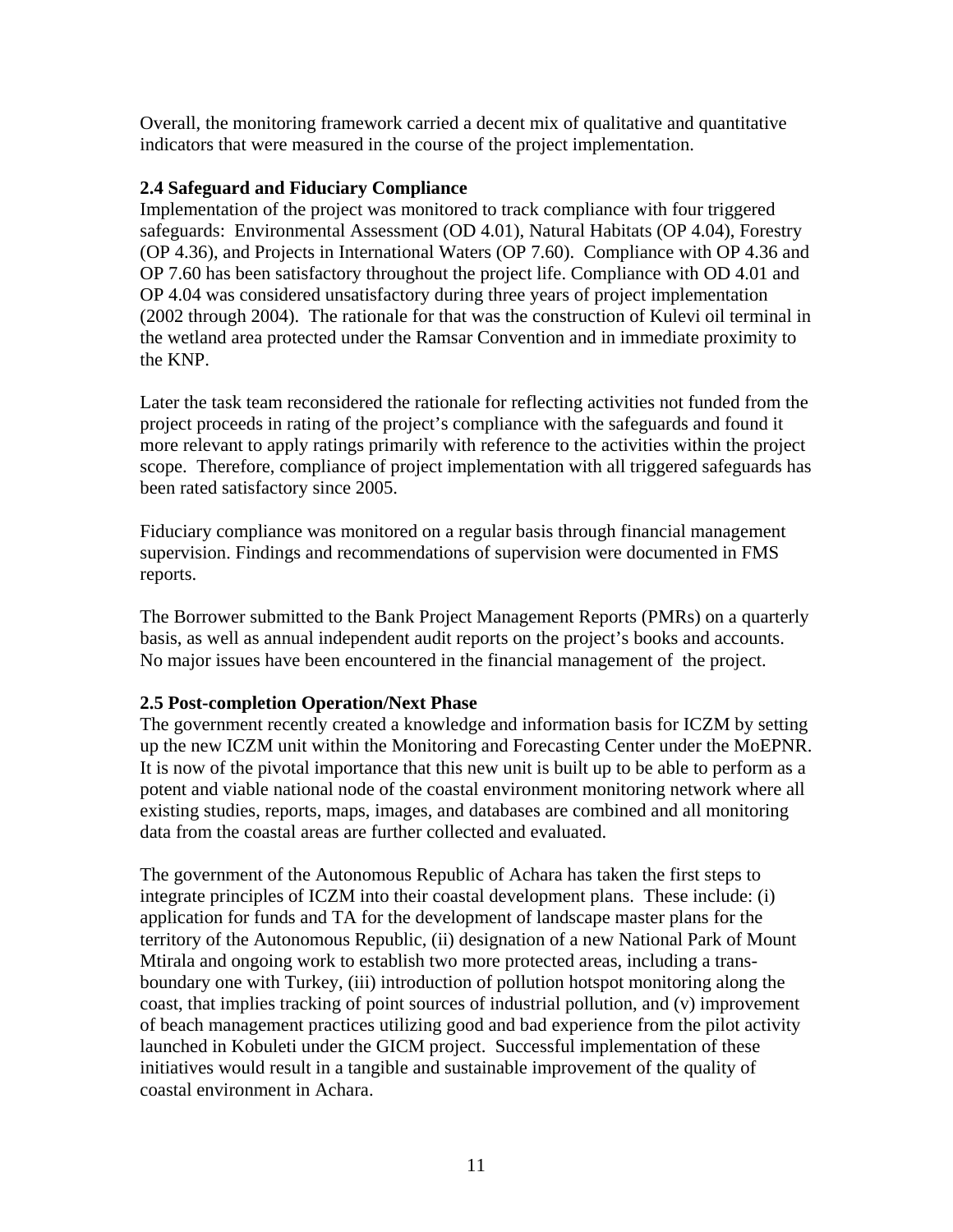The government of Georgia, using technical assistance from EU TACIS financed *Black Sea Investment Facility (BSIF): Georgia, Moldova, Russia, Ukraine* developed a number of infrastructure project ideas, all dealing with the environmental health of the Black Sea. These include projects for water supply and waste water treatment in the port city of Poti and the seaside resort Kobuleti, as well as waste management and disposal projects for Kobuleti and the port city of Batumi. Feasibility studies for these projects are completed and investments for the detailed engineering design and implementation of these projects are being secured by the government. Implementation of these projects would contribute much to decreasing pollution of marine and terrestrial environment in the coastal zone.

The GICM project helped to establish two coastal protected areas. The KNR has already become an important international destination for wetland studies. The KNP, along with a major conservation value, carries considerable potential for nature tourism. With an excellent visitor center, interpretation facilities, and other tourist infrastructure it is ready to receive and service visitors. Proper marketing of the KNP, possibly in a package with other natural and as well as cultural attractions of the Georgia's coastal zone, is of crucial importance.

Some amendments to the *Law on Establishment and Management of Kolkheti Protected Areas* are expected to deal with issues arising from (i) social tensions in the Lanchkhuti district area within the KNP, (ii) compensation for wetlands lost to Kulevi oil terminal, and (iii) entry of the Kulevi terminal into operation. One legally designated part of the KNP, which falls under administrative district of Lanchkhuti district, de-facto is not yet delivered to the jurisdiction of the Park administration, as the authorities have not come up with acceptable alternatives for community forest use within this area. The Department of Protected Areas (DPA) under the MoEPNR is working with local government, the Department of Forestry, and communities to resolve this matter.

The three laboratories supported under the GICM project have received a comprehensive package of assistance to bring them up to international standards of environmental quality monitoring. One of the laboratories, however, was closed shortly after project completion. Due to still ongoing institutional changes, the system of agreed-upon water quality monitoring data generation as well as their compilation, processing, and publishing in the ICZM unit of the Monitoring and Forecasting Center is not yet operating smoothly. Available funding is insufficient for full operation and proper maintenance of the coastal laboratories. Therefore, their technical capacity is underutilized. The MoEPNR should promptly address the above issues and come up with adequate solutions, allowing them to take full advantage of the high-tech laboratory facilities obtained as a result of the GICM project implementation.

Erosion of Georgia's Black Sea coastline continues to be a pressing problem, originating from natural as well as anthropogenic sources both within and outside the country's territory. The GICM project brought in the best international expertise for analyzing nature of erosion, understanding coastal dynamics and proposing a range of possible technical solutions. Human capacity, hardware and software for coastal modeling were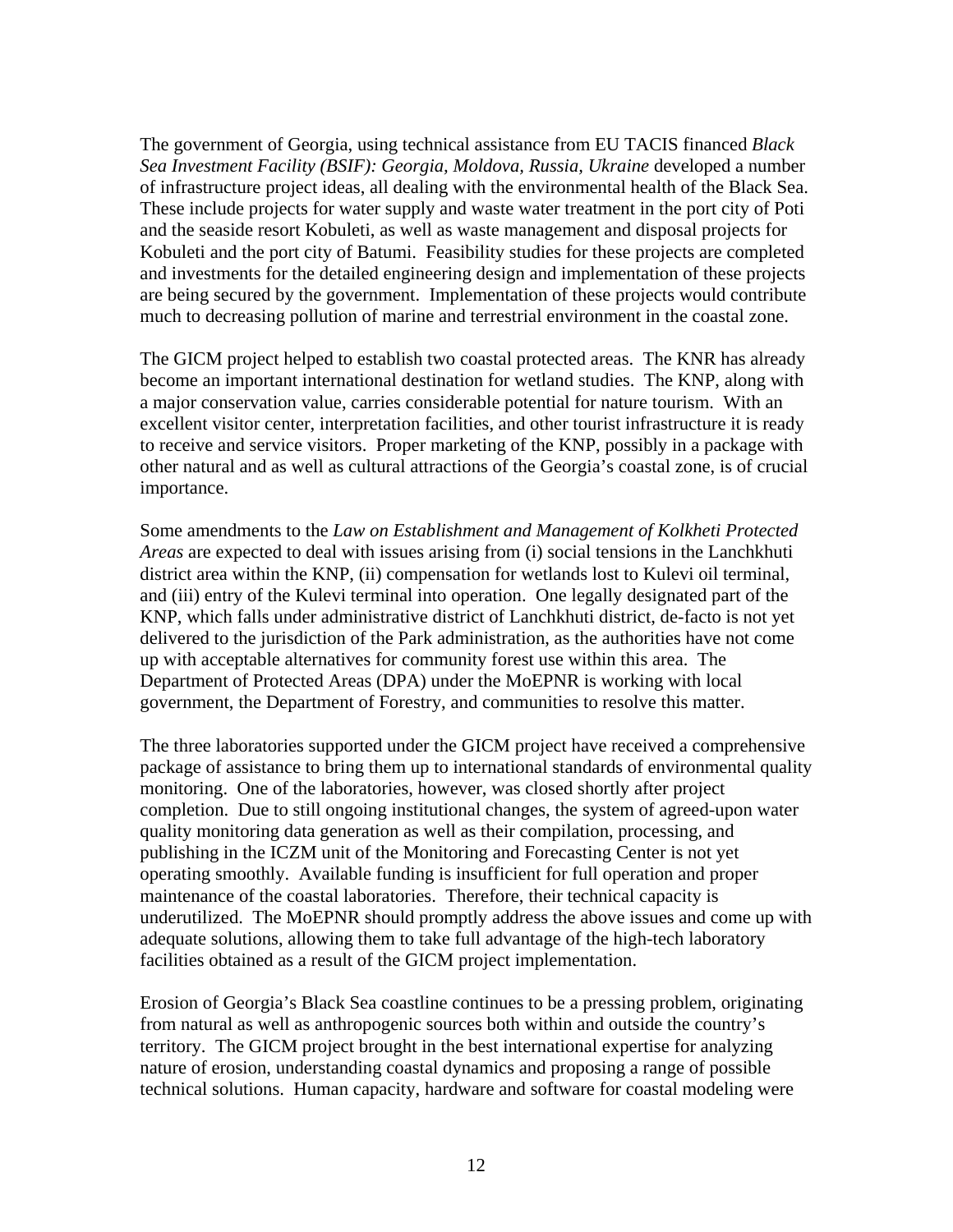delivered to the Institute of Coastal Dynamics, which recently was absorbed by the Monitoring and Forecasting Center of the MoEPNR. This provides good institutional grounds for the ICZM unit and the coastal dynamics team to work jointly under the umbrella of this Center and to provide valuable advice to a recently created inter-agency commission on coastal erosion.

The marine oil spill contingency action plan was drafted under the GICM project in 2000. The document was not adopted by the government due to lack of consent between stakeholders on the roles of various agencies in reacting to possible spills. Neither had the final decision been reached on the mechanism of financing the response actions. Later the Bank-supported Energy Transit Institutional Development project picked up the draft action plan to reflect the recent administrative changes and to include a fresh set of comments from the stakeholders. The new iteration of the marine oil spill contingency action plan is now delivered to the MoEPNR. The next step would be for the MoEPNR to circulate it to the Cabinet and facilitate formal adoption by the government.

The World Bank, through its continued sector dialogue with the MoEPNR, will keep track of the government's next steps and actions on the above issues that remain important for the purpose of the GICM project developmental and global objectives beyond its lifetime. An analytical and advisory activity of the Bank, as planned in the current CPS, around legal and policy issues of resource use in the KNP would be highly beneficial for continuing cooperation with the government on long term sustainability of protected areas.

#### **3. Assessment of Outcomes**

#### **3.1 Relevance of Objectives, Design and Implementation**

The GICM project was designed during the period of the CAS dated September 12, 1997. Protecting the environment and supporting sustainable natural resource management was one of four main objectives of that CAS. Among the associated issues identified in the CAS were that environmental concern had not been effectively integrated into economic policies and that institutional arrangement to facilitate the mainstreaming of environmental planning and management into economic sections were weak. The design of the GICM project was highly appropriate to the above CAS objective and the issues identified therein. The GICM project objectives and the design of its component financed from GEF were also fully relevant to the priorities of the GEF Biodiversity focal area under operational programs for the Coastal, Marine and Freshwater Ecosystems as well as for the Forest Ecosystems. The project activities concentrated on the conservation and sustainable use of biodiversity in coastal forest wetlands and nearshore waters of Georgia which are of international importance. At the same time, they were designed to support Georgia in meeting its commitments under the BSEP and to implement priority actions outlined in the NEAP. The integrated approach chosen in the project design for the management of coastal resources reflects actual trends of international environmental legislation.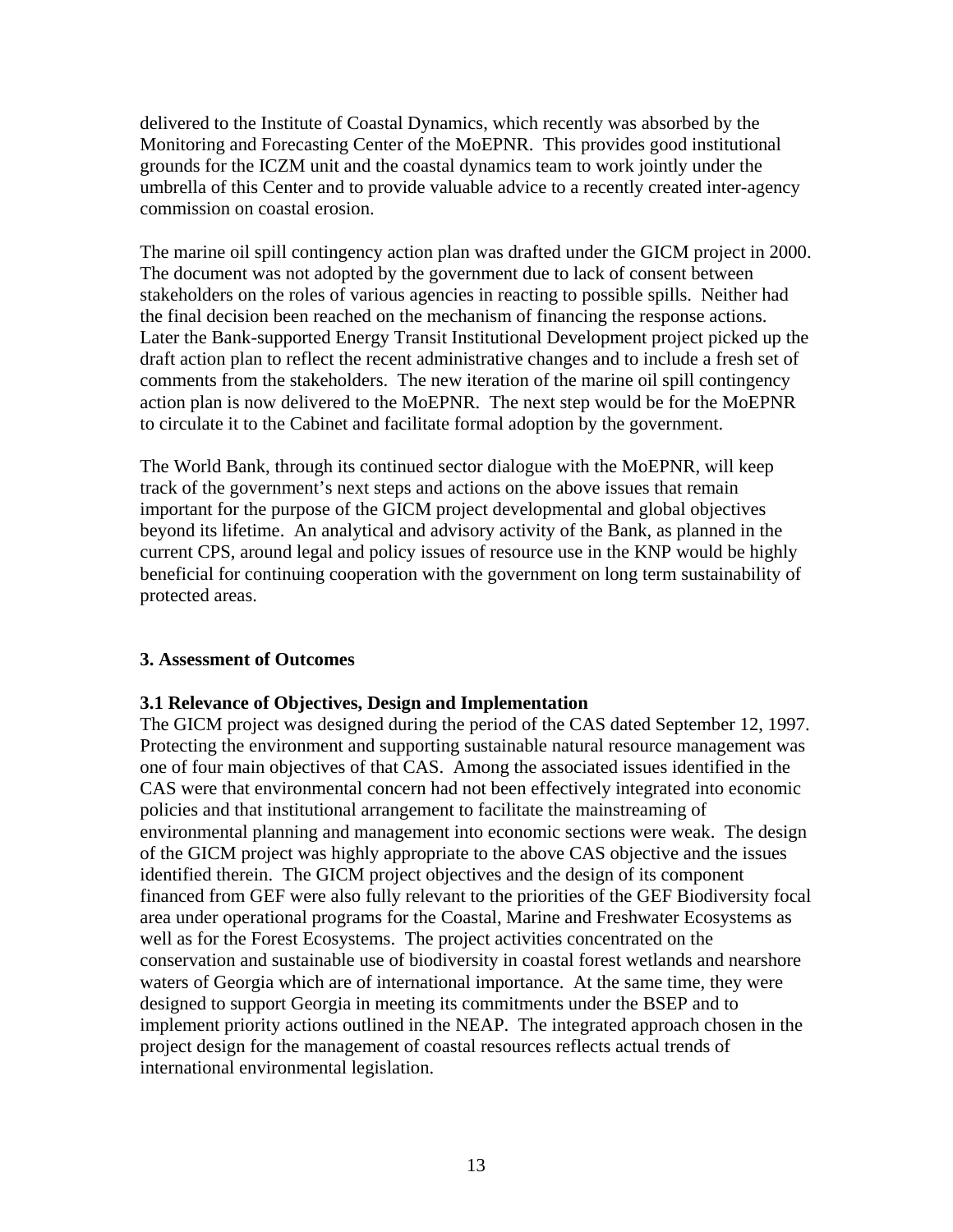While the project was prepared and approved by the end of 1998, it became effective in May 1999 and implementation finished in 2006. This period of time was very intense in terms of political developments in Georgia. After an initial starting period, the project was affected by the country-wide deteriorating situation in 2002-2003. The project was successful during this period in ringfencing specific coastal protection activities from the external situation, including maintaining a positive dialogue with the Autonomous Republic of Achara during a tense period between Tbilisi and the Achara government. It was appropriate during this period that the MTR confirmed the validity of the PDOs, with an increased focus on the need to strengthen communication and local participation. Following the Rose Revolution in 2004 until present, the government consolidated its political and economic situation, and began to move in a direction towards more deregulation and less interference with the private sector. This resulted in a tension between the earlier approach and the new one, but no further effort at restructuring took place to adjust to this new situation, initiated by either the Bank or the Borrower.

The reluctance of the Cabinet to pass the ICZM legislation and to establish representative consultative bodies for ICZM decision-making at the national and local levels became apparent in early 2006. The work under ICZM component of the project was then shifted promptly and efforts were re-directed towards development of ICZM Guidelines. This non-discretionary document of advisory nature was issued by the MoEPNR in the last year of the project implementation.

While protection of the environment and of natural resources dropped on the government's priority list over the project's lifetime, the development of Georgia's tourism potential has been declared one of the vehicles for the country's economic growth. In this light strengthening and expanding of the protected area network for nature tourism is getting high level political support. While the project was at risk in the past due to failure of the former government to allocate an adequate building for the administration of the KNP and the limited ownership of the park by its local administration as well as the DPA, the situation changed significantly under the new government. With adequate leadership at both central and local levels and the increasing public funding to the protected areas of Kolkheti, implementation progress of the GEF funded protected areas component of the GICM project improved tangibly towards the end.

## **3.2 Achievement of Project Development Objectives and Global Environment Objectives**

#### Achievement of PDO:

The project partially met its development objective. Key indicators of PDO achievement were (i) creation of a mechanism for inter-sectoral planning and management of coastal resource use, (ii) ensuring stakeholder participation in coastal management, and (iii) training a critical number of specialists in the ICZM A legal framework for ICZM has been established, though through the instruments different from what was planned initially. The *Law on Spatial Planning and Urban Development* was passed by the Parliament in 2005, which provides for integrated planning of development at the local,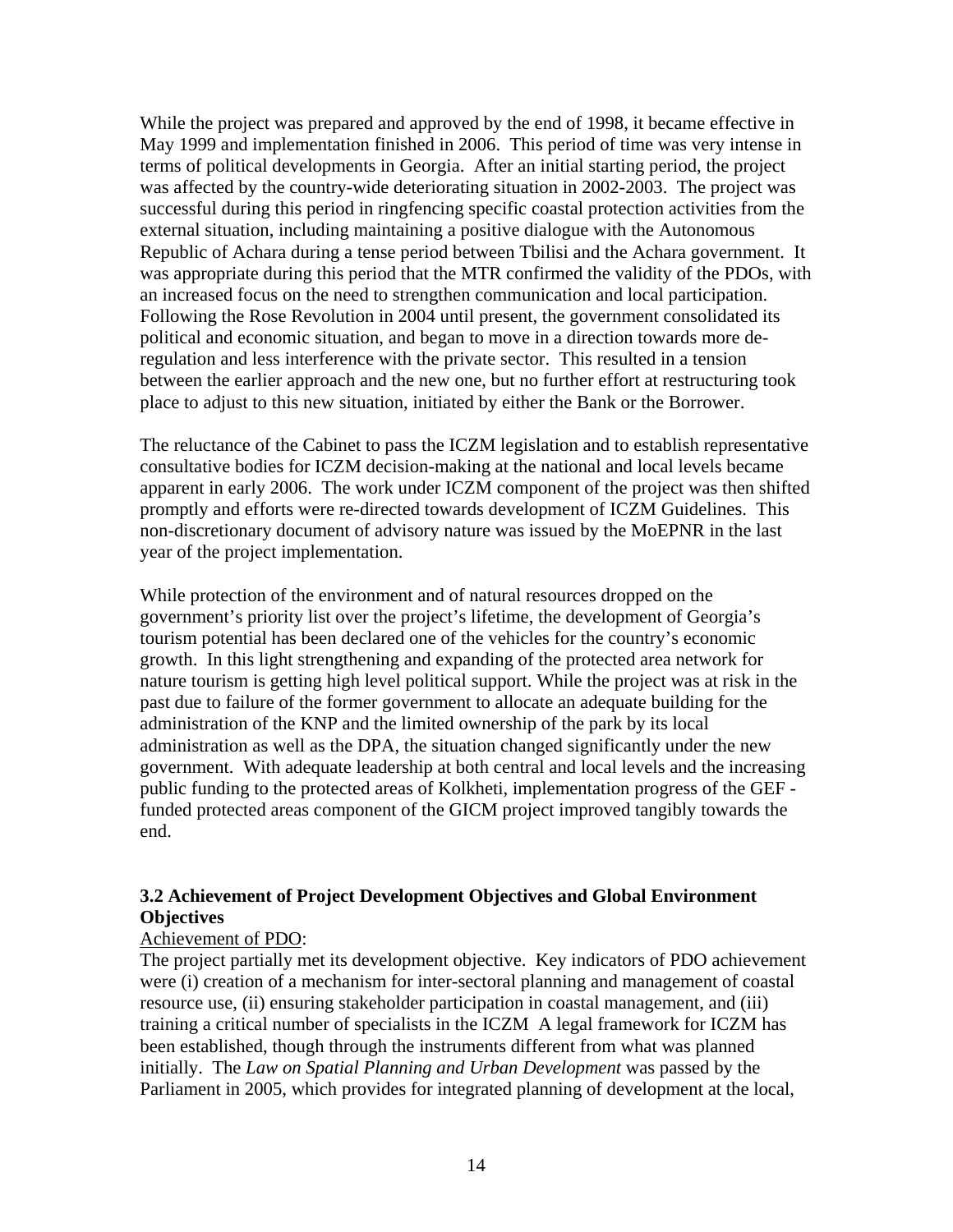regional and national levels. This Law requires that planning is based on consideration of interests of the affected legal and physical bodies, local governing / self-governing bodies, and the State, and also obligates to ensure sustainability of ecosystems as well as conservation of natural and cultural resources. With such law in force, the government saw no need in a specialized ICZM legislation. Instead, the *Law on Spatial Planning and Urban Development* was supplemented with the Guidelines for ICZM, issued by the MoEPNR, that add some specific costal zone dimensions to this legislation.

The project was not able to ensure meaningful participation of stakeholders in coastal management. Institutional mechanisms for stakeholder involvement should have been created by setting up representative bodies in several locations of the coastal zone as well as having one once central body in Tbilisi. However, the project did not result in the establishment of consultative commissions for ICZM, as such institutions had been considered a redundant additional layer of decision-making which could restrict the smooth flow of investments and economic growth. A conceptually different ICZM unit was set up under the MoEPNR as a knowledge base, rather than a forum for participatory intersectoral planning of coastal development. The ICZM unit is fully mandated and well equipped to operate as an information node for the Black Sea coastal environment monitoring network. Though, due to continuous restructuring of both central and coastbased institutions that comprise the monitoring network, the ICZM unit is not currently operating at full capacity and has yet to establish a strong ownership of the system.

A sufficient number of specialists received training in the field of ICZM, which allowed them to acquire relevant knowledge and skills. Therefore, the project succeeded in creating human resources for ICZM at the national level.

In summary, out of three PDO indicators one was fully met, while two indicators were achieved by about 30%. With this status towards the end of the project implementation, the overall outcome was found moderately satisfactory, because even without the ICZM law and inter-sectoral ICZM commissions, the project-assisted developments in the legal and institutional framework allowed for tangible improvement of coastal planning and management practices. However in the period between the project closure and the time of this ICR the government showed little interest in promoting integrated planning of development within the framework established under the project based on the *Law on Spatial Planning and Urban Development* and the ICZM guidelines. Furthermore, while all three beneficiary laboratories for water quality monitoring had been operational by the project completion and the ICZM unit had been created within the Monitoring and Forecasting Center for the MoEPNR, at present one of the laboratories is abolished, the second one has developed problems due to poor management, and the central ICZM unit is not performing effectively its mandate. Therefore, the ICR rates achievement of PDO **moderately unsatisfactory**.

## Achievement of GEO:

Overall outcome of the GEF-financed component for the establishment of the KNP and the KNR is **satisfactory** and the project met its global environmental objective. Key indicators of achieving GEO were (i) creation of an information node to accumulate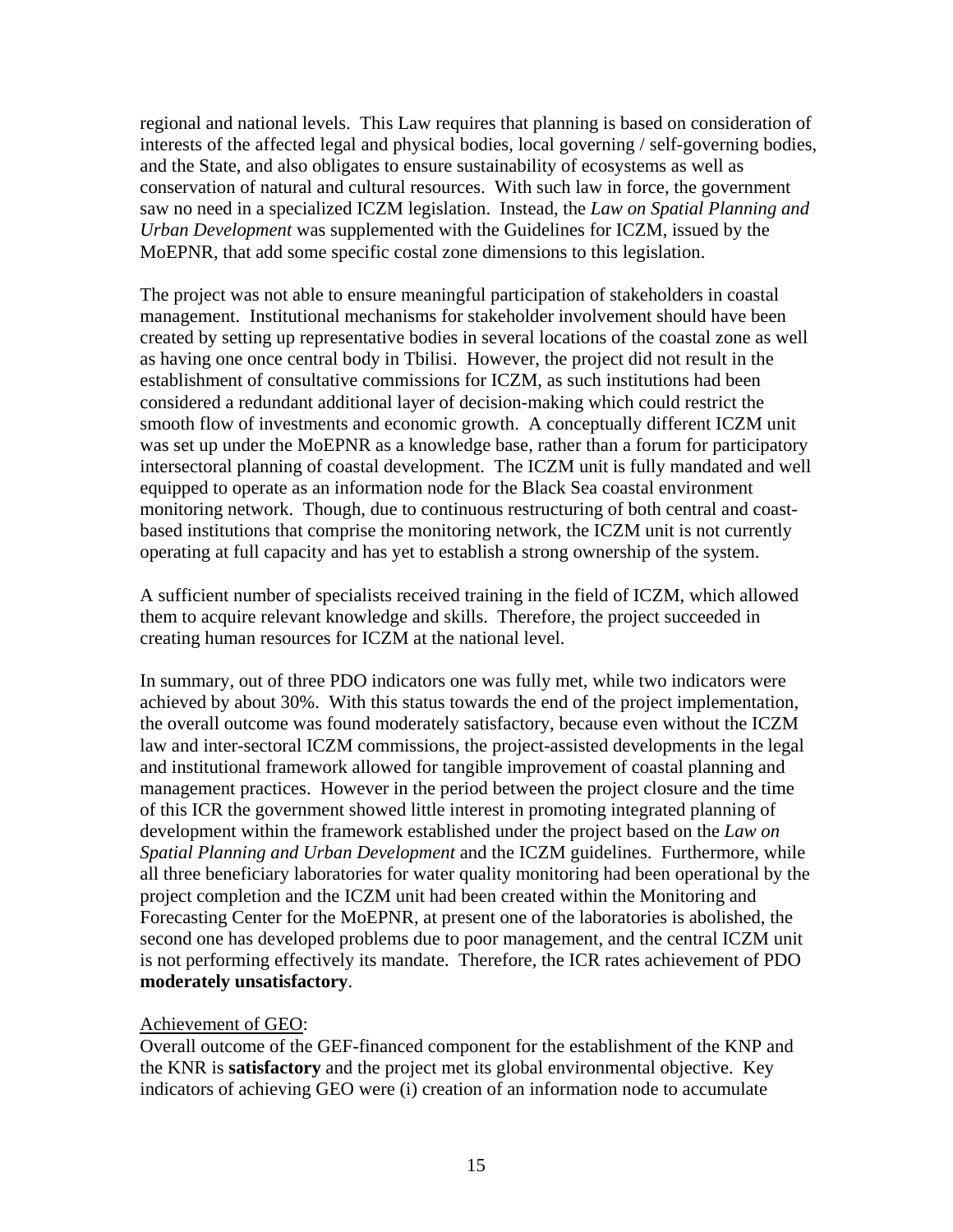coastal monitoring data, (ii) establishment of use fee collection and retention system in the protected areas of Kolkheti, and (iii) increasing capacity of the protected areas' staff. Starting from scratch by designating these protected areas, towards the project completion their management plans have been approved and operational, the area under protection has been registered and physically benchmarked, capable administration units built, effective system of patrolling introduced, high quality administrative and visitor servicing infrastructure installed, user fee collection and retention by administrations ruled in, and a strong basis laid for biodiversity monitoring and research. Both beneficiary protected areas are well established now, with their management structure on firm footing. Much effort has been invested in regulating natural resource use within the protected areas and reconciliation of local community interests with the goals of conservation and nature tourism development. Though this process is still ongoing and calls for further improvements at the national level, beyond the scope of GICM project. Issues around marine part of the KNP are not yet resolved. The boundaries of the marine part must be legally revised due to Kulevi oil terminal entering into operation in 2007, and its patrolling should be organized. Without undermining magnitude of this problem the achievement of GEO is still rated satisfactory to reflect a huge difference that the establishment of the KNP and the KNR made for the Georgia's coastal zone in terms of formalizing wetland conservation values as well as physically protecting wetlands from eradication through draining, timber and peat extraction, and other forthcoming threats.

An information node for accumulation of the coastal information was created within the Monitoring and Forecasting Center of the MoEPNR. It holds valuable sets of baseline data, as well as analytical reports on the state of environment in the coastal zone, and a rich gallery of images. Collecting current information and keeping the databases up-todate is a challenge faced by the Center.

By and large, the project succeeded in the improvement of the protection and management of threatened forest and wetland natural habitats within the Kolkheti region and in integrating these protected areas into the broader objectives of development in the coastal zone. Achievements in conservation of Kolkheti wetlands is a major contribution to the implementation of the Georgia Biodiversity Strategy and Action Plan (BSAP), as preserving biodiversity sites of international significance on Georgia's Black Sea coast is among the priorities outlined in the BSEP.

#### **3.3 Efficiency**

Costs incurred for implementing the GICM project were US\$ 7.9 million along with potential costs of foregone economic activity as a result of establishing protected areas of Kolkheti. Out of the total project cost, financing of the GEF component was US\$ 1.3 million, which represents the incremental cost for achieving sustainable global environmental benefits from conservation of Kolkheti wetlands carrying international importance. The types of foregone economic activities due to establishment of Kolkheti protected areas comprise hunting and peat mining, none of which would have any major economic importance. Potential costs of foregone fishing and firewood extraction had been minimized to negligible level, as the amendment introduced to the *Law on the Establishment and Management of Kolkheti Protected Areas* provided for the traditional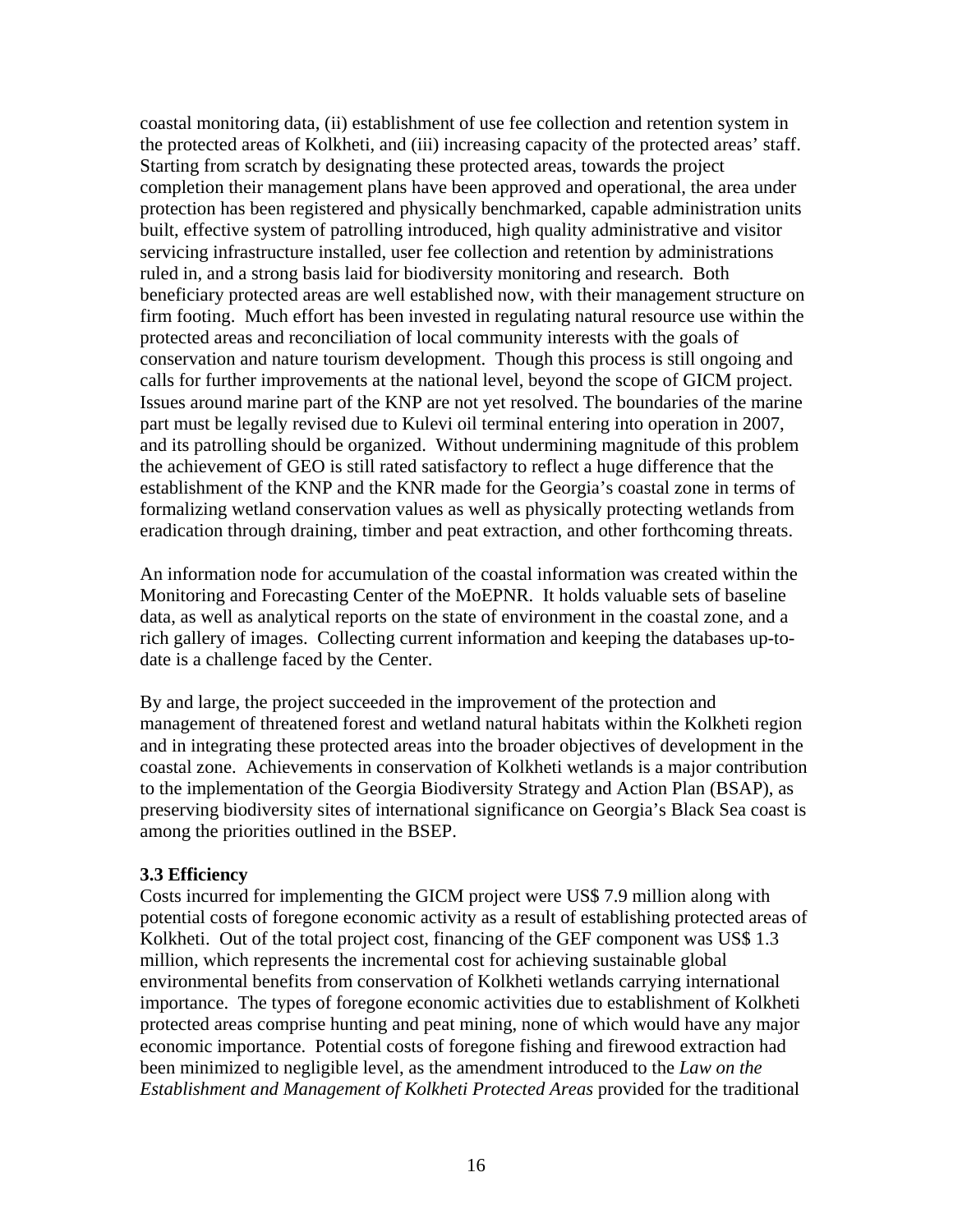use zone within the park, where regulated extraction of fish and wood is permitted and meets the basic needs of the gateway communities.

Overall benefits from the establishment and development of the Kolkheti protected areas are numerous. Although most of these benefits cannot be quantified, their importance is well justified. Benefits were secured in public health, tourism, preservation of ecological resources - including the functional values of wetlands for flood protection, pollution filtration and habitat values, including habitats for migratory birds. Project supported research of Kobuleti peat bogs led to the remarkable scientific finding that dramatically increases the value of Global benefit from their conservation. Namely, peat bogs of Kobuleti turned out to be of a rain-fed percolating type, which is a unique combination. Kobuleti bogs also have been proven to have an outstanding growing rate. Ongoing research may lead to the development of peat bog farming technology for environmentally harmless production of peat in future.

Investments into the establishment and development of Kolkheti wetlands had an important positive spillover to the Georgia's national network of protected areas. The GICM project supported debates over the legal instruments for protected areas zoning and administration, that have directly resulted in upgrading the national legislation on protected areas. Also, the GEF component of the GICM project increased awareness of the importance of wetland ecosystems that had been almost non-existent by the time of the project start-up.

#### **3.4 Justification of Overall Outcome and Global Environment Outcome Rating**

The project development objective was highly relevant at the time of preparation and remained so throughout the project life. With the increasing magnitude of energy transit through Georgia's seaports and booming investment in coastal infrastructure, the importance of the project's development objective even grew during its implementation. At the same time the overriding political trend of creating a welcoming environment for investment and the tendency towards deregulation altered the government's vision of what they would like to achieve through introduction of ICZM in this country. The project adapted to the changing demands of the client and, overall, succeeded in laying foundation for Georgia's ICZM capacity. However, without proper institutions or forums for meaningful involvement of local stakeholders in planning of coastal development and with limited indication of the government's ownership of ICZM principles towards the project completion and post project phase, the overall outcome rating of the Bank project is **moderately unsatisfactory**.

The Global environmental objective of the project has been fully relevant throughout the project life. The government's ownership of the GEF Component of the GICM project has considerably increased towards the end of project implementation, which allowed achieving much despite significant delays and problems encountered earlier in the project life. Investing a modest amount of US\$1.3 million in the GEF-financed component of the project generated significant benefits at the local, national, and international level and produced sustainable, irreversible outcomes. With the excellent results and prospects for wetland conservation in the KNR and in the terrestrial part of the KNP, but little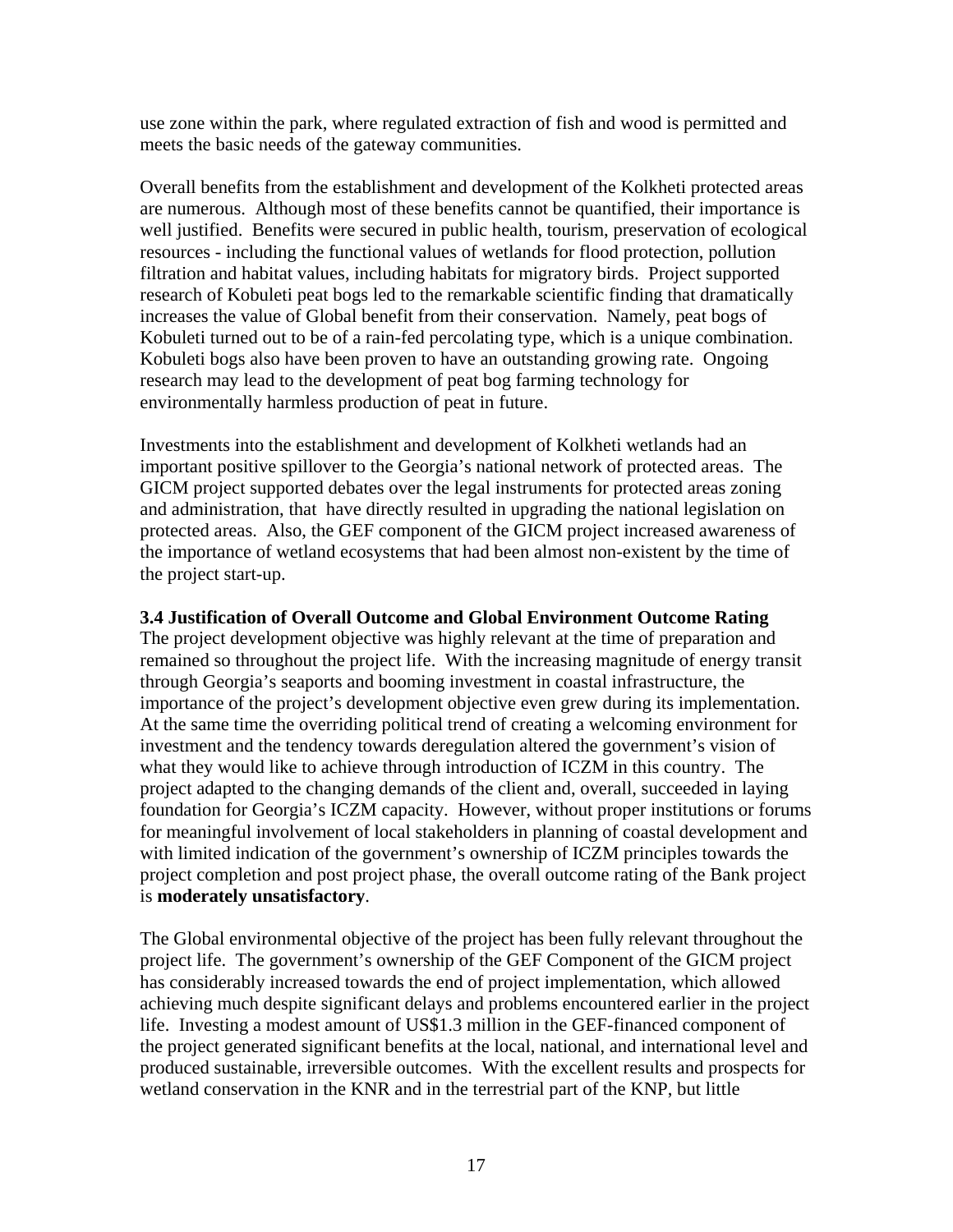achievements in the marine part of the park due to the compromising decisions on Kulevi oil terminal, the overall environmental impact of the project is **satisfactory**.

#### **3.5 Overarching Themes, Other Outcomes and Impacts**

Institutional Change/Strengthening

The process of developing, discussing, and approving management plans for Kolkheti protected areas has been a learning process for several involved institutions. This exercise contributed much to the development of in-country capacity of protected area planning. A team of professionals that had contributed to the management plans of the KNP and the KNR is currently involved in planning of other protected areas and their expertise is in high demand.

Experience with Kolkheti protected areas demonstrated certain weaknesses of the public consultation process previously believed to be good enough and applied to planning of these protected areas. Lessons learned are fully applied to the process of planning new protected areas in the country.

A lengthy process of adopting management plans for Kolkheti protected areas led to the identification of some procedural glitches. As a result, the government amended the procedure of approving protected area management plans and made it less cumbersome.

Through the building of a new visitor center in the KNP, the project helped to introduce the concept and principles of "green architecture" to the country. The architect of this building got the initial inspiration for this approach through one of the project's study tours to the US National Parks and is now successfully promoting the ideas of green architecture within Georgia.

## **4. Assessment of Risk to Development Outcome and Global Environment Outcome**

The overall rating for the risk to project development outcomes is **significant**. The main background behind this rating is the persisting institutional changes in combination with a powerful trend of deregulation and liberalization in support of ambitious goals as regards attracting investments to the country and achieving strong economic growth.

With respect to ICZM institutional capacity building this means that the integrated and participatory planning approach, as envisaged in the project design, is not well supported by the government. It decided against creating participatory consultative institutional bodies for planning coastal development at the national and local levels. The ICZM Guidelines, developed under the project, represent a somewhat weaker, non-binding planning tool that leaves the introduction of stronger coastal zone specific regulations and legal instruments for the future.

The newly established ICZM unit under the Monitoring and Forecasting Center within the MoEPNR was established very recently. Its new staff has to build up their ICZM capacity from a basic level. The central ICZM database established under the project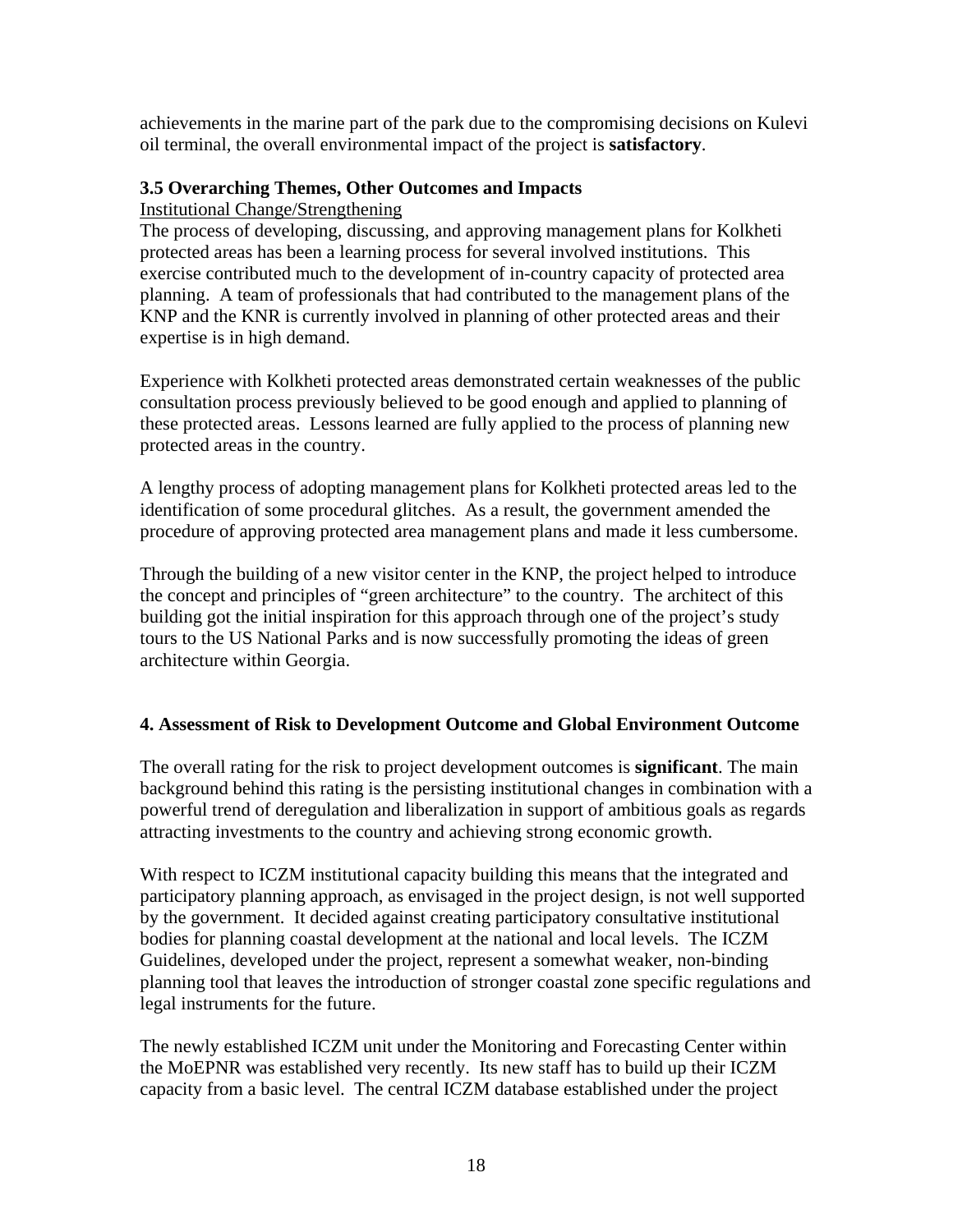(GIS, protocols of data exchange) is currently unattended. Therefore, there is no firm assurance of having a successful ICZM unit in place any time soon. It should be noted though, that the approval of the *Law on Spatial Planning and Urban Development* in 2005 has created a permissive environment for stakeholder participation and consideration of different interests in planning of coastal development.

With respect to the establishment of coastal environment quality monitoring and evaluation system, the institutional sustainability of project outcome is questionable. Out of the three laboratories that received equipment and training under the project, one is fully functional, one has been abolished with currently unclear arrangements for absorption of its functions by other institutions, and for one - staff turnover has already contributed to some loss of the acquired capacity.

The overall rating of the risk to GEO outcome is **low**. The main reasons for this evaluation are impressive results from the GEF component of the project. The KNP and the KNR have been successfully established. The major part of designated territories is legally transferred to the protected area administrations, border demarcation is completed, functioning administration units and high quality administrative and visitor servicing infrastructure are in place. Considerable effort has been made to regulate natural resources use within the protected areas with tangible results regarding forest management, fishery and hunting. Both administrations of the project beneficiary protected areas are continuously working on further improvement of their law enforcement measures. Ownership of and support to the KNP and the KNR demonstrated by the Department of Protected Areas is fully adequate. Public funding from the State budget of these protected areas has been increasing for the last couple of years. With the current management structure on firm footing, prospects for conservation of internationally important coastal wetlands and biodiversity are generally good. It is also expected that the development of nature tourism will contribute to stabilize the protected areas.

#### **5. Assessment of Bank and Borrower Performance**

#### **5.1 Bank Performance**

#### Bank Performance in Ensuring Quality at Entry

The Bank's overall performance in the identification, preparation assistance, and appraisal of the project is rated **satisfactory**. An Environment Specialist with extensive worldwide experience in marine biology and coastal matters was in charge of the team at the early stage of the project identification and preparation. The preparation was adequately performed in a reasonable time, resulting in a well-designed project addressing government priorities as outlined in the CAS as well as the Global objectives of conserving wetland ecosystems and their biodiversity. For shaping up the GEFfinanced component, the outputs of the WWF's Conservation Program in Georgia were plugged into the project planning. Using of this resource was highly relevant, as the WWF's work had identified the Kolkheti wetlands as a location for one of the seven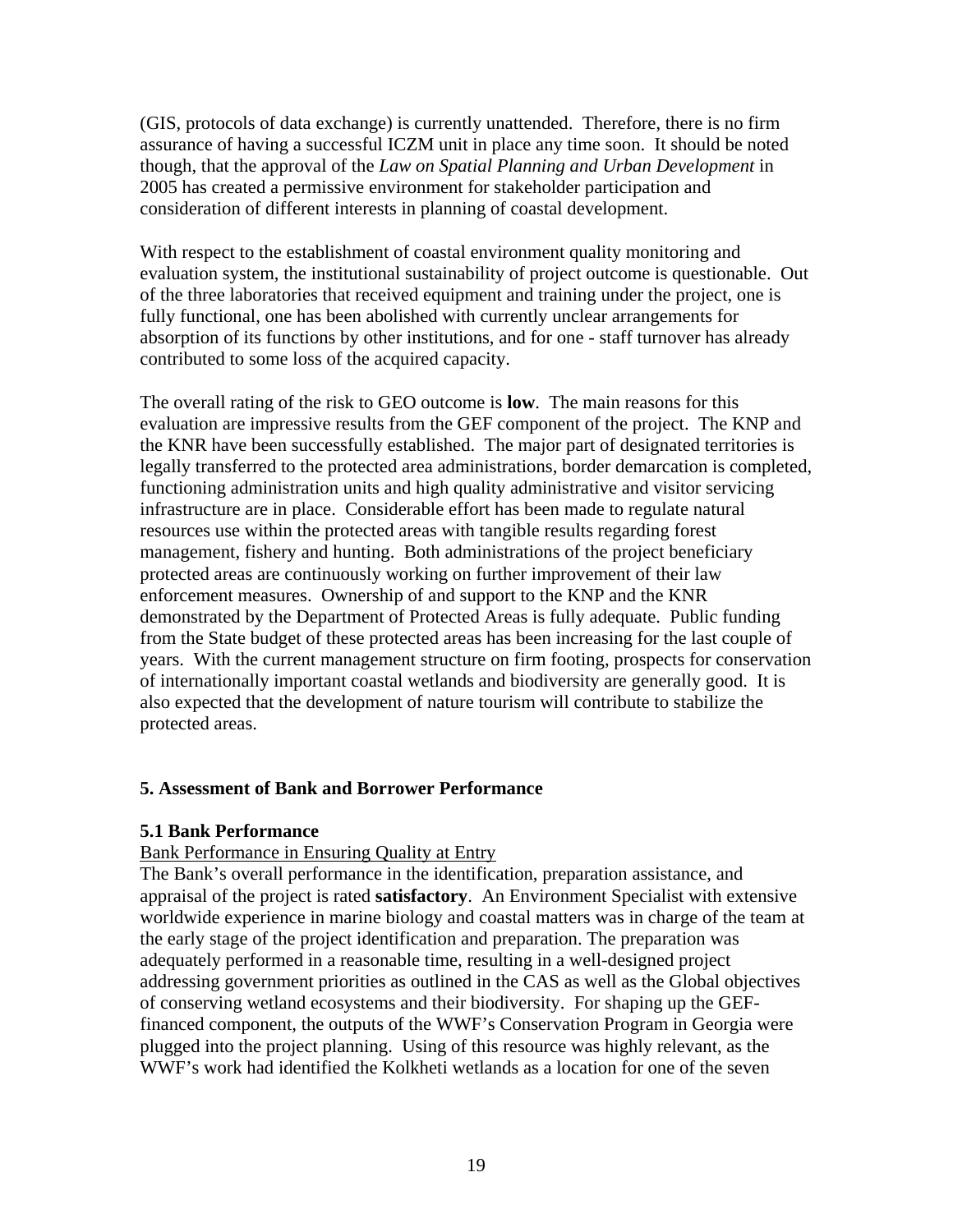potential national park sites in Georgia and produced guidelines for the development of protected areas in Kolkheti.

All key arrangements for project implementation, including placement of a PIU within the MoEPNR as well as establishment of accounting, financial reporting, and auditing systems, had been made on time and with due consideration. The Bank got assurance in the government's commitment to the introduction of ICZM policies and principles through the establishment of a central consultative body on ICZM prior to the project start-up. The State Consultative Commission for Integrated Coastal Zone Management was indeed set up through a presidential decree in October 1998.

#### Quality of Supervision

The Bank's supervision performance was **moderately satisfactory**. In the course of implementation, the Bank conducted 17 supervision missions (about two a year) and a MTR. The Sector Manager made important contribution to the MTR by visiting project implementation sites and participating in the discussions with the project clients, beneficiaries, and other stakeholders. In general, the composition of the Bank missions in terms of appropriate skill mix, expertise and staff continuity was assured, with consultants mobilized for specific areas when needed.

In response to the findings of MTR, a key message of which was the lack of local community involvement in and ownership of the project, the Bank's task team provided strong follow up on the development and implementation of a public awareness program. Furthermore, the task team raised Japanese Social Development Fund financing for carrying out a project for Improving Livelihood Security in Kolkheti Lowlands, as a supplemental activity to the GICM project.

The project implementation progress was carefully monitored by the supervision team and was recorded in the ISRs. The Bank systematically tracked financial management and procurement under the project through regular oversight of the financial management system of PIU, commenting on and clearing procurement documents pertaining prior review contracts and conducting regular post-reviews of other procurement. Safeguard compliance was also monitored throughout the project implementation and recorded in all ISRs.

The supervision team has been cooperative and helpful to the project implementing agency. This implied, inter alia, working closely with four different administrations of the MoEPNR and three administrations of the DPA that were in office during the project lifetime, to discuss relevance of the project concept, brief on the implementation history, explain the Bank expectations of the Borrower performance, and achieve synergy. The Bank team also maintained constructive dialogue on project related issues with the environment protection and natural resources agency of the Autonomous Republic of Achara.

One shortfall in project supervision was that the project team kept its cooperation on project matters confined to the implementing agency, and within this agency talked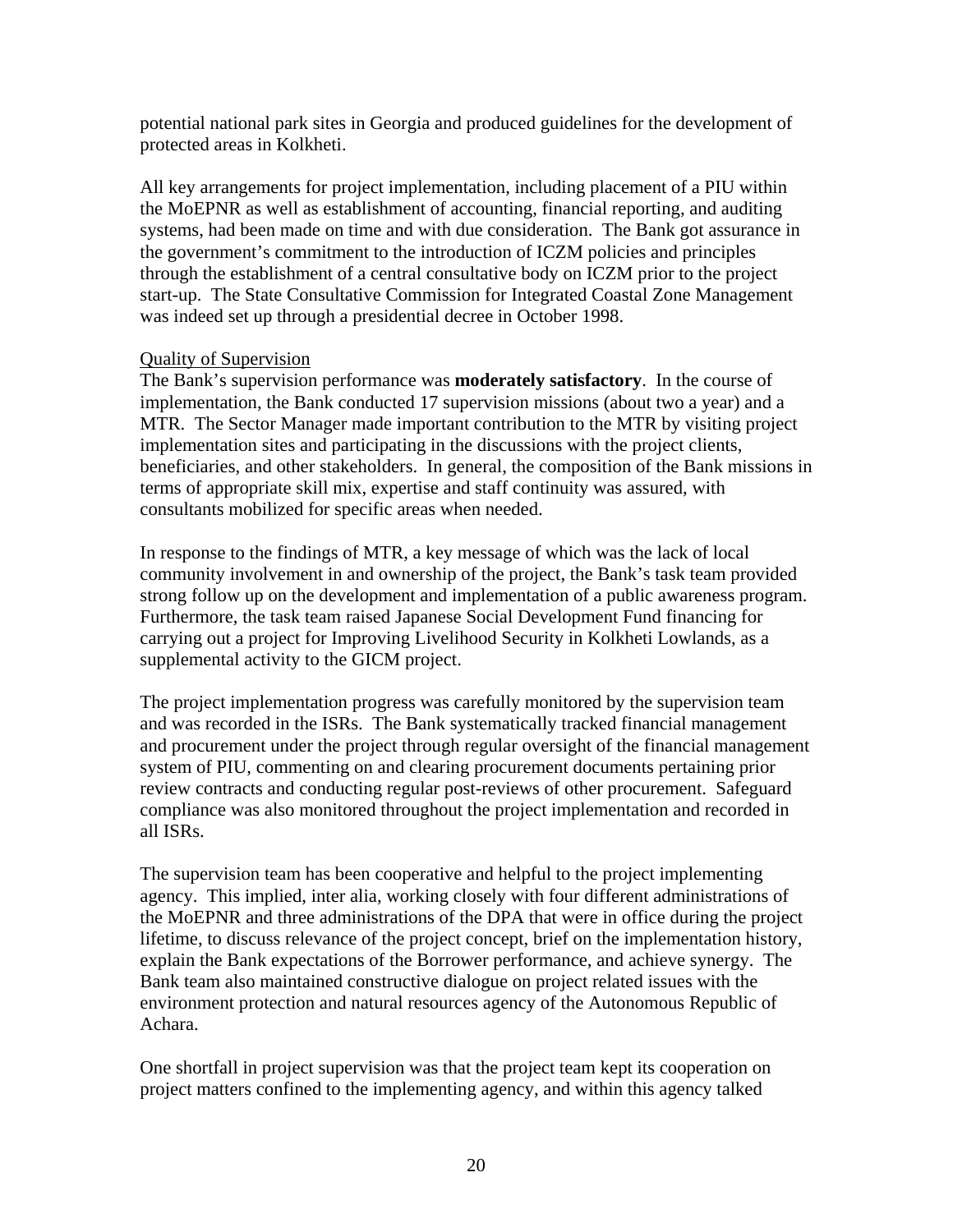mostly with one high ranking focal point designated for overseeing the Bank-assisted operations. In regular circumstances this could have been sufficient, but in a highly dynamic political environment and during a period of major policy changes the supervision team should have sought broader views on the developments which had been of multi-sectoral interest. With that the Bank could have diagnosed a need for restructuring elements of the project related to integrated planning process and could have taken initiative in discussing this matter with the government.

#### **Justification of Rating for Overall Bank Performance**

The Bank's performance was fully satisfactory at the early stage of the project identification and preparation. Supervision was also well organized and highly professional, through its efforts were affected by nation-wide political developments which raised issues of a cross-sectoral nature and, therefore, stronger higher level management attention might have been warranted at times. The rating of the overall Bank performance is, therefore, **moderately satisfactory**.

## **5.2 Borrower Performance**

## Government Performance

The government was highly committed to the project idea at the preparation stage and acted proactively on a few matters. For instance, the State Consultative Commission for ICZM was established through the Presidential Decree in October 1998, preceding the project effectiveness in May 1999. The ICZM Center was established in the capacity of the GICM PIU in April 1999, also prior to the date of effectiveness.

Shortly after the project start-up the issue of Kulevi oil terminal construction emerged. Important decisions and rulings made by the government pertaining to this construction project deviated from national legislation and the provisions of the Ramsar Convention, which certainly was not in harmony with the ICZM spirit and the best practice.

Later political and policy trends emerging in Georgia caused further weakening of the government's ownership of the ICZM approach, though no formal request was made for restructuring or dropping any of the GICM project components. Towards the end of the project life the government did not adopt ICZM legislation opting rather for non-biding ICZM guidelines, and did not establish ICZM consultative bodies. This reduced commitment was exacerbated by numerous changes in environmental and project management over the project life.

Unlike their mixed attitude towards the ICZM principles, the government's commitment to the GEF financed component of the GICM project increased substantially over the time. Significant hindrances were experienced with implementation of this component at the earlier stage of implementation due to lack of the government's commitment and delayed decision-making. Later the new administration of the MoEPNR turned things around and provided excellent cooperation on all major aspects. The strong leadership of the MoEPNR's central administration and the DPA in achieving sustainability of protected areas of Kolkheti continues post-project and is remarkable.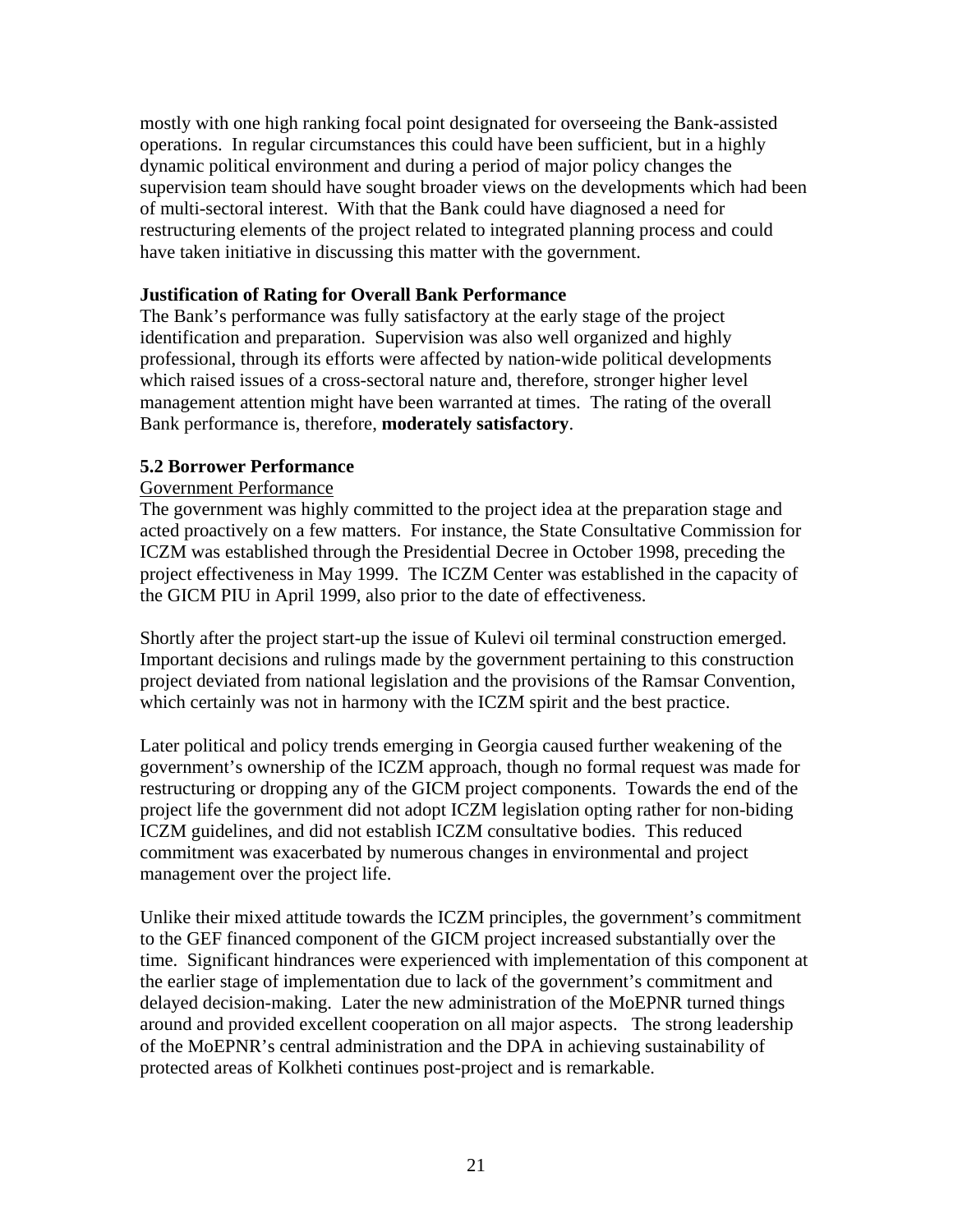Delays in co-financing of the GICM project from the State budget was a major issue early in project implementation. Significant improvement of the country's financial systems and institutions after the Rose Revolution has eradicated the glitches in cofinancing and it has been smooth ever since.

Overall, the Borrower's performance is rated **moderately unsatisfactory**.

#### Implementing Agency or Agencies Performance

The MoEPNR provided good leadership and oversight during the preparation and implementation of the GICM project.

The ICZM Center under the MoEPNR acted as a GICM PIU for the considerable period of implementation. Closer to project completion a new legal body was established as a PIU for all Bank assisted operations being implemented by the MoEPNR. While the ICZM Center demonstrated full dedication to the project goals and objectives and carried good technical staff, it was weaker in contract management and in meeting established deadlines. Restructuring of the PIU resulted in a stronger management and closer integration of its work with the MoEPNR mainstream activities, though the skill mix deteriorated somewhat with the loss of technical professionals. Reporting progress on the project implementation was inadequate since the MTR. Eventually, the Implementing Agency with its PIU managed to deliver majority of the project outputs that had been under its control and discretion, disbursed all but negligible proceeds of the project and properly accounted for them.

Performance of the implementing agency is, therefore, rated **moderately satisfactory**.

#### Justification of Rating for Overall Borrower Performance

Considering performance of the Borrower, the project implementing Ministry, and the Project Implementation Unit in general during all stages of the project cycle, the rating is **moderately unsatisfactory**.

#### **6. Lessons Learned**

#### **Community awareness and participation in a project may not always be achievable through adequate involvement of local NGOs.**

Community outreach is a big challenge, as that implies extensive work with a great number of diverse people. Therefore, it is logical to try reaching communities through their representative bodies, such as elective bodies of local government and more so – local NGOs. But that may not always be a sufficient tool for public outreach in Georgia. Membership of many NGOs in this country is based on belonging to a professional field. Some are being created to set up bodies eligible for receiving grants or for selling variety of services. Such NGOs are usually good policy promoters, fundraisers or watchdogs, but they may not be reliable conduit for community preferences and concerns. Therefore, the extent to which local NGOs could be used as agents for community involvement calls for cautious consideration on case-by-case basis.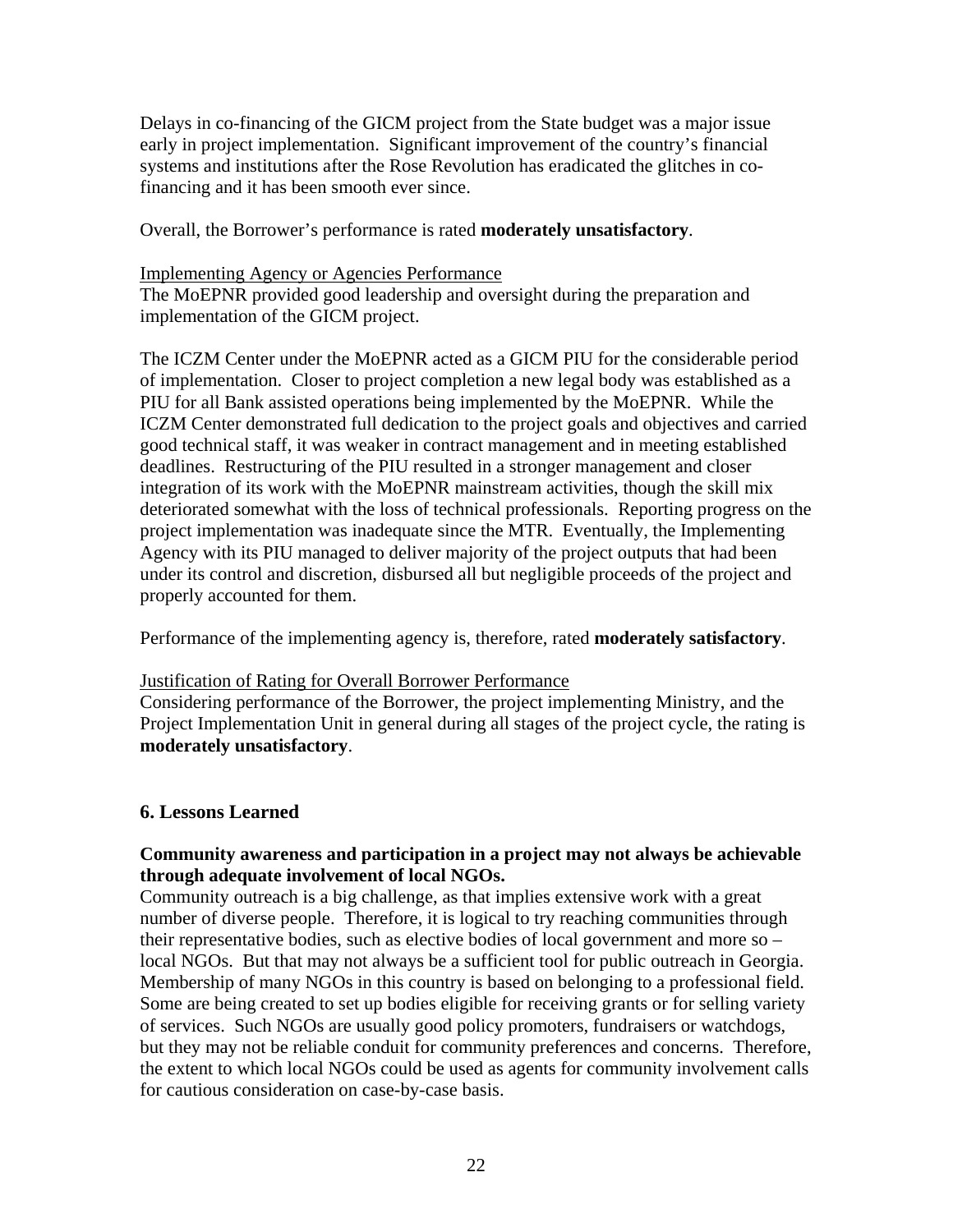#### **Consultative councils of protected areas in Georgia are actually dysfunctional at present and their concept needs to be rethought**.

An example with the KNP and the KNR illustrated a problem with setting-up and operating consultative councils to the protected area administrations, with is a generic issue for the national network of protected areas. The *Law of Georgia on the Protected Areas System* calls for having such councils in place and this legal requirement is being concurred with by formal establishment of the councils, but there is no example of an effectively functioning council for any of the protected areas. Therefore, revisions are required to make the councils viable, as they are in other countries. This could imply altering the existing mandate of the councils, changing the current pattern of member composition, and/or other measures.

#### **For biodiversity conservation projects it is advisable to plan development of biodiversity/protected area management plans as early in the project cycle as possible.**

The timeframe necessary for the development of management plans for Kolkheti protected areas under the GICM project had been dramatically underestimated, and later it turned out not to be an exceptional case for projects being implemented in Georgia. Delays with development of management plans resulted in a lesser time and resources available for their implementation within the project life and with project's assistance. The lesson drawn from this experience is that preparation of management plans should be scheduled within a realistic timeframe and as early in the project cycle as possible – preferably during project preparation.

#### **Efficiency of capacity building of institutions though short term training of staff is limited within the systems with high level of staff turnover.**

Capacity building activities conducted under the GICM project could have only a limited effect. One reason is the high rate of staff turnover and institutional instability which affects all levels of public sector management. The second reason is the general lack of adequate professional staff in the beneficiary public institutions due to modest salaries compared to the private sector. The short term training that is possible through a project could only supplement or improve existing skills but not replace professional education. Furthermore, investing too much in staff training carries a risk of not getting an adequate outcome, as there are no guarantees that majority of trained staff will stay in their current positions through the project life and beyond. Therefore, it is advisable to carefully balance between staff training and introduction of systemic changes in institutional/managerial patterns, which are less dependant on staff turnover.

#### **For medium term perspective projects should not focus on introduction of ambitious environmental legislation, but rather on achieving good environmental performance under current legal framework.**

Provided the assumption that the trend of de-regulation and market liberalization continues in Georgia, projects would most likely not succeed in fostering establishment of overarching environmental legislation. Instead, projects should concentrate on building awareness and capacity for good environmental performance at the level of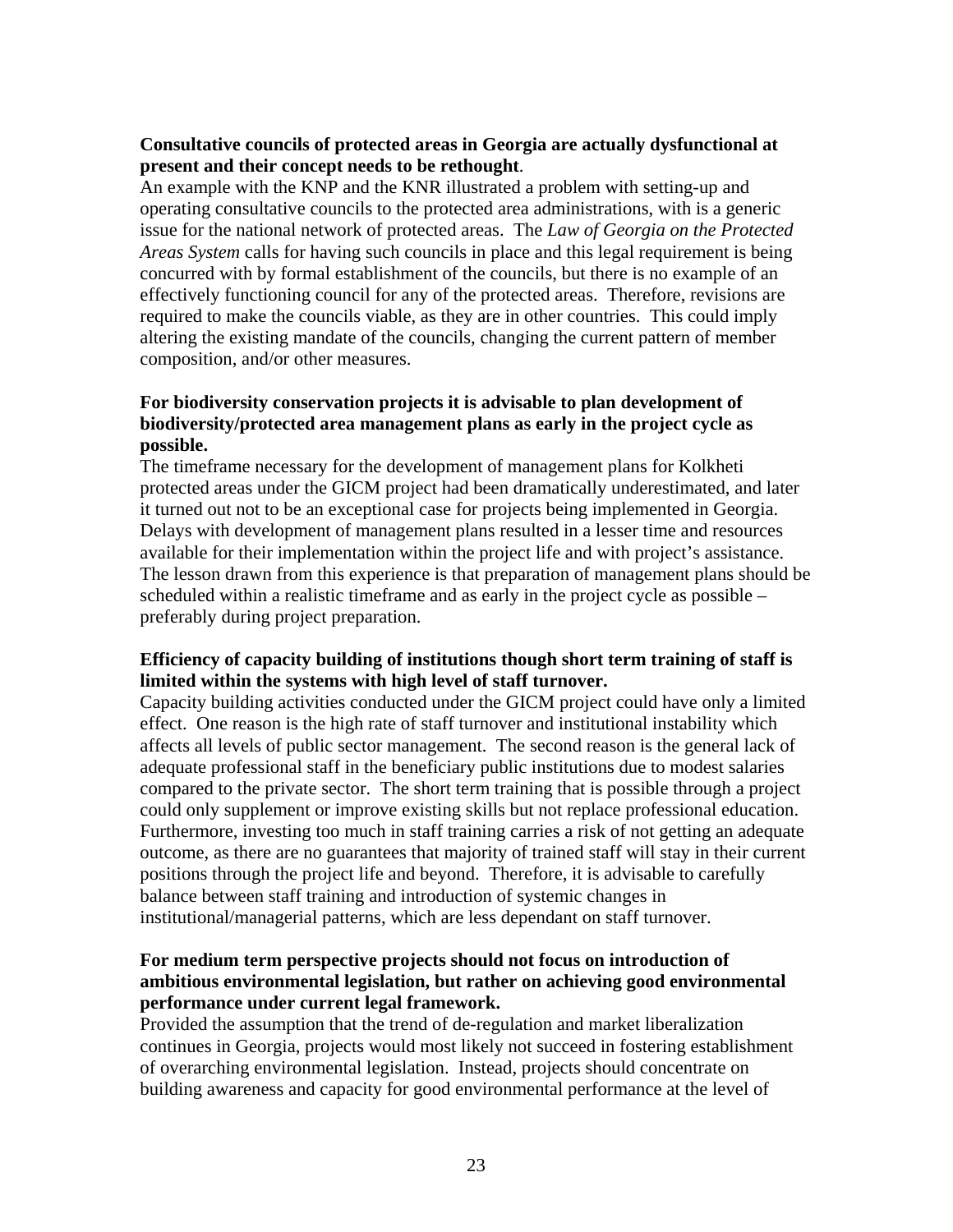individual institutions, administrations, and communities. This recommendation is based on the fact, that current environmental legislation is being applied to full extent and it is actually permissive for much better performance, provided that there is willingness and adequate capacity in respective institutions.

#### **Management of protected area projects needs strong presence both centrally and locally.**

Establishment of new protected areas and other conservation efforts in most cases carry implications for local businesses and gateway communities. Their sensitivity to projects supporting protected areas calls for strong local presence of project proponents and implementing agencies from the very early phase of the project cycle. In case of the GICM project this lesson was drawn during the MTR and corrective measures were taken afterwards. If the project implementation unit had had local liaison officers in place right from the beginning, some shortfalls in cooperation with local communities may have been avoided. On the other hand, a project team's role in maintaining dialogue with relevant government agencies at the central level is equally important. This is instrumental for keeping up-to-date on policy trends and political developments, which may have direct influence on project implementation and may require some fine-tuning of project activities with the evolving country context.

#### **Success of a project under any line agency would depend on its ownership by a focal point in a politically strong branch of the government.**

The GICM project implementing agency, as well as the main cooperation partner during implementation, has been the MoEPNR. Since the key decisions on urban and coastal planning are taken by other line ministries, the project could have benefited from establishing more intensive cooperation with the (former) Ministry of Urbanization and Construction and the Ministry of Economy from an early stage of implementation. The conclusion from this example is that projects, which are complex by nature and carry development objectives that could be successfully achieved only through multi-sectoral approach, should be implemented with permanent involvement of all key players.

#### **Managing project implementation in a politically dynamic country should imply regular scanning of political trends and flexibility in adjusting to changing times.**

During the lifetime of the GICM project political environment in Georgia had changed significantly, which made the Borrower out of need for some of the project's expected outputs (ICZM law, national and local ICZM consultative bodies). Though the Borrower's altered expectations of the project were not formally communicated to the Bank and no changes to the implementation plan were formally requested by the implementing agency. Under these circumstances, timely corrective actions could have been taken and a better outcome achieved if the importance of ongoing political changes for the project's success had been accurately diagnosed and sensitive components had been discussed and agreed upon with a broader group of key decision-makers in the government.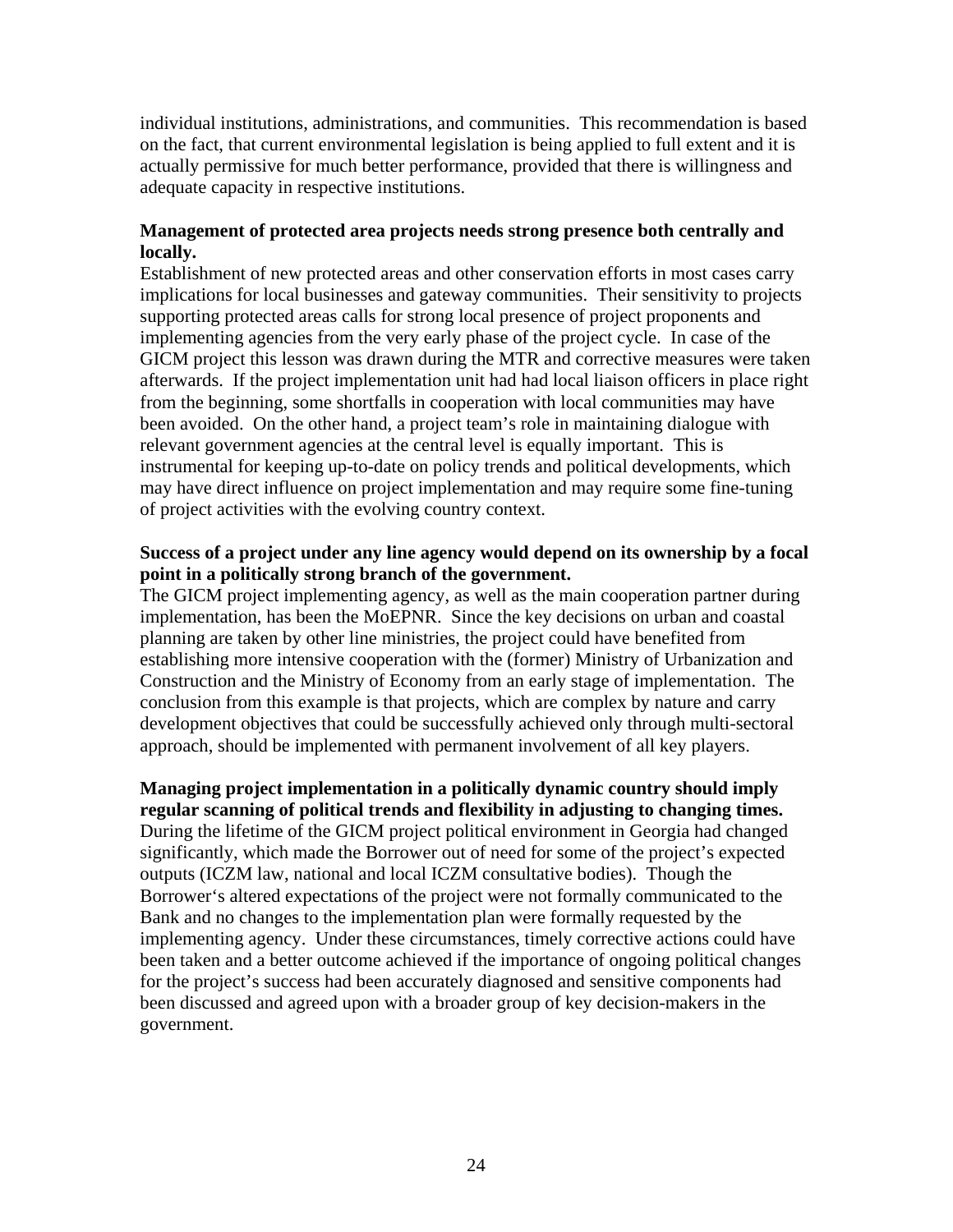# **7. Comments on Issues Raised by Borrower/Implementing Agencies/Partners**

**(a) Borrower/implementing agencies** See annex 7.

**(b) Cofinanciers**

**(c) Other partners and stakeholders** See annex 8.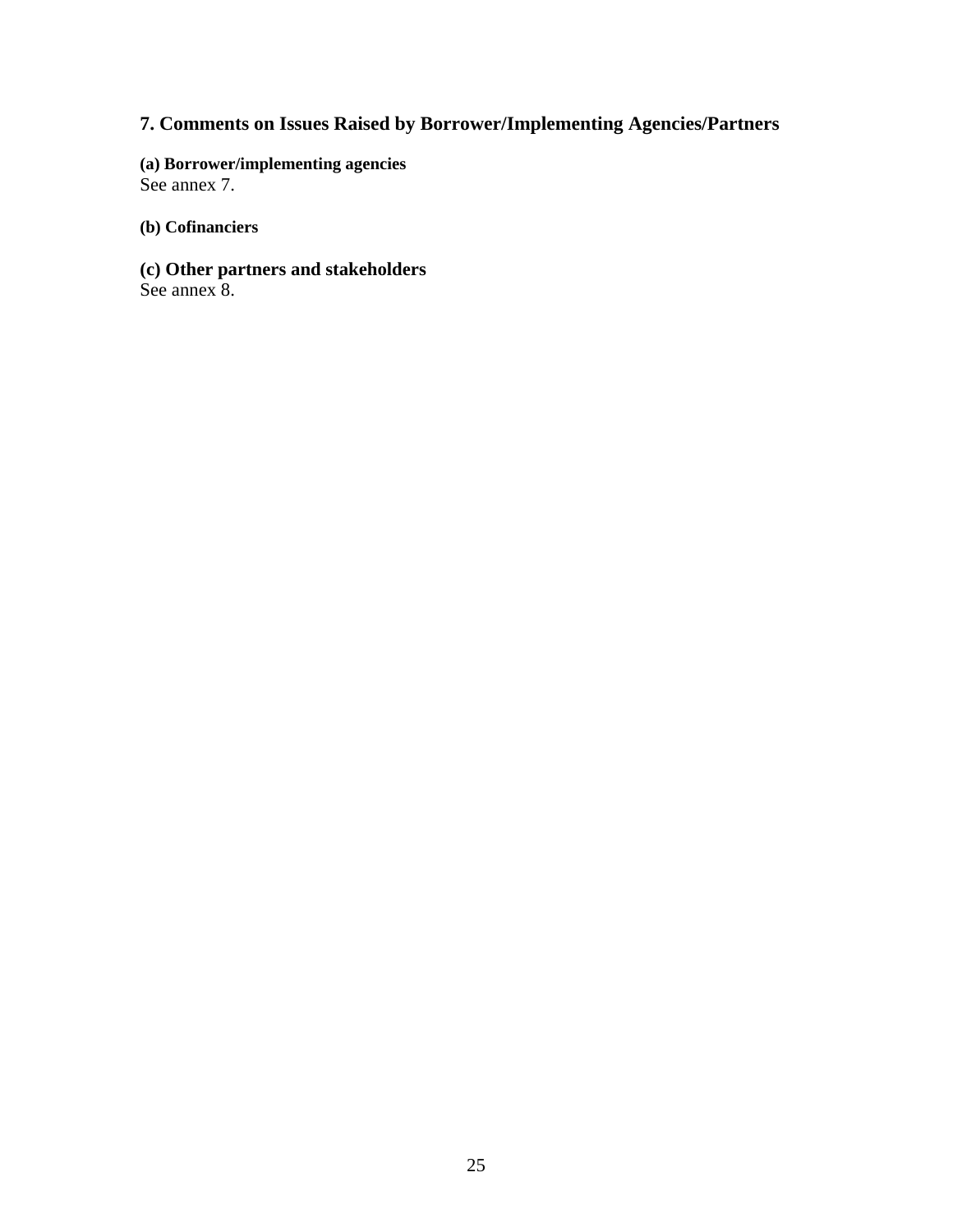# **Annex 1. Project Costs and Financing**

| <b>INTGD COASTAL MGMT - P050911</b>         |                                                            |                                          |
|---------------------------------------------|------------------------------------------------------------|------------------------------------------|
| <b>Appraisal Estimate</b><br>(USD millions) | <b>Actual/Latest</b><br><b>Estimate (USD)</b><br>millions) | <b>Percentage of</b><br><b>Appraisal</b> |
| 1.20                                        | 2.02                                                       | 1.35                                     |
| 2.69                                        | 2.54                                                       | 0.79                                     |
| 1.70                                        | 2.43                                                       | 1.28                                     |
| 0.50                                        | 0.65                                                       | 1.30                                     |
| 0.50                                        | 0.50                                                       | 1.00                                     |
| 6.59                                        |                                                            |                                          |
| 0.39                                        |                                                            |                                          |
| 0.67                                        |                                                            |                                          |
| <b>Total Project Costs</b><br>7.65          |                                                            |                                          |
| 0.00                                        |                                                            |                                          |
| 0.00                                        |                                                            |                                          |
| 7.65                                        |                                                            |                                          |
|                                             |                                                            |                                          |

# **(a) Project Cost by Component (in USD Million equivalent)**

#### **INTGD COASTAL MGMT (GEF) - P060009**

| <b>Components</b>                                                                        | <b>Appraisal Estimate</b><br>(USD millions) | <b>Actual/Latest</b><br><b>Estimate (USD)</b><br>millions) | <b>Percentage of</b><br><b>Appraisal</b> |
|------------------------------------------------------------------------------------------|---------------------------------------------|------------------------------------------------------------|------------------------------------------|
| <b>ICZM INSTITUTIONAL</b><br><b>CAPACITY-BLDG</b>                                        | 1.20                                        | 2.02                                                       | 1.35                                     |
| EST. KOLKHETI NAT'L<br><b>PARK &amp; KOBULETI</b><br><b>NATURE RESERVE</b>               | 2.69                                        | 2.54                                                       | 0.79                                     |
| <b>EST. COASTAL ENV.</b><br><b>QUALITY MONITORING &amp;</b><br><b>INFORMATION SYSTEM</b> | 1.70                                        | 2.43                                                       | 1.28                                     |
| <b>EVALUATION OF COASTAL</b><br><b>EROSION</b>                                           | 0.50                                        | 0.65                                                       | 1.30                                     |
| DEV. OF NAT'L OIL SPILL<br><b>CONTINGENCY PLAN &amp;</b><br><b>MARINE POLLUTION</b>      | 0.50                                        | 0.50                                                       | 1.00                                     |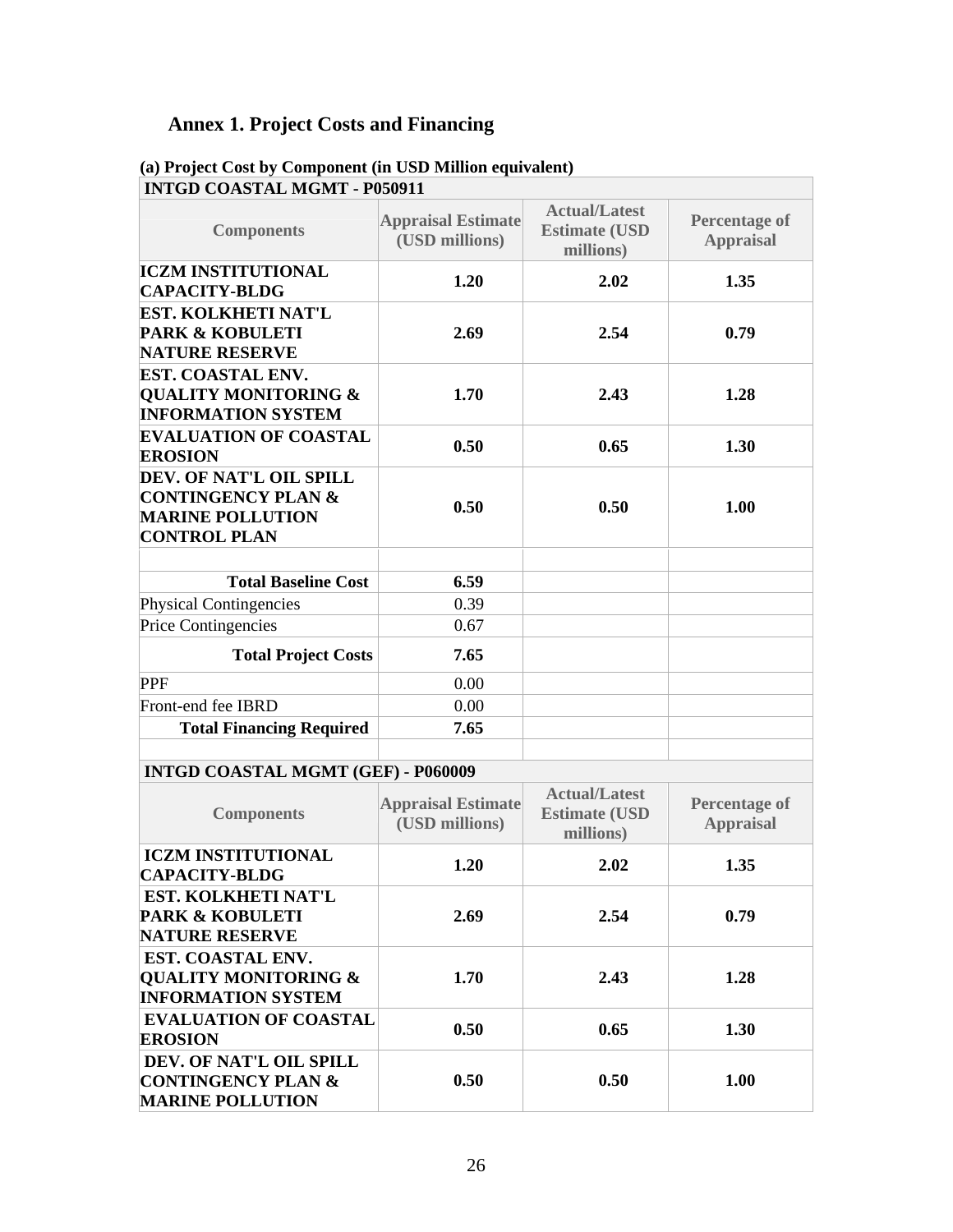| <b>CONTROL PLAN</b>             |      |  |
|---------------------------------|------|--|
|                                 |      |  |
| <b>Total Baseline Cost</b>      | 6.59 |  |
| Physical Contingencies          | 0.39 |  |
| Price Contingencies             | 0.67 |  |
| <b>Total Project Costs</b>      | 7.65 |  |
| <b>PPF</b>                      | 0.00 |  |
| Front-end fee IBRD              | 0.00 |  |
| <b>Total Financing Required</b> | 7.65 |  |
|                                 |      |  |

#### **(b) Financing P050911 - INTGD COASTAL MGMT**

| <b>Source of Funds</b>                                       | <b>Type of</b><br><b>Financing</b> | <b>Appraisal</b><br><b>Estimate</b><br>(USD<br>millions) | <b>Actual/Latest</b><br><b>Estimate</b><br>(USD<br>millions) | <b>Percentage of</b><br><b>Appraisal</b> |
|--------------------------------------------------------------|------------------------------------|----------------------------------------------------------|--------------------------------------------------------------|------------------------------------------|
| <b>Borrower</b>                                              | Joint<br>financing                 | 0.90                                                     | 1.10                                                         | 1.22                                     |
| <b>International Development</b><br>Association (IDA)        | Credit                             | 4.40                                                     | 4.58                                                         | 1.04                                     |
| NETHERLANDS: Min. of Foreign<br>Affairs / Min. of Dev. Coop. | Parallel<br>financing              | 1.00                                                     | 1.15                                                         | 1.15                                     |
| P060009 - INTGD COASTAL MGMT (GEF)                           |                                    |                                                          |                                                              |                                          |
| <b>Source of Funds</b>                                       | <b>Type of</b><br><b>Financing</b> | <b>Appraisal</b><br><b>Estimate</b><br>(USD<br>millions) | <b>Actual/Latest</b><br><b>Estimate</b><br>(USD<br>millions) | <b>Percentage of</b><br><b>Appraisal</b> |
| Global Environment Facility (GEF)                            | Grant                              | 1.30                                                     | 1.31                                                         | 1.01                                     |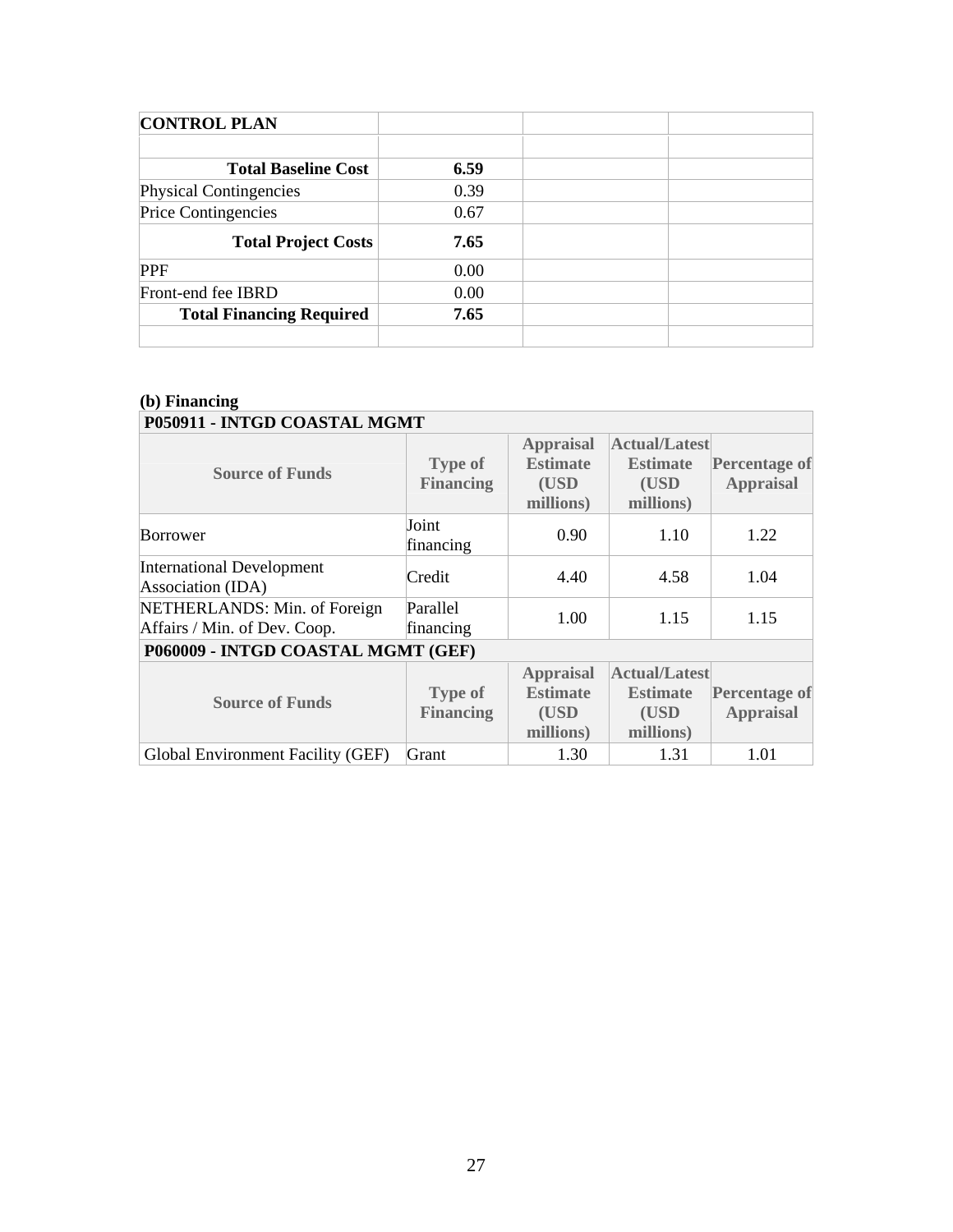|  |  | <b>Annex 2. Outputs by Component</b> |
|--|--|--------------------------------------|
|--|--|--------------------------------------|

|                                                                                                                                                                                                                                                  | <b>Baseline</b>                                                                                                               | <b>Original Target</b><br><b>Values</b>                                                                                                                        | <b>Actual Value</b><br><b>Achieved at</b><br>Completion                                                                                                                                          |
|--------------------------------------------------------------------------------------------------------------------------------------------------------------------------------------------------------------------------------------------------|-------------------------------------------------------------------------------------------------------------------------------|----------------------------------------------------------------------------------------------------------------------------------------------------------------|--------------------------------------------------------------------------------------------------------------------------------------------------------------------------------------------------|
| <b>Project Outputs</b>                                                                                                                                                                                                                           |                                                                                                                               |                                                                                                                                                                |                                                                                                                                                                                                  |
| 1a. Effective Institutional arrangements for<br>ICZM established at national and local<br>levels<br>1b. ICZM legislation and implementation<br>plans developed and harmonized for<br>regulation of development activities in the<br>coastal zone |                                                                                                                               |                                                                                                                                                                |                                                                                                                                                                                                  |
| (a) The first elements of a cohesive<br>institutional and legislative framework in<br>place; consultative commissions in place<br>and functioning effectively                                                                                    | No elements of<br>institutional and<br>legislative<br>framework for<br>ICZM in place. No<br>consultative<br>commissions exist | Basic elements of<br>institutional and<br>legislative<br>framework for<br><b>ICZM</b> created.<br>Consultative<br>commissions<br>established and<br>functional | Basic elements of<br>legislative framework<br>created. Creation of<br>ICZM-specific<br>institutions found<br>redundant by the<br>government.                                                     |
| $(b)$ <sup>*</sup> The most appropriate structure and<br>functions for national and local ICZM<br>consultative commissions identified                                                                                                            | No structure and<br>functions for ICZM<br>consultative<br>commissions<br>identified                                           | Structure and<br>functions for<br><b>ICZM</b> consultative<br>commissions<br>identified and<br>agreed between<br>stakeholders                                  | National ICZM<br>consultative council<br>not found relevant by<br>the government.<br>Structure and<br>functions of local<br><b>ICZM</b> councils<br>recommended in the<br><b>ICZM</b> Guidelines |
| (c)* Intersectoral consultative commissions<br>for ICZM established and functioning<br>according to objectives and procedures<br>agreed through consultation at national,<br>regional and local levels                                           | No intersectoral<br>consultative<br>commissions for<br>ICZM in place                                                          | <b>Intersectoral ICZM</b><br>consultative<br>commissions<br>established and<br>functional                                                                      | Intersectoral ICZM<br>consultative<br>commissions not<br>found relevant by the<br>government                                                                                                     |
| (d)* Linkages established with national<br>cadastral survey project to facilitate<br>development of appropriate land use<br>planning guidelines for ICZM                                                                                         | No specialized land   ICZM-specific<br>use planning<br>guidelines for<br><b>ICZM</b> exist                                    | guidelines for land<br>use planning<br>developed and<br>made available for<br>users                                                                            | General ICZM<br>guidelines, including<br>basic principles of land<br>use planning,<br>developed and widely<br>disseminated.                                                                      |
| (e)* A cohesive and harmonized legislative<br>framework for land use planning and ICZM<br>developed and operational                                                                                                                              | No legislative<br>framework for<br>harmonized land<br>use planning and<br>ICZM in place                                       | Legislative<br>framework<br>provided for<br>harmonized land<br>use planning and<br><b>ICZM</b>                                                                 | Legislative framework<br>for harmonized land<br>use planning provided.<br>ICZM not enforced,<br>but recommended                                                                                  |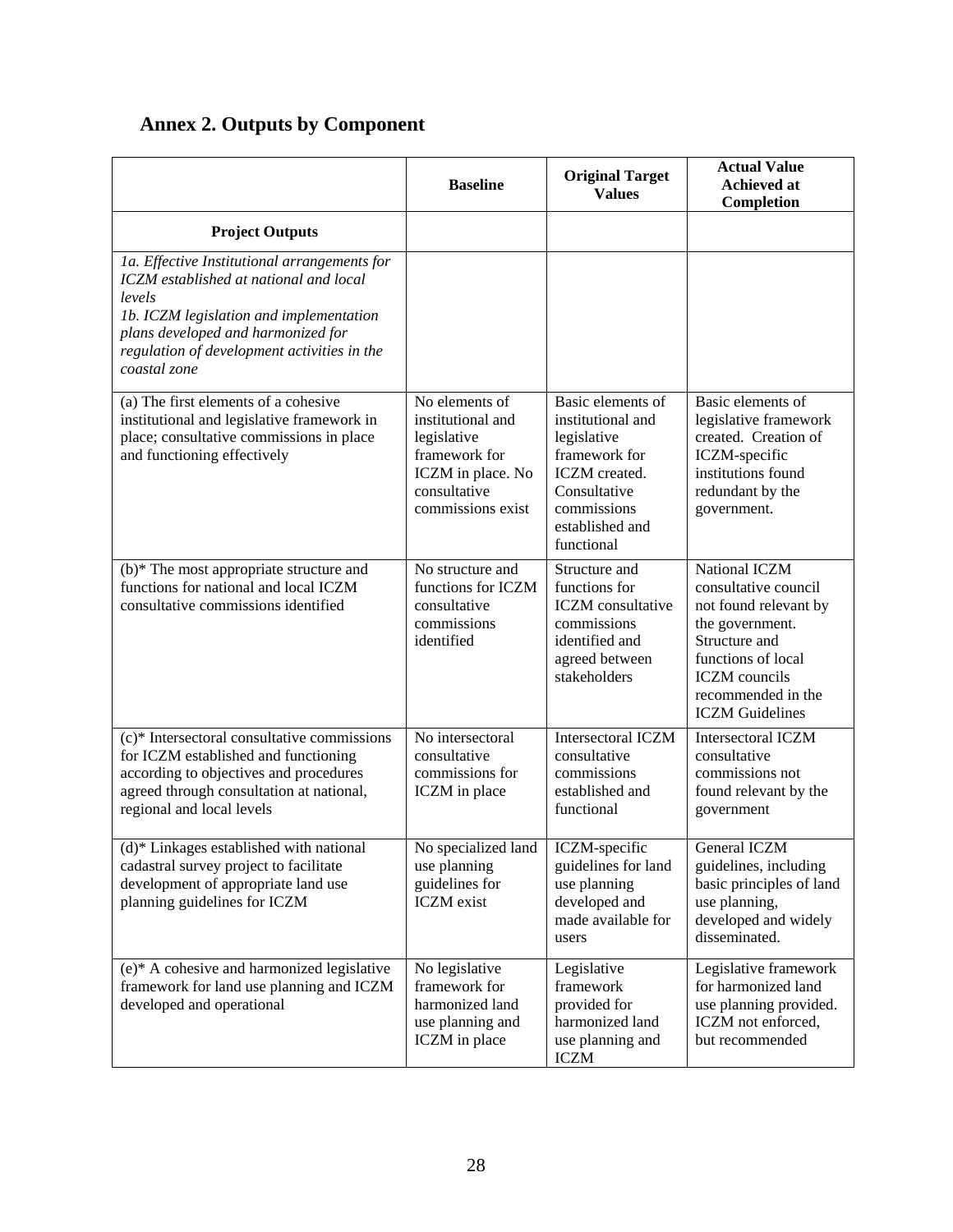| 2. Protected areas clearly demarcated, and<br>protected area management plans fully<br>operational                                                                                                                                                                                                                                                                      |                                                                                                                                                                             |                                                                                                                                                                         |                                                                                                                                                                                                                                                                                                                     |
|-------------------------------------------------------------------------------------------------------------------------------------------------------------------------------------------------------------------------------------------------------------------------------------------------------------------------------------------------------------------------|-----------------------------------------------------------------------------------------------------------------------------------------------------------------------------|-------------------------------------------------------------------------------------------------------------------------------------------------------------------------|---------------------------------------------------------------------------------------------------------------------------------------------------------------------------------------------------------------------------------------------------------------------------------------------------------------------|
| (a) Poaching and harvesting rates reduced<br>compared to baseline conditions; no new<br>encroachment within Park boundaries                                                                                                                                                                                                                                             | Encroachment<br>within Park<br>boundaries<br>being attempted                                                                                                                | No plot of the<br>protected areas<br>taken away for<br>alternative use                                                                                                  | <b>KNP</b> boundaries<br>expanded in May 2006<br>to include additional<br>1300 ha of wetlands                                                                                                                                                                                                                       |
| Note: No reliable baseline data existed on poaching and illegal forest harvesting rates and no quantitative target was<br>set for reducing poaching and forest harvesting. Towards the project completion KNP administration has been<br>reporting dramatic decrease in poaching and significant shift towards legalized forest use within the traditional use<br>zone. |                                                                                                                                                                             |                                                                                                                                                                         |                                                                                                                                                                                                                                                                                                                     |
| (b)* Regulations respected, and<br>environmental degradation trends stabilized<br>within the park through partnership between<br>park administration and local communities                                                                                                                                                                                              | Park<br>administration<br>ineffectively<br>enforcing<br>regulations.<br>Extreme cases<br>of violation<br>being reported<br>(e.g. fishing<br>with electric<br>shock devices) | Park administration<br>successful in<br>enforcing<br>regulations in<br>result of<br>established<br>community<br>partnership.<br>Extreme cases of<br>violation excluded. | Park administration<br>successful in enforcing<br>forest use regime<br>through offering<br>permitted alternative<br>to local communities.<br>Extreme cases of<br>poaching excluded<br>through improved<br>patrolling.<br>Regulations for<br>managing Lake<br>Paliastomi fishery in<br>the process of<br>formulation |
| (c)* Local advisory councils established to<br>ensure the participation of communities in<br>decision making with respect to protected<br>area management                                                                                                                                                                                                               | No advisory<br>councils in<br>place                                                                                                                                         | <b>KNP</b> and <b>KNR</b><br>have effectively<br>functioning<br>advisory councils                                                                                       | KNP and KNR have<br>formally established<br>but not effectively<br>functioning advisory<br>councils                                                                                                                                                                                                                 |
| $(d)^*$ A specific community outreach staff<br>post established within KNP administration<br>to be responsible for engendering awareness<br>and partnership, and to facilitate conflict<br>resolution                                                                                                                                                                   | No community<br>outreach staff post<br>present within KNP<br>administration                                                                                                 | Community<br>outreach staff post<br>exists and an<br>incumbent<br>performs mandated<br>duties                                                                           | Community outreach<br>staff post exists and an<br>incumbent performs<br>mandated duties                                                                                                                                                                                                                             |
| (e)* The Community Grant Scheme<br>developed and managed as an effective and<br>transparent means of support to<br>communities whose livelihoods are<br>negatively affected by the establishment of<br>the KNP                                                                                                                                                          | No Community<br>Grant Scheme in<br>place                                                                                                                                    | KNP gateway<br>communities<br>supported through<br>the Community<br><b>Grant Scheme</b>                                                                                 | 29 grants in total<br>amount of USD<br>942,650 equivalent<br>were given out to the<br>KNP gateway<br>communities through<br>the Community Grant<br>Scheme                                                                                                                                                           |
| Note: The Community Grant Scheme for the KNP gateway community was provided through a supplemental<br>project for Improving Livelihood Security in Kolkheti Lowland (ILSKL), financed with the Japanese Social<br>Development Grant.                                                                                                                                    |                                                                                                                                                                             |                                                                                                                                                                         |                                                                                                                                                                                                                                                                                                                     |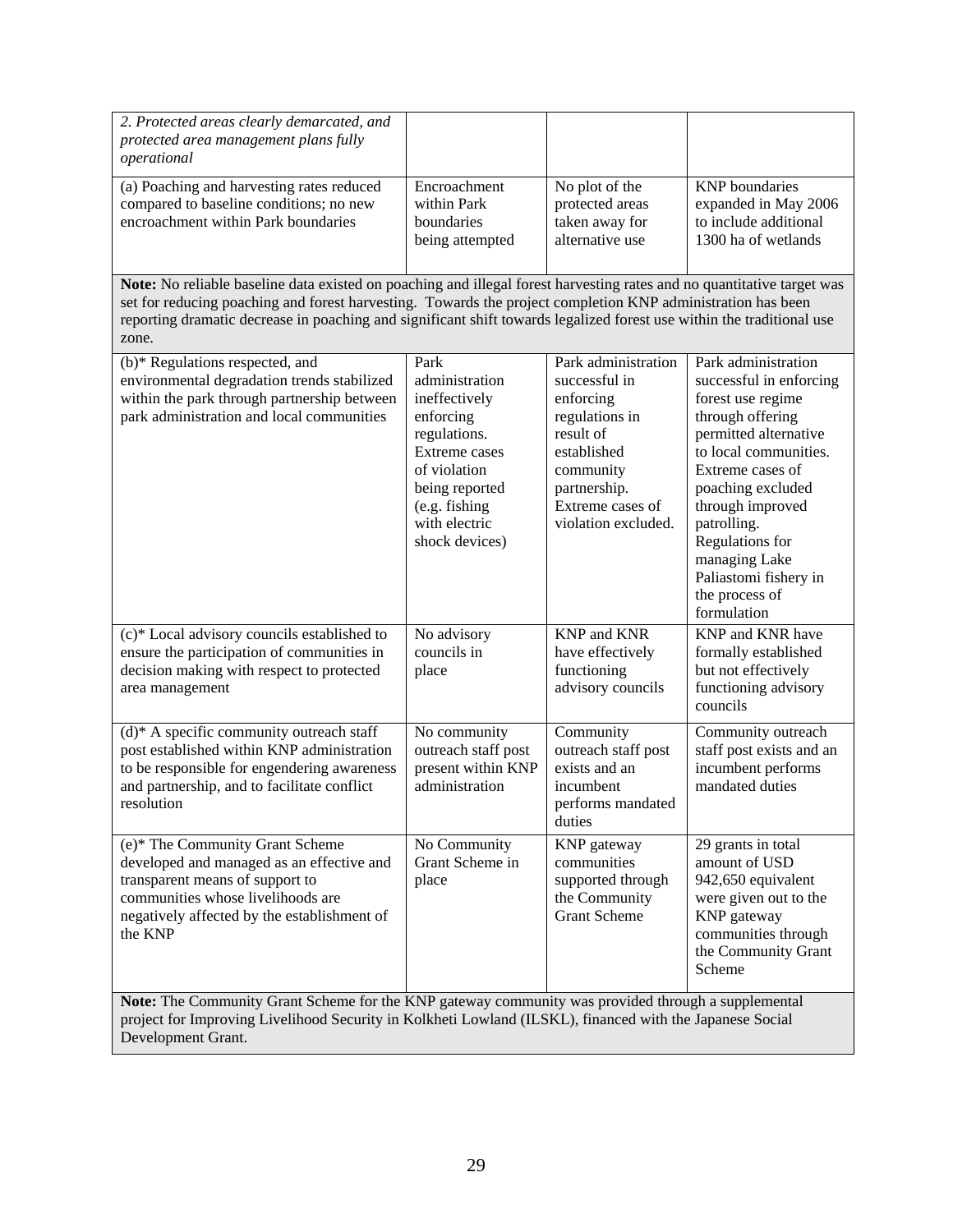| (f)* Local communities empowered by<br>development of capacity to plan, and<br>capture funds to improve and diversify their<br>livelihoods                                   | Local communities<br>isolated, carrying<br>no capacity to plan<br>ahead and to<br>organize around<br>new initiatives                                                                                       | Local communities<br>capable of<br>organizing around<br>new initiatives,<br>planning, and<br>jointly<br>implementing<br>activities aimed at<br>improving<br>community<br>livelinhood                             | Local communities<br>experienced in priority<br>setting, planning, and<br>implementing common<br>initiatives through<br>participation in the<br>project for ILSKL                                                                                                                                               |
|------------------------------------------------------------------------------------------------------------------------------------------------------------------------------|------------------------------------------------------------------------------------------------------------------------------------------------------------------------------------------------------------|------------------------------------------------------------------------------------------------------------------------------------------------------------------------------------------------------------------|-----------------------------------------------------------------------------------------------------------------------------------------------------------------------------------------------------------------------------------------------------------------------------------------------------------------|
| (g)* Linkages developed with other projects<br>and institutions, to avoid conflict of<br>interests, to capitalize on lessons learned<br>and to add value from private sector | Protected areas<br>of Kolkheti not<br>having any<br>alliances with<br>other projects<br>and institutions<br>which would<br>allow to avoid<br>conflicts and<br>develop<br>synergies                         | Protected areas of<br>Kolkheti engaged<br>in alliances with<br>other projects and<br>institutions and<br>benefiting from<br>developed<br>partnerships /<br>synergies                                             | Linkages with private<br>sector yet in embryonic<br>phase. KNP engaged in<br>a partnership agreement<br>with a sister protected<br>area of Point Reyes,<br>USA, and Lake<br>Paliastomi got involved<br>in the Living Lakes<br>alliance.                                                                         |
| $(h)$ <sup>*</sup> Amendments to KNP legislation<br>identified and formally adopted to clearly<br>define the rights of access of local<br>communities                        | KNP legislation not<br>permissive for<br>resource use by<br>local communities                                                                                                                              | <b>KNP</b> legislation<br>provides for<br>regulated access of<br>local communities<br>to park resources                                                                                                          | Traditional use zone<br>established within KNP<br>through a legal<br>amendment                                                                                                                                                                                                                                  |
| 3. Coastal Zone Monitoring and<br>Information System activated and<br>functioning for protection of public health<br>and natural systems                                     |                                                                                                                                                                                                            |                                                                                                                                                                                                                  |                                                                                                                                                                                                                                                                                                                 |
| (a) High demand for information from user<br>groups; effective warning systems<br>implemented; hardware and software<br>effectively used in collaborating institutions       | Negligible<br>demand for<br>coastal<br>information.<br>No effective<br>warning system<br>on beach water<br>quality.<br>No relevant<br>hardware and<br>software present<br>in collaborating<br>institutions | High demand for<br>coastal<br>information.<br>Effective warning<br>system on beach<br>water quality<br>operational.<br><b>ICZM</b><br>collaborating<br>institutions<br>exchanging<br>information<br>effectively. | Demand for<br>information mostly<br>from media.<br>Information on beach<br>water quality not<br>disclosed to public in a<br>systematic manner.<br>Collaborating<br>institutes equipped<br>with relevant hardware<br>and software, but have<br>not started to regularly<br>generate and exchange<br>information. |
| (b)* An information node for the Black Sea<br>regional environmental monitoring network<br>established in Georgia                                                            | No information<br>node in place                                                                                                                                                                            | An information<br>node institutionally<br>formed, equipped<br>and functional                                                                                                                                     | ICZM unit established<br>under the MoEPNR,<br>equipped, but not yet<br>functional                                                                                                                                                                                                                               |
| (c)* Web site developed to provide access<br>to the monitoring data                                                                                                          | Monitoring data<br>not posted on the<br>Web                                                                                                                                                                | Monitoring data<br>being regularly<br>posted on the Web                                                                                                                                                          | Web site for posting<br>monitoring data not<br>developed                                                                                                                                                                                                                                                        |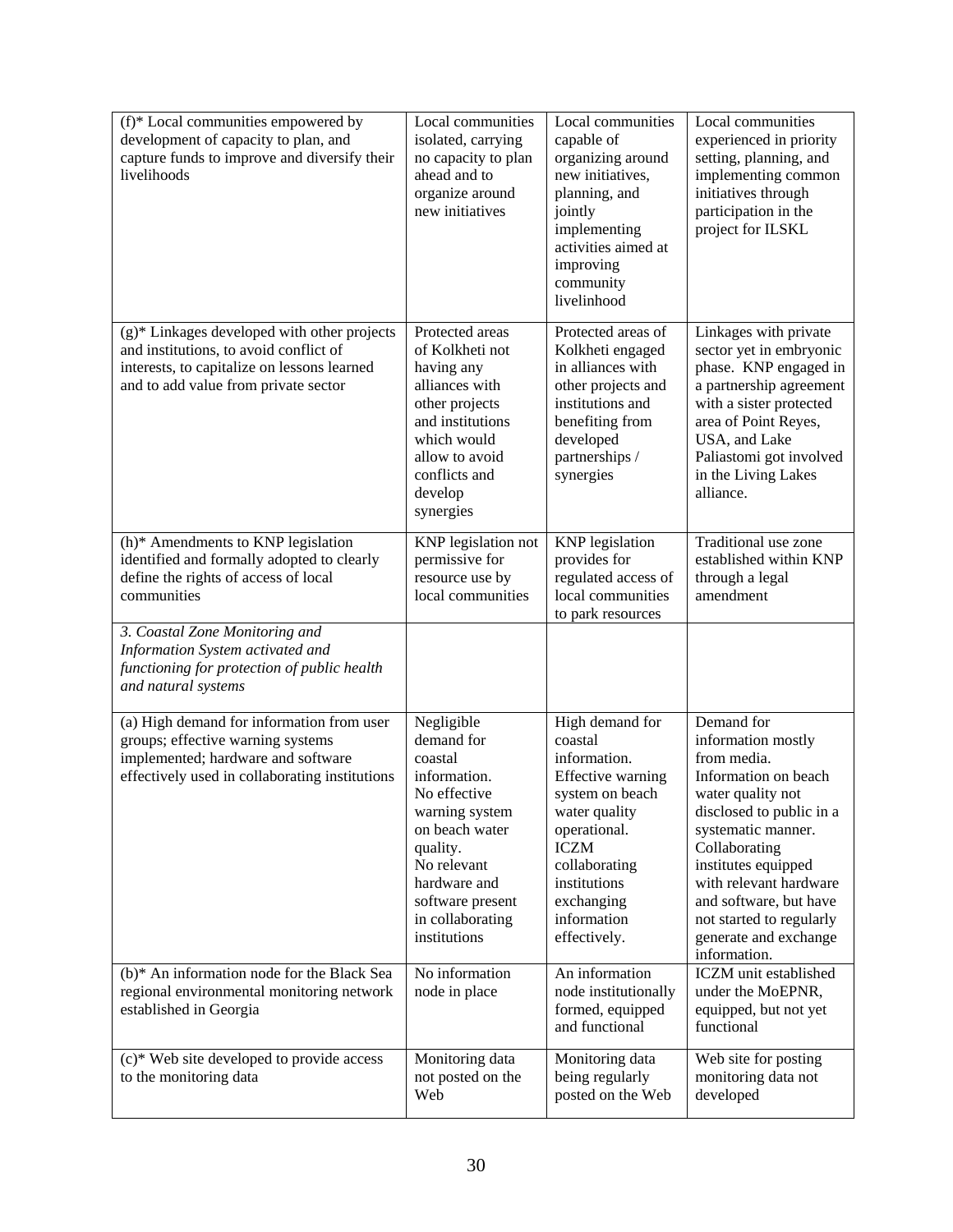| 4. Future investment program to control<br>coastal erosion prioritised and associated<br>risks quantified                    |                                                                                                                          |                                                                                                                   |                                                                                                                                                                                                                         |
|------------------------------------------------------------------------------------------------------------------------------|--------------------------------------------------------------------------------------------------------------------------|-------------------------------------------------------------------------------------------------------------------|-------------------------------------------------------------------------------------------------------------------------------------------------------------------------------------------------------------------------|
| (a) Favourable response and follow-up by<br>the government and donors                                                        | No significant<br>action on behalf of<br>government and<br>donors in response<br>to the problems of<br>coastline erosion | Government<br>giving high<br>priority to<br>addressing<br>coastline<br>erosion and<br>donors willing<br>to assist | Government<br>established an Inter-<br>sectoral commission on<br>erosion problems for<br>participatory planning<br>and decision-making                                                                                  |
| (b)* Fundable small scale options for<br>addressing erosion problems at a local level<br>developed                           | No small scale<br>options developed<br>for addressing<br>erosion at local<br>level                                       | Small scale<br>options worked<br>out for addressing<br>erosion at local<br>level                                  | Artificial spreading of<br>inert materials over the<br>eroded beaches has<br>been offered as a small<br>scale option for<br>addressing most<br>pressing erosion<br>problems at the<br>selected segments of<br>coastline |
| (c)* Coastal erosion control mechanisms<br>enforced                                                                          | Coastal erosion<br>control<br>mechanisms not<br>being enforced                                                           | Government<br>enforcing<br>regulations aimed<br>at decreasing<br>coastal erosion                                  | Government, through<br>environmental<br>inspectorate of<br>MoEPNR, strictly<br>enforcing regulations<br>on mining gravel from<br>river beds                                                                             |
| 5. Tiered response strategy and<br>implementation plan developed for oil spills<br>and tested                                |                                                                                                                          |                                                                                                                   |                                                                                                                                                                                                                         |
| (a) Contingency plan and financing plan<br>developed and approved by government;<br>private sector participation forthcoming | No contingency<br>plan and financing<br>plan in place. The<br>role of private<br>sector not defined                      | Contingency plan<br>and financing plan<br>approved. Private<br>sector's<br>participation<br>pledged               | Contingency plan and<br>financing plan<br>developed, but not<br>approved yet. The role<br>of private sector not<br>clearly defined as the<br>financing plan is<br>pending approval                                      |
| (b)* Oil spill response strategy and<br>equipment tested under field conditions                                              | No response<br>strategy in place<br>and no field test of<br>equipment carried<br>out for more than a<br>decade           | Response strategy<br>endorsed and<br>equipment tested<br>out under field<br>conditions                            | Response strategy<br>developed, but not yet<br>endorsed formally.<br>Equipment successfully<br>tested out under field<br>conditions in Batumi<br>harbor                                                                 |

**Note**: Out put indicators marked with a star (\*) were added to the results framework at mid term review of the project.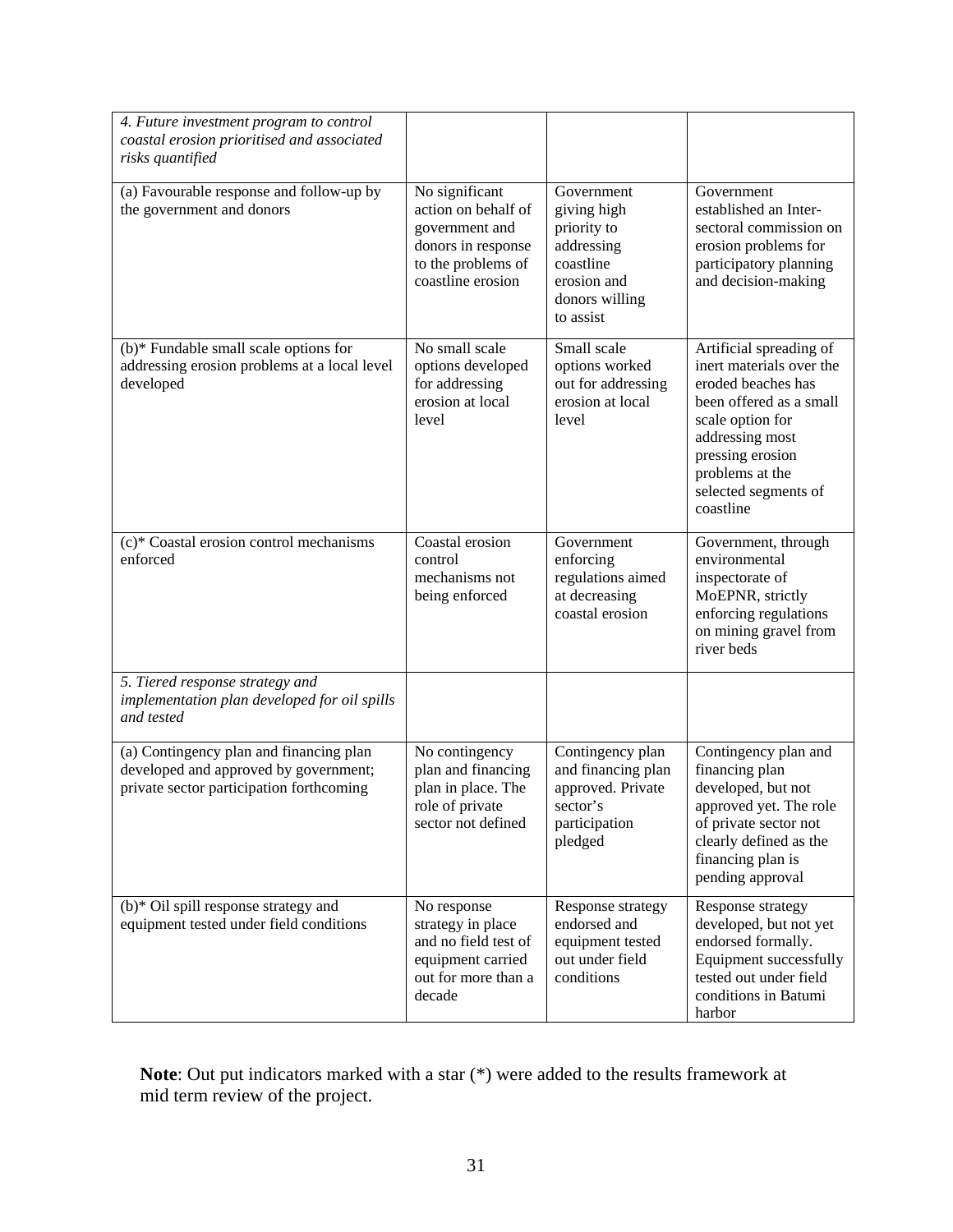### **Annex 3. Economic and Financial Analysis**

#### **Cost Effectiveness**

The economic assessment of the project, carried out as a part of its preparation, included analysis of costs and benefits which had been likely to result from project implementation. The identified costs included the total project costs (USD 7.6 million) and potential costs of foregone economic activity as a result of establishing the KNP and the KNR. While the types of foregone economic activities had been well known at project preparation stage, the associated costs had not been found quantifiable. The expected benefits included public health benefits; tourism benefits; institutional benefits, or benefits gained through setting up more effective means for cooperation and decision making; benefits from preservation of ecological resources; benefits from establishing of an oil spill prevention program, and non-use values of nature protection such as existence values and bequest values.

The actual total project cost made USD 8.1 million, which is USD 0.5 million over the appraisal estimate. The reasons for this are several: one is the fluctuation of the rate of SDR exchange for USD; second is reallocation of the project proceeds from the categories of expenditure to be financed 100% from the Bank credit/grant to the categories financed at a lower % from the Bank credit/grant, which increased the need for government co-financing; and lastly, the government of the Netherlands increased the amount of their parallel financing of the project by USD 0.15 million equivalent during the project implementation period.

The expected types of economic activity foregone due to establishing of the KNP and the KNR had been hunting, fishing, firewood collection, reed collection, and peat and gravel mining.

- Hunting for game indeed dropped in result of establishing the projected areas and this carries certain economic cost, through decreased hunting and the associated economic impact can not be attributed exclusively to the enforcement of the protection regime in the protected areas of Kolkheti. An outbreak of the Avian Influenza and a few incidences of the disease in wild avifauna registered in West Georgia resulted in a significant impact on bird hunting, which had been even banned throughout the country for a while.
- Establishment of the KNP resulted in altered patterns of fishing in Lake Paliastomi and small rivers flowing through the park. Fishing with illegal devices (electric shock) has been generally eliminated and some effort limitation has been applied through regulating fishing equipment (specifications of fishing nets). Subsistence fishing is allowed in the traditional use zone of the KNP, which significantly decreases the cost of foregone economic activity. Regulations for the use of Lake Paliastomi fishery are not fully worked out yet and may require certain legislative changes.
- The economic impact of restricted forest use due to enforcement of the KNP protective regime has been significantly mitigated through the establishment of the traditional use zone within the park. Local communities are allowed to collect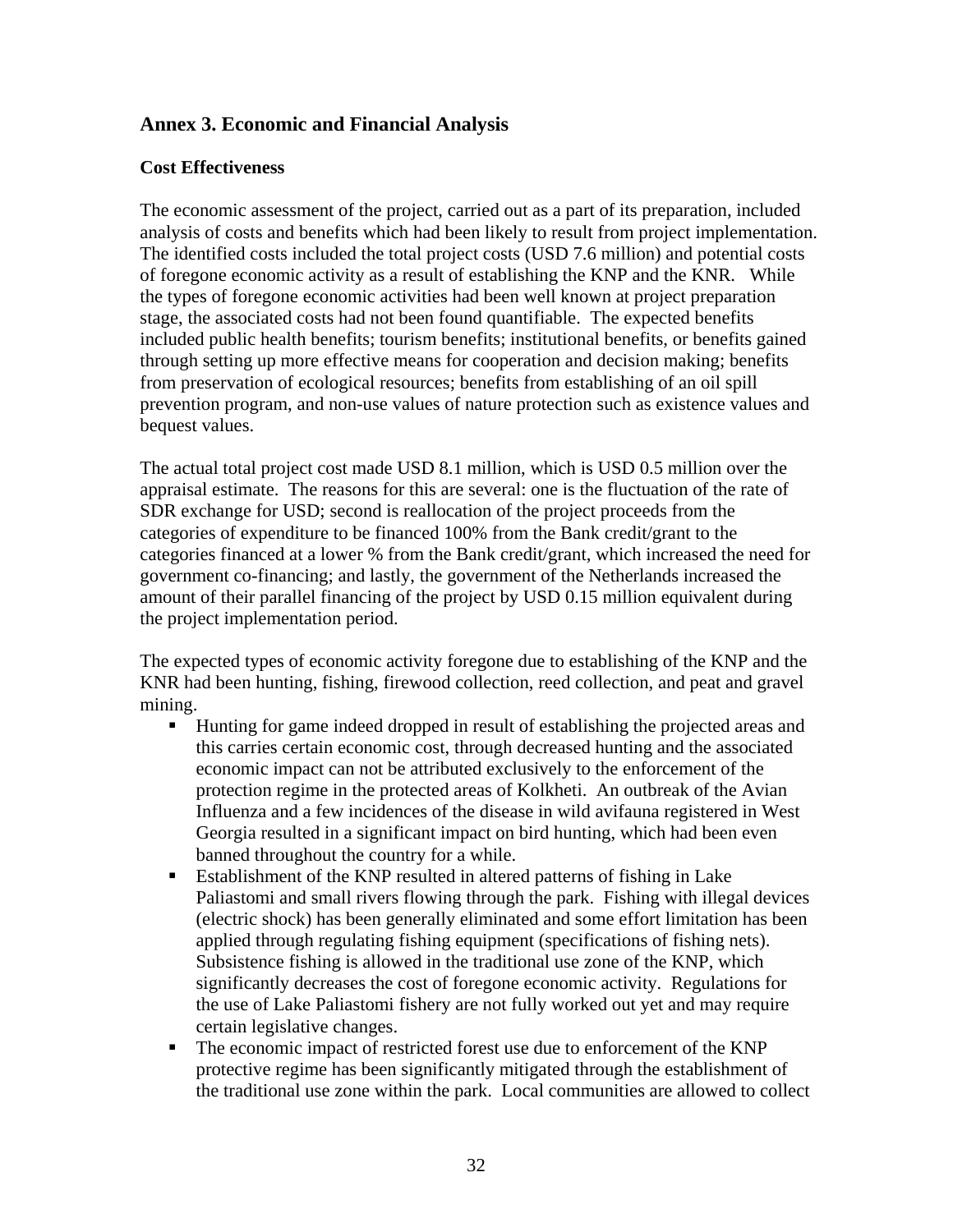a pre-defined volume of firewood in the especially designated forest stands seasonally, which ensures that subsistence needs of rural households around the park are met.

The project implementation did not cause any cost for resettlement, as the protected area boundaries had been drawn through an intense consultation process and avoided any change in land tenure.

Most of the expected project benefits have materialized in result of its implementation.

- Economically the most significant benefits are those received from preservation of ecological resources, including the functional values of wetlands for flood protection, pollution filtration, and habitat values.
- Tourism benefits from the project are also quite significant, as the wetlands that had been actually a no-go area prior to the project implementation, are now being advertised as a tourist destination, well suited for receiving variety of visitors, and protected area administrations are institutionally capable of selling their services and managing visitation. One indirect economic benefit for local communities coming from the establishment of the KNP is that the market prices for real estate around the park's visitor center have increased in anticipation of increasing inflow of visitors and associated job/income opportunities.
- Establishment of the protected areas of Kolkheti had been decisive for the fate of wetland habitats and, therefore, for the existence of numerous floral and animal populations of this ecosystem, which would have otherwise become extinct in Georgia. Furthermore, the project intervention allowed to document the existence of unique type of pit bogs in Kobuleti and to conserve them, which is a significant gain at the regional level. Therefore, the project fully met expectations pertaining benefits from non-use values, namely, the existence value as well as the scientific value of the coastal wetland ecosystem.
- Institutional benefits from the project implementation are also tangible. Administrations of the two wetland protected areas have been established and their institutional capacity built from scratch to the highest national standard. The Department of Protected Areas under the MoEPNR of Georgia got vast experience in planning, organizing, and managing protected areas at the international quality standard level. The project achieved increase in the awareness of the importance of wetlands among several key governmental and non-governmental institutions.

The public health benefits from the improved water quality monitoring and introducing of an effective warning system, as well as the benefits from increased preparedness for preventing and addressing marine oil spills are yet to be received from the project investments. All necessary inputs are provided and the end results are mostly a function of upcoming managerial decisions.

The below table carries the project cost benefit analysis summary.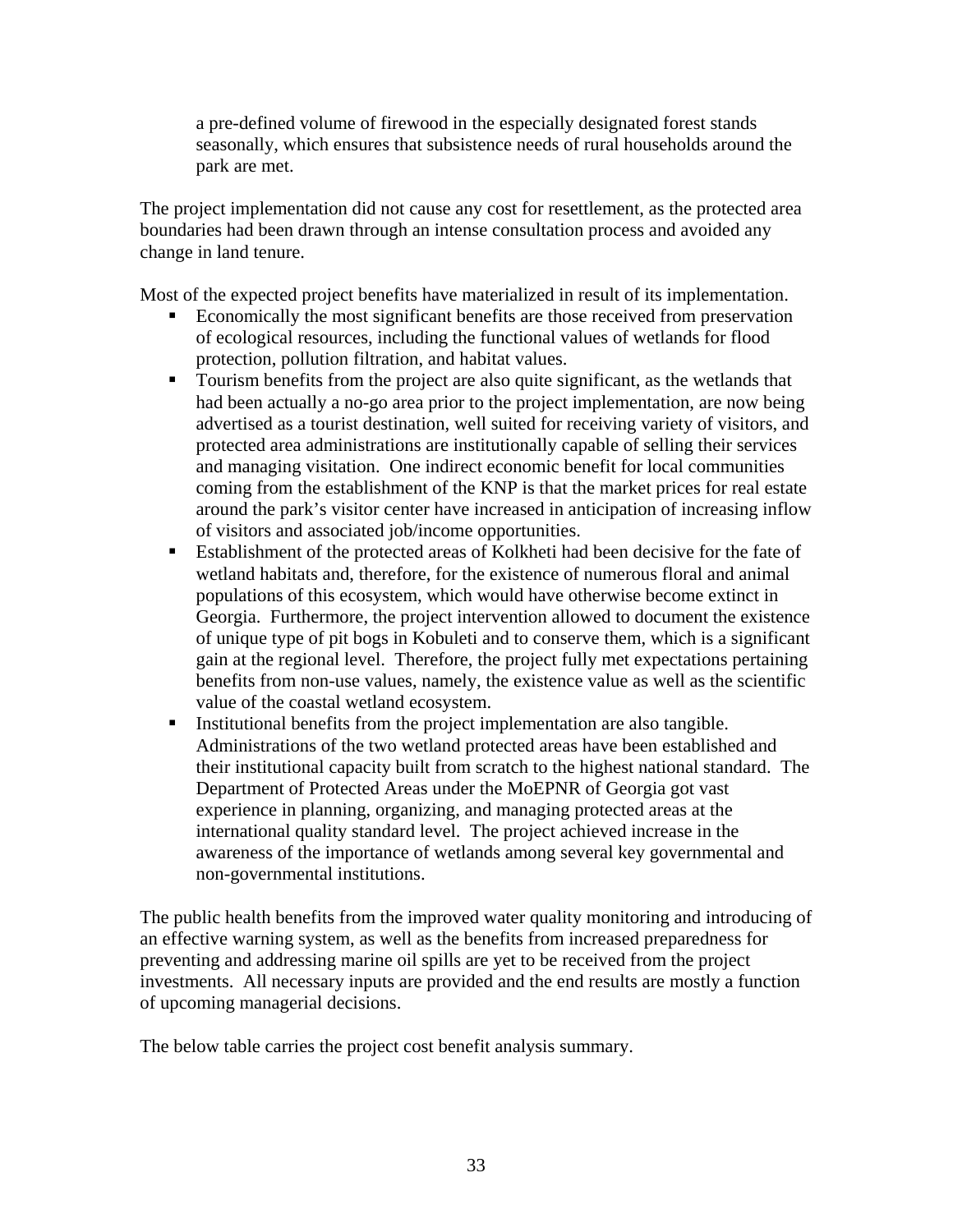| <b>COSTS</b>                                                                                                                                                             | <b>BENEFITS</b>                                                                                                                                                                                                                                                                                                                                                                                                                                                                                                                                                                                                                                                                                                            |
|--------------------------------------------------------------------------------------------------------------------------------------------------------------------------|----------------------------------------------------------------------------------------------------------------------------------------------------------------------------------------------------------------------------------------------------------------------------------------------------------------------------------------------------------------------------------------------------------------------------------------------------------------------------------------------------------------------------------------------------------------------------------------------------------------------------------------------------------------------------------------------------------------------------|
| <b>INVESTMENT COSTS</b>                                                                                                                                                  | <b>ECOLOGICAL VALUES</b>                                                                                                                                                                                                                                                                                                                                                                                                                                                                                                                                                                                                                                                                                                   |
| COST OF FOREGONE ECONOMIC<br><b>ACTIVITY</b><br>Loss of hunting and peat mining<br>➤<br>activities;<br>Limitation in fishing and firewood<br>➤<br>extraction activities. | $\triangleright$ Waterfowl/bird habitat and migration route<br>preserved;<br>$\triangleright$ Natural buffer for flood protection preserved;<br>$\triangleright$ Natural filtration of pollution maintained;<br>> Rare and highly endemic species conserved;<br>$\triangleright$ Pit bogs of a unique type discovered and conserved.                                                                                                                                                                                                                                                                                                                                                                                       |
|                                                                                                                                                                          | <b>INSTITUTIONAL BENEFITS</b>                                                                                                                                                                                                                                                                                                                                                                                                                                                                                                                                                                                                                                                                                              |
|                                                                                                                                                                          | $\triangleright$ Two wetland protected areas established, their<br>institutional capacity built from scratch to the<br>highest national standard, a model of a modern and<br>fully functional protected area administration set up;<br>$\triangleright$ The Department of Protected Areas under the<br>Ministry of Environment Protection and Natural<br>Resources of Georgia got vast experience in<br>planning, organizing, and managing protected areas<br>at the international quality standard level;<br>$\triangleright$ Awareness of the importance of wetlands increased<br>among several key Governmental and non-<br>Governmental institutions through study tours and<br>training delivered to their key staff. |
|                                                                                                                                                                          | <b>TOURISM BENEFITS</b>                                                                                                                                                                                                                                                                                                                                                                                                                                                                                                                                                                                                                                                                                                    |
|                                                                                                                                                                          | > Nature tourism benefit due to the Kolkheti National<br>Park;<br>$\triangleright$ Visitor fees generated and reinvested in the Park<br>facilities;<br>$\triangleright$ Research and other user fees generated and<br>reinvested in Kolkheti protected area facilities                                                                                                                                                                                                                                                                                                                                                                                                                                                     |
|                                                                                                                                                                          | <b>NON-USE VALUES</b>                                                                                                                                                                                                                                                                                                                                                                                                                                                                                                                                                                                                                                                                                                      |
|                                                                                                                                                                          | $\triangleright$ Existence Value to society – knowledge that one of<br>Georgia's important natural resources has been<br>preserved;<br>$\triangleright$ Bequest value to society – knowledge that society<br>today has done something to help preserve the<br>environment for future generations                                                                                                                                                                                                                                                                                                                                                                                                                           |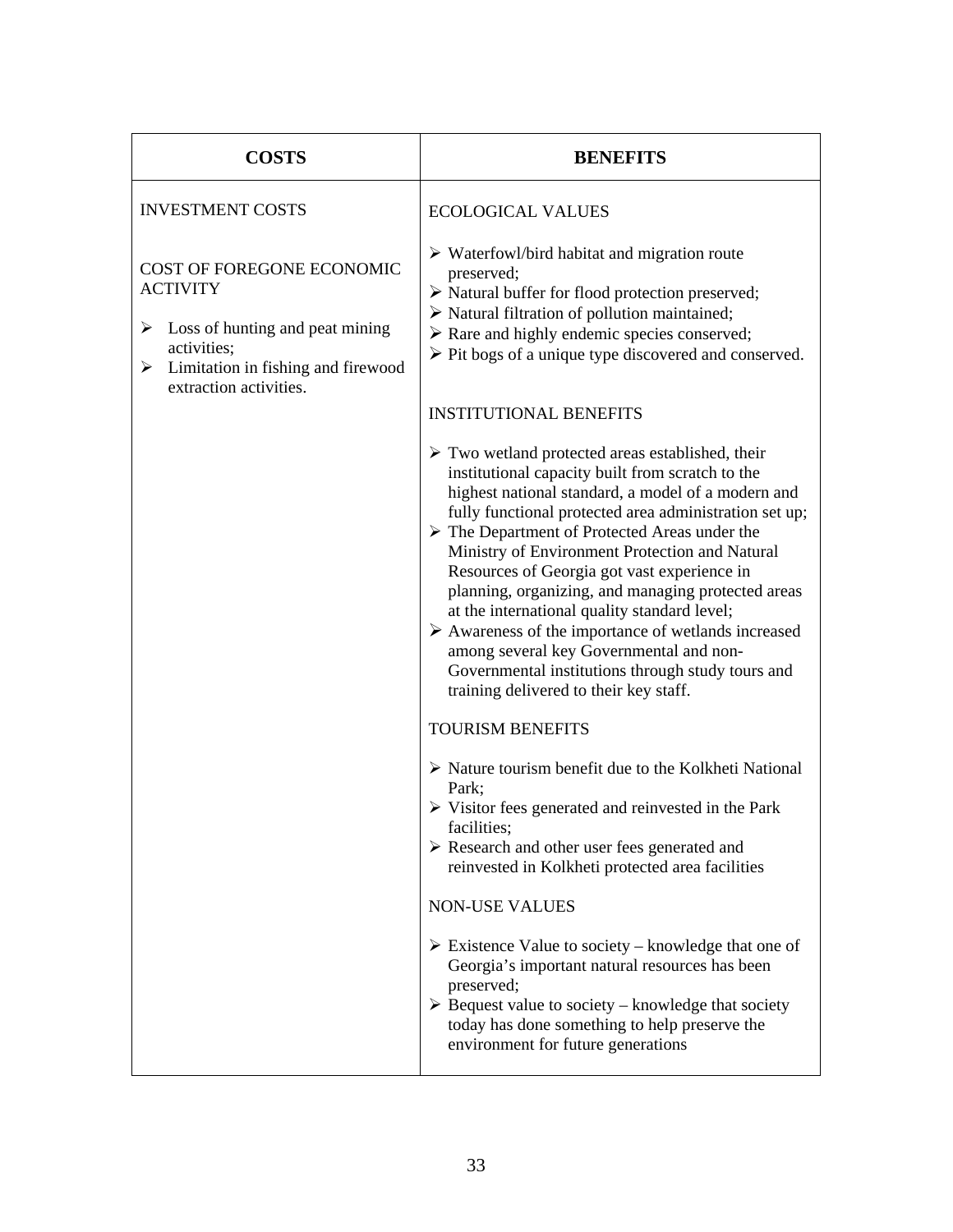#### **Fiscal Impact**

Total government financing of the project during its implementation period was estimated to be \$0.9 million USD equivalent over the six year period. The actual amount of government financing made \$1.1 million USD equivalent over an eight year period, which brought the annual fiscal impact lower than expected. The project was co-financed with the GEF grant of 1.3 million USD and the Netherlands government grant of \$1.15 million USD equivalent (exceeding the appraisal estimate by \$0.15 million USD equivalent) that helped to reduce the fiscal burden of borrowing.

Establishment of the KNP and the KNR did not result in a significant increase of the number of public servants hired by the government, as the administrations of these protected areas are relatively small, and because a good part of staff units of park rangers had been creased through converting staff units of forest rangers under the forest district administrations. Public funding of operation and maintenance of the KNP and the KNR has been on an ascending trend towards the end of project implementation, while the project financing of their incremental operating costs started to drop. It happened in tune with an agreed upon strategy for a smooth phase-out of the project assistance to protected area administrations. During the project life the protected areas of Kolkheti were granted a legal status allowing them to generate their own income through collection of use fees and selling services. Such diversification of income sources certainly adds to the financial sustainability of the beneficiary protected areas and provides healthy economic incentives for their administrations (at least in the medium term, while visitation to the protected areas of Kolkheti is not expected to exceed their carrying capacity).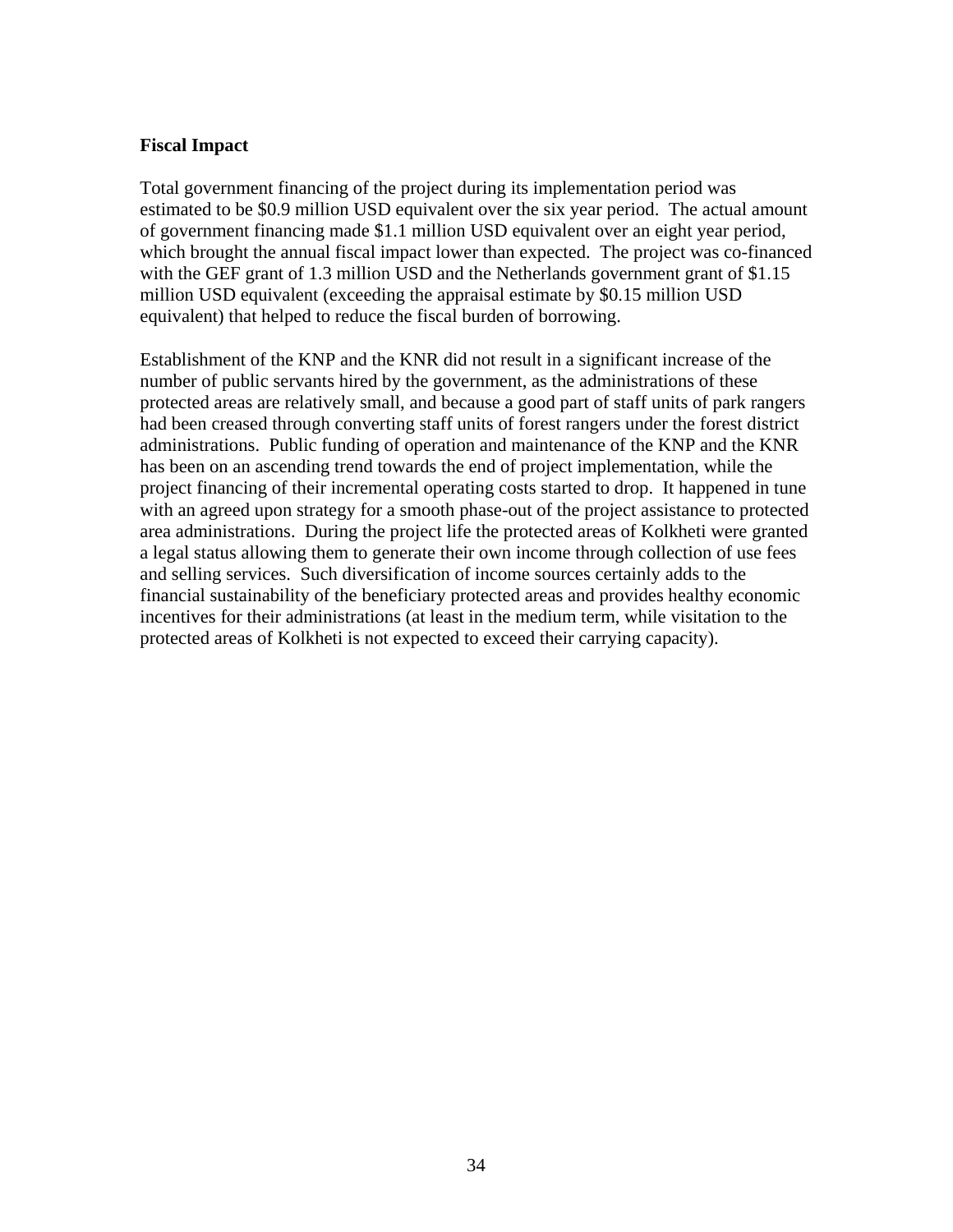# **Annex 4. Bank Lending and Implementation Support/Supervision Processes**

| <b>Names</b>                   | <b>Title</b>                                  | Unit         | Responsibility/<br><b>Specialty</b>                                        |
|--------------------------------|-----------------------------------------------|--------------|----------------------------------------------------------------------------|
| Lending                        |                                               |              |                                                                            |
| Darejan Kapanadze              | <b>Operations Officer</b>                     | <b>ECSSD</b> | Environment<br>Specialist                                                  |
| <b>Frances Rosenthal</b>       | <b>Operations Analyst</b>                     | <b>ECSPE</b> | <b>Bank Project</b><br>Processor                                           |
| Karin Shepardson               | Sr. Operations Officer                        | <b>ECSSD</b> | Environment<br>Specialist                                                  |
| Maria Eleni Hatziolos          | Sr. Environmental Specialist                  | <b>ENV</b>   | <b>Task Team Leader</b>                                                    |
| Supervision/ICR                |                                               |              |                                                                            |
| Anne N. Ranasinghe             | <b>Procurement Assistant</b>                  | <b>ECSPS</b> | Procurement<br>Specialist                                                  |
| Arman Vatyan                   | <b>Sr. Financial Management</b><br>Specialist |              | <b>ECSPS</b> FMS Supervisor                                                |
| <b>Christian Gonner</b>        | Consultant                                    |              | Natural Resource<br><b>ECSSD</b> Management and<br>Social Specialist       |
| Darejan Kapanadze              | <b>Operations Officer</b>                     |              | <b>ECSSD</b> Task Team Leader                                              |
| <b>Elmas Arisoy</b>            | Sr. Procurement Specialist                    | <b>EAPCO</b> | Procurement<br>Specialist                                                  |
| Emanuela Montanari<br>Stephens | Consultant                                    | <b>ECSSD</b> | Nature Tourism<br>Development and<br><b>Public Relations</b><br>Specialist |
| Guranda Elashvili              | <b>Procurement Assistant</b>                  | <b>ECCGE</b> | Procurement<br>Specialist                                                  |
| Karl Skansing                  | Consultant                                    | <b>ECSPS</b> | Procurement<br>Specialist                                                  |
| Kathleen S. Mackinnon          | <b>Lead Biodiversity Specialist</b>           | <b>ENV</b>   | Protected Areas and<br>Conservation<br>Specialist                          |
| Milen F. Dyoulgerov            | <b>Operations Officer</b>                     |              | Coastal<br><b>SDNVP</b> Management<br>Specialist                           |
| Phillip Brylski                | <b>Environmental Specialist</b>               | <b>ECSSD</b> | Biodiversity and<br><b>Forest Specialist</b>                               |
| Rita E. Cestti                 | Sr. Water Resources Econ.                     | <b>ECSSD</b> | <b>Task Team Leader</b>                                                    |

#### **(a) Task Team members**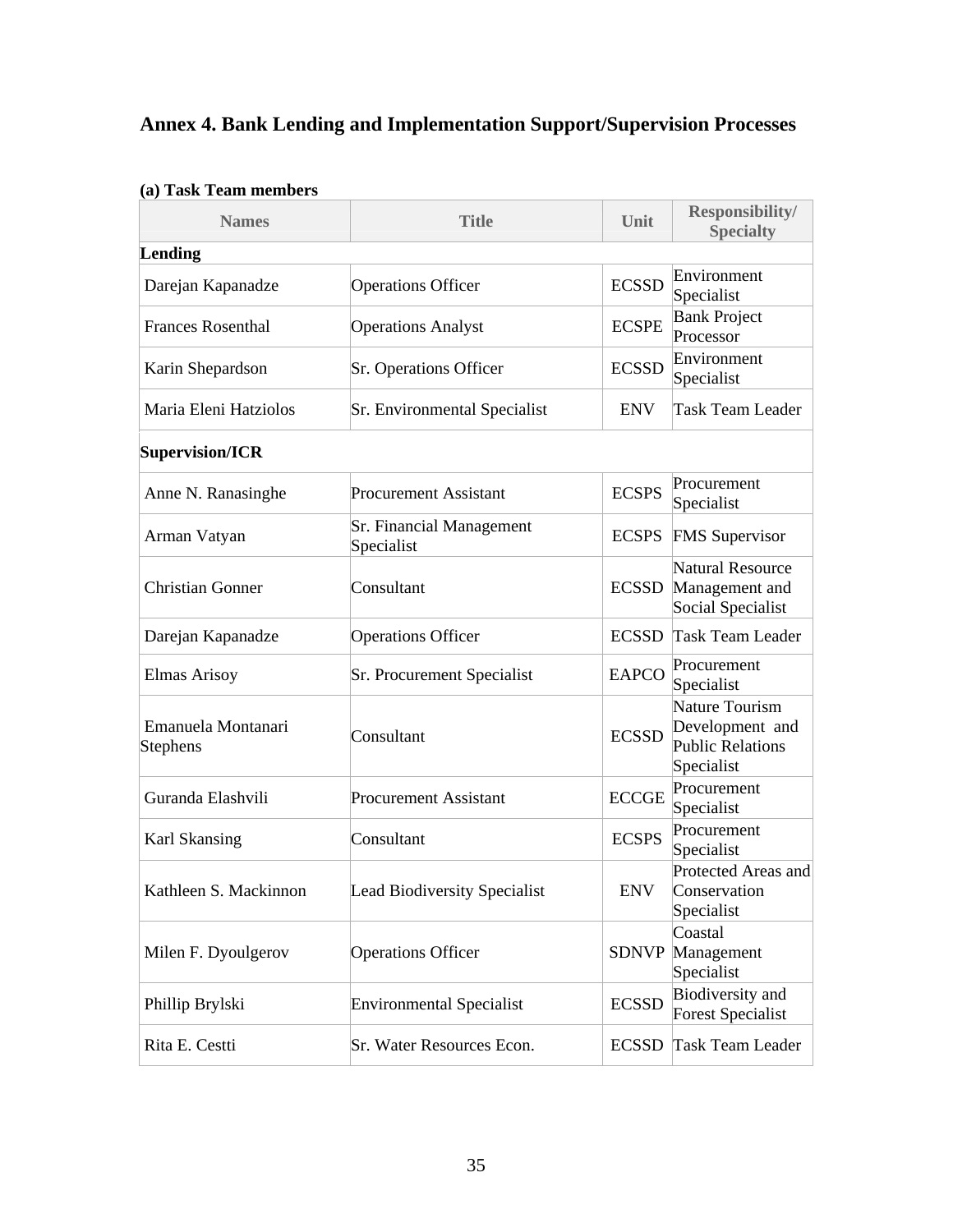| b) Staff Time and Cost        |                                               |                                                                  |  |
|-------------------------------|-----------------------------------------------|------------------------------------------------------------------|--|
|                               | <b>Staff Time and Cost (Bank Budget Only)</b> |                                                                  |  |
| <b>Stage of Project Cycle</b> | No. of staff weeks                            | <b>USD Thousands (including)</b><br>travel and consultant costs) |  |
| Lending                       |                                               |                                                                  |  |
| 0097                          | $\overline{0}$                                | 36.21                                                            |  |
| 0098                          | $\overline{0}$                                | 124.38                                                           |  |
| 0099                          | $\Omega$                                      | 55.75                                                            |  |
| 0000                          | 1.3                                           | 2.29                                                             |  |
| <b>Total:</b>                 | 1.3                                           | 218.63                                                           |  |
| Supervision/ICR               |                                               |                                                                  |  |
| 0099                          | $\overline{0}$                                | 15.89                                                            |  |
| 0000                          | 32.60                                         | 116.56                                                           |  |
| 0001                          | 21.14                                         | 104.68                                                           |  |
| 0002                          | 25.09                                         | 82.35                                                            |  |
| 0003                          | 23.63                                         | 112.92                                                           |  |
| 0004                          | 24.04                                         | 63.55                                                            |  |
| 0005                          | 24.38                                         | 78.05                                                            |  |
| 0006                          | 25.79                                         | 96.43                                                            |  |
| 0007                          | 13.95                                         | 47.38                                                            |  |
| <b>Total:</b>                 | 190.62                                        | 717.81                                                           |  |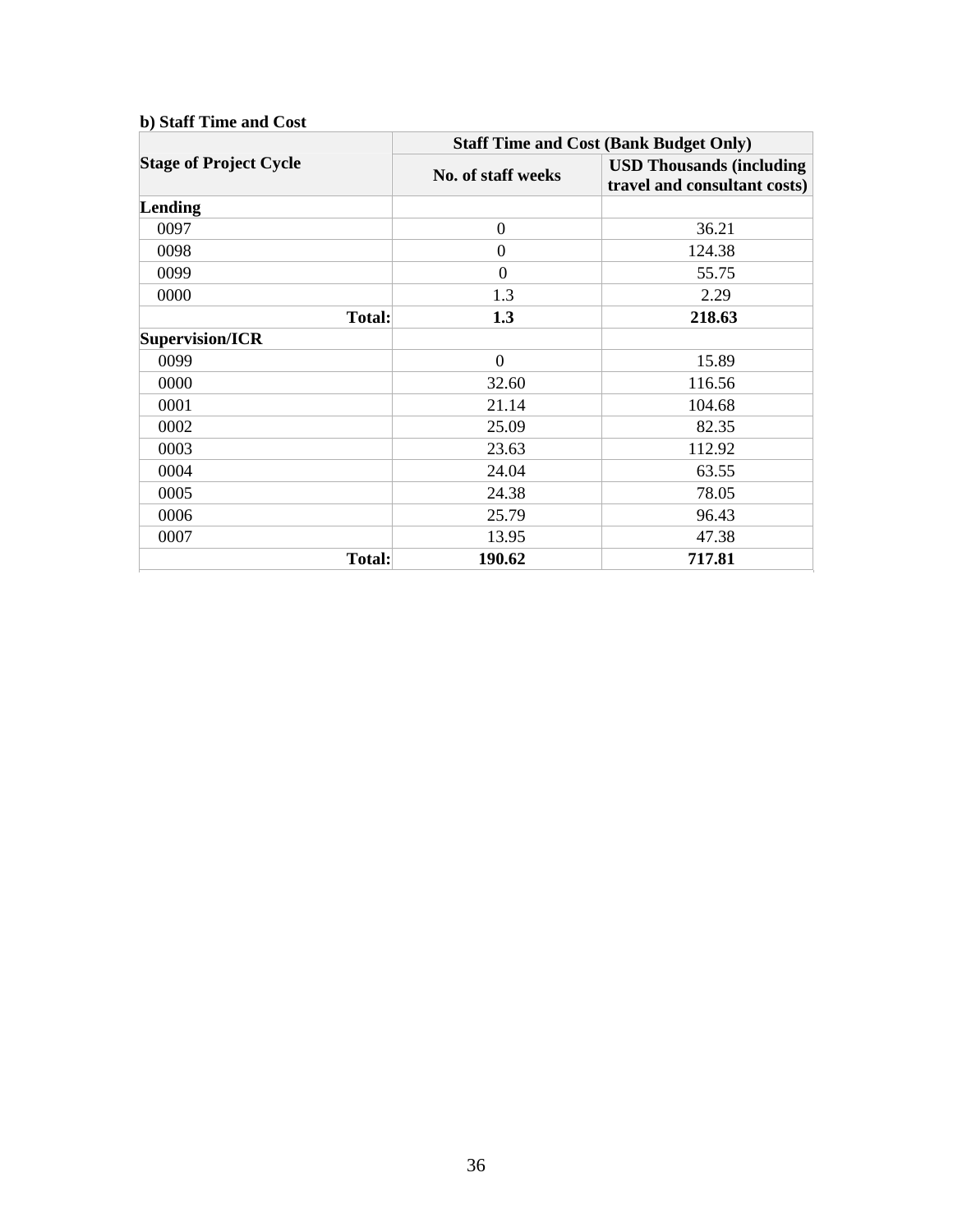#### **Annex 5. Beneficiary Survey Results**

The KNP - a key beneficiary institution of the GEF-financed component of the project has been periodically surveyed using a simple site-level tracking tool developed for the World Bank and WWF and intended for reporting progress at protected area sites. The first time this tool had been used in 2002 to document the baseline in terms of legal and institutional status of the KNP as well as its functionality and effectiveness of management. Based on the scores, the KNP was found 26.5% successful in August 2002. In December 2004 the evaluation outcome was 36.6 %. The last evaluation was carried out in December 2005, which found the KNP 64.5% successful. Therefore, the progress over the evaluation period made 38%.

Below provided is an evaluation sheet from the last survey of the KNP. According to the instruction on the use of this tracking took, the evaluation has been done by the KNP administration under the professional guidance provided by the Bank consultant.

| <b>Issue</b>                                              | <b>Criteria</b>                                                                                                                                                  | <b>Score</b>   | <b>Comments</b>                                                                                                  |
|-----------------------------------------------------------|------------------------------------------------------------------------------------------------------------------------------------------------------------------|----------------|------------------------------------------------------------------------------------------------------------------|
| 1. Legal status                                           | The protected area is not gazetted                                                                                                                               | $\Omega$       |                                                                                                                  |
| Does the protected<br>area have legal                     | The government has agreed that the protected area<br>should be gazetted but the process has not yet begun                                                        | 1              |                                                                                                                  |
| status?                                                   | The protected area is in the process of being gazetted<br>but the process is still incomplete                                                                    | $\overline{2}$ |                                                                                                                  |
| Context                                                   | The protected area has been legally gazetted (or in the<br>case of private reserves is owned by a trust or similar)                                              | 3              |                                                                                                                  |
| 2. Protected area<br>regulations                          | There are no mechanisms for controlling<br>inappropriate land use and activities in the protected<br>area                                                        | $\Omega$       | No law enforcement in Gurian<br>part of KNP.<br>Illegal wood-cutting is better                                   |
| Are inappropriate<br>land uses and<br>activities (e.g.    | Mechanisms for controlling inappropriate land use<br>and activities in the protected area exist but there are<br>major problems in implementing them effectively | $\mathbf{1}$   | controlled now (by various<br>cooperating government<br>bodies: Sakrebulo, KNP,<br>environmental inspectorate,   |
| poaching) controlled?                                     | Mechanisms for controlling inappropriate land use<br>and activities in the protected area exist but there are<br>some problems in effectively implementing them  | $\overline{2}$ | police).                                                                                                         |
| Context                                                   | Mechanisms for controlling inappropriate land use<br>and activities in the protected area exist and are being<br>effectively implemented                         | $\overline{3}$ |                                                                                                                  |
| $3.$ Law<br>enforcement                                   | The staff have no effective capacity/resources to<br>enforce protected area legislation and regulations                                                          | $\Omega$       | Follow-up by courts often<br>unclear. In one case large group<br>of fishermen demanded back                      |
| Can staff enforce<br>protected area rules<br>well enough? | There are major deficiencies in staff<br>capacity/resources to enforce protected area<br>legislation and regulations (e.g. lack of skills, no<br>patrol budget)  | 1              | confiscated illegal equipment.<br>Occasional intervention by<br>high authorities.<br>In marine part, coast guard |
| Context                                                   | The staff have acceptable capacity/resources to<br>enforce protected area legislation and regulations but<br>some deficiencies remain                            | $\overline{2}$ | conducts patrol.                                                                                                 |
|                                                           | The staff have excellent capacity/resources to enforce<br>protected area legislation and regulations                                                             | 3              |                                                                                                                  |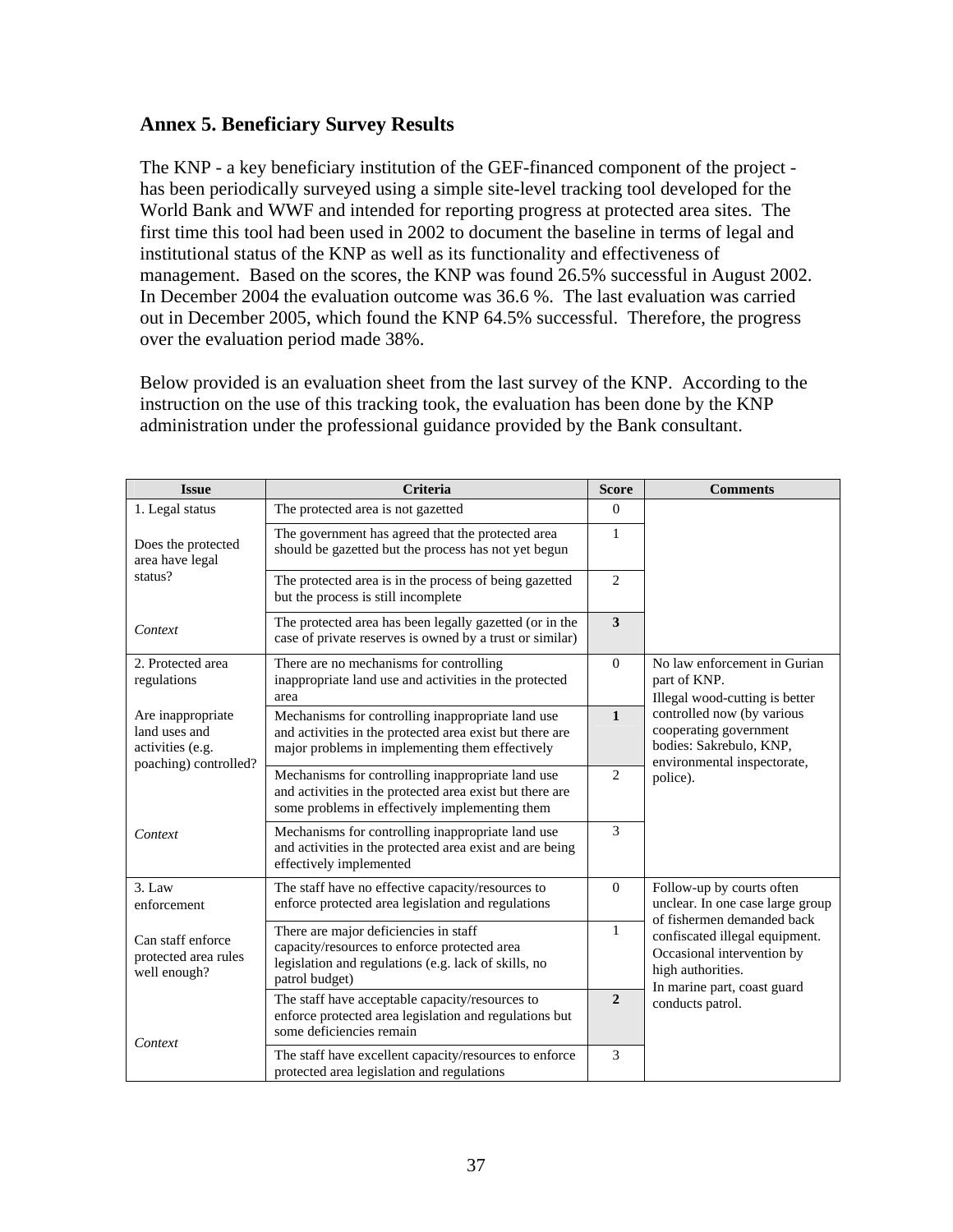| <b>Issue</b>                                                        | Criteria                                                                                                                                   | <b>Score</b>     | <b>Comments</b>                                                                                             |
|---------------------------------------------------------------------|--------------------------------------------------------------------------------------------------------------------------------------------|------------------|-------------------------------------------------------------------------------------------------------------|
| 4. Protected area<br>objectives                                     | No firm objectives have been agreed for the protected<br>area                                                                              | $\boldsymbol{0}$ | Systematic planning started in<br>May/June 2005. Activities<br>follow identified priorities.                |
| Have objectives been<br>agreed?                                     | The protected area has agreed objectives, but is not<br>managed according to these objectives                                              | 1                |                                                                                                             |
|                                                                     | The protected area has agreed objectives, but these are<br>only partially implemented                                                      | $\mathbf{2}$     |                                                                                                             |
| Planning                                                            | The protected area has agreed objectives and is<br>managed to meet these objectives                                                        | $\mathbf{3}$     |                                                                                                             |
| 5. Protected area<br>design                                         | Inadequacies in design mean achieving the protected<br>areas major management objectives of the protected<br>area is impossible            | $\overline{0}$   | New zoning is reflecting socio-<br>economic situation and<br>previous conflicts. However,                   |
| Does the protected<br>area need enlarging,<br>corridors etc to meet | Inadequacies in design mean that achievement of<br>major objectives are constrained to some extent                                         | $\mathbf{1}$     | new problems arose with<br>Kulevi railway route which<br>overlaps with KNP.                                 |
| its objectives?                                                     | Design is not significantly constraining achievement<br>of major objectives, but could be improved                                         | $\overline{2}$   |                                                                                                             |
| Planning                                                            | Reserve design features are particularly aiding<br>achievement of major objectives of the protected area                                   | 3                |                                                                                                             |
| 6. Protected area<br>boundary<br>demarcation                        | The boundary of the protected area is not known by<br>the management authority or local<br>residents/neighboring land users                | $\overline{0}$   | No demarcation in Guria;<br>changes required along Kulevi<br>railway.                                       |
| Is the boundary<br>known and<br>demarcated?                         | The boundary of the protected area is known by the<br>management authority but is not known by local<br>residents/neighboring land users   | 1                |                                                                                                             |
|                                                                     | The boundary of the protected area is known by both<br>the management authority and local residents but is<br>not appropriately demarcated | $\overline{2}$   |                                                                                                             |
| Context                                                             | The boundary of the protected area is known by the<br>management authority and local residents and is<br>appropriately demarcated          | 3                |                                                                                                             |
| 7. Management plan                                                  | There is no management plan for the protected area                                                                                         | $\mathbf{0}$     | Management plan has been<br>finalized but not yet approved                                                  |
| Is there a<br>management plan and<br>is it being                    | A management plan is being prepared or has been<br>prepared but is not being implemented                                                   | 1                | by the government of Georgia.<br>A forthcoming new law will<br>allow MoEPNR to approve<br>management plans. |
| implemented?                                                        | An approved management plan exists but it is only<br>being partially implemented because of funding<br>constraints or other problems       | $\overline{2}$   |                                                                                                             |
| Planning                                                            | An approved management plan exists and is being<br>implemented                                                                             | 3                |                                                                                                             |
| Additional points                                                   | The planning process allows adequate opportunity for<br>key stakeholders to influence the management plan                                  | $+1$             | Since this is the first<br>management plan, no periodic<br>review process has been                          |
|                                                                     | There is an established schedule and process for<br>periodic review and updating of the management plan                                    | $+1$             | established yet.                                                                                            |
| Planning                                                            | The results of monitoring, research and evaluation are<br>routinely incorporated into planning                                             | $+1$             |                                                                                                             |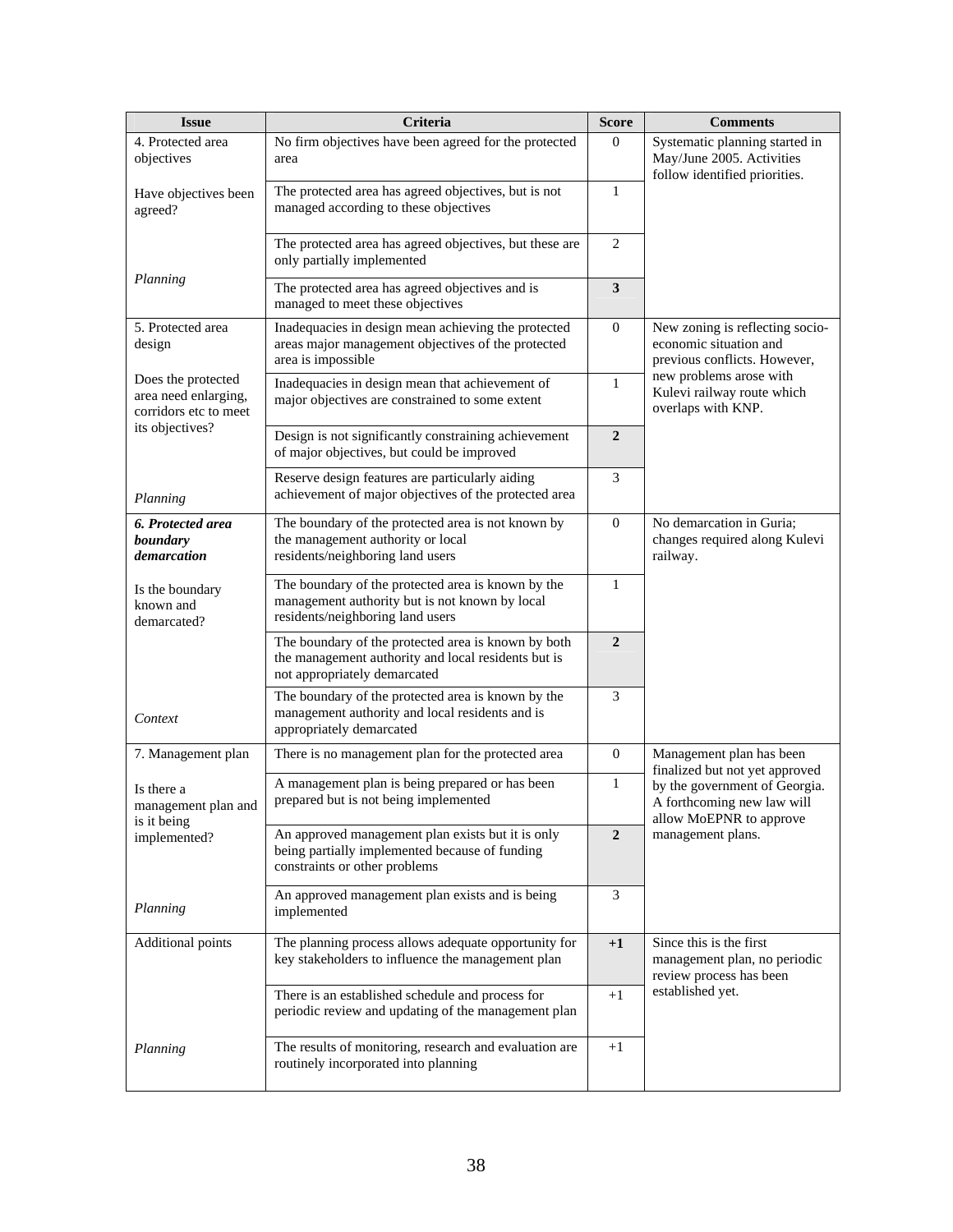| <b>Issue</b>                                                                                   | Criteria                                                                                                                                                                                                       | <b>Score</b>     | <b>Comments</b>                                                                                              |
|------------------------------------------------------------------------------------------------|----------------------------------------------------------------------------------------------------------------------------------------------------------------------------------------------------------------|------------------|--------------------------------------------------------------------------------------------------------------|
| 8. Regular work plan                                                                           | No regular work plan exists                                                                                                                                                                                    | $\boldsymbol{0}$ |                                                                                                              |
| Is there an annual<br>work plan?                                                               | A regular work plan exists but activities are not<br>monitored against the plan's targets                                                                                                                      | 1                |                                                                                                              |
|                                                                                                | A regular work plan exists and actions are monitored<br>against the plan's targets, but many activities are not<br>completed                                                                                   | $\overline{2}$   |                                                                                                              |
| Planning/Outputs                                                                               | A regular work plan exists, actions are monitored<br>against the plan's targets and most or all prescribed<br>activities are completed                                                                         | 3                |                                                                                                              |
| 9. Resource<br>inventory<br>Do you have enough                                                 | There is little or no information available on the<br>critical habitats, species and cultural values of the<br>protected area                                                                                  | $\Omega$         | Baseline information is<br>available, but not fully<br>sufficient (e.g. no forest<br>inventory in TUZ). Only |
| information to<br>manage the area?                                                             | Information on the critical habitats, species and<br>cultural values of the protected area is not sufficient to<br>support planning and decision making                                                        | $\mathbf{1}$     | limited monitoring is done so<br>far (waterbirds, mire ecology).                                             |
| Context                                                                                        | Information on the critical habitats, species and<br>cultural values of the protected area is sufficient for<br>key areas of planning/decision making but the<br>necessary survey work is not being maintained | $\overline{2}$   |                                                                                                              |
|                                                                                                | Information concerning on the critical habitats,<br>species and cultural values of the protected area is<br>sufficient to support planning and decision making<br>and is being maintained                      | 3                |                                                                                                              |
| 10. Research                                                                                   | There is no survey or research work taking place in<br>the protected area                                                                                                                                      | $\mathbf{0}$     |                                                                                                              |
| Is there a program of<br>management-                                                           | There is some <i>ad hoc</i> survey and research work                                                                                                                                                           | $\mathbf{1}$     |                                                                                                              |
| orientated survey and<br>research work?                                                        | There is considerable survey and research work but it<br>is not directed towards the needs of protected area<br>management                                                                                     | $\overline{2}$   |                                                                                                              |
| <i>Inputs</i>                                                                                  | There is a comprehensive, integrated programme of<br>survey and research work, which is relevant to<br>management needs                                                                                        | 3                |                                                                                                              |
| 11. Resource<br>management                                                                     | Requirements for active management of critical<br>ecosystems, species and cultural values have not been<br>assessed                                                                                            | $\boldsymbol{0}$ | Greifswald University research<br>on plant and mire<br>ecology/hydrology.                                    |
| Is the protected area<br>adequately managed<br>(e.g. for fire, invasive<br>species, poaching)? | Requirements for active management of critical<br>ecosystems, species and cultural values are known but<br>are not being addressed                                                                             | $\mathbf{1}$     |                                                                                                              |
|                                                                                                | Requirements for active management of critical<br>ecosystems, species and cultural values are only being<br>partially addressed                                                                                | $\boldsymbol{2}$ |                                                                                                              |
| Process                                                                                        | Requirements for active management of critical<br>ecosystems, species and cultural values are being<br>substantially or fully addressed                                                                        | 3                |                                                                                                              |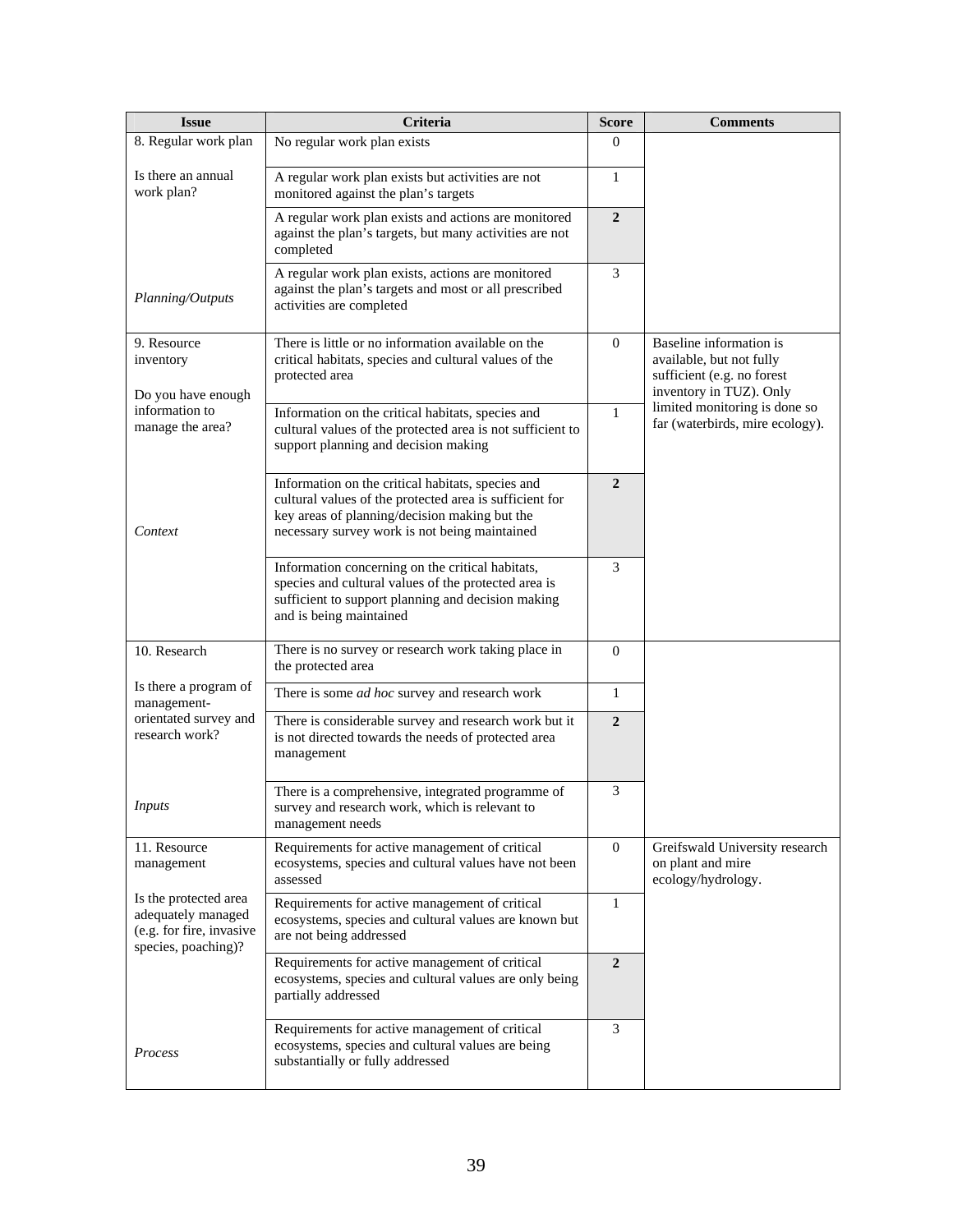| <b>Issue</b>                           | Criteria                                                                                                                                  | <b>Score</b>            | Comments                                                                                                                |
|----------------------------------------|-------------------------------------------------------------------------------------------------------------------------------------------|-------------------------|-------------------------------------------------------------------------------------------------------------------------|
| 12. Staff numbers                      | There are no staff                                                                                                                        | 0                       |                                                                                                                         |
| Are there enough<br>people employed to | Staff numbers are inadequate for critical management<br>activities                                                                        | $\mathbf{1}$            |                                                                                                                         |
| manage the protected<br>area?          | Staff numbers are below optimum level for critical<br>management activities                                                               | 2                       |                                                                                                                         |
| <i>Inputs</i>                          | Staff numbers are adequate for the management needs<br>of the site                                                                        | $\overline{\mathbf{3}}$ |                                                                                                                         |
| 13. Personnel<br>management            | Problems with personnel management constrain the<br>achievement of major management objectives                                            | $\boldsymbol{0}$        | New director delegates tasks<br>and makes best use of existing                                                          |
| Is the staff managed<br>well enough?   | Problems with personnel management partially<br>constrain the achievement of major management<br>objectives                               | $\mathbf{1}$            | expertise. Staff is far more<br>motivated than in the past.                                                             |
| Process                                | Personnel management is adequate to the<br>achievement of major management objectives but<br>could be improved                            | $\overline{c}$          |                                                                                                                         |
|                                        | Personnel management is excellent and aids the<br>achievement major management objectives                                                 | 3                       |                                                                                                                         |
| 14. Staff training                     | Staff are untrained                                                                                                                       | $\mathbf{0}$            |                                                                                                                         |
| Is there enough<br>training for staff? | Staff training and skills are low relative to the needs<br>of the protected area                                                          | 1                       |                                                                                                                         |
|                                        | Staff training and skills are adequate, but could be<br>further improved to fully achieve the objectives of<br>management                 | 2                       |                                                                                                                         |
| <b>Inputs/Process</b>                  | Staff training and skills are in tune with the<br>management needs of the protected area, and with<br>anticipated future needs            | 3                       |                                                                                                                         |
| 15. Current budget                     | There is no budget for the protected area                                                                                                 | $\mathbf{0}$            | There will be far less budget<br>from June 2006 onwards!                                                                |
| Is the current budget<br>sufficient?   | The available budget is inadequate for basic<br>management needs and presents a serious constraint<br>to the capacity to manage           | $\mathbf{1}$            | Possibly additional TA can be<br>provided, and there discussions<br>on a future USAID project for<br>supporting tourism |
|                                        | The available budget is acceptable, but could be<br>further improved to fully achieve effective<br>management                             | $\overline{2}$          | development and<br>environmental education in the<br>national parks of Georgia.                                         |
| <i>Inputs</i>                          | The available budget is sufficient and meets the full<br>management needs of the protected area                                           | 3                       |                                                                                                                         |
| 16. Security of<br>budget              | There is no secure budget for the protected area and<br>management is wholly reliant on outside or year by<br>year funding                | $\mathbf{0}$            | There is some uncertainty<br>associated with the<br>establishment of KNP as a                                           |
| Is the budget secure?                  | There is very little secure budget and the protected<br>area could not function adequately without outside<br>funding                     | 1                       | legal body of public law.                                                                                               |
| <i>Inputs</i>                          | There is a reasonably secure core budget for the<br>protected area but many innovations and initiatives<br>are reliant on outside funding | $\overline{2}$          |                                                                                                                         |
|                                        | There is a secure budget for the protected area and its<br>management needs on a multi-year cycle                                         | 3                       |                                                                                                                         |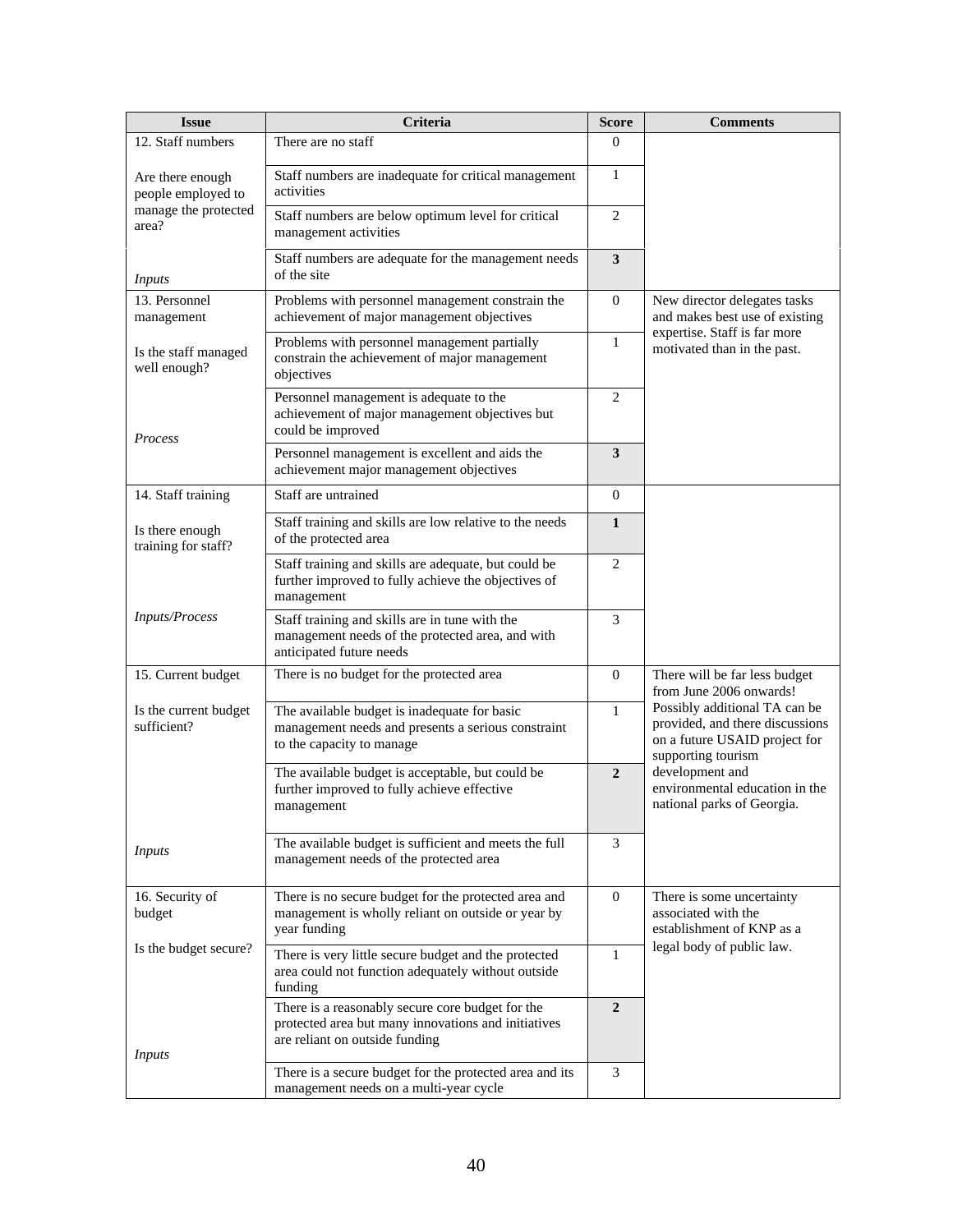| <b>Issue</b>                                                        | Criteria                                                                                                                                     | <b>Score</b>     | <b>Comments</b>                                                                                                         |
|---------------------------------------------------------------------|----------------------------------------------------------------------------------------------------------------------------------------------|------------------|-------------------------------------------------------------------------------------------------------------------------|
| 17. Management of<br>budget                                         | Budget management is poor and significantly<br>undermines effectiveness                                                                      | $\Omega$         |                                                                                                                         |
| Is the budget<br>managed to meet                                    | Budget management is poor and constrains<br>effectiveness                                                                                    | $\mathbf{1}$     |                                                                                                                         |
| critical management<br>needs?                                       | Budget management is adequate but could be<br>improved                                                                                       | $\overline{2}$   |                                                                                                                         |
| Process                                                             | Budget management is excellent and aids<br>effectiveness                                                                                     | $\overline{3}$   |                                                                                                                         |
| 18. Equipment                                                       | There is little or no equipment and facilities                                                                                               | $\mathbf{0}$     | Safety equipment for marine<br>boat is being procured.                                                                  |
| Is equipment<br>adequately<br>maintained?                           | There is some equipment and facilities but these are<br>wholly inadequate                                                                    | $\mathbf{1}$     | Equipment is used according to<br>needs. Buildings have been<br>designed and will be<br>constructed in the next months. |
| Process                                                             | There is equipment and facilities, but still some major<br>gaps that constrain management                                                    | $\overline{2}$   | In situ infrastructure will be<br>developed for priority sites.                                                         |
|                                                                     | There is adequate equipment and facilities                                                                                                   | 3                |                                                                                                                         |
| 19. Maintenance of<br>equipment                                     | There is little or no maintenance of equipment and<br>facilities                                                                             | $\Omega$         | Boat propeller has been<br>repaired. Cars and boats are<br>well maintained.                                             |
| Is equipment<br>adequately<br>maintained?                           | There is some <i>ad hoc</i> maintenance of equipment and<br>facilities                                                                       | 1                |                                                                                                                         |
| Process                                                             | There is maintenance of equipment and facilities, but<br>there are some important gaps in maintenance                                        | $\overline{2}$   |                                                                                                                         |
|                                                                     | Equipment and facilities are well maintained                                                                                                 | 3                |                                                                                                                         |
| 20. Education and<br>awareness program                              | There is no education and awareness program                                                                                                  | $\Omega$         | Multiple relevant activities<br>have been implemented.                                                                  |
| Is there a planned<br>education program?                            | There is a limited and <i>ad hoc</i> education and<br>awareness program, but no overall planning for this                                    | 1                |                                                                                                                         |
|                                                                     | There is a planned education and awareness program<br>but there are still serious gaps                                                       | $\overline{2}$   |                                                                                                                         |
| Process                                                             | There is a planned and effective education and<br>awareness program fully linked to the objectives and<br>needs of the protected area        | 3                |                                                                                                                         |
| 21. State and<br>commercial                                         | There is no contact between managers and<br>neighboring official or corporate land users                                                     | $\mathbf{0}$     |                                                                                                                         |
| neighbours<br>Is there co-operation<br>with adjacent land<br>users? | There is limited contact between managers and<br>neighboring official or corporate land users                                                | 1                |                                                                                                                         |
|                                                                     | There is regular contact between managers and<br>neighboring official or corporate land users, but only<br>limited co-operation              | $\boldsymbol{2}$ |                                                                                                                         |
| Process                                                             | There is regular contact between managers and<br>neighboring official or corporate land users, and<br>substantial co-operation on management | 3                |                                                                                                                         |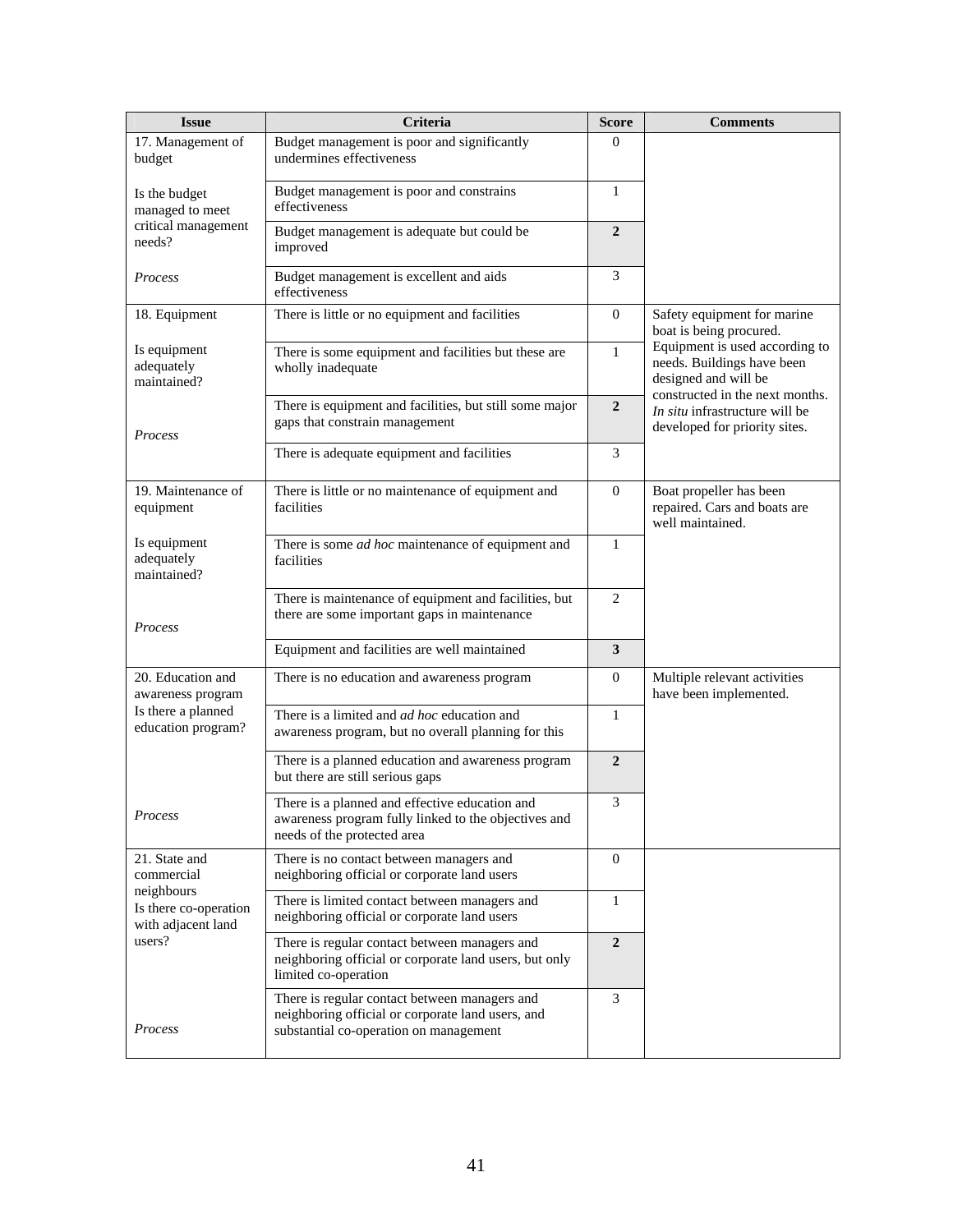| <b>Issue</b>                                                                                                  | Criteria                                                                                                                                              | <b>Score</b>     | <b>Comments</b>                                                                              |
|---------------------------------------------------------------------------------------------------------------|-------------------------------------------------------------------------------------------------------------------------------------------------------|------------------|----------------------------------------------------------------------------------------------|
| 22. Indigenous<br>people                                                                                      | Indigenous and traditional peoples have no input into<br>decisions relating to the management of the protected<br>area                                | $\Omega$         | Irrelevant                                                                                   |
| Do indigenous and<br>traditional peoples<br>resident or regularly<br>using the PA have<br>input to management | Indigenous and traditional peoples have some input<br>into discussions relating to management but no direct<br>involvement in the resulting decisions | 1                |                                                                                              |
| decisions?                                                                                                    | Indigenous and traditional peoples directly contribute<br>to some decisions relating to management                                                    | $\overline{c}$   |                                                                                              |
| Process                                                                                                       | Indigenous and traditional peoples directly participate<br>in making decisions relating to management                                                 | 3                |                                                                                              |
| 23. Local<br>communities                                                                                      | Local communities have no input into decisions<br>relating to the management of the protected area                                                    | $\mathbf{0}$     | Local communities were<br>consulted for allocating forest<br>stands from the traditional use |
| Do local<br>communities resident<br>or near the protected<br>area have input to                               | Local communities have some input into discussions<br>relating to management but no direct involvement in<br>the resulting decisions                  | 1                | zone and for establishing<br>fishery regime.                                                 |
| management<br>decisions?                                                                                      | Local communities directly contribute to some<br>decisions relating to management                                                                     | $\overline{2}$   |                                                                                              |
| Process                                                                                                       | Local communities directly participate in making<br>decisions relating to management                                                                  | 3                |                                                                                              |
| Additional points                                                                                             | There is open communication and trust between local<br>stakeholders and protected area managers                                                       | $+1$             | Trust only with some<br>communities, not with Guria.                                         |
| <b>Outputs</b>                                                                                                | Programs to enhance local community welfare, while<br>conserving protected area resources, are being<br>implemented                                   | $+1$             |                                                                                              |
| 24. Visitor facilities                                                                                        | There are no visitor facilities and services                                                                                                          | $\overline{0}$   |                                                                                              |
| Are visitor facilities<br>(for tourists, pilgrims                                                             | Visitor facilities and services are inappropriate for<br>current levels of visitation or are under construction                                       | $\mathbf{1}$     |                                                                                              |
| etc) good enough?                                                                                             | Visitor facilities and services are adequate for current<br>levels of visitation but could be improved                                                | 2                |                                                                                              |
| <b>Outputs</b>                                                                                                | Visitor facilities and services are excellent for current<br>levels of visitation                                                                     | 3                |                                                                                              |
| 25. Commercial<br>tourism                                                                                     | There is little or no contact between managers and<br>tourism operators using the protected area                                                      | $\mathbf{0}$     | Initial contacts were made<br>during tourism fair.                                           |
| Do commercial tour<br>operators contribute<br>to protected area                                               | There is contact between managers and tourism<br>operators but this is largely confined to administrative<br>or regulatory matters                    | $\mathbf{1}$     |                                                                                              |
| management?                                                                                                   | There is limited co-operation between managers and<br>tourism operators to enhance visitor experiences and<br>maintain protected area values          | $\overline{c}$   |                                                                                              |
| Process                                                                                                       | There is excellent co-operation between managers and<br>tourism operators to enhance visitor experiences,<br>protect values and resolve conflicts     | 3                |                                                                                              |
| 26. Fees<br>If fees (tourism,                                                                                 | Although fees are theoretically applied, they are not<br>collected                                                                                    | $\boldsymbol{0}$ | Only fees for woodcutting in<br>the traditional use zone are                                 |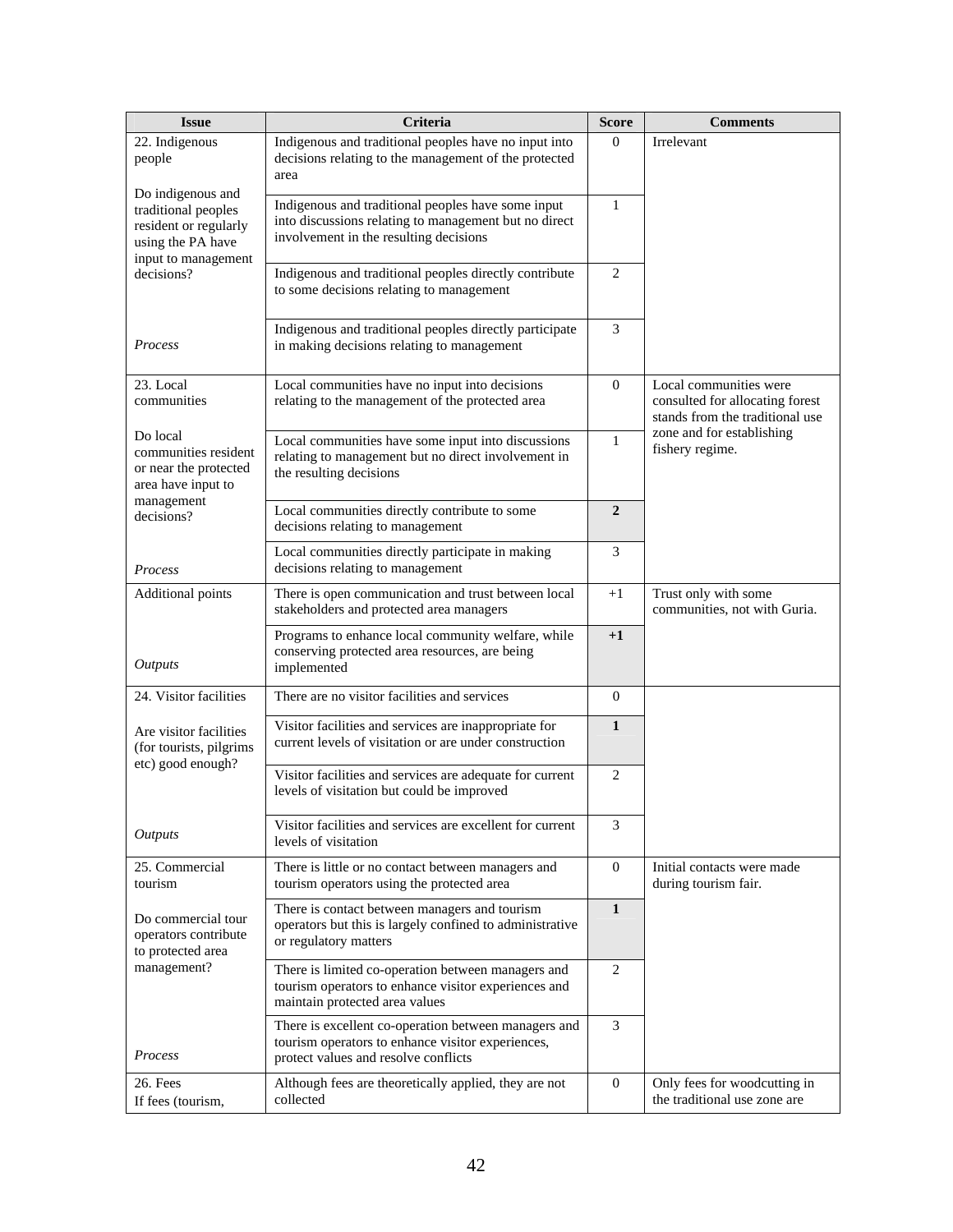| <b>Issue</b>                                                      | Criteria                                                                                                                                                                                                    | <b>Score</b>     | <b>Comments</b>                                                                                                           |
|-------------------------------------------------------------------|-------------------------------------------------------------------------------------------------------------------------------------------------------------------------------------------------------------|------------------|---------------------------------------------------------------------------------------------------------------------------|
| fines) are applied, do<br>they help protected<br>area management? | The fee is collected, but it goes straight to central<br>government and is not returned to the protected area<br>or its environs                                                                            | $\mathbf{1}$     | collected and transferred to<br>Sakrebulo account.                                                                        |
|                                                                   | The fee is collected, but is disbursed to the local<br>authority rather than the protected area                                                                                                             | $\overline{2}$   |                                                                                                                           |
| <b>Outputs</b>                                                    | There is a fee for visiting the protected area that helps<br>to support this and/or other protected areas                                                                                                   | 3                |                                                                                                                           |
| 27. Condition<br>assessment                                       | Important biodiversity, ecological and cultural values<br>are being severely degraded                                                                                                                       | $\mathbf{0}$     | Bronze-age settlement has been<br>destroyed (though partially                                                             |
| Is the protected area<br>being managed                            | Some biodiversity, ecological and cultural values are<br>being severely degraded                                                                                                                            | $\mathbf{1}$     | excavated) by Kulevi; illegal<br>fishing, poaching, woodcutting,<br>grazing.                                              |
| consistent to its<br>objectives?                                  | Some biodiversity, ecological and cultural values are<br>being partially degraded but the most important<br>values have not been significantly impacted                                                     | 2                |                                                                                                                           |
| <b>Outcomes</b>                                                   | Biodiversity, ecological and cultural values are<br>predominantly intact                                                                                                                                    | 3                |                                                                                                                           |
| <b>Additional points</b><br><b>Outputs</b>                        | There are active programs for restoration of degraded<br>areas within the protected area and/or the protected<br>area buffer zone                                                                           | $+1$             |                                                                                                                           |
| 28. Access<br>assessment<br>Are the available                     | Protection systems (patrols, permits etc) are<br>ineffective in controlling access or use of the reserve<br>in accordance with designated objectives                                                        | $\overline{0}$   | Control of woodcutting has<br>improved. Some success with<br>illegal fishing, but see above.                              |
| management<br>mechanisms working<br>to control access or<br>use?  | Protection systems are only partially effective in<br>controlling access or use of the reserve in accordance<br>with designated objectives                                                                  | $\mathbf{1}$     |                                                                                                                           |
|                                                                   | Protection systems are moderately effective in<br>controlling access or use of the reserve in accordance<br>with designated objectives                                                                      | $\overline{2}$   |                                                                                                                           |
| <i>Outcomes</i>                                                   | Protection systems are largely or wholly effective in<br>controlling access or use of the reserve in accordance<br>with designated objectives                                                               | 3                |                                                                                                                           |
| 29. Economic benefit<br>assessment                                | The existence of the protected area has reduced the<br>options for economic development of the local<br>communities                                                                                         | $\boldsymbol{0}$ | Due to high unemployment and<br>persisting socio-economic<br>constraints many people have<br>extracted resources from KNP |
| Is the protected area<br>providing economic<br>benefits to local  | The existence of the protected area has neither<br>damaged nor benefited the local economy                                                                                                                  | $\mathbf{1}$     | (wood, fish, game, pasture).<br>JSDF grant has created some                                                               |
| communities?                                                      | There is some flow of economic benefits to local<br>communities from the existence of the protected area<br>but this is of minor significance to the regional<br>economy                                    | $\overline{2}$   | economic development.                                                                                                     |
| <i>Outcomes</i>                                                   | There is a significant or major flow of economic<br>benefits to local communities from activities in and<br>around the protected area (e.g. employment of locals,<br>locally operated commercial tours etc) | 3                |                                                                                                                           |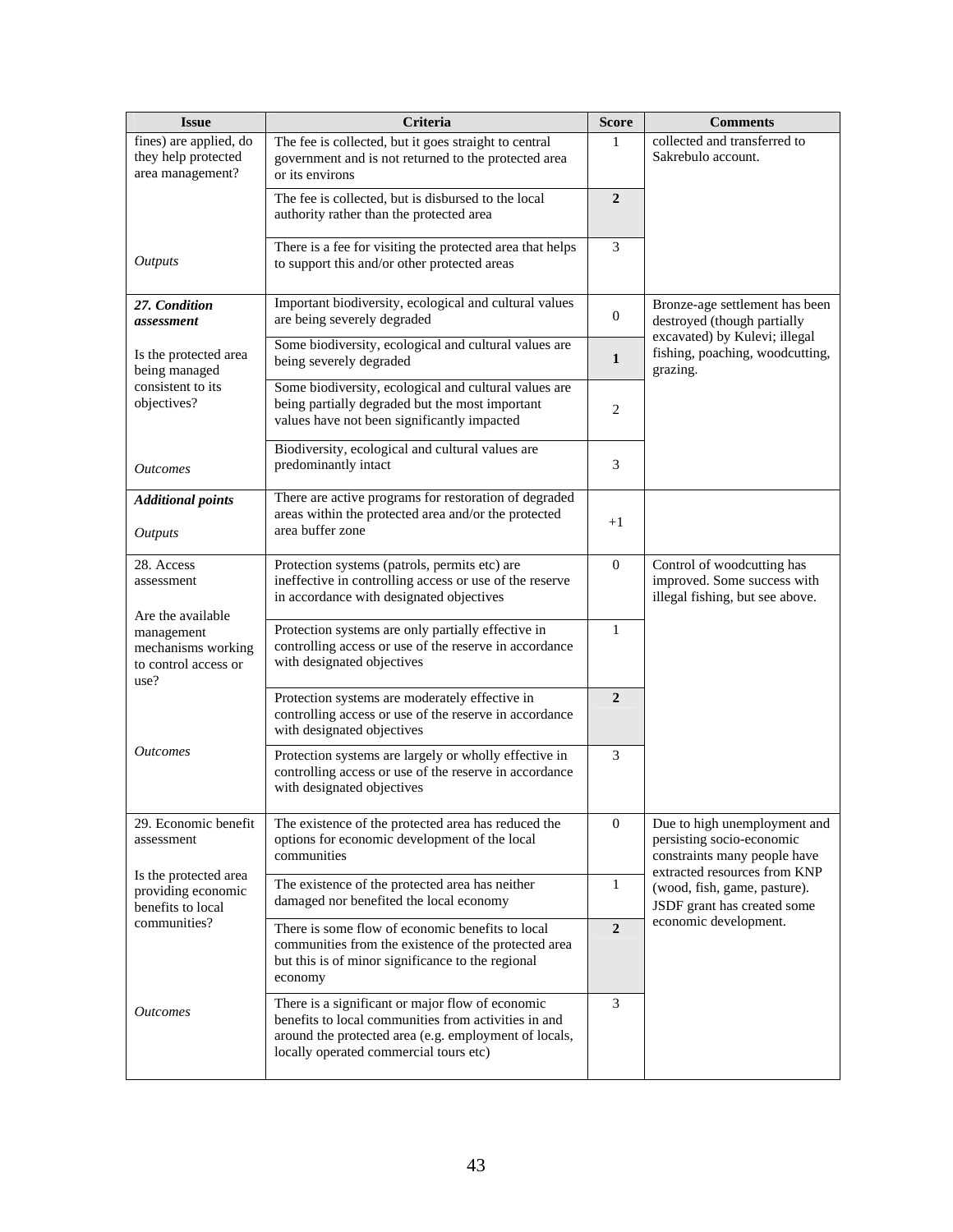| <b>Issue</b>                     | <b>Criteria</b>                                                                                                                  | <b>Score</b> | <b>Comments</b>         |
|----------------------------------|----------------------------------------------------------------------------------------------------------------------------------|--------------|-------------------------|
| 30. Monitoring and<br>evaluation | There is no monitoring and evaluation in the protected<br>area                                                                   | $\Omega$     |                         |
|                                  | There is some <i>ad hoc</i> monitoring and evaluation, but<br>no overall strategy and/or no regular collection of<br>results     |              |                         |
| Planning/Process                 | There is an agreed and implemented monitoring and<br>evaluation system but results are not systematically<br>used for management | 2            |                         |
|                                  | A good monitoring and evaluation system exists, is<br>well implemented and used in adaptive management                           | 3            |                         |
| <b>TOTAL SCORE</b>               |                                                                                                                                  |              | 60 out of $93 = 64.5\%$ |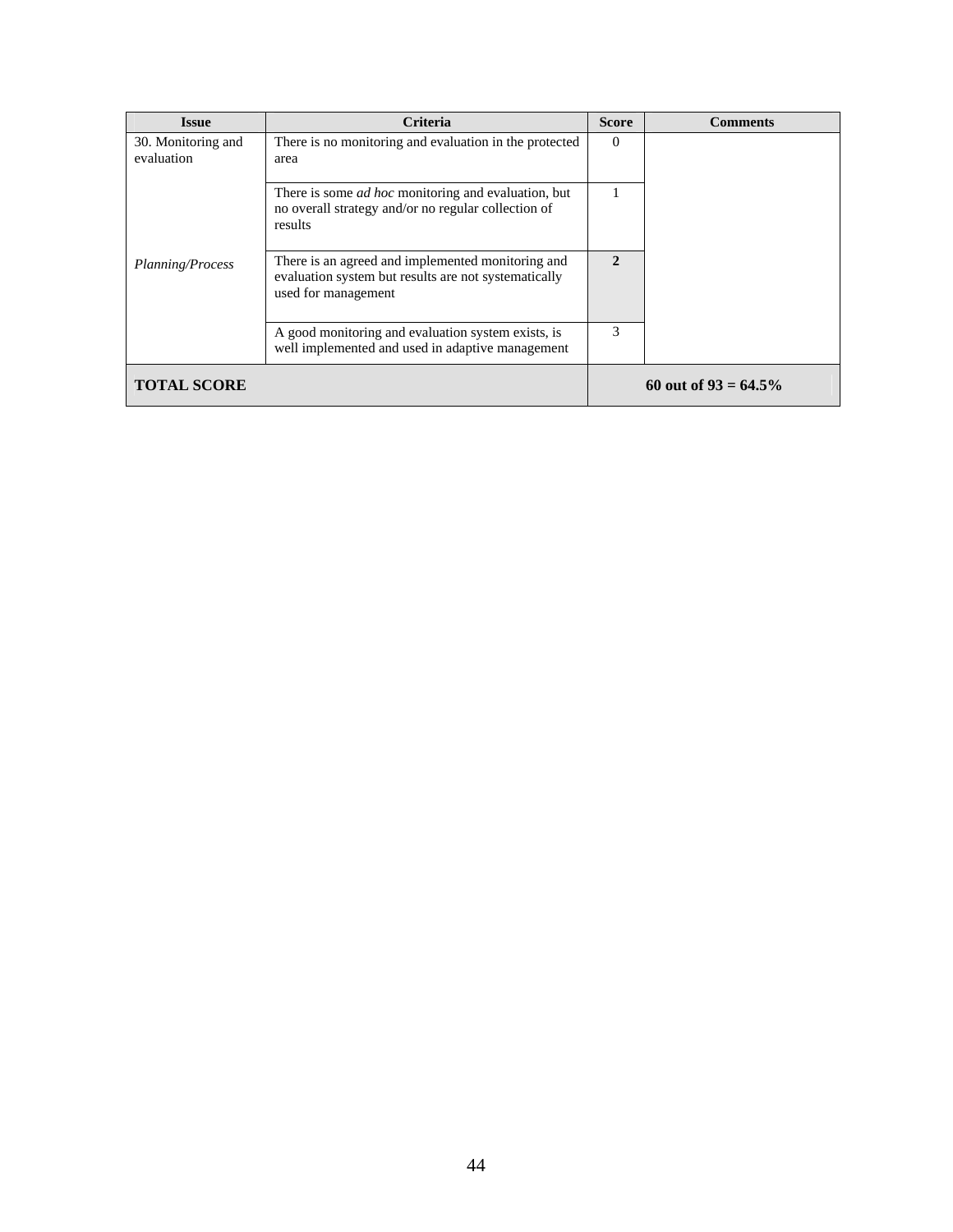# **Annex 6: Stakeholder Workshop Report and Results**

A stakeholder workshop was not carried out as part of the ICR. However, the team carried out a beneficiary assessment (see annex 5) and met with key stakeholders to discuss the results of the project (see annex 8).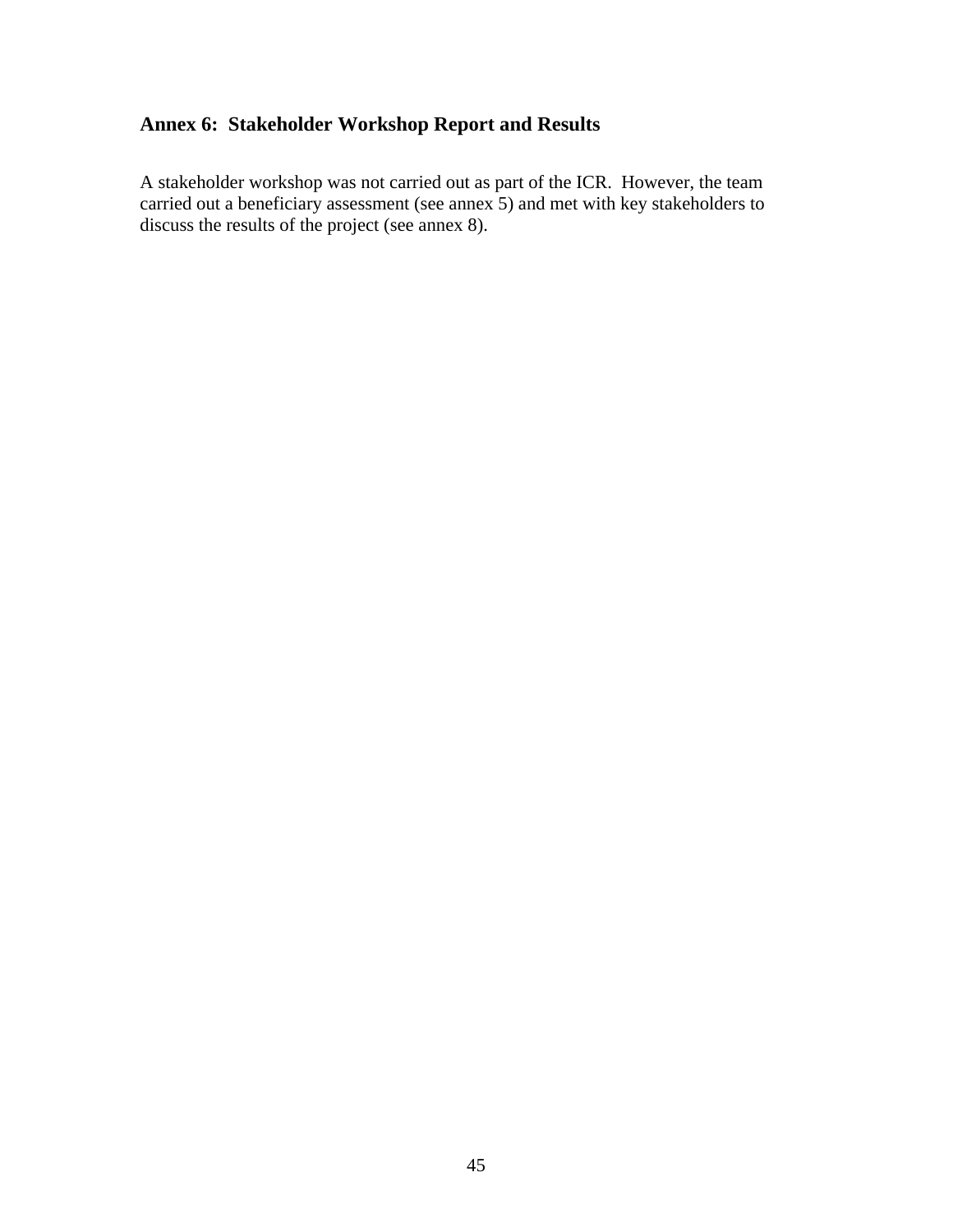#### **Annex 7. Summary of Borrower's ICR and/or Comments on Draft ICR**

*Sustainable Development Projects Implementation Agency, acting as a PIU for the GICM Project, submitted Borrower's ICR on behalf of the MoEPNR to the Bank. Below is the summary of this document:* 

#### **Introduction**

Georgia's coastline stretches approximately 310 km along the Black Sea. The coastal zone is dominated by wetland ecosystems. Steep cliffs and mountains appear at its north and south edges. Up-stream human activities have put increasing pressure on coastal zone ecosystems along the Black Sea, while further downstream, over-fishing and offshore dumping have devastated marine resources. In general, fragmented and weak management of natural resources at the regional, national, and international levels has resulted in uncontrolled pollution, unsustainable exploitation and loss of productive habitats in the coastal zone. In 1996 a regional Strategic Action Plan for the Rehabilitation and Protection of the Black Sea was signed by all six littoral states and the process of implementing this regional strategy begun. Its major targets for advancing the ICZM process within each country include: (i) preparation of national ICZM strategies and guidelines, (ii) establishment of inter-sectoral ICZM committees, and (iii) adoption of legal and other instruments for facilitating ICZM.

The GICM project was designed to help Georgia with implementation of the regional Black Sea Strategic Action Plan through building a strong institutional base for ICZM, and creating enabling environment for the introduction of improved management techniques and investments in the coastal zone.

#### **Project Achievements**

#### **Building Legal and Institutional Framework for ICZM**

The State Consultative Commission for ICZM was established through the Presidential Decree No. 608 on October 25, 1998 to develop institutional framework for integrated planning and management of coastal resources in Georgia. This inter-agency representative body, co-chaired by the Minister of Environment and the Minister of Urbanization and Construction, served as the forum for interpreting and coordinating existing policies among the various sectors/stakeholders involved in coastal and marine resource use along Georgia's Black Sea Coast.

From April 2002 an international consulting firm had been providing assistance to Georgia through the GICM project in building ICZM capacity, which resulted in the development of a draft ICZM law and an explanatory note to it. The key features of this draft legislation included inter-sectoral cooperation and consultation, as well as public consultation and stakeholder involvement. It provided a coordination mechanism for participatory panning and management of coastal resources at national and local levels. Though, the ICZM legislation had not been passed as it was found not in tune with the government's strong fortitude towards improving investment climate through curtailing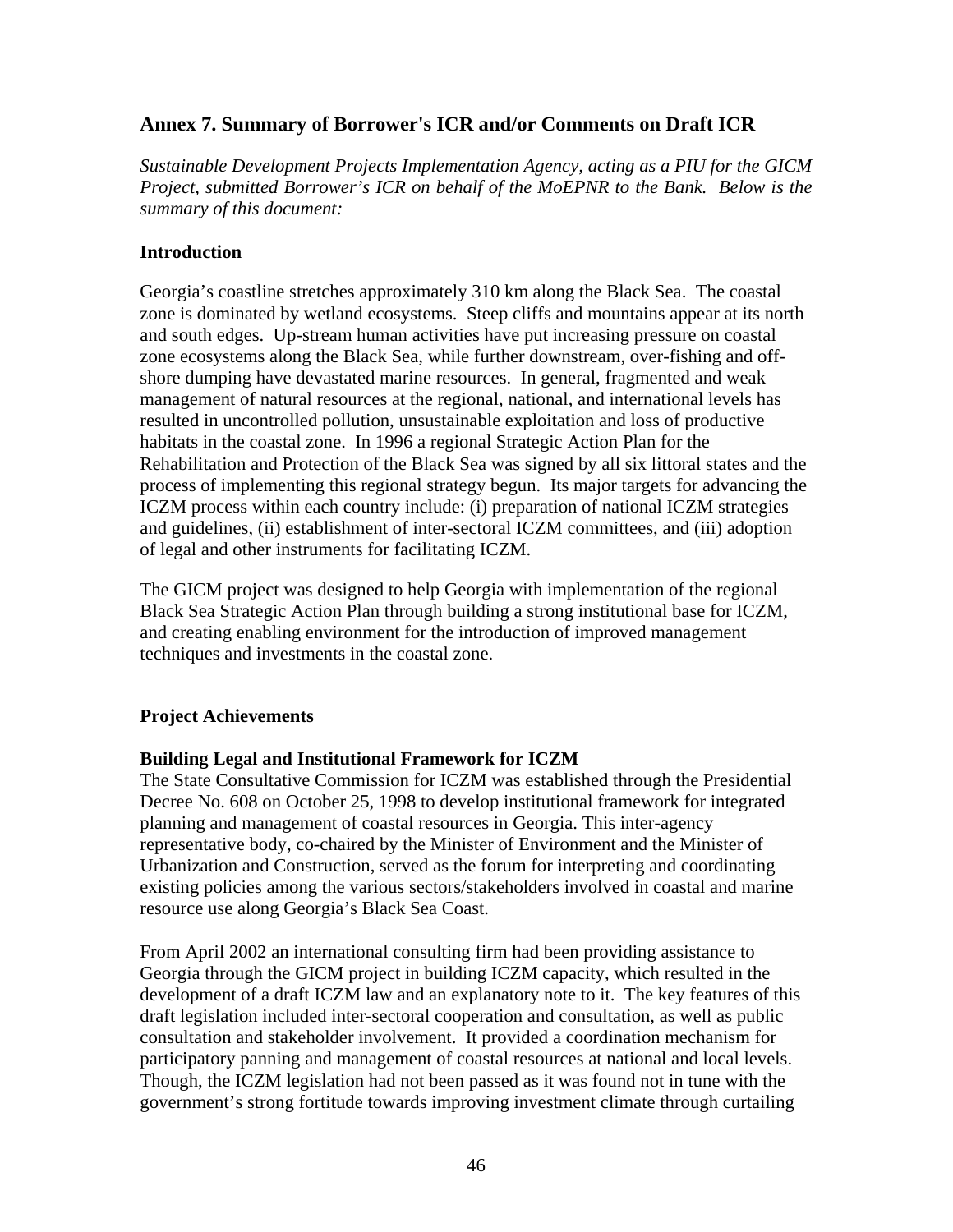time required for clearing business initiatives. No ICZM councils had been founded either. The draft ICZM law was re-worked into Guidelines for ICZM. This document was formally endorsed and issued by the MoEPNR in 2006. Guidelines were circulated to local governing bodies in the coastal zone as well as to relevant units in the central government, government of the Autonomous Republic of Achara, NGOs, and other stakeholders. Guidelines are also posted on the web page of the Aarhus Center Georgia. ICZM Guidelines recommend creation of temporary consultative commissions upon need during elaboration of development plans for local or regional administrative units of the coastal zone.

A knowledge and information basis for ICZM was created within the MoEPNR in January 2007. The ICZM division of the Monitoring and Forecasting Center under the MoEPNR is mandated to contribute to planning and decision making on the coastal matters through provision of data and advice.

#### **Establishment of Kolkheti Protected Areas (KNP & KNR)**

The KNP was established around an area within the larger Kolkheti wetlands lowland that had been designated as a Ramsar site in 1996. The KNR is located inland from the Black Sea coast near the city of Kobuleti and also represents a Ramsar site. Both proposed protected areas support rare and relic plant communities such as peat bogs and forests from the Tertiary period. These protected areas provide critical habitat for numerous species of migratory and wintering birds.

- Land Transfer and Demarcation. The work that preceded legal enactment of the KNP apparently lacked public consultation. It resulted in a lengthily and heavy process of land transfer. Eventually, the protected areas are now registered with their administrative bodies under the Department of Protected Areas and their physical demarcation is also completed.
- Adoption of Management Plans**.** After rounds of reviews by the Bank consultants and the key government agencies, the management plans for the KNP and the KNR were approved in February 2006 and June 2006 respectively. These documents carry important factual information, provide good guidance for protected area administrations, and are of a high quality by international standards.
- Building Capacity of Protected Area Administrations. The KNP administration, established in the capacity of a legal body of Public Law, is granted the right to generate, retain, and re-invest its own revenues in the not-for-profit areas of activity that are specified in its charter. The GICM project provided good training opportunities for the staff of the KNP and the KNR. Due to significant turnover, some of the trained staff is no longer employed in these protected areas.
- Development of Protected Area Infrastructure. Under the GICM project the administration buildings were constructed/refurbished for the protected areas of Kolkheti. A visitor center for the KNP has been constructed following the principles of green architecture and this building is the first example of such environmentfriendly construction in Georgia. Some limited infrastructure for nature-based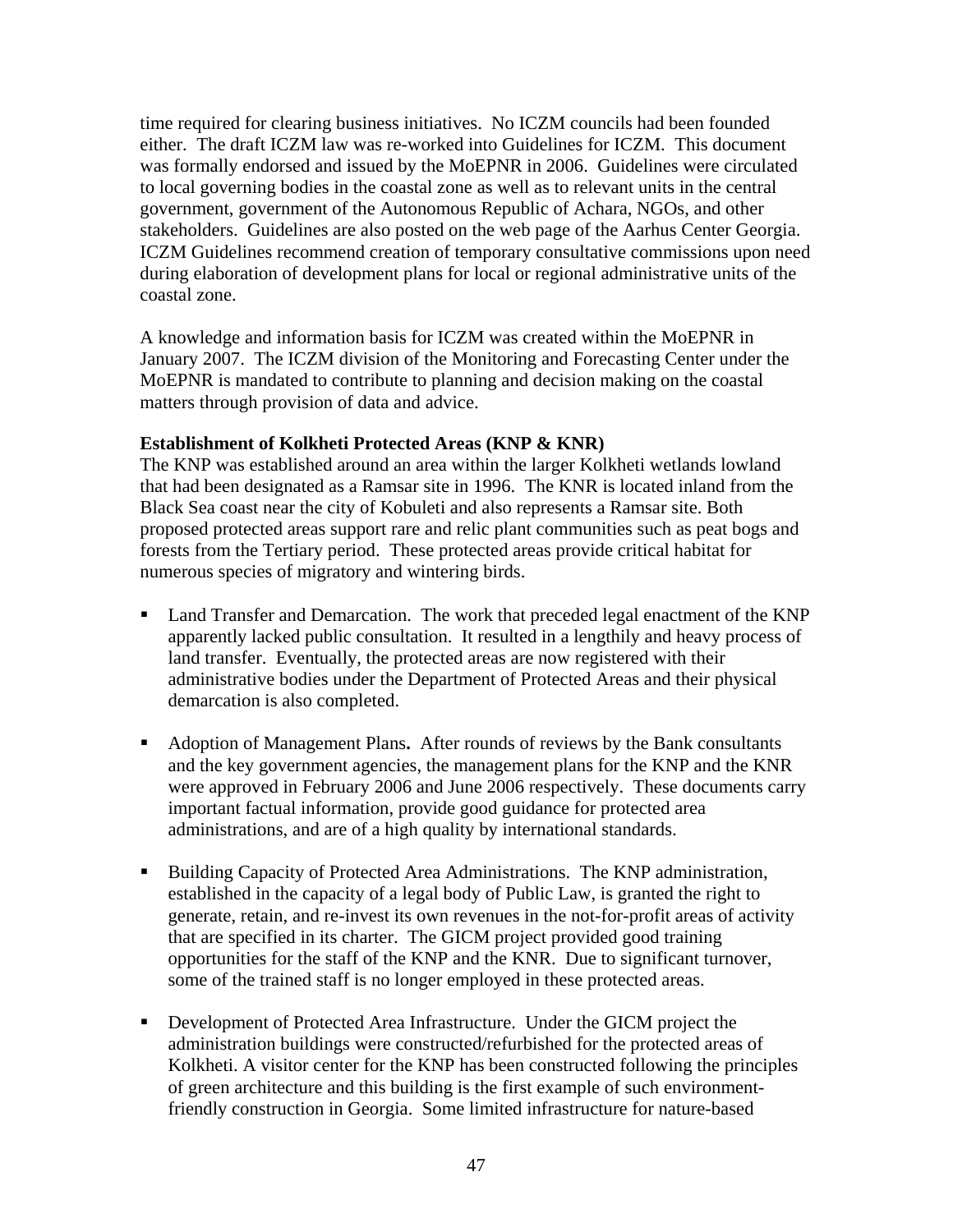tourism such as boardwalks, shelters, a bird ringing station, hiking trails, observation towers for bird watching, etc. were provided to the KNP and the KNR. Top quality bi-lingual interpretation materials on the history, culture, and ecology of the Kolkheti lowland were developed in cooperation with the US Park Service and installed in these protected areas.

 Raising Public Awareness of Kolkheti Protected Areas. The project assisted administrations of the KNP and the KNR with a startup of environmental education and awareness activities. During the project life the beneficiary protected areas organized children excursions, environmental lectures in local elementary and high schools, published articles on the regional and international importance of Kolkheti wetlands, facilitated community discussions on the local hot issues pertaining conflicts between nature conservation and commercial interests. A number of radio programs and video materials on wetlands and their protection have also been aired. The project sponsored participation of the KNP in several tourism fairs.

#### **Establishment of Coastal Environmental Quality Monitoring and Information Systems**

An urgent need to monitor the quality of near-shore and off-shore waters, rivers and estuaries, as well as ports and sources of pollution was identified in a regional study commissioned by EU TACIS in 1994. Untreated sewage, municipal waste, pollution from dilapidated oil facilities, vessel waste, industrial pollution, and agricultural runoff represented a well known but insufficiently measured threat to both public health and coastal ecosystems, with negative impacts to tourism development.

A feasibility study and design for the coastal environment quality monitoring and information system were developed by an international consulting firm under the GICM project and groundwork was laid for its implementation. This implied refurbishment of three beneficiary coastal monitoring laboratories; delivery of sampling, measurement, and analytic equipment to them; improvement of monitoring standards and data protocols; provision of training and technical assistance; and establishment of a basic structure for an effective information system. More specifically, the key elements of the developed monitoring and information system are: (i) the design and implementation arrangements for the monitoring and computer-based information systems; (ii) reestablishment of an off-shore water quality monitoring program with selected biodiversity monitoring; (iii) strengthening of pollution monitoring in the coastal zone, including rivers and estuaries; and (iv) creating foundation for a computer based ICZM information system.

Institutional set-up of the entities responsible for coastal environment quality monitoring and data management had been changing during the GICM Project life. Due to uncertainty and a persisting process of restructuring of institutional affiliation and set-up, the current structure of coastal information system is yet to enter into operation. Batumi laboratory of the Institute of Marine Ecology and Fisheries has not fully settled in its new capacity under the Monitoring and Forecasting Center, and a recently established ICZM section of this Center is yet in the process of formation. On the other hand, the outcome of the above institutional reforms is fully justifiable and permissive for effective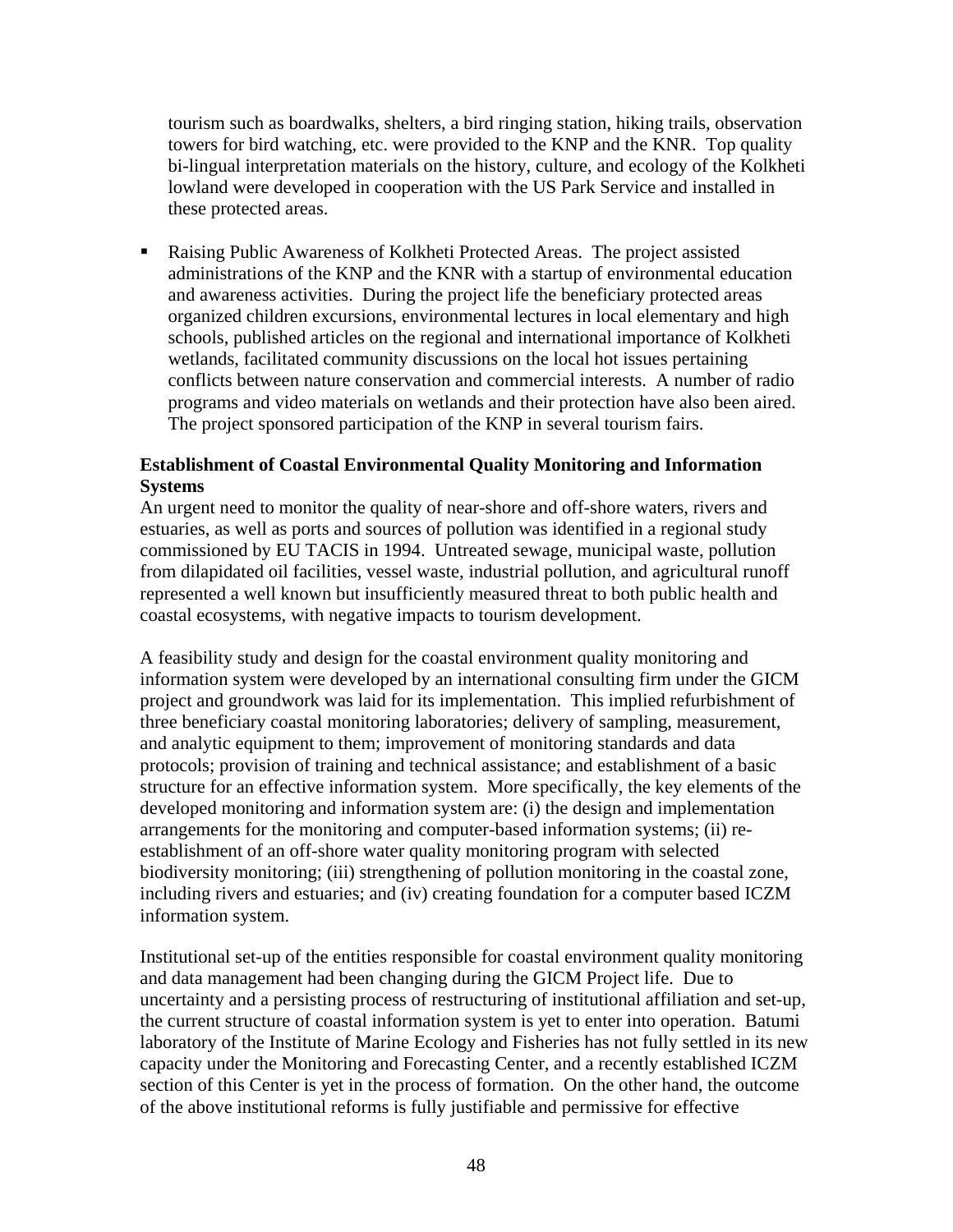operation of the ICZM function. The main chemical and biological facility for marine ecosystem research and monitoring – which is the laboratory in Batumi, as well as the main geological and engineering facility for researching and managing coastal dynamics are now both consolidated within the Monitoring and Forecasting Center under MoEPNR. All hardware, software, databases and intellectual property, accumulated under the GICM Project, also belong there. Therefore, there is a permissive environment for successful operation of the coastal quality monitoring and information system, conditional to the strong ownership and management provided from MoEPNR.

#### **Coastal Erosion and Municipal Water Management Study**

A comprehensive study of coastal erosion in Poti and Batumi regions, morphology of main rivers draining into the Black Sea (including patterns of sediment transport), as well as an overview of water supply systems in the main coastal municipalities, their drainage and sewer systems, waste water disposal and solid waste management delivered important information which had been used for pre-feasibility studies of possible interventions and identification of investment priorities.

The project helped to develop a coastline dynamics model and to transfer of the Dutch experience in this filed to the specialists of the Georgia's Coastal Dynamics Institute. A workshop on coastal modelling was delivered in 2000 to train local staff in the use of the coastline and river modelling software (products of the Delft Hydraulics). Hands-on experience was gained through a joint assessment of erosion processes for Batumi and Poti by the Dutch and Georgian specialists. The updated beach profile measurements and historical data to run the model were obtained and its validation was also carried out.

Capacity building of the Coastal Dynamics Institute (currently under the MoEPNR) included provision of PCs, portable radio transmitters, river and coastal modelling software, an echo-sounder, and a tachometer.

#### **Preparation of a National Oil Spill Contingency Plan**

Preparation of a contingency plan for accidental offshore oil spills, as well as assessment of port waste reception facilities and development of an investment plan for the control of marine pollution were carried out by an international consulting company in cooperation with the Maritime Administration and the Convention Inspection for the Protection of the Black Sea. The work resulted in a report which contains two volumes of background information, and a draft National Oil Spill Contingency Plan for Georgia. It was reviewed by relevant line agencies and stakeholders in Georgia and was also commented by the International Maritime Organization. The Oil Spill Contingency Plan has not been adopted by the government so far. Its new iteration is being circulated to the government's line agencies again.

The Convention Inspection received a set of portable and stationary monitoring equipment for confirmation measurements of chemicals, oil identification spectroscopy, etc.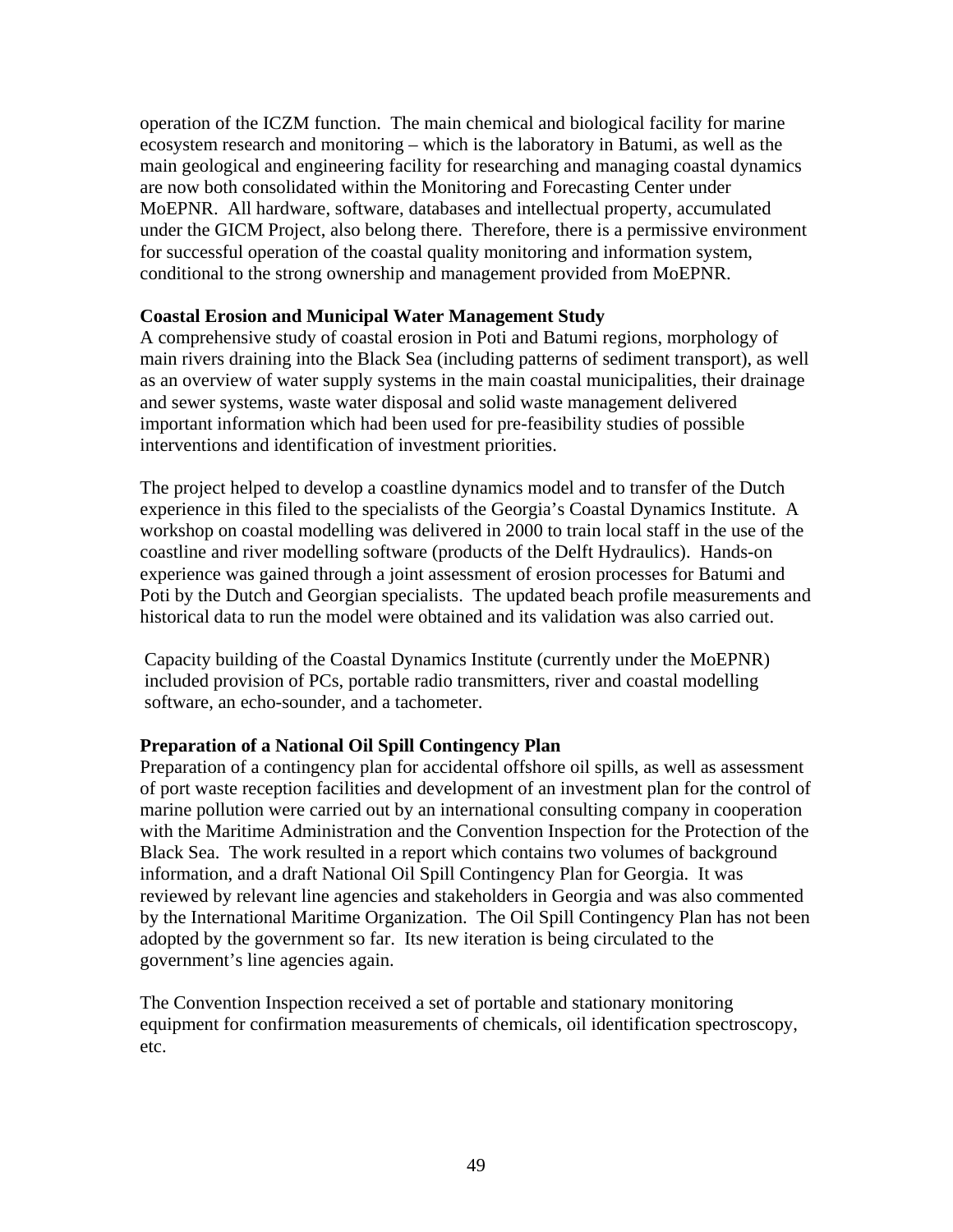In 2001 an oil spill response exercise was conducted in the Batumi harbour for the first time in more than a decade. The Georgian public agencies as well as international oil transporting companies involved in Georgia participated in this exercise. It demonstrated ability of the Georgian authorities to manage complex activities of multiple actors on the scene of emergency. The exercise had been a unique opportunity for sharpening response action skills and for checking out reliability of the available equipment. Recommendations were produced for the creation of a funding instrument enabling coverage of maintenance costs of the oil spill preparedness and response.

#### **Training and Capacity Building**

Project has contributed to the capacity building of the Ministry of Environment and State Department of Protected Ares and other agencies through training and sponsoring attendance at various international meetings related to the protection of marine environment and protected areas management. A few most important training events attended with the GICM project support by the Georgian public servants and members of NGOs include:

- the ICZM Law meeting for the Black Sea country representatives, Bucharest, Romania, 2000,
- $\blacksquare$  1<sup>st</sup> Black Sea Conference on Ballast Waters Management and Control, Odessa, Ukraine, 2001,
- international seminar on watershed management, Izmir, Turkey, 2001,
- international course on wetlands restoration, Lelystad, the Netherlands, 2002,
- $\blacksquare$  1<sup>st</sup> Meeting of the Contracting Parties to ACCOBAMS (Agreement on the Conservation of Cetaceans of the Black Sea, Mediterranean Sea and Contiguous Atlantic Area), Monaco, 2002,
- <sup>5th</sup> International Symposium on GIS and Computer Cartography for Coastal Zone Management, Genoa, Italy, 2003,
- $\blacksquare$  4<sup>th</sup> East-West Fisheries Conference, Tallinn, Estonia, 2003,
- study tour on park infrastructure, USA, 2004
- international conference on the Management Challenges for Wetlands, Mires, and Peatlands in the 21th Century, Argentina, 2004,
- $10<sup>th</sup>$  International Living Lakes Conference on Responsible Stewardship by Lake Communities, Tagaytay City, Philippines, 2005
- workshop on Laboratory measurement of salinity, Hampshire, UK, 2005

#### **Achievement of Project Objectives and Rating of Key Performance Indicators**

*Project development objective: The project aimed to strengthen institutions in Georgia to manage the coastal resources of the Black Sea by developing, testing and evaluating methods to effectively integrate environmental planning and management into economic development activities along the Black Sea coast.* 

The development objective is **partially achieved** by the project.

*Global development objective: The project also aimed to assist Georgia in meeting its international commitments under the Black Sea Environmental Program (BSEP) and to*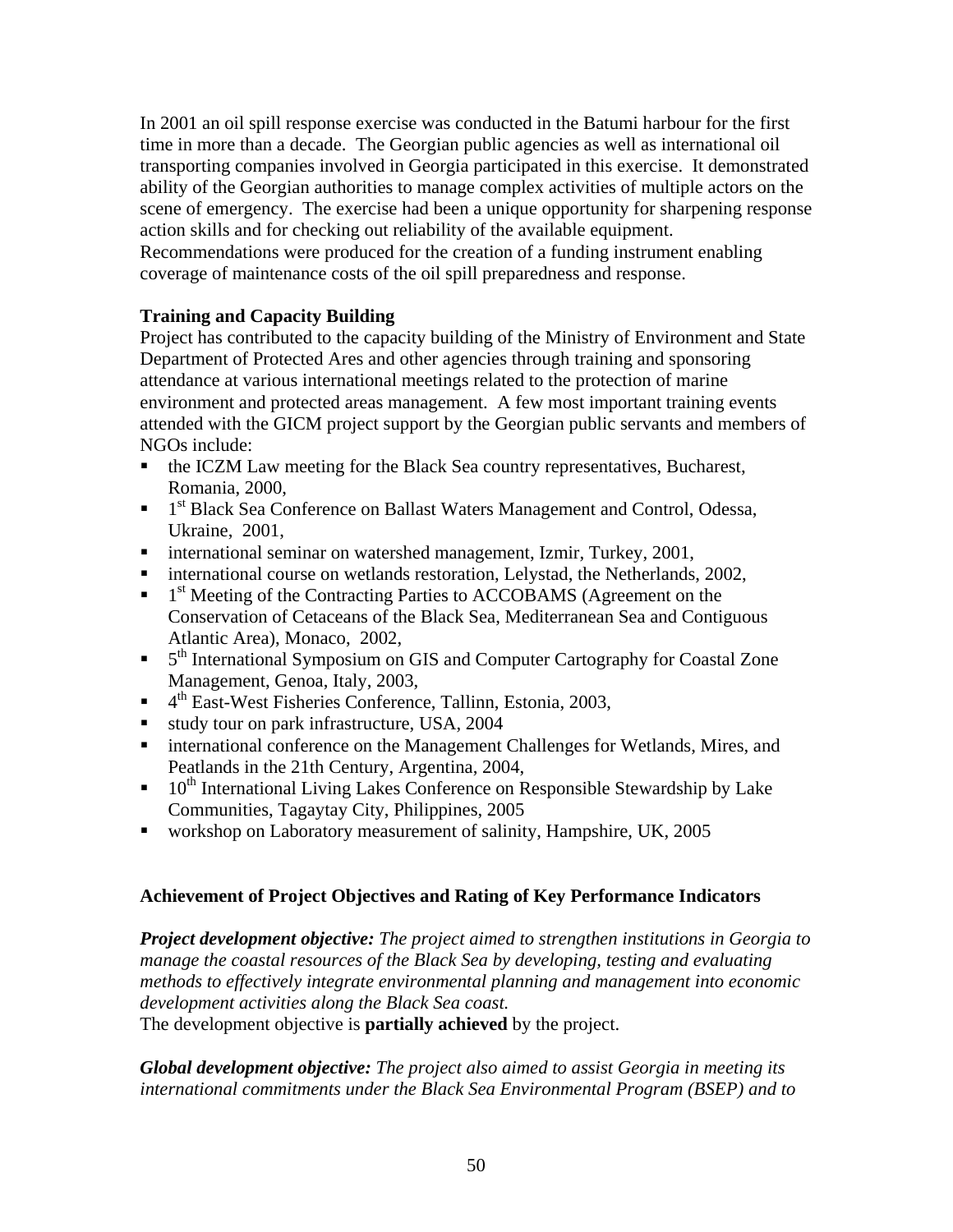*implement priority actions outlined in the Georgia Biodiversity Strategy/Action Plan. These priorities included conservation of biodiversity at sites of international significance on Georgia's Black Sea coast, such as the Kolkheti and Kobuleti wetland Ramsar sites; restoration of degraded habitats and resources within the Black Sea Large Marine Ecosystem; and participation in regional efforts to manage and sustain public goods of a transnational character.* 

The global development objective is **achieved** by the project.

*(a) Intersectoral consultative commissions for ICZM established and functioning according to agreed objectives and procedures at national and local levels* 

**Unsatisfactory**. The State Consultative Commission for ICZM that has been established for interpreting and coordinating existing policies among the various sectors/stakeholders involved in coastal and marine resource use along Georgia's Black Sea Coast is not functioning any more.

 *(b) Georgians trained in coastal resource planning and management tools (EA, land use planning/zoning; protected area management; GIS) and public awareness and conflict resolution techniques* 

**Moderately Satisfactory**. Training efforts in land use planning and zoning failed, but there were several successful trainings delivered in protected areas management. These were study tours to the neighbouring Turkey, Ukraine, Romania, and the USA. Five individuals were trained on wetland management and restoration in the Netherlands. The GIS capacity of the ICZM Center had been highly recognized by users, but this Center has been dissolved upon project completion. The GIS database of ICZM information is now owned by the Monitoring and Forecasting Center under the MoEPNR, which comprises the newly established ICZM unit.

*(c) Draft legislation outlining mandate and responsibilities of a coastal authority and codes of conduct for coastal resource/landscape use prepared* 

**Moderately Unsatisfactory**. ICZM draft law has been developed, but not adopted by the government of Georgia. A law on Spatial Planning and Urban Development, adopted in 2005, provides a permissive legal environment for ICZM, though it does not carry legally binding requirements for participatory planning of coastal resource use.

#### *(d) Legal status of KNP and KNR established and boundaries demarcated*

**Highly Satisfactory**. Legislation is in place. It has been amended with acknowledgement of subsistence needs of local communities. Boundaries of the KNP and the KNR are digitally and physically demarcated.

*(e) Encroachment, illegal poaching and harvesting rates reduced over baseline conditions* 

**N/A**. This indicator could have not been used in a meaningful manner due to difficulty of determining baseline conditions, as many uncertainties were involved.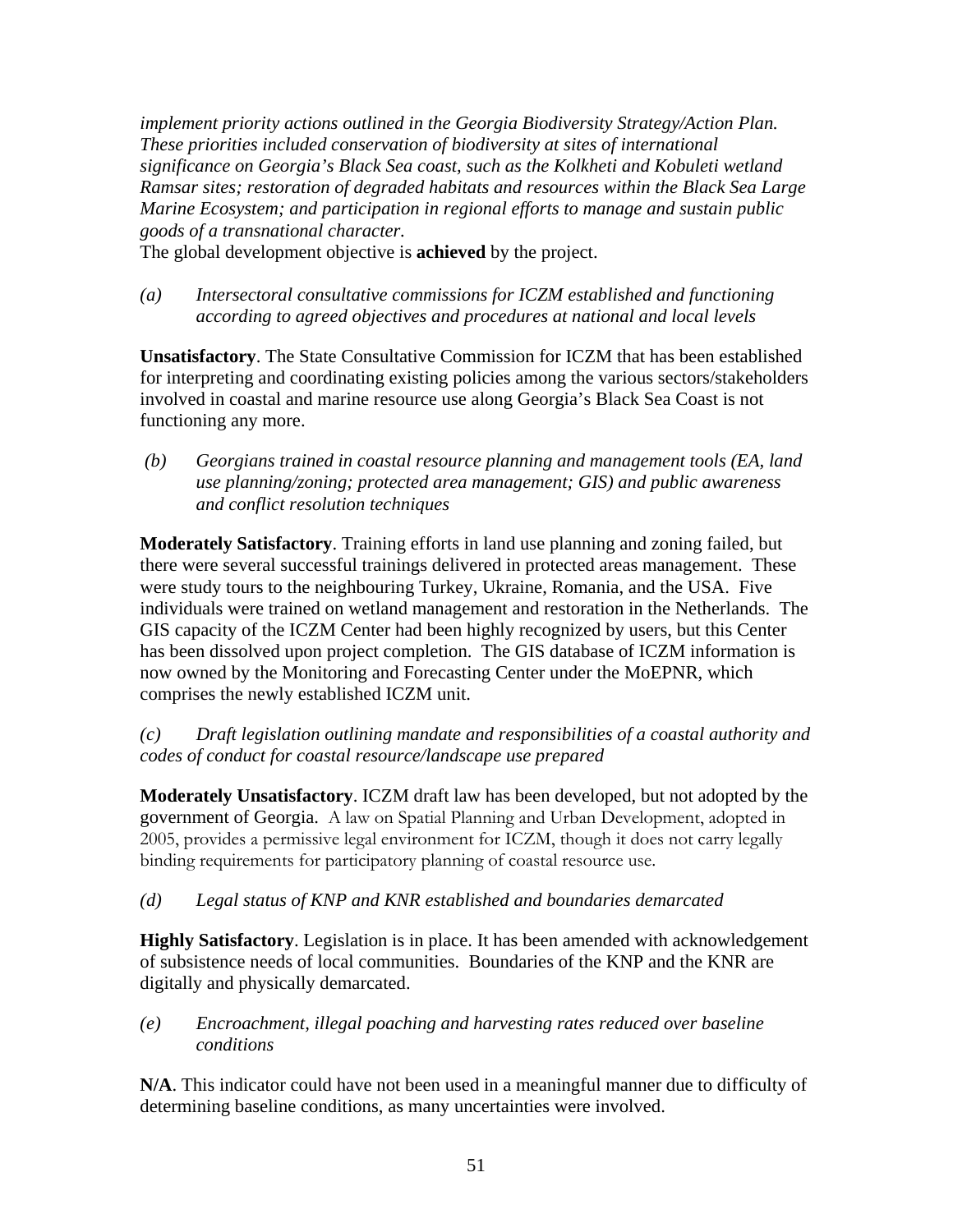*(f) Information node for Black Sea regional environmental monitoring network established in Georgia* 

**Moderately Satisfactory**. The sampling, measurement, and analytic equipment for the selected monitoring laboratories were procured; monitoring standards and data protocols improved; training and technical assistance provided; and a basic structure for an effective information system put in place. There are sufficient prerequisites for the monitoring and information network to operate successfully, but it is not fully functioning to date.

#### *(g) Computer links and information sub-nodes in collaborating institutions up and running*

**Satisfactory**. Many partner institutions developed simple internet nodes in line with the overall technical development in the country. The Internet dial-up connection is available now many coastal zone cities – Batumi, Poti, Zugdidi, Ozurgeti, etc. The project provided Internet connectivity to the KNP through equipping it with strong computers, internet node with institutional email address, and a homepage. Relevant hardware and software has also been delivered to a number of institutions in the coastal zone as well as in Tbilisi which handle the coastal information.

#### *(h) Oil spill contingency plan and financing plan developed and approved by government*

**Moderately Satisfactory**. A high quality draft contingency plan developed, combined with a field testing through a high-seas equipment deployment exercise. The government's continued interest in the development of the national capacity for oil spill response is evident from the approval of the non-pipeline component of the Energy Transit Institutional Building project. An approval of the draft plan is still pending.

#### **Lessons Learned**

The critical lesson from the GICM project is that it had been overly ambitious to expect that Georgia would have a fully-fledged functioning ICZM system by project completion. It should be recognized that the ICZM is a long term process and outcomes of the component A of the project would be a platform for further development over the years to come. The international experience from the Mediterranean, Baltic, and Black Sea Programmes also indicates that the process of implementing change requires long time and much effort. Many institutions in Georgia are yet in a young stage and considerable work is needed at all levels of the government to create the structure for and the culture of cross-sectoral functions.

Somewhat similar conclusions could be driven from the attempts to lay a foundation for coastal environment quality monitoring system. The general institutional constraints are affecting its functionality as well and it would be a major challenge to achieve flawless operation of mechanisms for receiving and communicating data and information across ministerial and regional boundaries.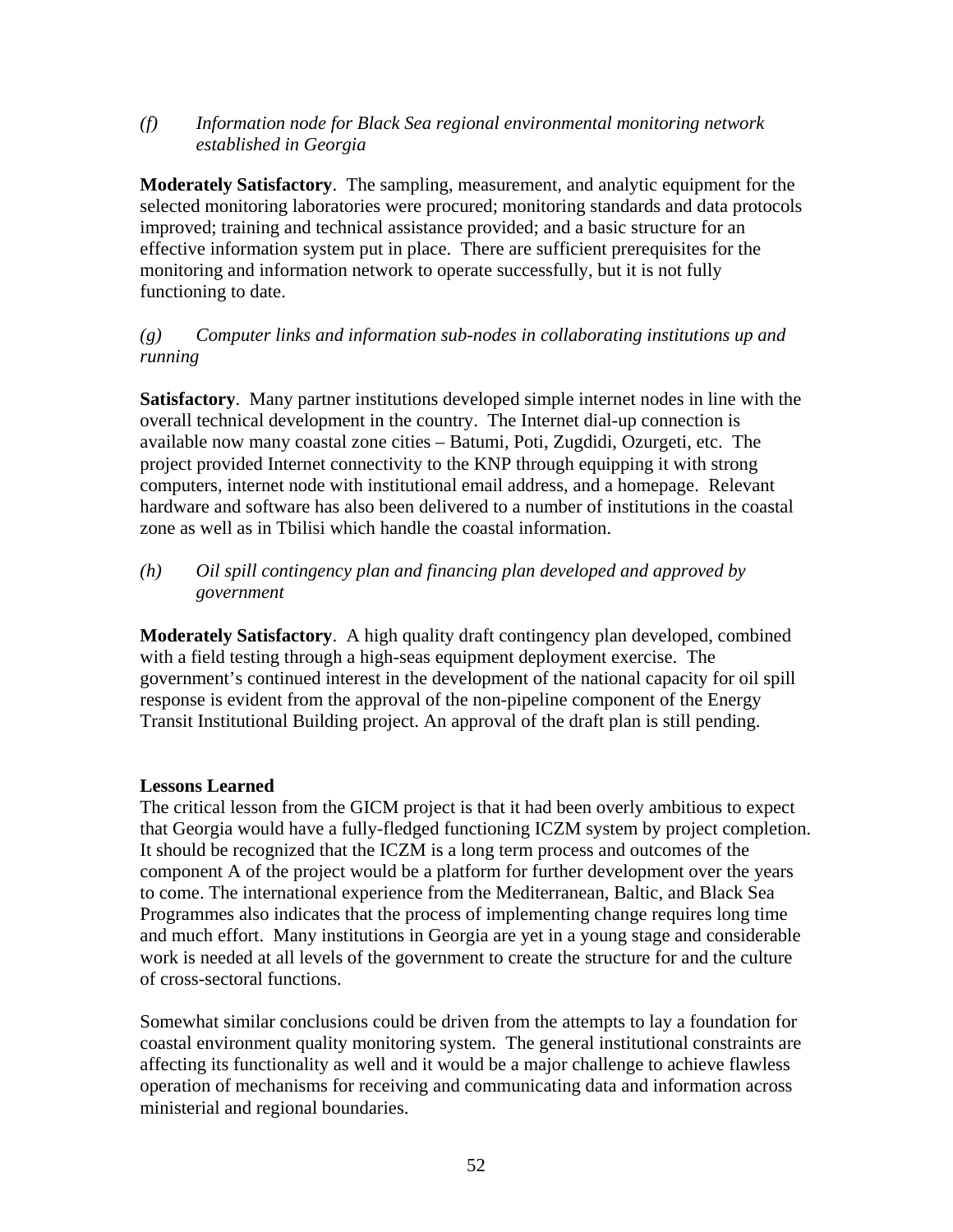The project faced difficulties under the protected areas component in localities with high occurrence and much depth of poverty. Social environment and the magnitude of problems associated with communities' dependence on the natural resource extraction should be fully recognized under conservation projects. The other critical issue to find effective means for communicating project objectives and offered solutions to a variety of stakeholders that may significantly vary in terms of their social and material status, vested interests, and aspirations.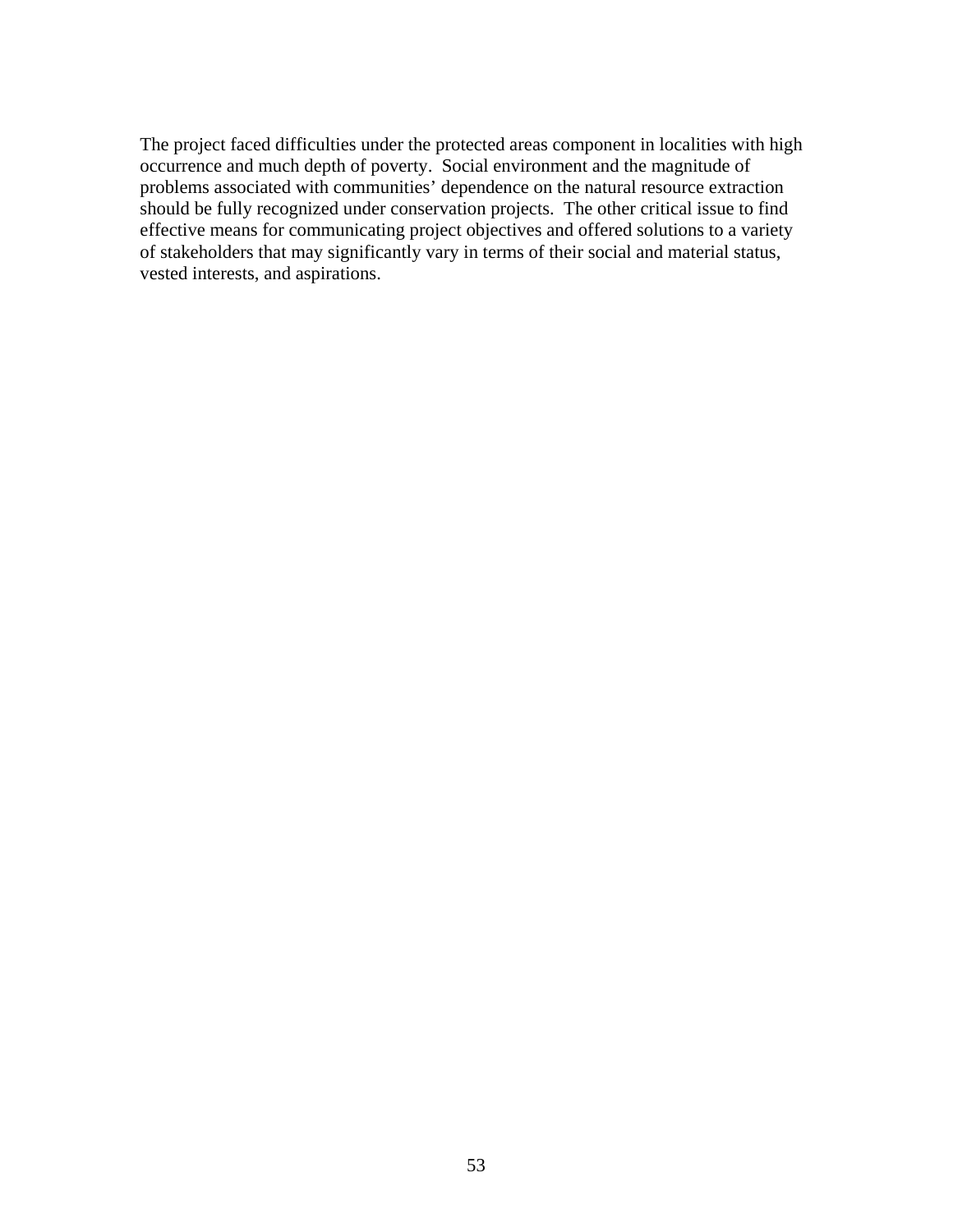#### **Annex 8. Comments of Cofinanciers and Other Partners/Stakeholders**

*Comments on the project outcomes, their importance, and lessons learned were obtained from several key stakeholders through meetings and discussions held several months past completion.* 

Department of Environment Protection and Natural Resources of the Autonomous Republic of Achara. On March 28, 2007 the ICR mission met with Mr. I. Goradze, Head of the Department of Environment Protection and Natural Resources of Achara, to discuss how the Autonomous Republic, covering about one third of Georgia's coastline, has benefited from the implementation of the GICM project. The Head of Achara's environment agency told the mission that he sees particular importance of the GICM project is catalyzing numerous initiatives for sustainable management of the coastal zone. A package of assistance delivered to the KNR is highly valuable for conserving a particular unique wetland ecosystem. Furthermore, the positive experience with the KNR stimulated the new similar initiatives in the Autonomous Republic. With the assistance of the WWF the first national park had been planned and legally established in Achara in 2005. Protected area planning gained indeed a strong momentum and work has commenced towards establishment of two more, one of which is conceived as a transboundary protected area to be co-managed by Georgia and Turkey.

Assistance delivered under the GICM project for strengthening water quality monitoring in the coastal zone and identification of challenges associated with an ambition to introduce the Blue Flag Program to Georgia's Black Sea beaches has sensitized the environmental agency of Achara to water pollution problems. It led to an initiative to introduce of program for point source pollution control. The government of Achara financed inventory of water pollution hotspots and is supporting regular monitoring of discharge at the selected high risk sites.

The GICM project helped to test a model for improved management of public beaches through a pilot activity in Kobuleti, Achara. It implied delivery of beach equipment to the local government for leasing it to a concessionaire under the condition of quality maintenance of the concession area, including adherence to high standards of sanitation and waste management. Due to institutional and staff changes in the beneficiary local government unit, this pilot activity had not been sustained beyond one season, through it actually produced the intended outcome. The Prime Minister of Georgia and the Minister of Environment of Georgia, both attending the season opening event at the pilot beach, found the proposed model of its management highly relevant and called for applying it throughout the coastline. Currently concessions are being issued for segments of public beaches along great part of Achara's coastline, which allowed to improve service delivery and to increase public health and environment standards of beach maintenance.

IUCN Programme for Southern Caucasus. On March 22, 2007 the ICR mission met Mr. R. Gokhelashvili, Director of the IUCN Programme Office for the Southern Caucasus, to hear his opinion on the GICM project outcomes. Mr. Gokhelashvili noted the importance of the assistance delivered through the project with conservation of wetland ecosystems,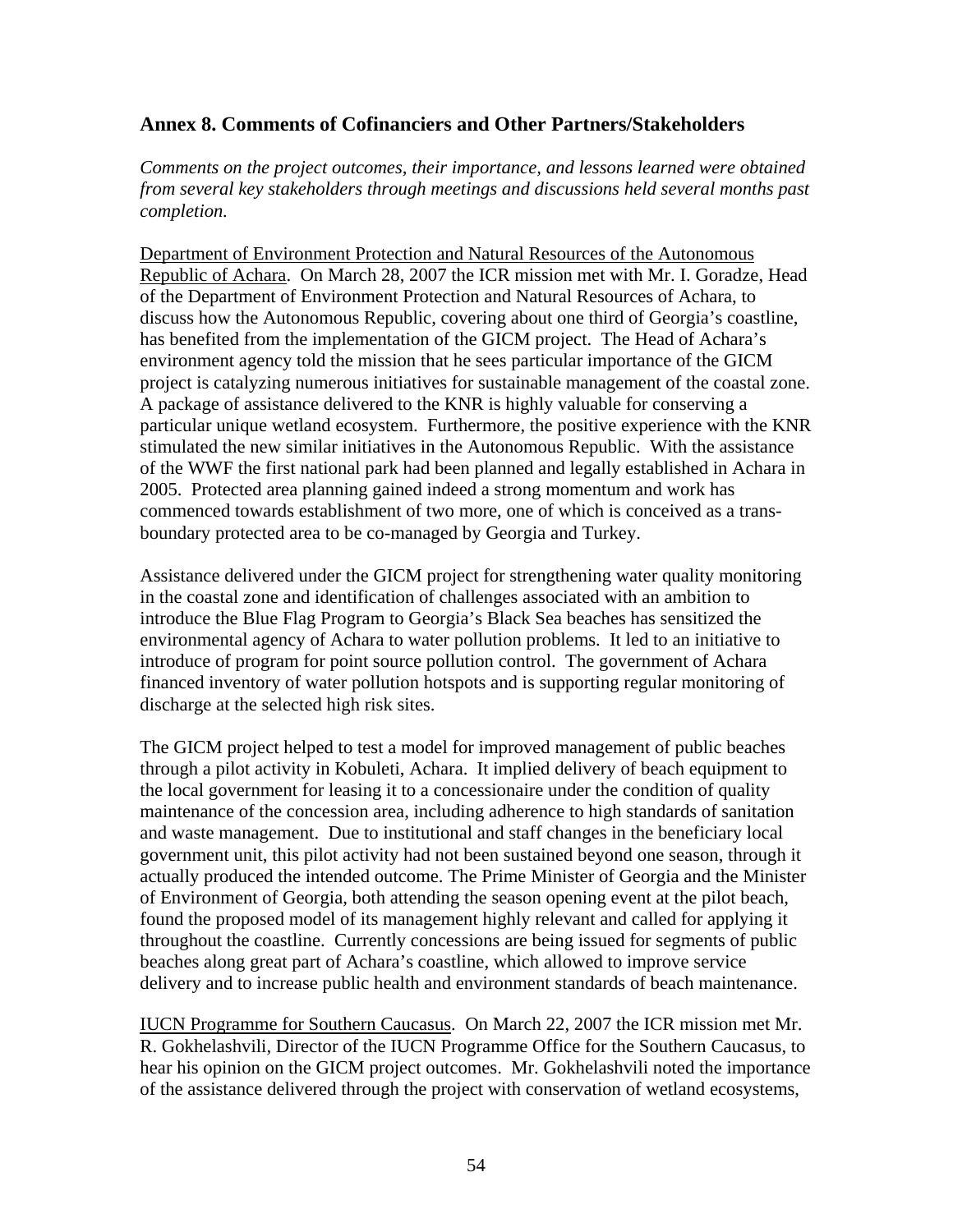including those representing habitat for migratory birds. The project provided some infrastructure and equipment for birdwatching in the beneficiary projected areas and sponsored a publication on avifauna of Kolkheti, which is an excellent educational material and a guide for birdwatches.

Speaking of the challenges of managing protected areas, Mr. Gokhelashvili mentioned that the consultative board established for the KNP, alike similar bodies set for other protected areas in Georgia, did not succeed in becoming a functional and a meaningful tool for the park management. The generic reason for that could be the composition of the consultative boards, which mostly comprises pretty high level officials, many of them based in the capital city of Tbilisi. Furthermore, the entire institutional concept and status of consultative boards may need rethinking. There should be much more emphasis on local participation, all way through creation of a forum for community co-management of protected areas.

WWF Caucasus Programme. On June 27, 2007 the ICR Team discussed impact of the GICM project with Mr. Nugzar Zazanashvili, Conservation Director, WWF Caucasus Programme. He noted, that the support provided through the project to the KNP is highly valuable, as this Park is a key instrument for preserving ecological balance in the Priority Conservation Area #26 of the Caucasus Ecoregion, as identified by experts from six countries of the region *(Ecoregional Conservation Plan for the Caucasus. WWF, KfW, BMZ, CEPF, MacArthur Foundation, May 2006).* Also, the KNP protects the last remaining sections of unique lowland swamp forests and wetlands in the Caucasus. It plays a crucial role in conservation of globally threatened species of sturgeon, including critically endangered Atlantic (Baltic) sturgeon (*Acipenser sturio*), which spawns only in the rivers in the Kolkheti Lowlands. Establishment of the Kolkheti protected areas is instrumental for preservation of the most significant bird habitats of the Black Sea coastal zone.

The KNP is the only protected area in the Black Sea basin with a formally designated marine park. This directly contributes to one of the main goals and the respective suggested action of the Convention on Biological Diversity (CBD) Programme of Work on Protected Areas: "1.1.3. As a matter of urgency, by 2006 terrestrially and by 2008 in the marine environment, take action to address the under-representation of marine and inland water ecosystems in existing national and regional systems of protected areas..." Though management of the marine part of the KNP calls for further refining and strengthening.

Mr. Zazanashvili mentioned, that while the GICM project successfully met the main conservation objectives, it had some shortfalls as well, including a weakness in guiding the protected area proponents around the conflict of interests with local population. Despite later measures aimed at problem shooting, long term solutions are still to be worked out. Implementation of alternative livelihood programs for local communities could be among further measures for sustaining co-existence of the protected areas of Kolkheti and their gateway communities.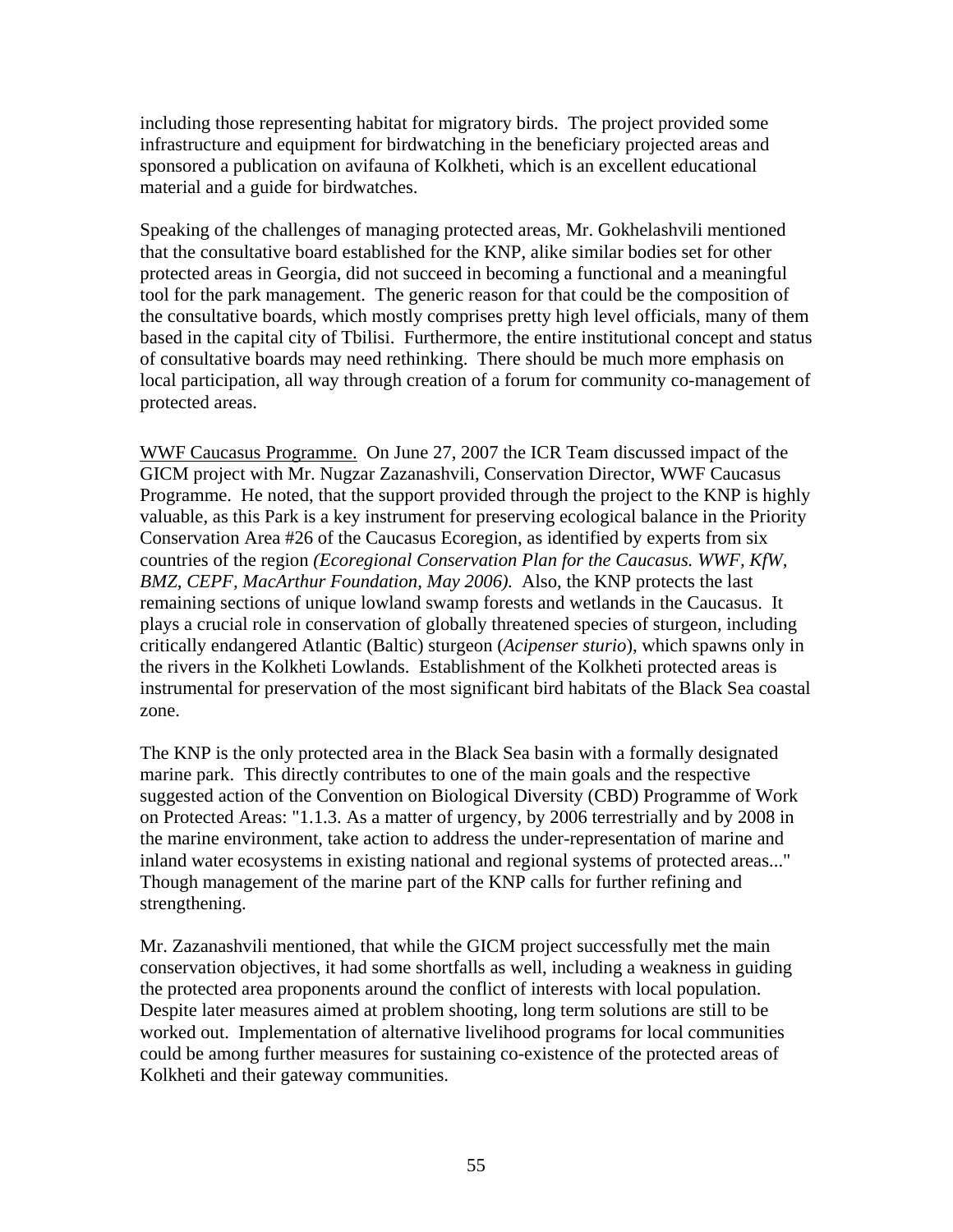Mr. Zazanashvili shared with the ICR mission his concerns about potential threats to the KNP that come from its neighboring Kulevi oil terminal. He expressed a hope that proper monitoring and mitigation plans are applied to address sensitivity of the western sections of the KNP to an ongoing construction of railway access to the terminal.

Achara-based NGO *Chaobi*. On June 27, 2007 the ICR team received feedback on the GICM project outcomes from Ms. I. Machutadze, Head of an NGO *Chaobi* (mire), which advocates for conservation of Kolkheti wetlands. The main point made by Ms. Machitadze is that the project had an outstanding impact in terms of raising awareness of wetlands among diverse parts of society, ranging from the local communities all way up to the government. During the Soviet epoch wetlands had no other interpretation than being wasted areas that also carried venomous wildlife and disease vectors. Therefore, the State policy called for draining as much wetlands as physically possible for converting them to agricultural plots. Huge public funding had been spent on this drainage campaign. With such historical background, it is difficult to overestimate difficulties associated with educating society on the functions and value of wetlands and altering perceptions strongly entrenched in public mentality. Establishing protected areas with a mandate to conserve wetlands has been a strong signal and became pivotal in altering attitude towards peat bogs of Kolkheti. Furthermore, during the project life and with its support the KNR became an object for international research and unique nature of its ecosystem has been scientifically proven.

Ms. Machutadze also mentioned difficulties of reconciling conservation objectives with the social needs of local poor rural communities. Allocating areas for nature protection usually carries potential conflicts of economic/social character, which should not be underestimated or ignored from the very early stages of planning. In case of the KNP, a good part of the social tension, associated with limiting of the natural resource use, could have been avoided through including the traditional use zone in the KNP at the time of its establishment.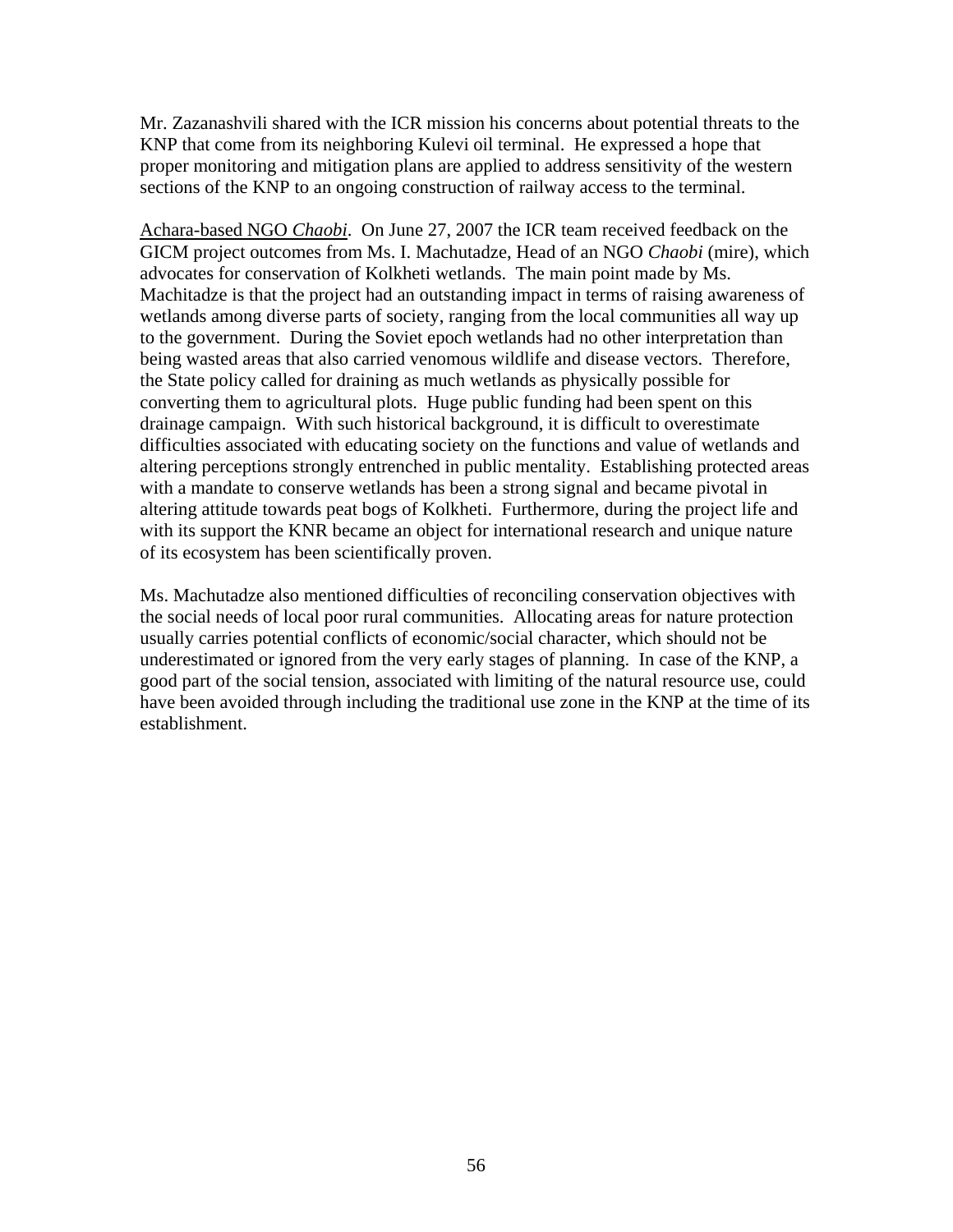## **Annex 9. List of Supporting Documents**

- 1. Project Information Document, PID5864, July 1998
- 2. Project Appraisal Document, Report No. 17131-GE, November 1998
- 3. Development Credit Agreement, Credit No. 3156 GE, January 1999
- 4. GEF TF Grant Agreement, GEF TF No. 021598, January 1999
- 5. Environmental Assessment, E469, January 2001
- 5. ISRs filed, along with the attached Aide Memoires, in the World Bank Project Portal